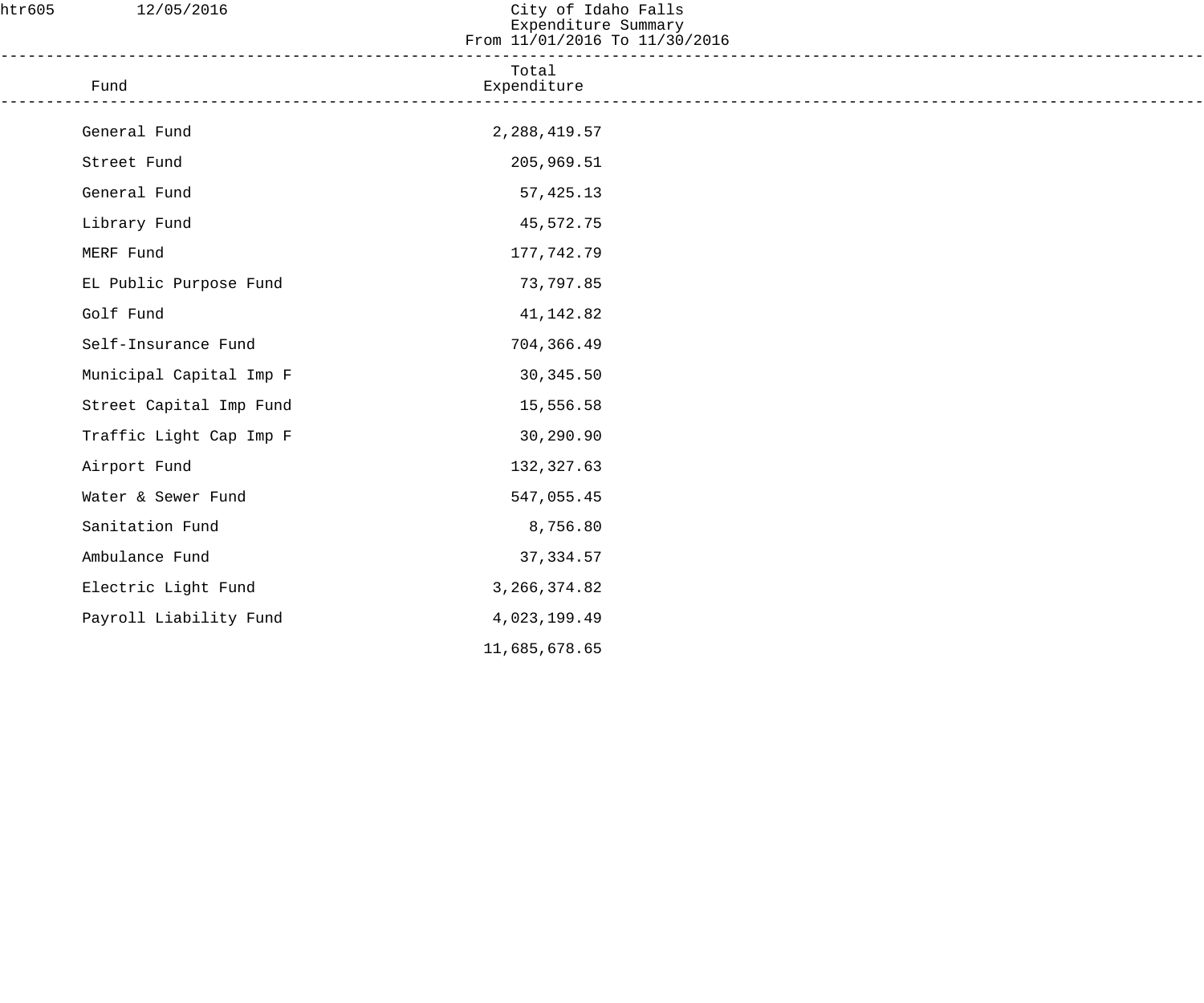#### Htr603 12/05/16 City Of Idaho Falls Page 1 OPERATING EXPENSES PAID From 11/01/2016 To 11/30/2016

| Check<br>Number | Vendor<br>Name                                                 |            | Amount Description             | Fund |  |
|-----------------|----------------------------------------------------------------|------------|--------------------------------|------|--|
|                 |                                                                |            |                                |      |  |
| 0000187         | DELTA DENTAL PLAN OF IDAHO INC 62,437.83 DNTL INS FOR NOV'2016 |            |                                | 080  |  |
| 0000188         | BLUE CROSS OF IDAHO                                            | 817,844.09 | DNTL INS FOR NOV'2016          | 080  |  |
| 0000189         | UNITED WAY OF IDAHO FALLS AND BONN 79.00                       |            | CNTRBTNS FOR 11-4-16           | 080  |  |
| 0000190         | NATIONWIDE TRUST CO                                            | 100.00     | EMPLYEE $457$ DFRRD $11-4-16$  | 080  |  |
| 0000191         | AMERICAN FUNDS SERVICE COMPANY 325.00                          |            | 457 CONTR FOR<br>$11 - 4 - 16$ | 080  |  |
| 0000192         | AMERICAN INSURANCE SERVICE                                     | 2,445.86   | FSA CONTR FOR<br>$11 - 4 - 16$ | 080  |  |
| 0000192         | AMERICAN INSURANCE SERVICE                                     | 172.00     | FSA MONTHLY FEE 11-4-16        | 080  |  |
| 0000192         | AMERICAN INSURANCE SERVICE                                     | .02        | ADJSTMNT FOR ERR 10-21-16      | 080  |  |
| 0000193         | VARIABLE ANNUITY LIFE INSURANCE COM                            | 9,861.15   | 457 CONTR FOR 11-4-16          | 080  |  |
| 0000193         | VARIABLE ANNUITY LIFE INSURANCE COM                            | 1,165.00   | 457 ROTH FOR 11-4-16           | 080  |  |
| 0000194         | SCENIC FALLS FEDERAL CREDIT                                    | 51,559.54  | DEDUCTIONS FOR PY 11-4-16      | 080  |  |
| 0000194         | SCENIC FALLS FEDERAL CREDIT                                    | 284.00     | MEA DUES FOR PY 11-4-16        | 080  |  |
| 0000195         | DATAPATH FINANCIAL SERVICES, INC                               | 4,800.95   | EMPLOYEE CONTR PY 11-4-16      | 080  |  |
| 0000195         | DATAPATH FINANCIAL SERVICES, INC                               | 90,000.00  | EMPLOYER CONTR PY 11-4-16      | 080  |  |
| 0000196         | TELADOC INC                                                    | 1,701.30   | PEPM FOR NOV'2016              | 080  |  |
| 0000197         | UNITED WAY OF IDAHO FALLS AND BONN                             | 77.00      | EMPLOYEE CONTR 11-18-16        | 080  |  |
| 0000198         | NATIONWIDE TRUST CO                                            | 100.00     | EMPLYE 457 DFRRD 11-18-16      | 080  |  |
| 0000199         | AMERICAN FUNDS SERVICE COMPANY                                 | 325.00     | 457 CONTRIBUTION 11-18-16      | 080  |  |
| 0000200         | AMERICAN INSURANCE SERVICE                                     | 2,445.86   | FSA CNTRBTNS<br>$11 - 18 - 16$ | 080  |  |
| 0000200         | AMERICAN INSURANCE SERVICE                                     | 4.00       | FSA MNTHLY FEE 11-18-16        | 080  |  |
| 0000201         | DATAPATH FINANCIAL SERVICES, INC                               | 5,017.61   | HSA EMPLYE CONTR 11-18-16      | 080  |  |
| 0000202         | LINE CONSTRUCTION BENEFIT FUND                                 | 6,080.00   | IBEW EMPLYE PYDY 11-18-16      | 080  |  |
| 0000203         | VARIABLE ANNUITY LIFE INSURANCE COM                            | 8,841.15   | 457 CONTR PYDY 11-18-16        | 080  |  |
| 0000203         | VARIABLE ANNUITY LIFE INSURANCE COM                            | 1,165.00   | 457 ROTH PYDY 11-18-16         | 080  |  |
| 0000204         | LINE CONSTRUCTION BENEFIT FUND                                 | 43,374.72  | ELCTRC HEALTH 11-18-16         | 080  |  |
| 0000205         | SCENIC FALLS FEDERAL CREDIT                                    | 51,502.54  | DEDUCTIONS FOR 11-18-16        | 080  |  |
|                 |                                                                |            |                                |      |  |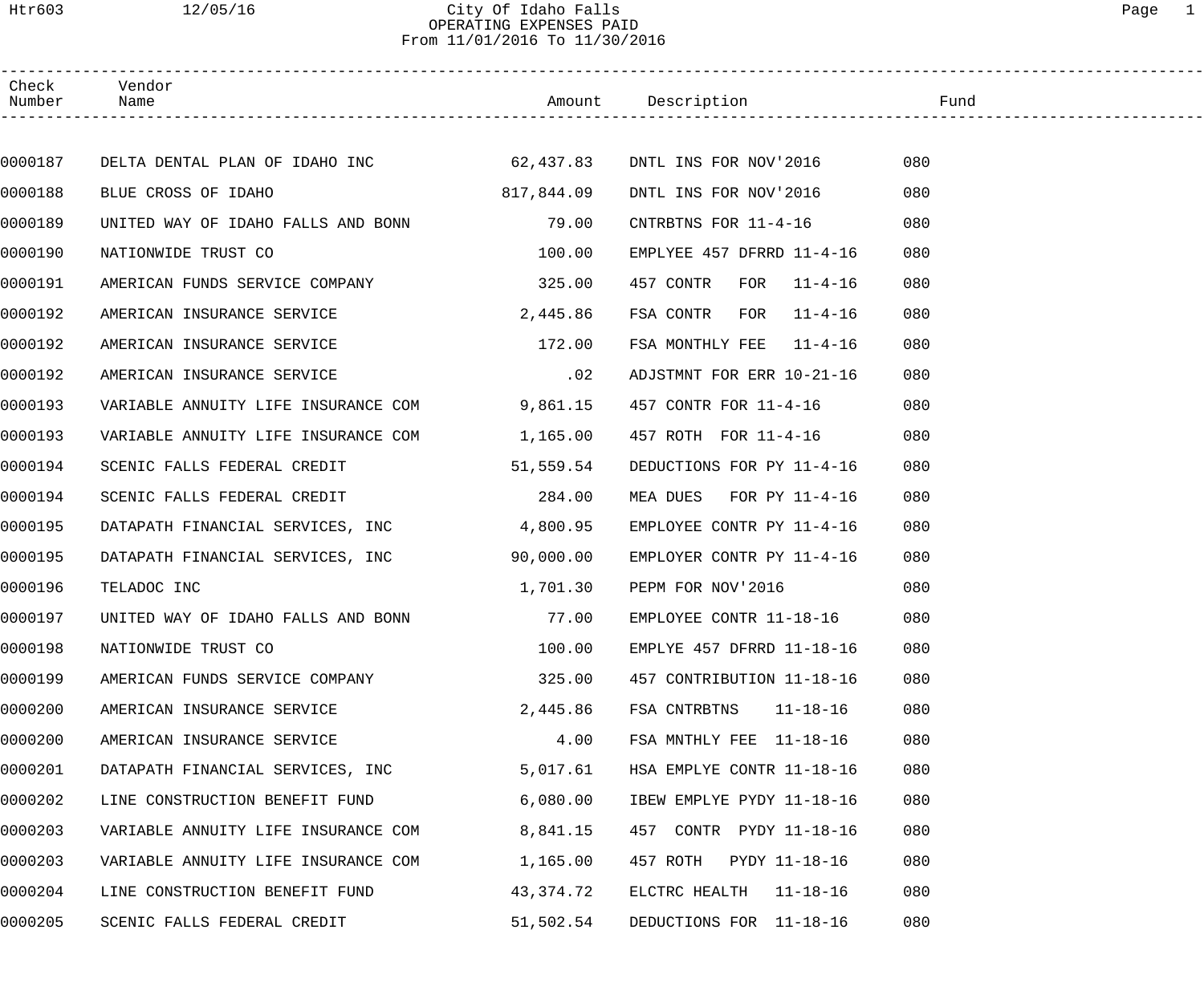#### Htr603 12/05/16 City Of Idaho Falls Page 2 OPERATING EXPENSES PAID From 11/01/2016 To 11/30/2016

| Check<br>Number | Vendor<br>Name                               |            |                                   |     |
|-----------------|----------------------------------------------|------------|-----------------------------------|-----|
|                 |                                              |            |                                   |     |
| 0000206         |                                              |            |                                   | 080 |
| 0000207         | IDAHO FALLS CITY-PAYROLL                     | 617,189.51 | AMT RVNUE OWD WRK'S COMP          | 019 |
| 0000208         | WNEBCO                                       | 2.60       | RLR LIFE FOR DEC'2016             | 080 |
| 0000209         | IDAHO FALLS FOP LODGE #6                     | 2,595.00   | POLICE DUES DECEMBER 2016         | 080 |
| 0000210         | LIFEMAP ASSURANCE COMPANY                    | 3,078.81   | SUPP LIFE INS DEC' 2016           | 080 |
| 0000211         | IBEW LOCAL NO. 57                            | 3,389.12   | ELTRC UNION DEC' 2016             | 080 |
| 0000212         | INT'L ASSN OF FIREFIGHTER LOCAL1565 7,253.50 |            | FIREFIGHTERS UNION DEC'16         | 080 |
| 0000213         | LIFEMAP ASSURANCE COMPANY                    | 11, 351.03 | EMPLOYEE LIFE FOR DEC'16          | 080 |
| 0000214         | IDAHO NCPERS GROUP LIFE INS                  | 1,360.00   | PERS INS DED FOR DEC'16           | 080 |
| 0000215         | AFLAC                                        | 11,152.46  | SECTION 125 DED<br>NOV'16         | 080 |
| 0000215         | AFLAC                                        | 1,527.02   | SHORT TERM DISAB NOV'16           | 080 |
| 0000216         | BLUE CROSS OF IDAHO                          | 784,703.36 | HEALTH INS FOR DEC'2016           | 080 |
| 0010065         | IDAHO FALLS CITY-PAYROLL                     | 2,804.62   | VEHICLE BNFT PAY 11-4-16          | 080 |
| 0010066         | IDAHO FALLS CITY-PAYROLL                     | 44,062.76  | WRK'S COMP PY 11-4-16             | 080 |
| 0010067         | IDAHO STATE TAX COMMISSION                   | 58,745.00  | W/H TAX PY 11-4-16                | 080 |
| 0010068         | IDAHO FALLS CITY-PAYROLL                     |            | $128,711.47$ FED W/H PY $11-4-16$ | 080 |
| 0010068         | IDAHO FALLS CITY-PAYROLL                     | 73,763.74  | FICA W/H PY 11-4-16               | 080 |
| 0010068         | IDAHO FALLS CITY-PAYROLL                     | 73,763.74  | FICA-CITY PY 11-4-16              | 080 |
| 0010068         | IDAHO FALLS CITY-PAYROLL                     | 22,092.19  | PY 11-4-16<br>MED                 | 080 |
| 0010068         | IDAHO FALLS CITY-PAYROLL                     | 22,092.19  | MED-CITY PY 11-4-16               | 080 |
| 0010069         | IDAHO FALLS CITY-PAYROLL                     | 112,022.10 | EMPLYEE SHARE 11-4-16             | 080 |
| 0010069         | IDAHO FALLS CITY-PAYROLL                     | 190,973.51 | $CITY---$ SHARE $11-4-16$         | 080 |
| 0010069         | IDAHO FALLS CITY-PAYROLL                     | 64,992.41  | 401K/FIRE DFRD 11-4-16            | 080 |
| 0010069         | IDAHO FALLS CITY-PAYROLL                     | 4,051.56   | $LOAN$ $11-4-16$                  | 080 |
| 0010070         | IDAHO STATE TAX COMMISSION                   | 90,393.00  | TAX W/H FOR PYDY 11-18-16         | 080 |
| 0010071         | IDAHO FALLS CITY-PAYROLL                     | 197,472.76 | FED W/H FOR PYDY $11-18-16$       | 080 |
|                 |                                              |            |                                   |     |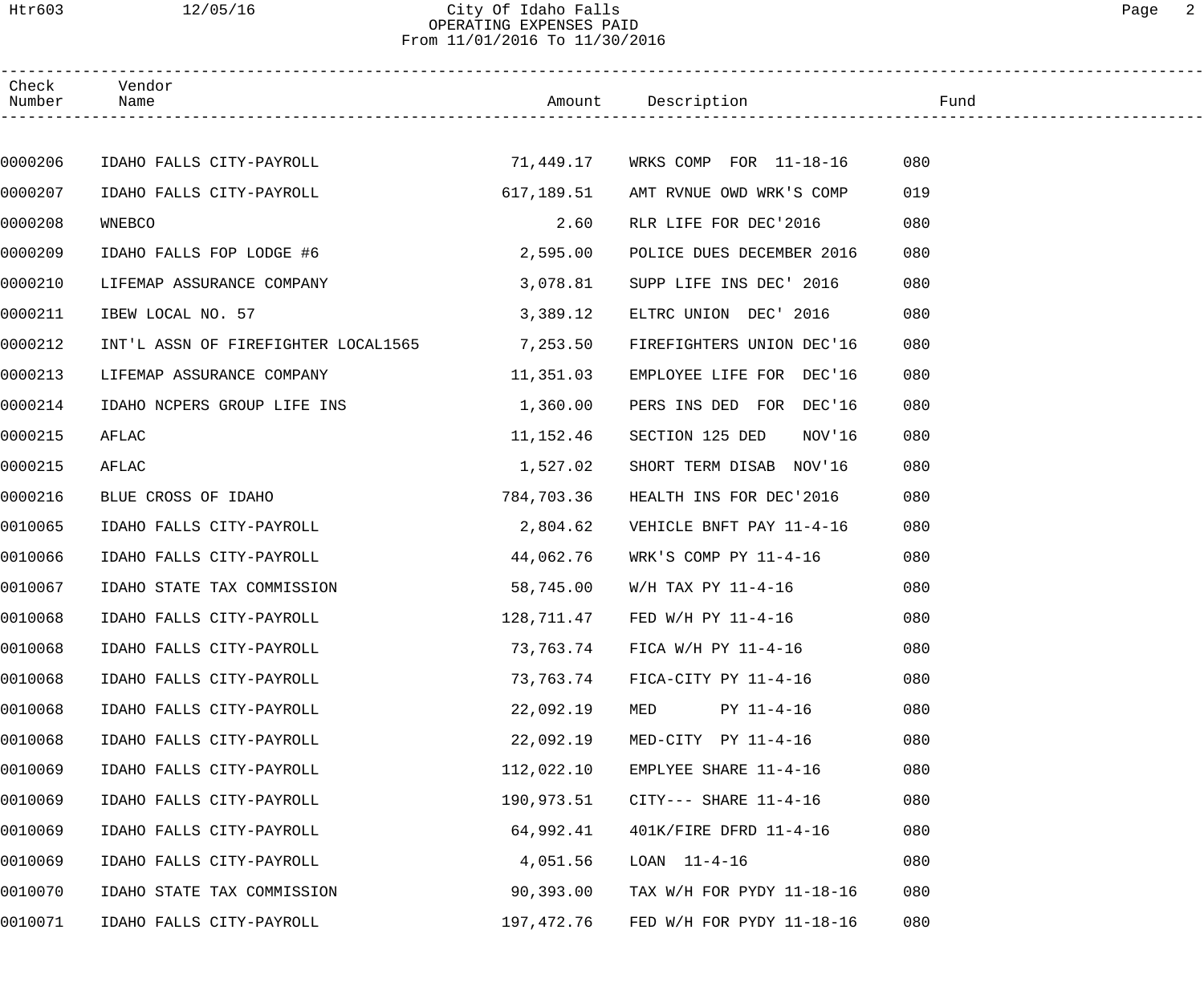## Htr603 12/05/16 City Of Idaho Falls Page 3 OPERATING EXPENSES PAID From 11/01/2016 To 11/30/2016

| Check<br>Number | Vendor<br>Name                 |                     | Amount Description         | Fund                 |
|-----------------|--------------------------------|---------------------|----------------------------|----------------------|
|                 |                                |                     |                            |                      |
| 0010071         | IDAHO FALLS CITY-PAYROLL       | 113,696.72 FICA W/H | PYDY 11-18-16              | 080                  |
| 0010071         | IDAHO FALLS CITY-PAYROLL       | 113,696.72          | FICA-CITY<br>PYDY 11-18-16 | 080                  |
| 0010071         | IDAHO FALLS CITY-PAYROLL       | 34,744.86           | PYDY 11-18-16<br>MED W/H   | 080                  |
| 0010071         | IDAHO FALLS CITY-PAYROLL       | 34,744.86           | PYDY 11-18-16<br>MED-CITY  | 080                  |
| 0010072         | IDAHO FALLS CITY-PAYROLL       | 176,980.87          | EMPLOYEE PYDY 11-18-16     | 080                  |
| 0010072         | IDAHO FALLS CITY-PAYROLL       | 305,961.10          | CITY SHARE PYDY 11-18-16   | 080                  |
| 0010072         | IDAHO FALLS CITY-PAYROLL       | 93,811.06           | 401K DFRD PYDY 11-18-16    | 080                  |
| 0010072         | IDAHO FALLS CITY-PAYROLL       | 4,051.56            | PERSI LOAN PYDY 11-18-16   | 080                  |
| 0040530         | IDAHO STATE TAX COMMISSION     | 15,560.57           | ID SALES & USE TAX OCT'16  | 001                  |
| 0040531         | TRENT GALBRAITH                | 146.45              | TA#IFP-826 TRAVEL ADVANCE  | 001                  |
| 0040532         | COLBY SCHOLES                  | 351.00              | TA#IFP-809 TRAVEL ADVANCE  | 001                  |
| 0040533         | BRENT MCLANE                   | 1,164.00            | TA#CDS-12 TRAVEL ADVANCE   | 001                  |
| 0040534         | SCOTT GRIMMETT +5              | 2,138.00            | TA#FD-276 TRAVEL ADVANCE   | 001                  |
| 0040535         | <b>JACKIE FLOWERS</b>          | 2,469.00            | TA#IFP-829 TRAVEL ADVANCE  | 001                  |
| 0040536         | RANDALL D FIFE                 | 1,504.96            | TA#LE-26 & 28 TRVL RMBRSE  | 001                  |
| 0040537         | DAVID M SMITH                  | 1,804.25            | TA#IFP-841 TRVL RMBRSE     | 001                  |
| 0040538         | U.S. POSTAL SERVICE            | 50,000.00           | POSTAGE METER ACCT PMNT    | 001 Treasurer        |
| 0040539         | IDAHO FALLS (UTILITY), CITY OF | 804.40              | BOOK 97 OCTOBER'16 INV#2   | 001 General Services |
| 0040539         | IDAHO FALLS (UTILITY), CITY OF | 439.76              | BOOK 97 OCTOBER'16 INV#2   | 001 General Services |
| 0040539         | IDAHO FALLS (UTILITY), CITY OF | 2,681.99            | BOOK 97 OCTOBER'16 INV#2   | 001 General Services |
| 0040539         | IDAHO FALLS (UTILITY), CITY OF | 5,172.04            | BOOK 97 OCTOBER'16 INV#2   | 001 Police           |
| 0040539         | IDAHO FALLS (UTILITY), CITY OF | 1,939.18            | BOOK 97 OCTOBER'16 INV#2   | 001 Fire             |
| 0040539         | IDAHO FALLS (UTILITY), CITY OF | 8,270.90            | BOOK 97 OCTOBER'16 INV#2   | 001 Parks            |
| 0040539         | IDAHO FALLS (UTILITY), CITY OF | 2,541.27            | BOOK 97 OCTOBER'16 INV#2   | 001<br>Parks         |
| 0040539         | IDAHO FALLS (UTILITY), CITY OF | 61.77               | BOOK 97 OCTOBER'16 INV#2   | Parks<br>001         |
| 0040539         | IDAHO FALLS (UTILITY), CITY OF | 78.66               | BOOK 97 OCTOBER'16 INV#2   | 001 Cemeteries       |
|                 |                                |                     |                            |                      |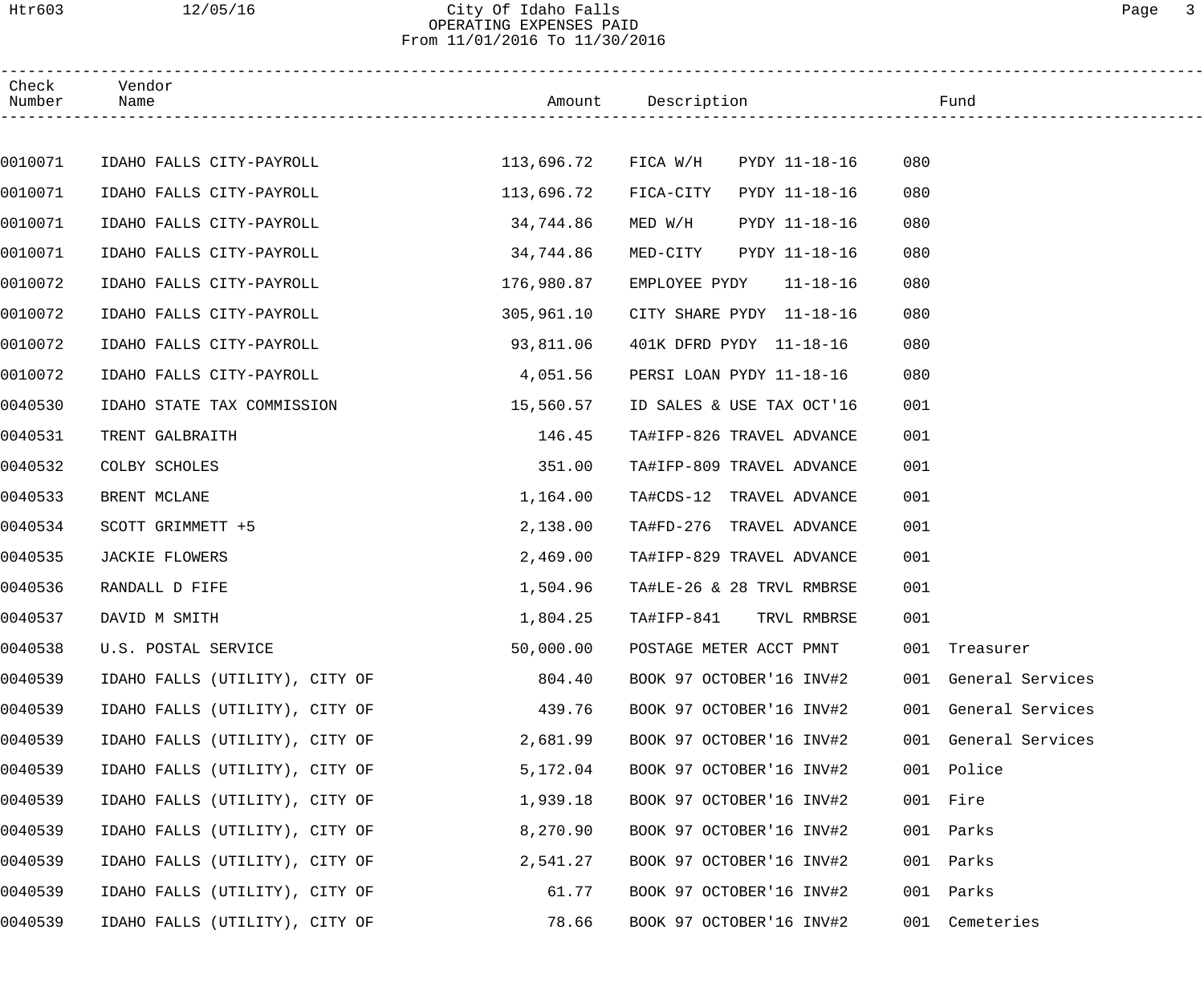#### Htr603 12/05/16 City Of Idaho Falls Page 4 OPERATING EXPENSES PAID From 11/01/2016 To 11/30/2016

| Check<br>Number | Vendor<br>Name                 |                                |           | Amount Description       |     | Fund                    |  |
|-----------------|--------------------------------|--------------------------------|-----------|--------------------------|-----|-------------------------|--|
|                 |                                |                                |           |                          |     |                         |  |
| 0040539         | IDAHO FALLS (UTILITY), CITY OF |                                | 202.19    | BOOK 97 OCTOBER'16 INV#2 |     | 001 Public Works        |  |
| 0040539         | IDAHO FALLS (UTILITY), CITY OF |                                | 500.25    | BOOK 97 OCTOBER'16 INV#2 |     | 001 General Services    |  |
| 0040539         | IDAHO FALLS (UTILITY), CITY OF |                                | 86.71     | BOOK 97 OCTOBER'16 INV#2 |     | 001 Data Processing     |  |
| 0040539         | IDAHO FALLS (UTILITY), CITY OF |                                | 854.24    | BOOK 97 OCTOBER'16 INV#2 |     | 001 Fire                |  |
| 0040539         | IDAHO FALLS (UTILITY), CITY OF |                                | 189.41    | BOOK 97 OCTOBER'16 INV#2 | 001 | Treasurer               |  |
| 0040539         | IDAHO FALLS (UTILITY), CITY OF |                                | 52.85     | BOOK 97 OCTOBER'16 INV#2 |     | 001 Municipal Services  |  |
| 0040539         | IDAHO FALLS (UTILITY), CITY OF |                                | 135.15    | BOOK 97 OCTOBER'16 INV#2 | 001 | Finance                 |  |
| 0040539         | IDAHO FALLS (UTILITY), CITY OF |                                | 41.28     | BOOK 97 OCTOBER'16 INV#2 |     | 001 Mayor               |  |
| 0040539         | IDAHO FALLS (UTILITY), CITY OF |                                | 41.95     | BOOK 97 OCTOBER'16 INV#2 |     | 001 City Clerk          |  |
| 0040539         | IDAHO FALLS (UTILITY), CITY OF |                                | 57.41     | BOOK 97 OCTOBER'16 INV#2 | 001 | General Services        |  |
| 0040539         | IDAHO FALLS (UTILITY), CITY OF |                                | 271.43    | BOOK 97 OCTOBER'16 INV#2 |     | 001 Planning & Building |  |
| 0040539         | IDAHO FALLS (UTILITY), CITY OF |                                | 105.38    | BOOK 97 OCTOBER'16 INV#2 |     | 001 City Attorney       |  |
| 0040539         | IDAHO FALLS (UTILITY), CITY OF |                                | 55.80     | BOOK 97 OCTOBER'16 INV#2 | 001 | Human Resources         |  |
| 0040539         | IDAHO FALLS (UTILITY), CITY OF |                                | 43.61     | BOOK 97 OCTOBER'16 INV#2 | 010 | Streets                 |  |
| 0040539         | IDAHO FALLS (UTILITY), CITY OF |                                | 3,102.82  | BOOK 97 OCTOBER'16 INV#2 | 010 | Streets                 |  |
| 0040539         | IDAHO FALLS (UTILITY), CITY OF |                                | 7,634.14  | BOOK 97 OCTOBER'16 INV#2 |     | 060 Airport             |  |
| 0040539         |                                | IDAHO FALLS (UTILITY), CITY OF | 69,572.18 | BOOK 97 OCTOBER'16 INV#2 |     | 061 Water               |  |
| 0040539         | IDAHO FALLS (UTILITY), CITY OF |                                | 379.95    | BOOK 97 OCTOBER'16 INV#2 |     | 061 Sewer               |  |
| 0040539         | IDAHO FALLS (UTILITY), CITY OF |                                | 20,058.65 | BOOK 97 OCTOBER'16 INV#2 |     | 061 Sewer               |  |
| 0040539         | IDAHO FALLS (UTILITY), CITY OF |                                | 3,326.13  | BOOK 97 OCTOBER'16 INV#2 |     | 061 Sewer               |  |
| 0040539         | IDAHO FALLS (UTILITY), CITY OF |                                | 6,964.20  | BOOK 97 OCTOBER'16 INV#2 |     | 061 Sewer               |  |
| 0040539         | IDAHO FALLS (UTILITY), CITY OF |                                | 917.15    | BOOK 97 OCTOBER'16 INV#2 |     | 064 Electric            |  |
| 0040539         | IDAHO FALLS (UTILITY), CITY OF |                                | 61.00     | BOOK 97 OCTOBER'16 INV#2 |     | 064 Electric            |  |
| 0040539         | IDAHO FALLS (UTILITY), CITY OF |                                | 746.05    | BOOK 97 OCTOBER'16 INV#2 |     | 062 Sanitation          |  |
| 0040539         | IDAHO FALLS (UTILITY), CITY OF |                                | 859.85    | BOOK 97 OCTOBER'16 INV#2 |     | 011 Recreation          |  |
| 0040539         |                                | IDAHO FALLS (UTILITY), CITY OF | 6,586.75  | BOOK 97 OCTOBER'16 INV#2 |     | 011 Recreation          |  |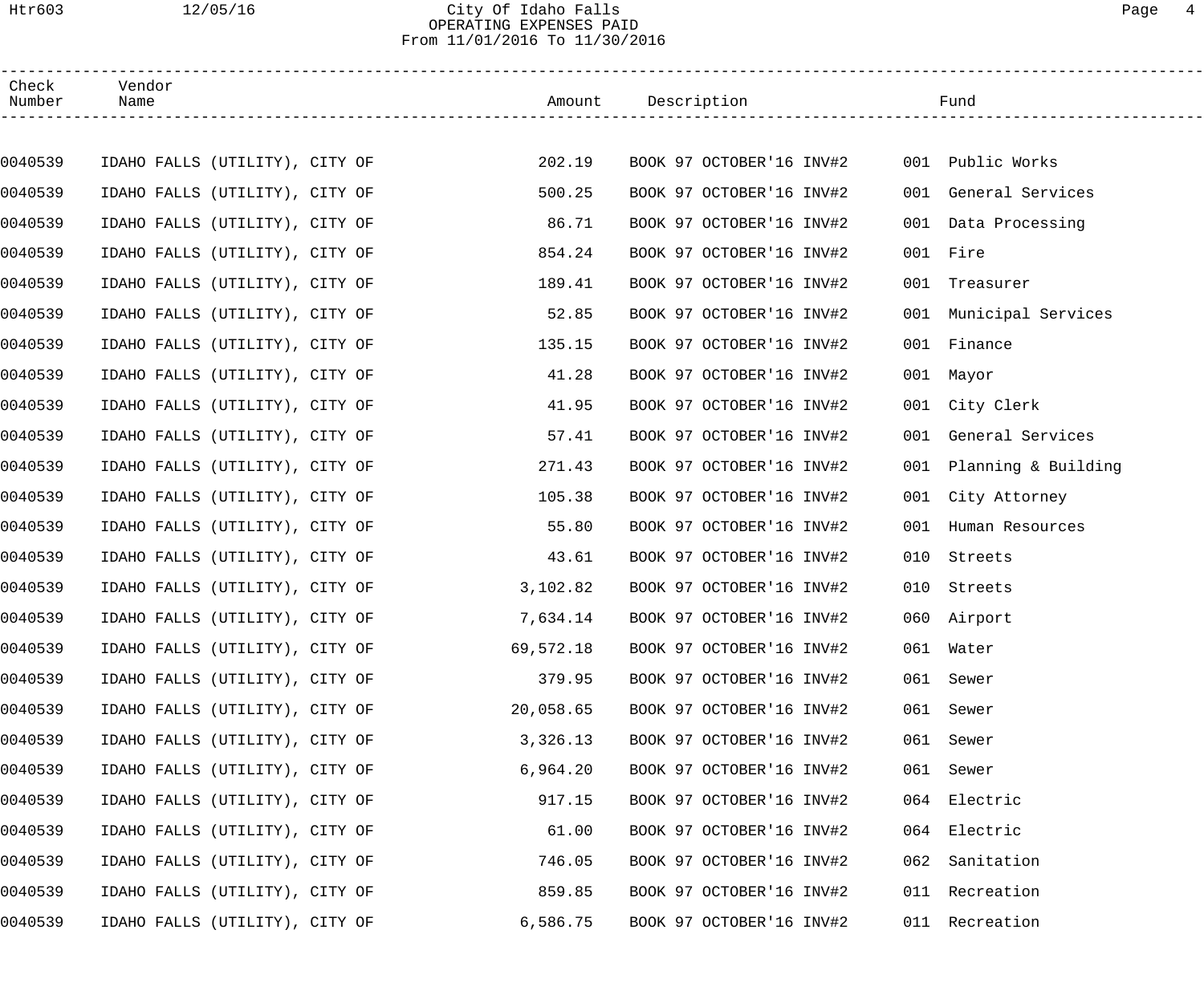#### Htr603 12/05/16 City Of Idaho Falls Page 5 OPERATING EXPENSES PAID From 11/01/2016 To 11/30/2016

| Check<br>Number | Vendor<br>Name                 |                                           |          |                          |     | Fund                 |
|-----------------|--------------------------------|-------------------------------------------|----------|--------------------------|-----|----------------------|
|                 |                                |                                           |          |                          |     |                      |
| 0040539         |                                | IDAHO FALLS (UTILITY), CITY OF $4,097.55$ |          | BOOK 97 OCTOBER'16 INV#2 |     | 012 Library          |
| 0040539         |                                | IDAHO FALLS (UTILITY), CITY OF            | 209.86   | BOOK 97 OCTOBER'16 INV#2 |     | 018 Golf Courses     |
| 0040539         |                                | IDAHO FALLS (UTILITY), CITY OF            | 1,508.64 | BOOK 97 OCTOBER'16 INV#2 |     | 018 Golf Courses     |
| 0040539         |                                | IDAHO FALLS (UTILITY), CITY OF            | 468.75   | BOOK 97 OCTOBER'16 INV#2 |     | 018 Golf Courses     |
| 0040539         |                                | IDAHO FALLS (UTILITY), CITY OF 1,507.55   |          | BOOK 97 OCTOBER'16 INV#2 |     | 018 Golf Courses     |
| 0040540         |                                | IDAHO FALLS (UTILITY), CITY OF 12,652.50  |          | BOOK 97 OCTOBER'16 INV#3 |     | 061 Water            |
| 0040541         |                                | IDAHO FALLS (UTILITY), CITY OF            | 749.26   | BOOK 97 OCTOBER'16 INV#4 |     | 001 General Services |
| 0040541         |                                | IDAHO FALLS (UTILITY), CITY OF            | 459.89   | BOOK 97 OCTOBER'16 INV#4 |     | 001 Police           |
| 0040541         |                                | IDAHO FALLS (UTILITY), CITY OF            | 584.75   | BOOK 97 OCTOBER'16 INV#4 |     | 001 Fire             |
| 0040541         |                                | IDAHO FALLS (UTILITY), CITY OF            | 3,167.28 | BOOK 97 OCTOBER'16 INV#4 |     | 001 Parks            |
| 0040541         |                                | IDAHO FALLS (UTILITY), CITY OF            | 569.47   | BOOK 97 OCTOBER'16 INV#4 |     | 001 Parks            |
| 0040541         |                                | IDAHO FALLS (UTILITY), CITY OF            | 654.10   | BOOK 97 OCTOBER'16 INV#4 |     | 001 Cemeteries       |
| 0040541         |                                | IDAHO FALLS (UTILITY), CITY OF            | 1,595.00 | BOOK 97 OCTOBER'16 INV#4 |     | 001 General Services |
| 0040541         |                                | IDAHO FALLS (UTILITY), CITY OF            | 467.05   | BOOK 97 OCTOBER'16 INV#4 |     | 001 Data Processing  |
| 0040541         |                                | IDAHO FALLS (UTILITY), CITY OF            | 3,157.88 | BOOK 97 OCTOBER'16 INV#4 |     | 010 Streets          |
| 0040541         | IDAHO FALLS (UTILITY), CITY OF |                                           | 958.10   | BOOK 97 OCTOBER'16 INV#4 |     | 061 Water            |
| 0040541         | IDAHO FALLS (UTILITY), CITY OF |                                           | 4,666.50 | BOOK 97 OCTOBER'16 INV#4 |     | 061 Water            |
| 0040541         | IDAHO FALLS (UTILITY), CITY OF |                                           | 52.07    | BOOK 97 OCTOBER'16 INV#4 |     | 061 Sewer            |
| 0040541         | IDAHO FALLS (UTILITY), CITY OF |                                           | 972.82   | BOOK 97 OCTOBER'16 INV#4 |     | 061 Sewer            |
| 0040541         | IDAHO FALLS (UTILITY), CITY OF |                                           | 1,212.72 | BOOK 97 OCTOBER'16 INV#4 |     | 061 Sewer            |
| 0040541         | IDAHO FALLS (UTILITY), CITY OF |                                           | 351.92   | BOOK 97 OCTOBER'16 INV#4 |     | 064 Electric         |
| 0040541         | IDAHO FALLS (UTILITY), CITY OF |                                           | 4,249.75 | BOOK 97 OCTOBER'16 INV#4 |     | 064 Electric         |
| 0040541         | IDAHO FALLS (UTILITY), CITY OF |                                           | 227.05   | BOOK 97 OCTOBER'16 INV#4 | 062 | Sanitation           |
| 0040541         | IDAHO FALLS (UTILITY), CITY OF |                                           | 26.00    | BOOK 97 OCTOBER'16 INV#4 |     | 011 Recreation       |
| 0040541         | IDAHO FALLS (UTILITY), CITY OF |                                           | 1,321.75 | BOOK 97 OCTOBER'16 INV#4 |     | 011 Recreation       |
| 0040541         | IDAHO FALLS (UTILITY), CITY OF |                                           | 322.64   | BOOK 97 OCTOBER'16 INV#4 |     | 018 Golf Courses     |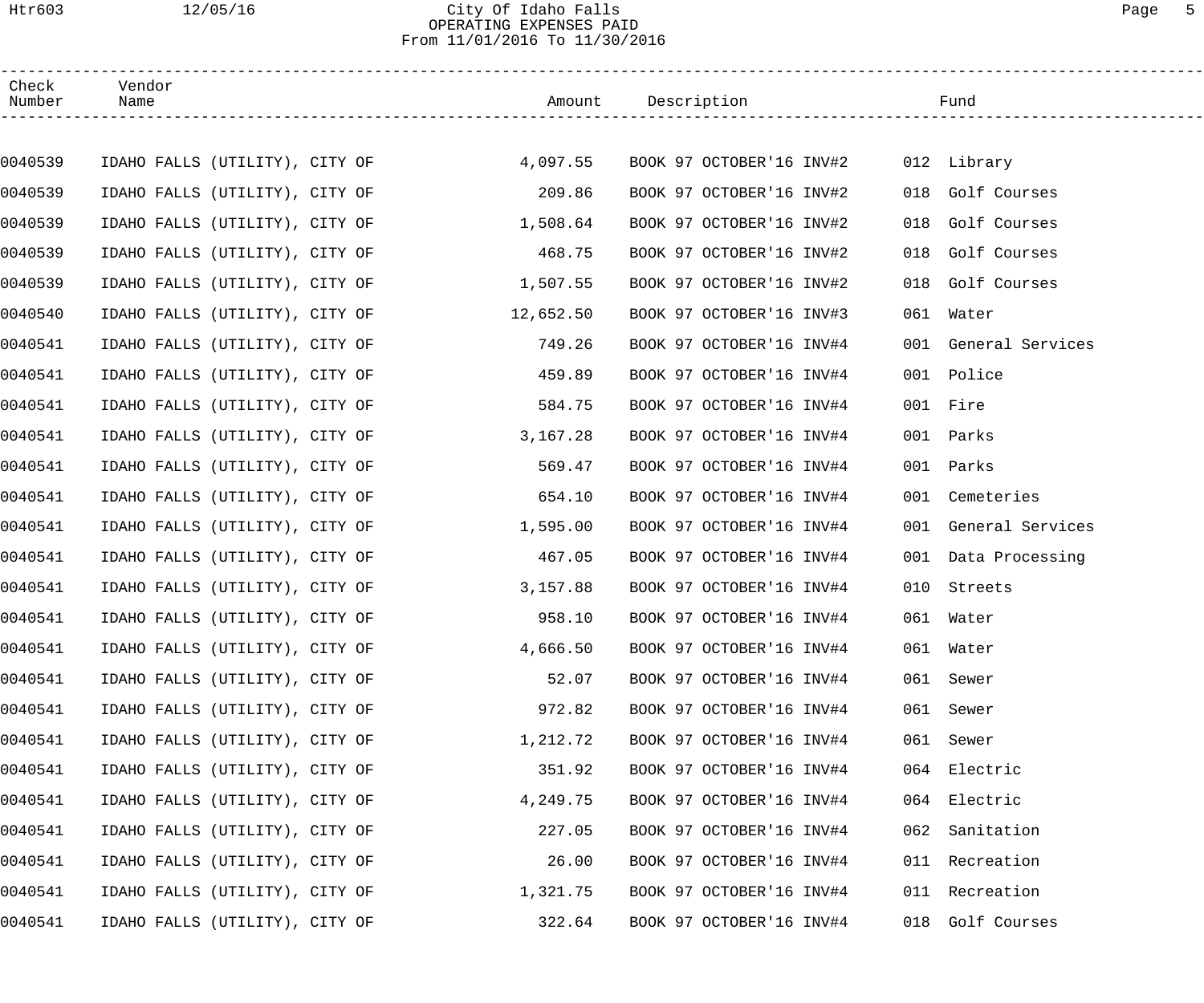#### Htr603 12/05/16 City Of Idaho Falls Page 6 OPERATING EXPENSES PAID From 11/01/2016 To 11/30/2016

| Check<br>Number | Vendor<br>Name                                |           | Amount Description                        | Fund                |
|-----------------|-----------------------------------------------|-----------|-------------------------------------------|---------------------|
|                 |                                               |           |                                           |                     |
| 0040541         | IDAHO FALLS (UTILITY), CITY OF 508.20         |           | BOOK 97 OCTOBER'16 INV#4 018 Golf Courses |                     |
| 0040541         | IDAHO FALLS (UTILITY), CITY OF                | 153.35    | BOOK 97 OCTOBER'16 INV#4                  | 018<br>Golf Courses |
| 0040541         | IDAHO FALLS (UTILITY), CITY OF                | 433.27    | BOOK 97 OCTOBER'16 INV#4                  | 018<br>Golf Courses |
| 0040542         | IDAHO FALLS (UTILITY), CITY OF                | 29,219.31 | BOOK 97 OCTOBER'16 INV#5                  | 010<br>Streets      |
| 0040543         | IDAHO FALLS (UTILITY), CITY OF                | 104.63    | BOOK 97 OCTOBER'16 INV#7                  | 061 Sewer           |
| 0040544         | ERIC DAY                                      | 55.04     | TA#FD-273 TRVL RMBRSMENT                  | 001                 |
| 0040545         | <b>BEN JENKINS</b>                            | 198.60    | TA#IFP-815 TRVL RMBRSMENT                 | 001                 |
| 0040546         | CENTURYLINK                                   | 758.89    | OCT 19,2016 CHRGS                         | 001                 |
| 0040547         | IDAHO FALLS CITY/PETTY CASH                   | 1,481.51  | REIMBURSE PETTY CASH                      | 001                 |
| 0040548         | REBECCA CASPER                                | 162.83    | TA#MO-154 TRVL RMBRSMNT                   | 001                 |
| 0040549         | EASTERN IDAHO PARTNERSHIP                     | 4,883.79  | CITY'S CNTRBTN FND SAUSA                  | 001 Police          |
| 0040550         | MILLIMAN CONSULTANTS                          | 2,800.00  | SUBSCRIPTIONS                             | 001 Finance         |
| 0040551         | BOBBI WILHELM                                 | 248.00    | TA#IFP-844 TRVL ADVANCE                   | 001                 |
| 0040552         | JOW CAWLEY                                    | 485.00    | TA#PD-558 TRVL ADVANCE                    | 001                 |
| 0040553         | UTAH ASSOCIATION MUNICIPAL POWER SY 68,051.06 |           | PWER BILL SEPTEMBER 2016                  | 064                 |
| 0040554         | MIKE EVANS                                    | 332.57    | TA#FD-275 TRVL RMBRSMNT                   | 001                 |
| 0040555         | BILL ARSENAULT                                | 405.23    | TA#FD-274 TRVL RMBRSMNT                   | 001                 |
| 0040556         | SEAN ALLEN                                    | 942.17    | TA#FD-272 TRVL RMBRSMNT                   | 001                 |
| 0040557         | CENTURYLINK                                   | 1,295.50  | (3) T1 LINES NOV'2016                     | 001                 |
| 0040558         | IDAHO FALLS CITY/PETTY CASH                   | 1,749.57  | REIMBURSE PETTY CASH                      | 001                 |
| 0040559         | RIVERSIDE HOSPITALITY, LLC                    | 416.00    | TA#PW-166 LODGING                         | 001                 |
| 0040560         | IDAHO RECREATION AND PARK ASSOCIATI           | 1,414.74  | CREDIT CARD SALES IRPA                    | 001                 |
| 0040561         | JOSH ROOS                                     | 9.30      | TA#IFP-792 TRVL RMBRSMNT                  | 001                 |
| 0040562         | DAVID RICHARDS + 3                            | 45.00     | TA#PW-168 TRVL RMBRSMNT                   | 001                 |
| 0040563         | MARK MCBRIDE                                  | 110.00    | TA#PD-559 TRVL ADVANCE                    | 001                 |
| 0040564         | AARON NELSON                                  | 135.00    | TA#FD-268 TRVL RMBRSMNT                   | 001                 |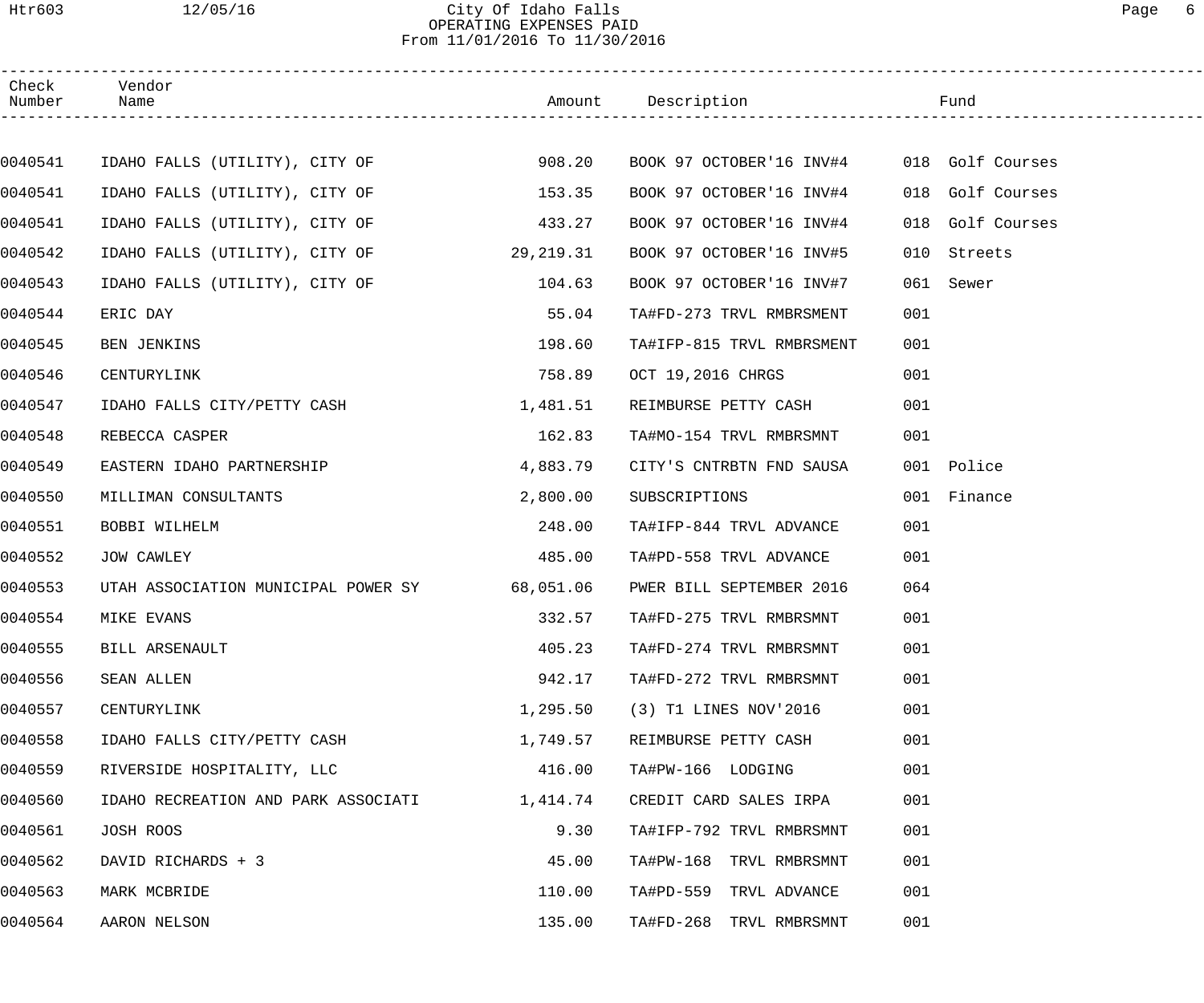| Check<br>Number | Vendor<br>Name                   |            | Amount Description                 | Fund                 |  |
|-----------------|----------------------------------|------------|------------------------------------|----------------------|--|
|                 |                                  |            |                                    |                      |  |
| 0040565         | WID RITCHIE                      | 312.86     | TA#IFP-838 TRVL RMBRSMNT           | 001                  |  |
| 0040566         | LISA JONES                       | 369.00     | TA#PRD-181 TRVL ADVANCE            | 001                  |  |
| 0040567         | JENNIFER STEWART                 | 369.00     | TA#PRD-182 TRVL ADVANCE            | 001                  |  |
| 0040568         | RONNIE CAMPBELL                  | 369.00     | TA#PRD-183 TRVL ADVANCE            | 001                  |  |
| 0040569         | CHRIS FREDERICKSEN               | 468.00     | TA#PW-169 TRVL ADVANCE             | 001                  |  |
| 0040570         | KIM RAFFERTY                     | 478.00     | TA#PL-60 TRVL ADVANCE              | 001                  |  |
| 0040571         | DAVE HANNEMAN                    | 630.00     | TA#FD-269 TRVL ADVANCE             | 001                  |  |
| 0040571         | DAVE HANNEMAN                    | 581.00     | TA#FD-269 TRVL ADVANCE             | 001                  |  |
| 0040572         | GREG WEITZEL                     | 658.00     | TA#PRD-179 TRVL ADVANCE            | 001                  |  |
| 0040573         | GARY OLSON                       | 760.00     | TA#PW-167 TRVL ADVANCE             | 001                  |  |
| 0040574         | EASTERN IDAHO TECHNICAL COLLEGE  | 633.00     | TRAINING-PERSONNEL                 | 012 Library          |  |
| 0040575         | IDAHO FALLS CITY/PETTY CASH      | 1,436.93   | REIMBURSE PETTY CASH               | 001                  |  |
| 0040576         | CENTURYLINK                      | 253.02     | DID CHRGS NOV 10,2016              | 001                  |  |
| 0040577         | TRENT GALBRAITH                  | 146.45     | TA#IFP-827 TRVL ADVANCE            | 001                  |  |
| 0040578         | BONNEVILLE POWER ADMIN.-IF       | 195,683.00 | TRANSMISSION BILL OCT'16           | 064                  |  |
| 0040579         | BONNEVILLE POWER ADMIN.-IF       |            | 1,761,079.00 BPA POWER BILL OCT'16 | 064                  |  |
| 0040580         | WYNN WHITMEYER                   | 60.00      | TA#FD-271 TRVL RMBRSMNT            | 001                  |  |
| 0040581         | <b>DUANE NELSON</b>              | 574.00     | TA#FD-277 TRVL ADVANCE             | 001                  |  |
| 0040582         | BONNEVILLE COUNTY DISTRICT COURT | 221.00     | FEES FOR FILING LAWSUIT            | 001 Police           |  |
| 0040583         | U.S. POSTAL SERVICE              | 215.00     | 1ST CLSS PRESORT FEE               | 001 Treasurer        |  |
| 0040584         | IDAHO FALLS CITY/PETTY CASH      | 1,188.48   | REIMBURSE PETTY CASH               | 001                  |  |
| 0040585         | BONNEVILLE COUNTY DISTRICT COURT | 400,000.00 | FUND MAGISTRATE10-15/9-16          | 001 Non Departmental |  |
| 0040586         | JACE YANCEY                      | 49.50      | TA#IFP-842 TRVL RMBRSMNT           | 001                  |  |
| 0040587         | BRENT MCLANE                     | 49.78      | TA#CDS-12 TRVL RMBRSMNT            | 001                  |  |
| 0040588         | ROBERT WRIGHT                    | 850.66     | TA#PL-58 TRVL RMBRSMNT             | 001                  |  |
| 0040589         | TRAVIS PRAIRIE                   | 2,509.77   | TA#IFP-845,822,839 RMBRST          | 001                  |  |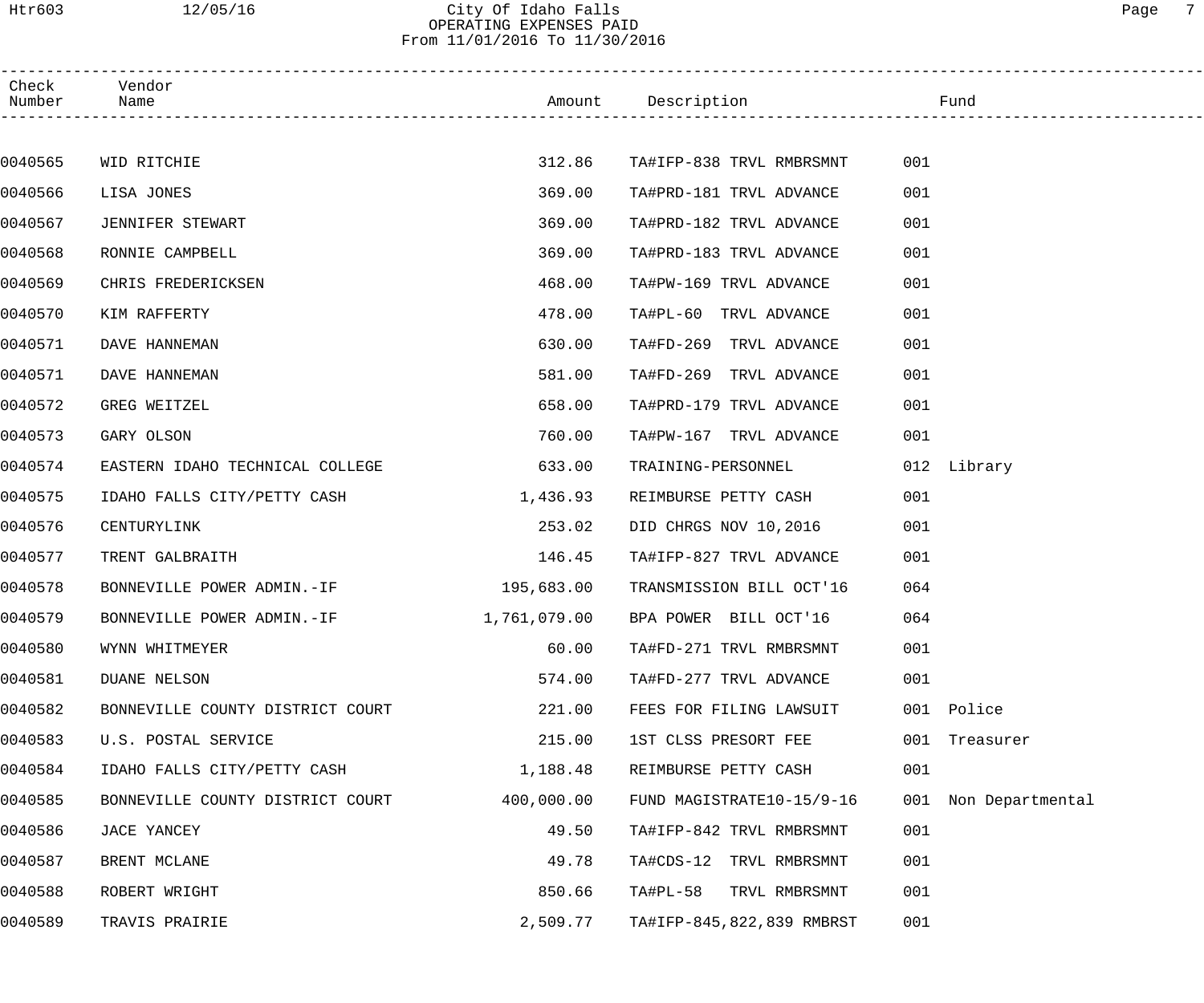Htr603 12/05/16 City Of Idaho Falls Page 8

## OPERATING EXPENSES PAID From 11/01/2016 To 11/30/2016

| Check<br>Number | Vendor<br>Name                 |  |           | Amount Description     |     | Fund                 |  |
|-----------------|--------------------------------|--|-----------|------------------------|-----|----------------------|--|
|                 |                                |  |           |                        |     |                      |  |
| 0040592         | IDAHO FALLS (UTILITY), CITY OF |  | 438.25    | BOOK 97 NOV'2016 INV#9 |     | 001 General Services |  |
| 0040592         | IDAHO FALLS (UTILITY), CITY OF |  | 521.04    | BOOK 97 NOV'2016 INV#9 |     | 001 Police           |  |
| 0040592         | IDAHO FALLS (UTILITY), CITY OF |  | 37,075.60 | BOOK 97 NOV'2016 INV#9 | 001 | Parks                |  |
| 0040592         | IDAHO FALLS (UTILITY), CITY OF |  | 611.74    | BOOK 97 NOV'2016 INV#9 | 001 | Parks                |  |
| 0040592         | IDAHO FALLS (UTILITY), CITY OF |  | 64.80     | BOOK 97 NOV'2016 INV#9 | 001 | Parks                |  |
| 0040592         | IDAHO FALLS (UTILITY), CITY OF |  | 162.76    | BOOK 97 NOV'2016 INV#9 |     | 001 Cemeteries       |  |
| 0040592         | IDAHO FALLS (UTILITY), CITY OF |  | 443.41    | BOOK 97 NOV'2016 INV#9 |     | 001 General Services |  |
| 0040592         | IDAHO FALLS (UTILITY), CITY OF |  | 510.05    | BOOK 97 NOV'2016 INV#9 |     | 001 Data Processing  |  |
| 0040592         | IDAHO FALLS (UTILITY), CITY OF |  | 369.30    | BOOK 97 NOV'2016 INV#9 | 010 | Streets              |  |
| 0040592         | IDAHO FALLS (UTILITY), CITY OF |  | 32.20     | BOOK 97 NOV'2016 INV#9 |     | 060 Airport          |  |
| 0040592         | IDAHO FALLS (UTILITY), CITY OF |  | 7,375.95  | BOOK 97 NOV'2016 INV#9 |     | 061 Water            |  |
| 0040592         | IDAHO FALLS (UTILITY), CITY OF |  | 265.13    | BOOK 97 NOV'2016 INV#9 | 061 | Sewer                |  |
| 0040592         | IDAHO FALLS (UTILITY), CITY OF |  | 2,567.14  | BOOK 97 NOV'2016 INV#9 | 061 | Sewer                |  |
| 0040592         | IDAHO FALLS (UTILITY), CITY OF |  | 2,293.60  | BOOK 97 NOV'2016 INV#9 | 061 | Sewer                |  |
| 0040592         | IDAHO FALLS (UTILITY), CITY OF |  | 26.18     | BOOK 97 NOV'2016 INV#9 | 062 | Sanitation           |  |
| 0040592         | IDAHO FALLS (UTILITY), CITY OF |  | 26.00     | BOOK 97 NOV'2016 INV#9 |     | 011 Recreation       |  |
| 0040592         | IDAHO FALLS (UTILITY), CITY OF |  | 308.65    | BOOK 97 NOV'2016 INV#9 |     | 018 Golf Courses     |  |
| 0040592         | IDAHO FALLS (UTILITY), CITY OF |  | 731.82    | BOOK 97 NOV'2016 INV#9 |     | 018 Golf Courses     |  |
| 0040592         | IDAHO FALLS (UTILITY), CITY OF |  | 78.36     | BOOK 97 NOV'2016 INV#9 |     | 018 Golf Courses     |  |
| 0040592         | IDAHO FALLS (UTILITY), CITY OF |  | 58.65     | BOOK 97 NOV'2016 INV#9 |     | 018 Golf Courses     |  |
| 0040593         | IDAHO FALLS (UTILITY), CITY OF |  | 820.55    | BOOK 97 NOV'2016 INV#8 |     | 001 General Services |  |
| 0040593         | IDAHO FALLS (UTILITY), CITY OF |  | 922.65    | BOOK 97 NOV'2016 INV#8 |     | 001 General Services |  |
| 0040593         | IDAHO FALLS (UTILITY), CITY OF |  | 3,158.68  | BOOK 97 NOV'2016 INV#8 |     | 001 General Services |  |
| 0040593         | IDAHO FALLS (UTILITY), CITY OF |  | 4,779.68  | BOOK 97 NOV'2016 INV#8 |     | 001 Police           |  |
| 0040593         | IDAHO FALLS (UTILITY), CITY OF |  | 2,662.99  | BOOK 97 NOV'2016 INV#8 |     | 001 Fire             |  |
| 0040593         | IDAHO FALLS (UTILITY), CITY OF |  | 9,336.90  | BOOK 97 NOV'2016 INV#8 |     | 001 Parks            |  |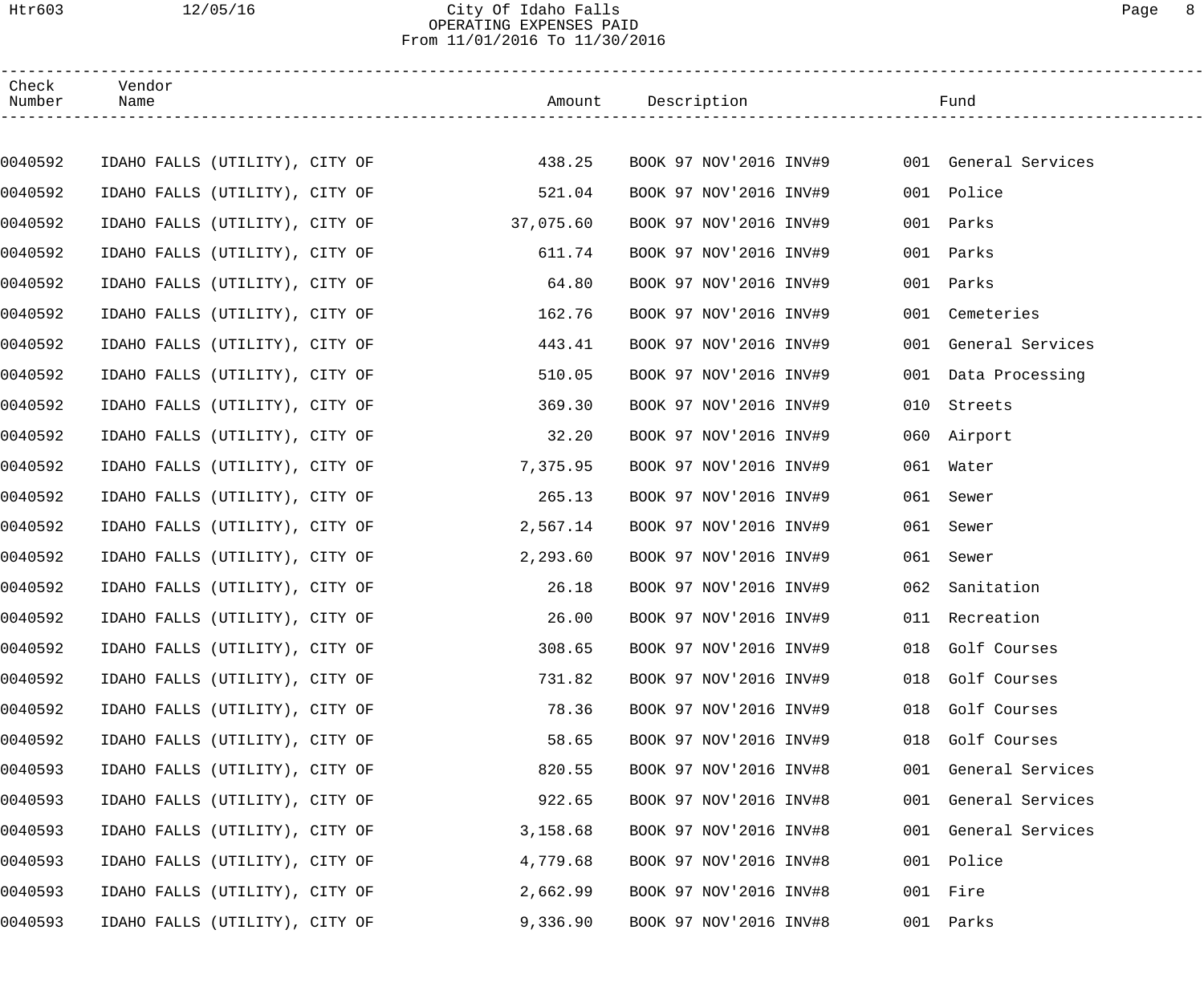#### Htr603 12/05/16 City Of Idaho Falls Page 9 OPERATING EXPENSES PAID From 11/01/2016 To 11/30/2016

| Check<br>Number | Vendor<br>Name                 |  |           | Amount Description     |     | Fund                   |
|-----------------|--------------------------------|--|-----------|------------------------|-----|------------------------|
|                 |                                |  |           |                        |     |                        |
| 0040593         | IDAHO FALLS (UTILITY), CITY OF |  | 2,949.68  | BOOK 97 NOV'2016 INV#8 |     | 001 Parks              |
| 0040593         | IDAHO FALLS (UTILITY), CITY OF |  | 388.54    | BOOK 97 NOV'2016 INV#8 | 001 | Cemeteries             |
| 0040593         | IDAHO FALLS (UTILITY), CITY OF |  | 195.35    | BOOK 97 NOV'2016 INV#8 | 001 | Public Works           |
| 0040593         | IDAHO FALLS (UTILITY), CITY OF |  | 1,770.91  | BOOK 97 NOV'2016 INV#8 |     | 001 General Services   |
| 0040593         | IDAHO FALLS (UTILITY), CITY OF |  | 83.78     | BOOK 97 NOV'2016 INV#8 |     | 001 Data Processing    |
| 0040593         | IDAHO FALLS (UTILITY), CITY OF |  | 825.36    | BOOK 97 NOV'2016 INV#8 |     | 001 Fire               |
| 0040593         | IDAHO FALLS (UTILITY), CITY OF |  | 183.01    | BOOK 97 NOV'2016 INV#8 | 001 | Treasurer              |
| 0040593         | IDAHO FALLS (UTILITY), CITY OF |  | 51.07     | BOOK 97 NOV'2016 INV#8 |     | 001 Municipal Services |
| 0040593         | IDAHO FALLS (UTILITY), CITY OF |  | 130.58    | BOOK 97 NOV'2016 INV#8 | 001 | Finance                |
| 0040593         | IDAHO FALLS (UTILITY), CITY OF |  | 39.88     | BOOK 97 NOV'2016 INV#8 |     | 001 Mayor              |
| 0040593         | IDAHO FALLS (UTILITY), CITY OF |  | 40.53     | BOOK 97 NOV'2016 INV#8 |     | 001 City Clerk         |
| 0040593         | IDAHO FALLS (UTILITY), CITY OF |  | 55.46     | BOOK 97 NOV'2016 INV#8 | 001 | General Services       |
| 0040593         | IDAHO FALLS (UTILITY), CITY OF |  | 262.26    | BOOK 97 NOV'2016 INV#8 | 001 | Planning & Building    |
| 0040593         | IDAHO FALLS (UTILITY), CITY OF |  | 101.81    | BOOK 97 NOV'2016 INV#8 |     | 001 City Attorney      |
| 0040593         | IDAHO FALLS (UTILITY), CITY OF |  | 53.91     | BOOK 97 NOV'2016 INV#8 | 001 | Human Resources        |
| 0040593         | IDAHO FALLS (UTILITY), CITY OF |  | 41.58     | BOOK 97 NOV'2016 INV#8 |     | 010 Streets            |
| 0040593         | IDAHO FALLS (UTILITY), CITY OF |  | 32,387.41 | BOOK 97 NOV'2016 INV#8 |     | 010 Streets            |
| 0040593         | IDAHO FALLS (UTILITY), CITY OF |  | 6,698.13  | BOOK 97 NOV'2016 INV#8 |     | 060 Airport            |
| 0040593         | IDAHO FALLS (UTILITY), CITY OF |  | 1,170.75  | BOOK 97 NOV'2016 INV#8 |     | 061 Water              |
| 0040593         | IDAHO FALLS (UTILITY), CITY OF |  | 26,187.84 | BOOK 97 NOV'2016 INV#8 |     | 061 Water              |
| 0040593         | IDAHO FALLS (UTILITY), CITY OF |  | 408.70    | BOOK 97 NOV'2016 INV#8 |     | 061 Sewer              |
| 0040593         | IDAHO FALLS (UTILITY), CITY OF |  | 17,940.07 | BOOK 97 NOV'2016 INV#8 | 061 | Sewer                  |
| 0040593         | IDAHO FALLS (UTILITY), CITY OF |  | 1,500.34  | BOOK 97 NOV'2016 INV#8 | 061 | Sewer                  |
| 0040593         | IDAHO FALLS (UTILITY), CITY OF |  | 4,970.35  | BOOK 97 NOV'2016 INV#8 | 061 | Sewer                  |
| 0040593         | IDAHO FALLS (UTILITY), CITY OF |  | 1,506.16  | BOOK 97 NOV'2016 INV#8 |     | 064 Electric           |
| 0040593         | IDAHO FALLS (UTILITY), CITY OF |  | 4,098.08  | BOOK 97 NOV'2016 INV#8 |     | 064 Electric           |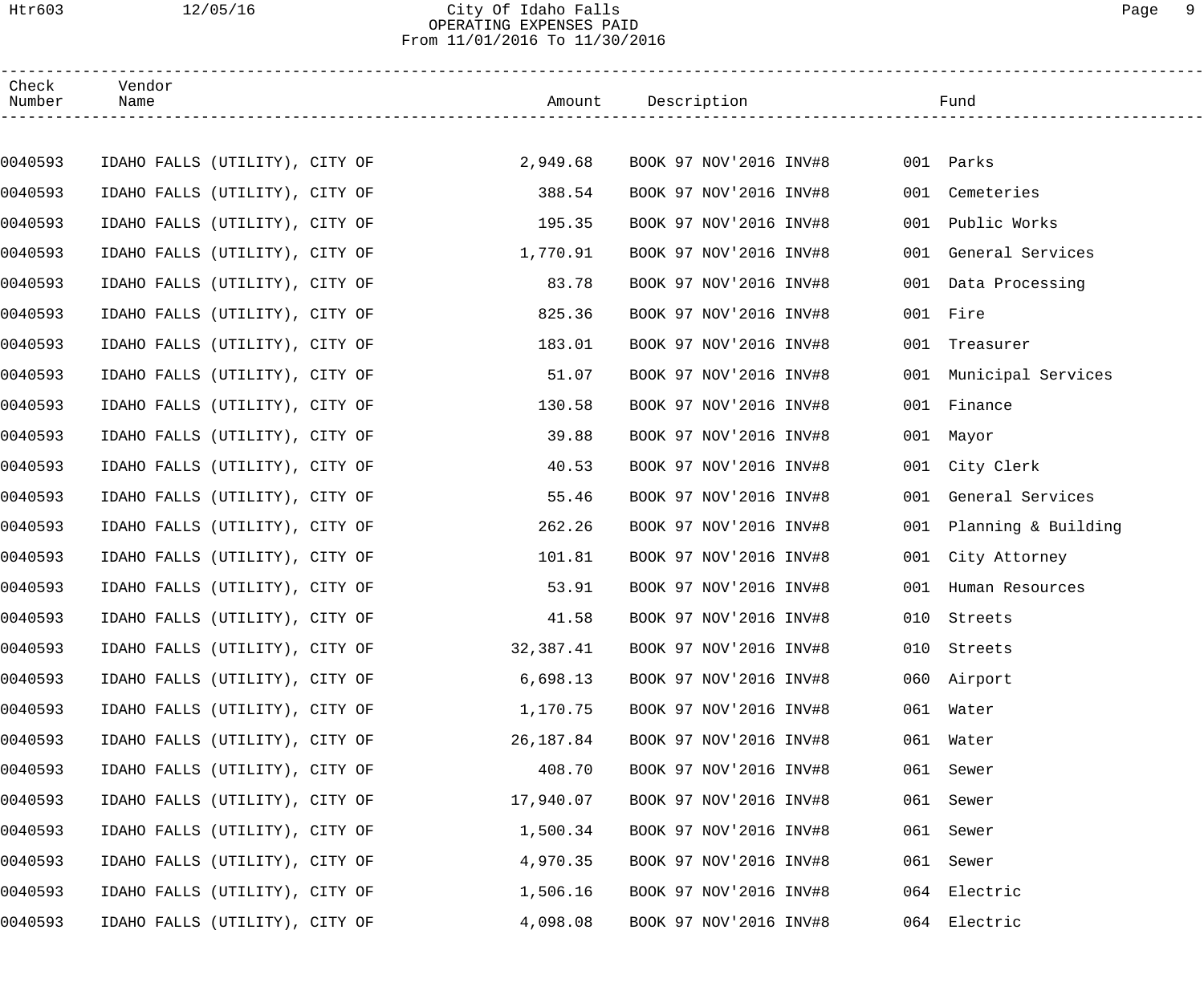Htr603 12/05/16 City Of Idaho Falls Page 10

# OPERATING EXPENSES PAID From 11/01/2016 To 11/30/2016

| Check<br>Number | Vendor<br>Name                 |                                |           | Amount Description                    |     | Fund                            |  |
|-----------------|--------------------------------|--------------------------------|-----------|---------------------------------------|-----|---------------------------------|--|
|                 |                                |                                |           |                                       |     |                                 |  |
| 0040593         |                                | IDAHO FALLS (UTILITY), CITY OF | 1,220.36  | BOOK 97 NOV'2016 INV#8 062 Sanitation |     |                                 |  |
| 0040593         |                                | IDAHO FALLS (UTILITY), CITY OF | 1,137.20  | BOOK 97 NOV'2016 INV#8                |     | 011 Recreation                  |  |
| 0040593         | IDAHO FALLS (UTILITY), CITY OF |                                | 5,941.56  | BOOK 97 NOV'2016 INV#8                |     | 011 Recreation                  |  |
| 0040593         | IDAHO FALLS (UTILITY), CITY OF |                                | 1,617.65  | BOOK 97 NOV'2016 INV#8                |     | 011 Recreation                  |  |
| 0040593         | IDAHO FALLS (UTILITY), CITY OF |                                | 3,825.40  | BOOK 97 NOV'2016 INV#8                |     | 012 Library                     |  |
| 0040593         | IDAHO FALLS (UTILITY), CITY OF |                                | 552.78    | BOOK 97 NOV'2016 INV#8                | 018 | Golf Courses                    |  |
| 0040593         | IDAHO FALLS (UTILITY), CITY OF |                                | 493.29    | BOOK 97 NOV'2016 INV#8                | 018 | Golf Courses                    |  |
| 0040593         | IDAHO FALLS (UTILITY), CITY OF |                                | 293.25    | BOOK 97 NOV'2016 INV#8                | 018 | Golf Courses                    |  |
| 0040593         | IDAHO FALLS (UTILITY), CITY OF |                                | 705.37    | BOOK 97 NOV'2016 INV#8                | 018 | Golf Courses                    |  |
| 0040594         | WELLS FARGO BANK               |                                | 6,283.04  | PMNT CRCRD OCTOBER 2016               | 001 |                                 |  |
| 0040594         | WELLS FARGO BANK               |                                | 69.98     | PMNT CRCRD OCTOBER 2016               | 001 |                                 |  |
| 0040594         | WELLS FARGO BANK               |                                | 75.00     | PMNT CRCRD OCTOBER 2016               |     | 001 Mayor                       |  |
| 0040594         | WELLS FARGO BANK               |                                | 15.00     | PMNT CRCRD OCTOBER 2016               |     | 001 Mayor                       |  |
| 0040594         | WELLS FARGO BANK               |                                | 16.16     | PMNT CRCRD OCTOBER 2016               |     | 001 Mayor                       |  |
| 0040594         | WELLS FARGO BANK               |                                | 41.06     | PMNT CRCRD OCTOBER 2016               |     | 001 Municipal Services          |  |
| 0040594         | WELLS FARGO BANK               |                                | 200.00    | PMNT CRCRD OCTOBER 2016               |     | 001 Municipal Services          |  |
| 0040594         | WELLS FARGO BANK               |                                | 35.00     | PMNT CRCRD OCTOBER 2016               |     | 001 City Clerk                  |  |
| 0040594         | WELLS FARGO BANK               |                                | 135.00    | PMNT CRCRD OCTOBER 2016               |     | Finance<br>001                  |  |
| 0040594         | WELLS FARGO BANK               |                                | $10.00 -$ | PMNT CRCRD OCTOBER 2016               |     | 001<br>Non Departmental         |  |
| 0040594         | WELLS FARGO BANK               |                                | 18.92     | PMNT CRCRD OCTOBER 2016               |     | 001<br>Human Resources          |  |
| 0040594         | WELLS FARGO BANK               |                                | 63.95     | PMNT CRCRD OCTOBER 2016               |     | 001<br>Human Resources          |  |
| 0040594         | WELLS FARGO BANK               |                                | 137.59    | PMNT CRCRD OCTOBER 2016               |     | Public Works Engineering<br>001 |  |
| 0040594         | WELLS FARGO BANK               |                                | 99.00     | PMNT CRCRD OCTOBER 2016               |     | Public Works Engineering<br>001 |  |
| 0040594         | WELLS FARGO BANK               |                                | 417.15    | PMNT CRCRD OCTOBER 2016               | 064 | Electric                        |  |
| 0040594         | WELLS FARGO BANK               |                                | 16.00     | PMNT CRCRD OCTOBER 2016               |     | Electric<br>064                 |  |
| 0040594         | WELLS FARGO BANK               |                                | 7,362.00  | PMNT CRCRD OCTOBER 2016               |     | 064 Electric                    |  |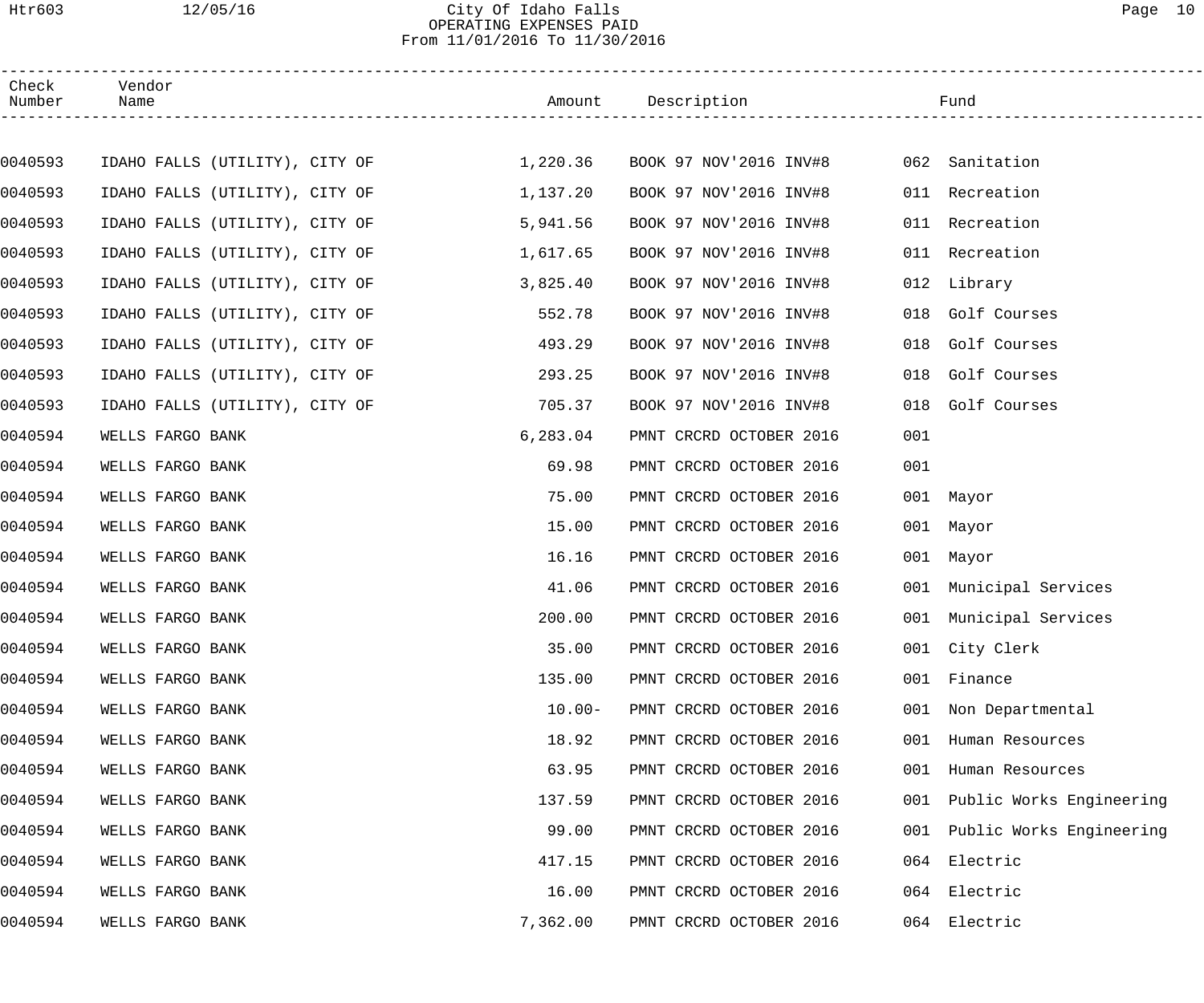Htr603 12/05/16 City Of Idaho Falls Page 11

#### OPERATING EXPENSES PAID From 11/01/2016 To 11/30/2016

| Check<br>Number | Vendor<br>Name   | Amount   | Description               | Fund           |  |
|-----------------|------------------|----------|---------------------------|----------------|--|
|                 |                  |          |                           |                |  |
| 0040594         | WELLS FARGO BANK | 484.85   | PMNT CRCRD OCTOBER 2016   | 011 Recreation |  |
| 0040594         | WELLS FARGO BANK | 38.98    | PMNT CRCRD OCTOBER 2016   | 012 Library    |  |
| 0040594         | WELLS FARGO BANK | 112.16   | PMNT CRCRD OCTOBER 2016   | 012 Library    |  |
| 0040594         | WELLS FARGO BANK | 597.56   | PMNT CRCRD OCTOBER 2016   | 012 Library    |  |
| 0040594         | WELLS FARGO BANK | 1,085.59 | PMNT CRCRD OCTOBER 2016   | 012 Library    |  |
| 0040594         | WELLS FARGO BANK | 78.43    | PMNT CRCRD OCTOBER 2016   | 012 Library    |  |
| 0040594         | WELLS FARGO BANK | 108.91   | PMNT CRCRD OCTOBER 2016   | 012 Library    |  |
| 0040594         | WELLS FARGO BANK | 47.97    | PMNT CRCRD OCTOBER 2016   | 012 Library    |  |
| 0040594         | WELLS FARGO BANK | 73.87    | PMNT CRCRD OCTOBER 2016   | 012 Library    |  |
| 0040595         | DIANE M HOLLIST  | 187.50   | HOLIDAY WINDOW PNTNG LIBR | 012 Library    |  |
| 0040596         | COLBY SCHOLES    | 351.00   | TA#IFP-810 TRVL ADVANCE   | 001            |  |
| 0040597         | CORY DENNERT     | 370.00   | TA#FD-278 TRVL ADVANCE    | 001            |  |
| 0040598         | DARIN MOULTON    | 228.00   | TA#PD-560 TRVL ADVANCE    | 001            |  |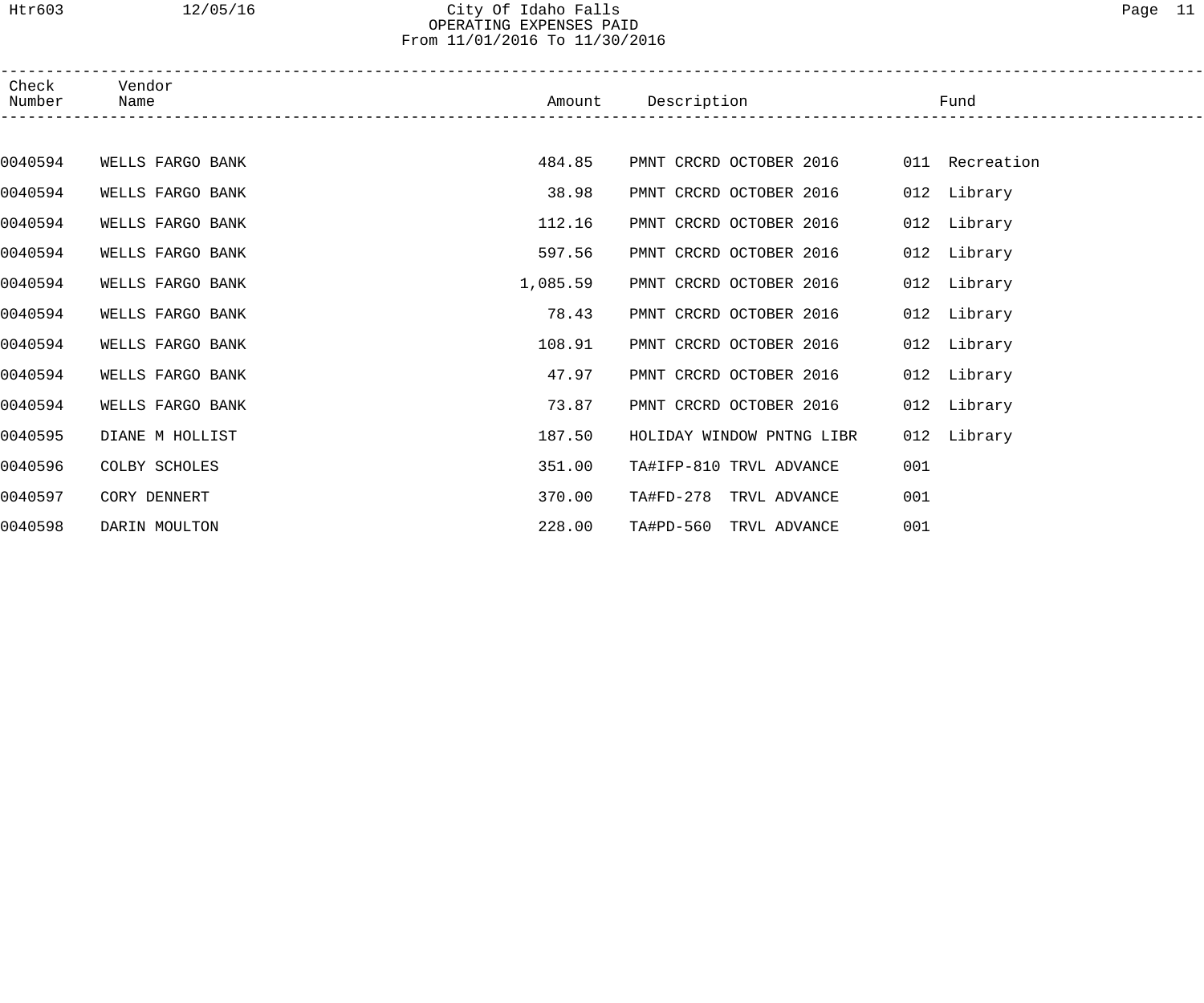#### City Of Idaho Falls Summary of Operating Expenses By Fund From 11/01/2016 To 11/30/2016 ------------------------------------------------------------------------------------------------------------------------------------

| $\mathbf 1$ | General Fund           | 615, 217. 17 |
|-------------|------------------------|--------------|
| 10          | Street Fund            | 68,321.91    |
| 11          | General Fund           | 18,001.61    |
| 12          | Library Fund           | 10,886.92    |
| 18          | Golf Fund              | 8,734.43     |
| 19          | Self-Insurance Fund    | 617,189.51   |
| 60          | Airport Fund           | 14,364.47    |
| 61          | Water & Sewer Fund     | 185,600.32   |
| 62          | Sanitation Fund        | 2,219.64     |
| 64          | Electric Light Fund    | 2,043,792.27 |
| 80          | Payroll Liability Fund | 4,023,199.49 |
|             |                        | 7,607,527.74 |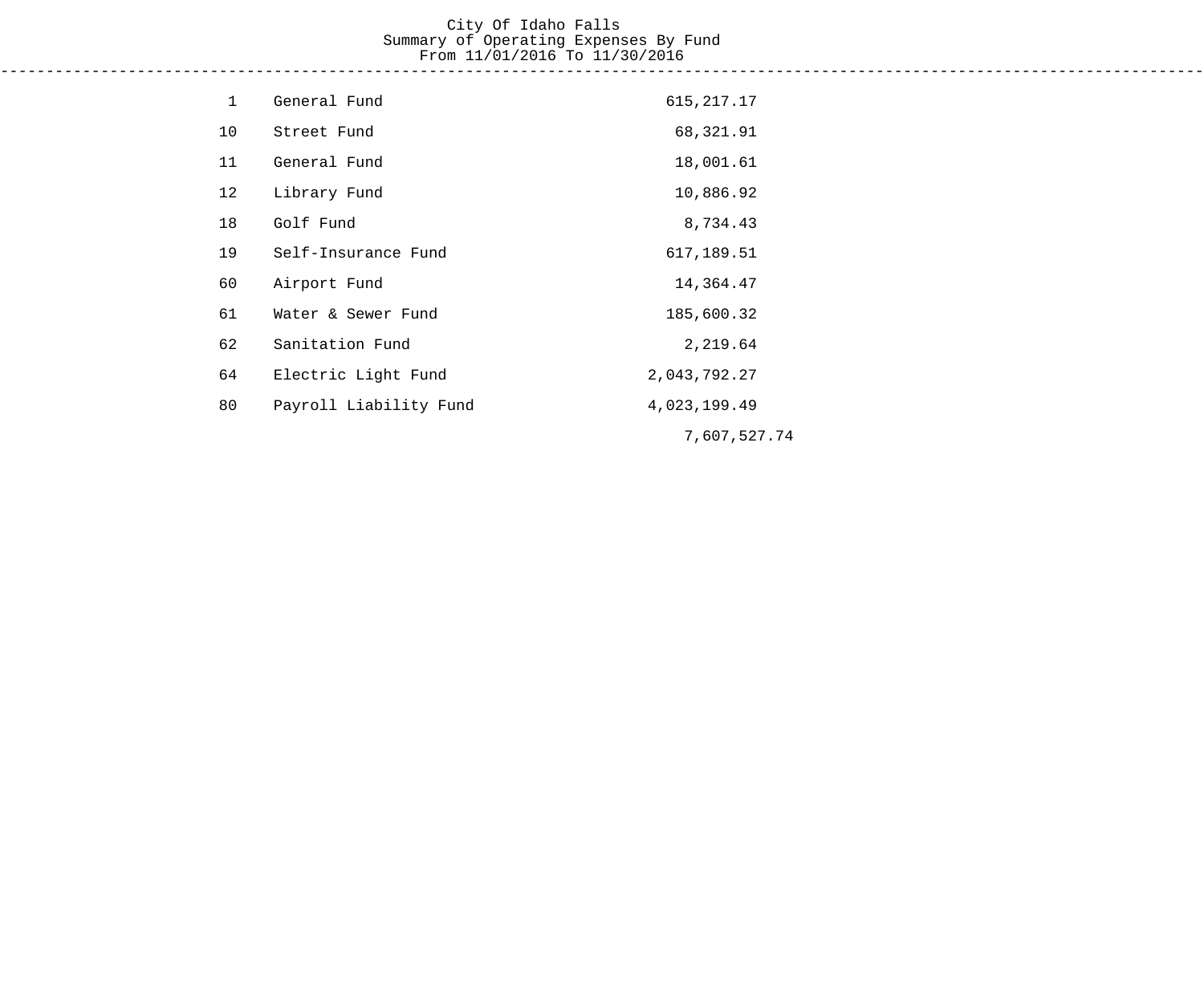## Htr606 12/05/16 City Of Idaho Falls Page 1 ELECTRONIC FUND TRANSFERS From 11/01/2016 To 11/30/2016

| Check<br>Number | Vendor<br>Name                 |          | Amount Description        |     | Fund                         |  |
|-----------------|--------------------------------|----------|---------------------------|-----|------------------------------|--|
|                 |                                |          |                           |     |                              |  |
| 0014908         | ACTION COLLECTION SERVICE, INC | 5,861.64 | SERVICES/MISCELLANEOUS    |     | 001 Treasurer                |  |
| 0014909         | B'S PORTABLE TOILETS           | 61.54    | SERVICES/MISCELLANEOUS    |     | 018 Golf Courses             |  |
| 0014909         | B'S PORTABLE TOILETS           | 123.08   | SERVICES/MISCELLANEOUS    | 018 | Golf Courses                 |  |
| 0014910         | BATTERIES PLUS                 | 26.95    | RECHARGEABLE CAMERA BATTE |     | 001 Public Works Engineering |  |
| 0014911         | CAL RANCH STORES               | 31.99    | PARKS & RECREATION MISC.  |     | 001 Parks                    |  |
| 0014912         | CATE-IDAHO EQUPMENT/RENTAL LLC | 990.16   | EQ REPAIR AND MAINT       | 001 |                              |  |
| 0014913         | CDW GOVERNMENT, INC.           | 50.01    | COMPUTERS, DP/WORD PROC.  |     | 001 Fire                     |  |
| 0014914         | CONRAD & BISCHOFF, INC.        | 732.50   | FUEL AND ADDITIVES        | 001 |                              |  |
| 0014915         | DAVIES AQUA-CHEM SUPPLY CO.    | 324.89   | GASES / TREATMENTS        |     | 011 Recreation               |  |
| 0014916         | ELECTRICAL WHOLESALE SUPPLY CO | 875.70   | MOTORS / ENGINES          |     | 061 Water                    |  |
| 0014916         | ELECTRICAL WHOLESALE SUPPLY CO | 7.89     | ELECTRICAL EQUIP/SUPPLIES |     | 001 General Services         |  |
| 0014916         | ELECTRICAL WHOLESALE SUPPLY CO | 3.19     | ELECTRICAL EQUIP/SUPPLIES |     | 001 General Services         |  |
| 0014916         | ELECTRICAL WHOLESALE SUPPLY CO | 20.02    | SAFETY EQUIPMENT          |     | 001 General Services         |  |
| 0014916         | ELECTRICAL WHOLESALE SUPPLY CO | 21.86    | ELECTRICAL EQUIP/SUPPLIES |     | 001 General Services         |  |
| 0014916         | ELECTRICAL WHOLESALE SUPPLY CO | 487.10   | ELECTRICAL EQUIP/SUPPLIES |     | 001 General Services         |  |
| 0014916         | ELECTRICAL WHOLESALE SUPPLY CO | 738.07   | ELECTRICAL EQUIP/SUPPLIES |     | 001 General Services         |  |
| 0014916         | ELECTRICAL WHOLESALE SUPPLY CO | 12.96    | ELECTRICAL EQUIP/SUPPLIES |     | 001 General Services         |  |
| 0014916         | ELECTRICAL WHOLESALE SUPPLY CO | 1,015.20 | ELECTRICAL EQUIP/SUPPLIES |     | 001 General Services         |  |
| 0014916         | ELECTRICAL WHOLESALE SUPPLY CO | 148.81   | ELECTRICAL EQUIP/SUPPLIES |     | 001 General Services         |  |
| 0014916         | ELECTRICAL WHOLESALE SUPPLY CO | 27.17    | ELECTRICAL EQUIP/SUPPLIES |     | 001 General Services         |  |
| 0014916         | ELECTRICAL WHOLESALE SUPPLY CO | 42.55    | FUSE AND LEADS            |     | 064 Electric                 |  |
| 0014917         | FIRE SERVICES OF IDAHO, INC.   | 51.30    | FIRE PROTECT EQ/SUP/MAINT |     | 001 General Services         |  |
| 0014918         | H-K CONTRACTORS, INC.          | 949.79   | ROAD/HWY MATERIAL ASPHALT | 010 | Streets                      |  |
| 0014918         | H-K CONTRACTORS, INC.          | 47.65    | ROAD/HWY MATERIAL ASPHALT | 010 | Streets                      |  |
| 0014919         | HENRY SCHEIN, INC.             | 104.36   | AMBULANCE SUPPLIES        | 063 | Ambulance                    |  |
| 0014919         | HENRY SCHEIN, INC.             | 695.10   | AMBULANCE SUPPLIES        |     | 063 Ambulance                |  |
|                 |                                |          |                           |     |                              |  |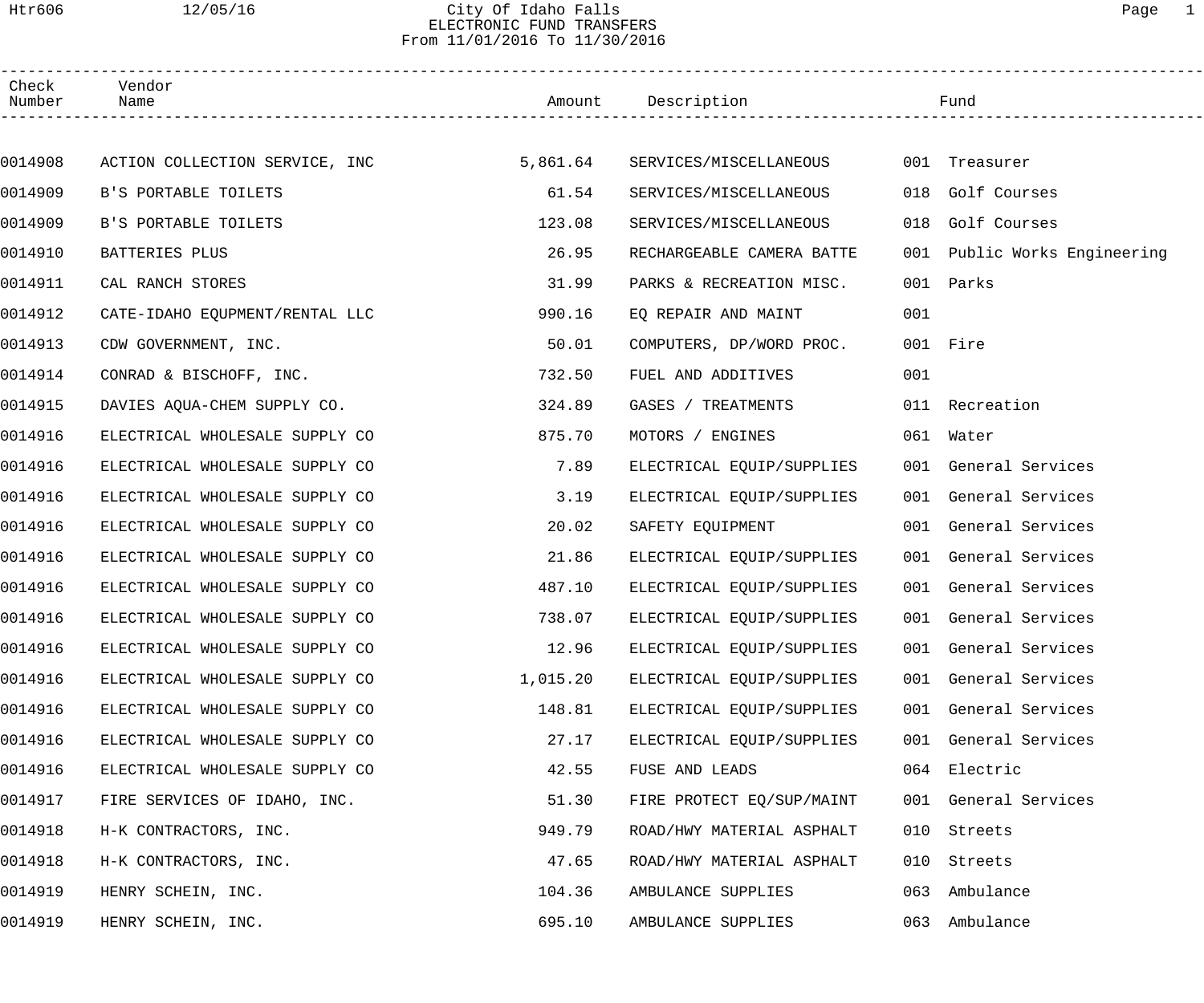## Htr606 12/05/16 City Of Idaho Falls Page 2 ELECTRONIC FUND TRANSFERS From 11/01/2016 To 11/30/2016

| Check<br>Number | Vendor<br>Name         |                                 |            | Amount Description        |     | Fund                   |
|-----------------|------------------------|---------------------------------|------------|---------------------------|-----|------------------------|
|                 |                        |                                 |            |                           |     |                        |
| 0014919         | HENRY SCHEIN, INC.     |                                 | 798.40     | AMBULANCE SUPPLIES        |     | 063 Ambulance          |
| 0014919         | HENRY SCHEIN, INC.     |                                 | 695.10     | AMBULANCE SUPPLIES        | 063 | Ambulance              |
| 0014919         | HENRY SCHEIN, INC.     |                                 | 101.96     | AMBULANCE SUPPLIES        | 063 | Ambulance              |
| 0014919         | HENRY SCHEIN, INC.     |                                 | 374.70     | AMBULANCE SUPPLIES        | 063 | Ambulance              |
| 0014919         | HENRY SCHEIN, INC.     |                                 | 246.98     | AMBULANCE SUPPLIES        | 063 | Ambulance              |
| 0014919         | HENRY SCHEIN, INC.     |                                 | 394.79     | AMBULANCE SUPPLIES        | 063 | Ambulance              |
| 0014919         | HENRY SCHEIN, INC.     |                                 | 24.16      | AMBULANCE SUPPLIES        | 063 | Ambulance              |
| 0014919         | HENRY SCHEIN, INC.     |                                 | 490.92     | AMBULANCE SUPPLIES        | 063 | Ambulance              |
| 0014919         | HENRY SCHEIN, INC.     |                                 | 2,864.00   | AMBULANCE SUPPLIES        | 063 | Ambulance              |
| 0014919         | HENRY SCHEIN, INC.     |                                 | 24.16      | AMBULANCE SUPPLIES        | 063 | Ambulance              |
| 0014919         | HENRY SCHEIN, INC.     |                                 | 22.68      | AMBULANCE SUPPLIES        | 063 | Ambulance              |
| 0014919         | HENRY SCHEIN, INC.     |                                 | 2,993.48   | AMBULANCE SUPPLIES        | 063 | Ambulance              |
| 0014919         | HENRY SCHEIN, INC.     |                                 | 101.30     | AMBULANCE SUPPLIES        | 063 | Ambulance              |
| 0014919         | HENRY SCHEIN, INC.     |                                 | 493.96     | AMBULANCE SUPPLIES        | 063 | Ambulance              |
| 0014919         | HENRY SCHEIN, INC.     |                                 | 115.66     | AMBULANCE SUPPLIES        | 063 | Ambulance              |
| 0014919         | HENRY SCHEIN, INC.     |                                 | 483.56     | AMBULANCE SUPPLIES        |     | 063 Ambulance          |
| 0014920         |                        | INTERMOUNTAIN CLAIMS, INC.      | 37,421.86  | ACCT RFND 10/17-10/30/16  |     | 019 Self-Insurance     |
| 0014921         | LASER XPRESS           |                                 | 780.95     | OFFICE SUPPLIES, GENERAL  |     | 001 Municipal Services |
| 0014922         |                        | MCLAUGHLIN YOUNG EMPLOYEE SRVCS | 1,108.01   | PROFESSIONAL/PERSONAL SRV |     | 001 Non Departmental   |
| 0014923         | MISC TRAVEL            |                                 | 3,517.00   | SERVICES/MISCELLANEOUS    |     | 064 Electric           |
| 0014924         |                        | MORGAN CONSTRUCTION, INC.       | 364,703.17 | CONSTRUCTION JOB/CONTRACT |     | 001 Fire               |
| 0014925         |                        | N. HARRIS COMPUTER CORPORATION  | 5,579.89   | TRAVEL/LODGING            |     | 014 Merf               |
| 0014925         |                        | N. HARRIS COMPUTER CORPORATION  | 4,352.78   | TRAVEL/LODGING            |     | 014 Merf               |
| 0014926         | NATIONAL PUBLIC SAFETY |                                 | 149.00     | 2017 NAT'L DIRECTORY OF F |     | 001 Fire               |
| 0014928         | NEW PIG CORPORATION    |                                 | 520.41     | HARDWARE MISCELLANEOUS    |     | 064 Electric           |
| 0014928         | NEW PIG CORPORATION    |                                 | 125.97     | HARDWARE MISCELLANEOUS    |     | 064 Electric           |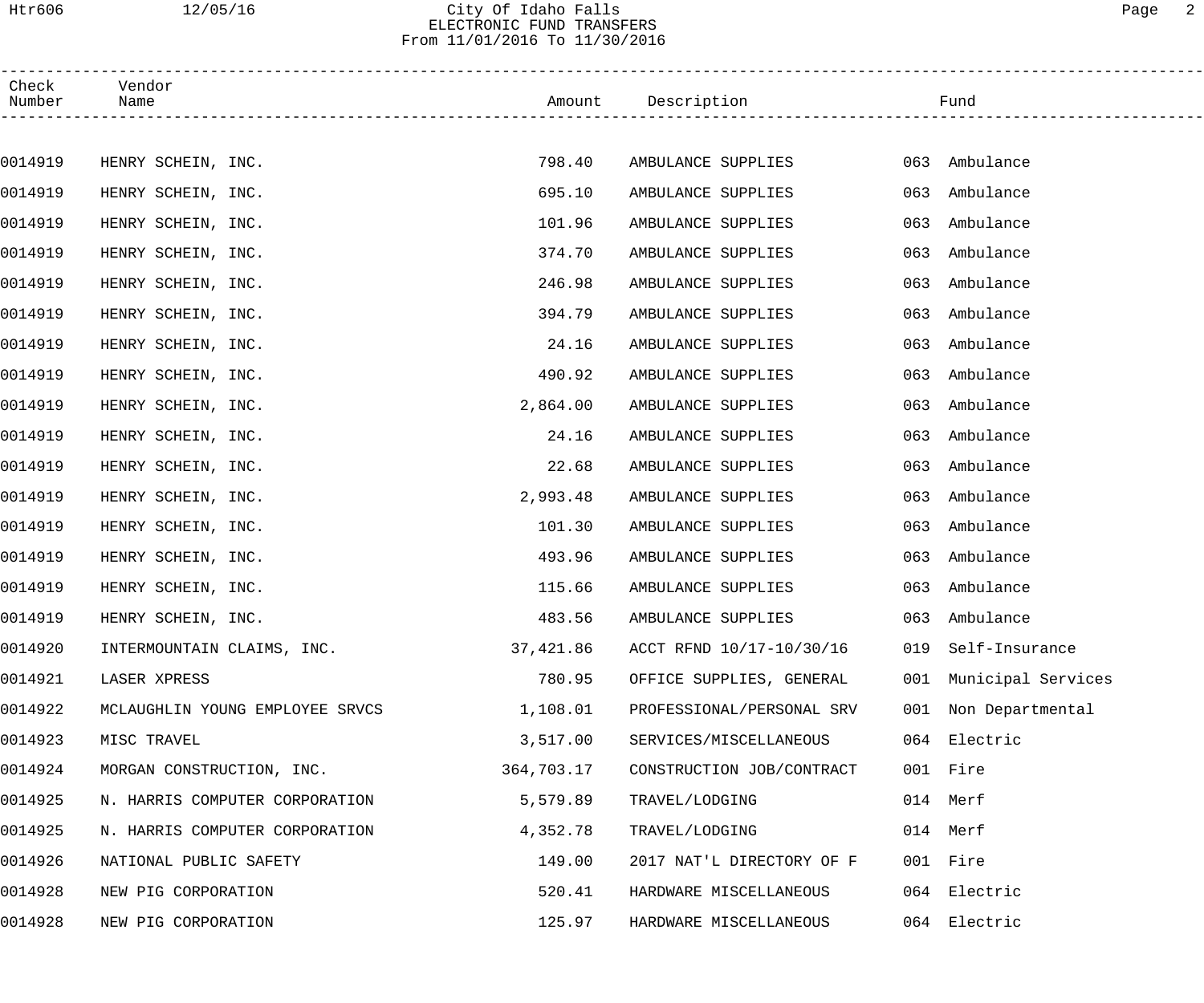### Htr606 12/05/16 City Of Idaho Falls Page 3 ELECTRONIC FUND TRANSFERS From 11/01/2016 To 11/30/2016

| Check<br>Number | Vendor<br>Name                        |           | Amount Description Fund            |     |                      |  |
|-----------------|---------------------------------------|-----------|------------------------------------|-----|----------------------|--|
|                 |                                       |           |                                    |     |                      |  |
| 0014929         | PARAMOUNT SUPPLY COMPANY, INC. 100.98 |           | BUNA GASKET 3/16" & 3/8" 061 Sewer |     |                      |  |
| 0014930         | PORTER'S OFFICE PRODUCTS              | 244.84    | OFFICE SUPPLIES, GENERAL           |     | 001 General Services |  |
| 0014930         | PORTER'S OFFICE PRODUCTS              | 110.49    | OFFICE SUPPLIES, GENERAL           |     | 001 General Services |  |
| 0014930         | PORTER'S OFFICE PRODUCTS              | 17.45     | SAFETY EQUIPMENT                   |     | 001 General Services |  |
| 0014930         | PORTER'S OFFICE PRODUCTS              | 38.45     | CREDIT CARD ROLLS                  |     | 011 Recreation       |  |
| 0014930         | PORTER'S OFFICE PRODUCTS              | 365.05    | EASELS, MARKERS, CLIPS, FOLD       |     | 001 Fire             |  |
| 0014930         | PORTER'S OFFICE PRODUCTS              | 36.63     | CARD STOCK NORTH STOCK             |     | 001 Parks            |  |
| 0014930         | PORTER'S OFFICE PRODUCTS              | 223.60    | INK                                |     | 011 Recreation       |  |
| 0014930         | PORTER'S OFFICE PRODUCTS              | 51.78     | STORAGE BOXES, PLANNER IN          |     | 001 Parks            |  |
| 0014930         | PORTER'S OFFICE PRODUCTS              | 324.41    | LORELL, 36" X 18.6" X 28.          |     | 001 General Services |  |
| 0014930         | PORTER'S OFFICE PRODUCTS              | 225.61    | HEATER A/P, WRITING PADS,          |     | 001 Finance          |  |
| 0014930         | PORTER'S OFFICE PRODUCTS              | 46.28     | INK CART FOR IRRIGATION            |     | 001 Parks            |  |
| 0014930         | PORTER'S OFFICE PRODUCTS              | 32.09     | OFFICE SUPPLIES                    |     | 001 Parks            |  |
| 0014930         | PORTER'S OFFICE PRODUCTS              | 32.09     | OFFICE SUPPLIES                    |     | 001 Parks            |  |
| 0014930         | PORTER'S OFFICE PRODUCTS              | 32.09     | OFFICE SUPPLIES                    |     | 001 Parks            |  |
| 0014930         | PORTER'S OFFICE PRODUCTS              | 32.09     | OFFICE SUPPLIES                    |     | 001 Cemeteries       |  |
| 0014931         | REEVES COMPANY, INC.                  | 377.71    | NAME TAGS NEW RECRUITS (2          |     | 001 Fire             |  |
| 0014932         | RESPOND FIRST AID SYSTEMS OF IDAHO    | 81.94     | SAFETY EQUIPMENT                   |     | 011 Recreation       |  |
| 0014933         | ROBERTSON SUPPLY, INC.                | 5.55      | PLUMBING EQUIP/SUPPLIES            |     | 001 General Services |  |
| 0014933         | ROBERTSON SUPPLY, INC.                | 30.73     | PLUMBING EQUIP/SUPPLIES            |     | 001 General Services |  |
| 0014933         | ROBERTSON SUPPLY, INC.                | 26.30     | PLUMBING EQUIP/SUPPLIES            |     | 001 General Services |  |
| 0014933         | ROBERTSON SUPPLY, INC.                | 19.32     | PLUMBING EQUIP/SUPPLIES            |     | 001 General Services |  |
| 0014934         | ROCKY MOUNTAIN TURF & IND.            | 2,921.42  | EQ REPAIR AND MAINT                | 001 |                      |  |
| 0014935         | SNAKE RIVER PRINTING COMPANY          | 54.00     | POST CARDS AND POSTER              |     | 011 Recreation       |  |
| 0014936         | SOUTHWESTERN EQUIPMENT COMPANY        | 443.15    | EQ REPAIR AND MAINT                | 001 |                      |  |
| 0014937         | SUMITOMO ELECTRIC LIGHTWAVE CORP      | 10,585.00 | ELECTRONIC EQUIPMENT               |     | 064 Electric         |  |
|                 |                                       |           |                                    |     |                      |  |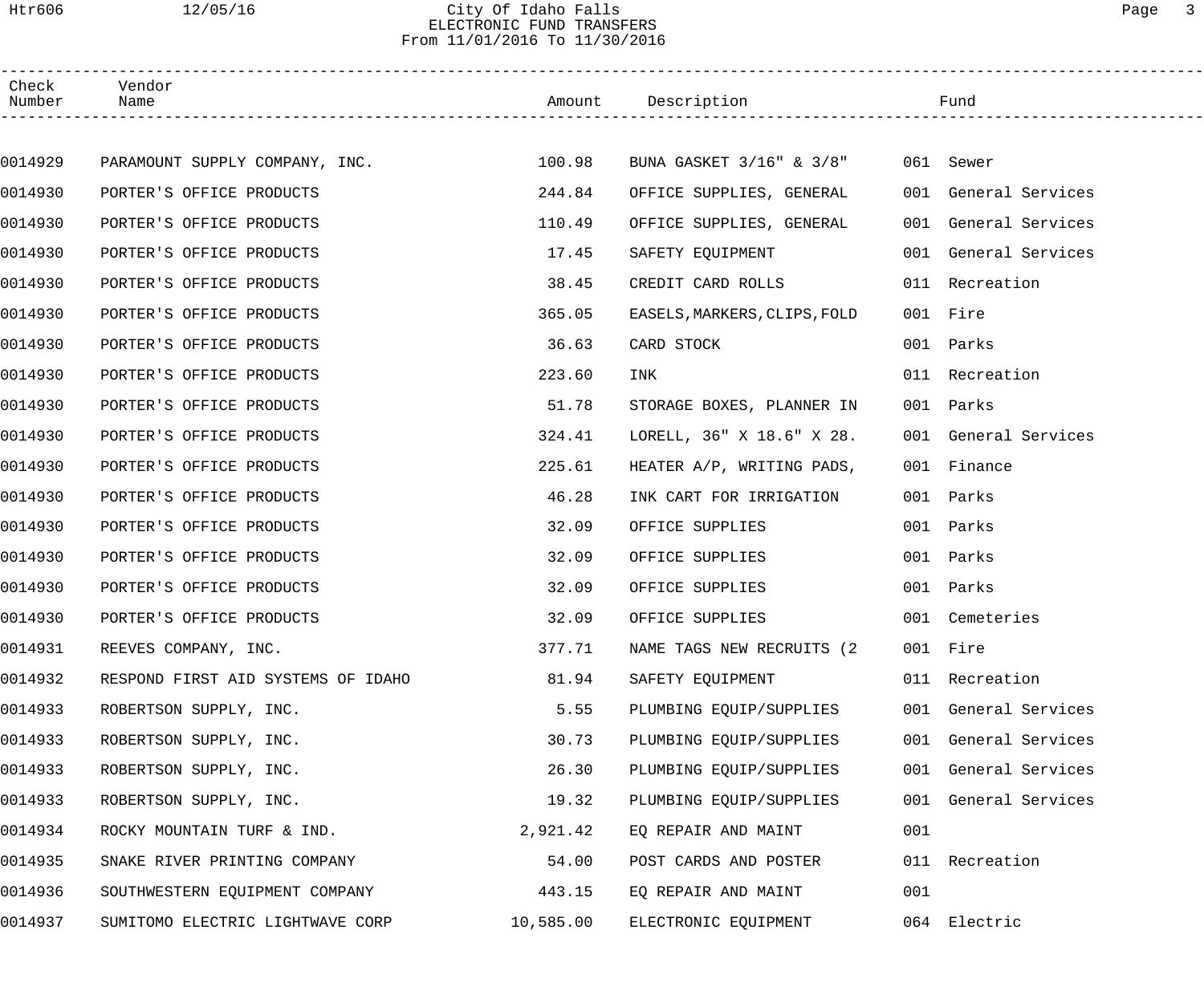## Htr606 12/05/16 City Of Idaho Falls Page 4 ELECTRONIC FUND TRANSFERS From 11/01/2016 To 11/30/2016

| Check<br>Number | Vendor<br>Name                 |           | Amount Description        |     | Fund                 |  |
|-----------------|--------------------------------|-----------|---------------------------|-----|----------------------|--|
|                 |                                |           |                           |     |                      |  |
| 0014938         | TACOMA SCREW PRODUCTS, INC.    | 4.40      | HARDWARE MISCELLANEOUS    |     | 001 General Services |  |
| 0014938         | TACOMA SCREW PRODUCTS, INC.    | 95.11     | HARDWARE MISCELLANEOUS    |     | 001 General Services |  |
| 0014938         | TACOMA SCREW PRODUCTS, INC.    | 29.37     | HARDWARE MISCELLANEOUS    | 001 | General Services     |  |
| 0014938         | TACOMA SCREW PRODUCTS, INC.    | 26.32     | HARDWARE MISCELLANEOUS    |     | 001 General Services |  |
| 0014938         | TACOMA SCREW PRODUCTS, INC.    | 7.15      | MISCELLANEOUS PRODUCTS    |     | 001 General Services |  |
| 0014938         | TACOMA SCREW PRODUCTS, INC.    | 36.51     | HARDWARE MISCELLANEOUS    |     | 001 General Services |  |
| 0014939         | TMC CONTRACTORS                | 953.40    | ROAD/HWY MATERIAL ASPHALT | 010 | Streets              |  |
| 0014940         | TOP HAT, INC.                  | 653.30    | ACCIDENT REPAIRS, FLEET   |     | 001 General Services |  |
| 0014941         | WORK WEARHOUSE                 | 80.95     | COAT                      |     | 064 Electric         |  |
| 0014941         | WORK WEARHOUSE                 | 98.90     | CLOTHING KEVIN GETSINGER  |     | 064 Electric         |  |
| 0014942         | ADVANCED INDUSTRIAL SUPPLY     | 160.80    | OPTICAL EQUIP & SUPPLIES  |     | 064 Electric         |  |
| 0014943         | ARNOLD MACHINERY CO., INC.     | 424.70    | VEHICLE AND EQUIP. MAINT. |     | 061 Water            |  |
| 0014944         | BATTERIES PLUS                 | 336.00    | EQ REPAIR AND MAINT       | 001 |                      |  |
| 0014945         | BEARING & INDUSTRIAL SALES INC | 49.63     | EQ REPAIR AND MAINT       |     | 001 General Services |  |
| 0014946         | BUG COMPANY, THE               | 22.75     | FEED/BEDDING (ANIMALS)    |     | 001 Parks            |  |
| 0014946         | BUG COMPANY, THE               | 31.37     | FREIGHT                   |     | 001 Parks            |  |
| 0014946         | BUG COMPANY, THE               | 22.75     | FEED/BEDDING (ANIMALS)    |     | 001 Parks            |  |
| 0014946         | BUG COMPANY, THE               | 31.37     | FREIGHT                   | 001 | Parks                |  |
| 0014947         | CAP, LLC                       | 6,187.00  | CONCRETE                  | 010 | Streets              |  |
| 0014947         | CAP, LLC                       | 1,373.00  | CONCRETE                  | 010 | Streets              |  |
| 0014948         | CONRAD & BISCHOFF, INC.        | 12,603.90 | FUEL AND ADDITIVES        | 001 |                      |  |
| 0014948         | CONRAD & BISCHOFF, INC.        | 22,012.45 | FUEL AND ADDITIVES        | 001 |                      |  |
| 0014948         | CONRAD & BISCHOFF, INC.        | 10,502.19 | FUEL AND ADDITIVES        | 001 |                      |  |
| 0014948         | CONRAD & BISCHOFF, INC.        | 12,919.54 | FUEL AND ADDITIVES        | 001 |                      |  |
| 0014948         | CONRAD & BISCHOFF, INC.        | 533.17    | FUEL AND ADDITIVES        |     | 001 General Services |  |
| 0014949         | D & S ELECTRICAL SUPPLY CO     | 71.19     | ELECTRICAL EQUIP/SUPPLIES |     | 001 General Services |  |
|                 |                                |           |                           |     |                      |  |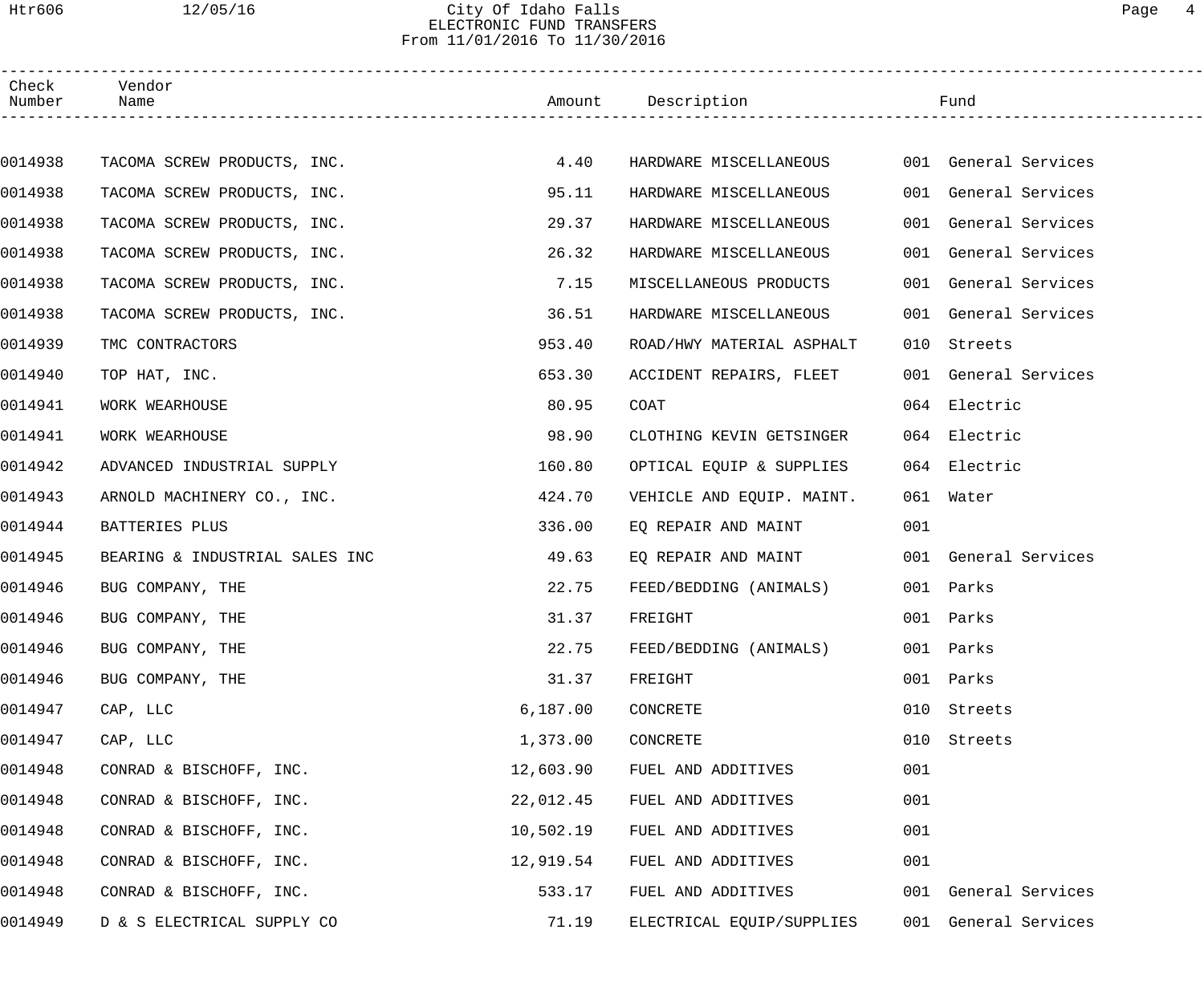## Htr606 12/05/16 City Of Idaho Falls Page 5 ELECTRONIC FUND TRANSFERS From 11/01/2016 To 11/30/2016

| Check<br>Number | Vendor<br>Name                 |           | Amount Description                             |     | Fund                 |
|-----------------|--------------------------------|-----------|------------------------------------------------|-----|----------------------|
|                 |                                |           |                                                |     |                      |
| 0014949         | D & S ELECTRICAL SUPPLY CO     | 21.85     | ELECTRICAL EQUIP/SUPPLIES 001 General Services |     |                      |
| 0014950         | DAVIES AQUA-CHEM SUPPLY CO.    | 357.98    | GASES / TREATMENTS                             |     | 011 Recreation       |
| 0014951         | ELECTRICAL EQUIPMENT CO., INC. | 639.94    | SEWER DEPARTMENT                               | 061 | Sewer                |
| 0014951         | ELECTRICAL EQUIPMENT CO., INC. | 479.60    | SEWER DEPARTMENT                               |     | 061 Sewer            |
| 0014951         | ELECTRICAL EQUIPMENT CO., INC. | 105.00    | SEWER DEPARTMENT                               |     | 061 Sewer            |
| 0014952         | ELECTRICAL WHOLESALE SUPPLY CO | 210.00    | ELECTRICAL EQUIP/SUPPLIES                      |     | 001 General Services |
| 0014952         | ELECTRICAL WHOLESALE SUPPLY CO | 216.06    | ELECTRICAL EOUIP/SUPPLIES                      |     | 001 General Services |
| 0014952         | ELECTRICAL WHOLESALE SUPPLY CO | 141.32    | ELECTRICAL EQUIP/SUPPLIES                      |     | 001 General Services |
| 0014952         | ELECTRICAL WHOLESALE SUPPLY CO | 145.83    | ELECTRICAL EQUIP/SUPPLIES                      |     | 001 General Services |
| 0014952         | ELECTRICAL WHOLESALE SUPPLY CO | $31.94-$  | ELECTRICAL EQUIP/SUPPLIES                      |     | 001 General Services |
| 0014952         | ELECTRICAL WHOLESALE SUPPLY CO | 5.12      | ELECTRICAL EQUIP/SUPPLIES                      |     | 001 General Services |
| 0014952         | ELECTRICAL WHOLESALE SUPPLY CO | 219.69    | ELECTRICAL EQUIP/SUPPLIES                      |     | 001 General Services |
| 0014952         | ELECTRICAL WHOLESALE SUPPLY CO | 55.75     | ELECTRICAL EQUIP/SUPPLIES                      |     | 001 General Services |
| 0014952         | ELECTRICAL WHOLESALE SUPPLY CO | 297.82    | ELECTRICAL EQUIP/SUPPLIES                      |     | 001 General Services |
| 0014952         | ELECTRICAL WHOLESALE SUPPLY CO | 103.51    | ELECTRICAL EQUIP/SUPPLIES                      |     | 001 General Services |
| 0014952         | ELECTRICAL WHOLESALE SUPPLY CO | 21.29     | ELECTRICAL EQUIP/SUPPLIES                      |     | 001 General Services |
| 0014952         | ELECTRICAL WHOLESALE SUPPLY CO | 11.64     | ELECTRICAL EQUIP/SUPPLIES                      |     | 001 General Services |
| 0014952         | ELECTRICAL WHOLESALE SUPPLY CO | 166.00    | FREIGHT                                        |     | 061 Sewer            |
| 0014952         | ELECTRICAL WHOLESALE SUPPLY CO | 5,556.00  | SEWER DEPARTMENT                               | 061 | Sewer                |
| 0014953         | FALLS PRINTING COMPANY, LLC    | 2,319.60  | PRINTING                                       |     | 061 Water            |
| 0014954         | FREIGHTLINER OF IDAHO          | 44.14     | EQ REPAIR AND MAINT                            |     | 001 General Services |
| 0014954         | FREIGHTLINER OF IDAHO          | $66.50 -$ | EQ REPAIR AND MAINT                            |     | 001 General Services |
| 0014954         | FREIGHTLINER OF IDAHO          | $60.69-$  | EQ REPAIR AND MAINT                            |     | 001 General Services |
| 0014954         | FREIGHTLINER OF IDAHO          | 74.45     | EQ REPAIR AND MAINT                            |     | 001 General Services |
| 0014954         | FREIGHTLINER OF IDAHO          | 70.90     | EQ REPAIR AND MAINT                            |     | 001 General Services |
| 0014954         | FREIGHTLINER OF IDAHO          | 10.62     | EQ REPAIR AND MAINT                            |     | 001 General Services |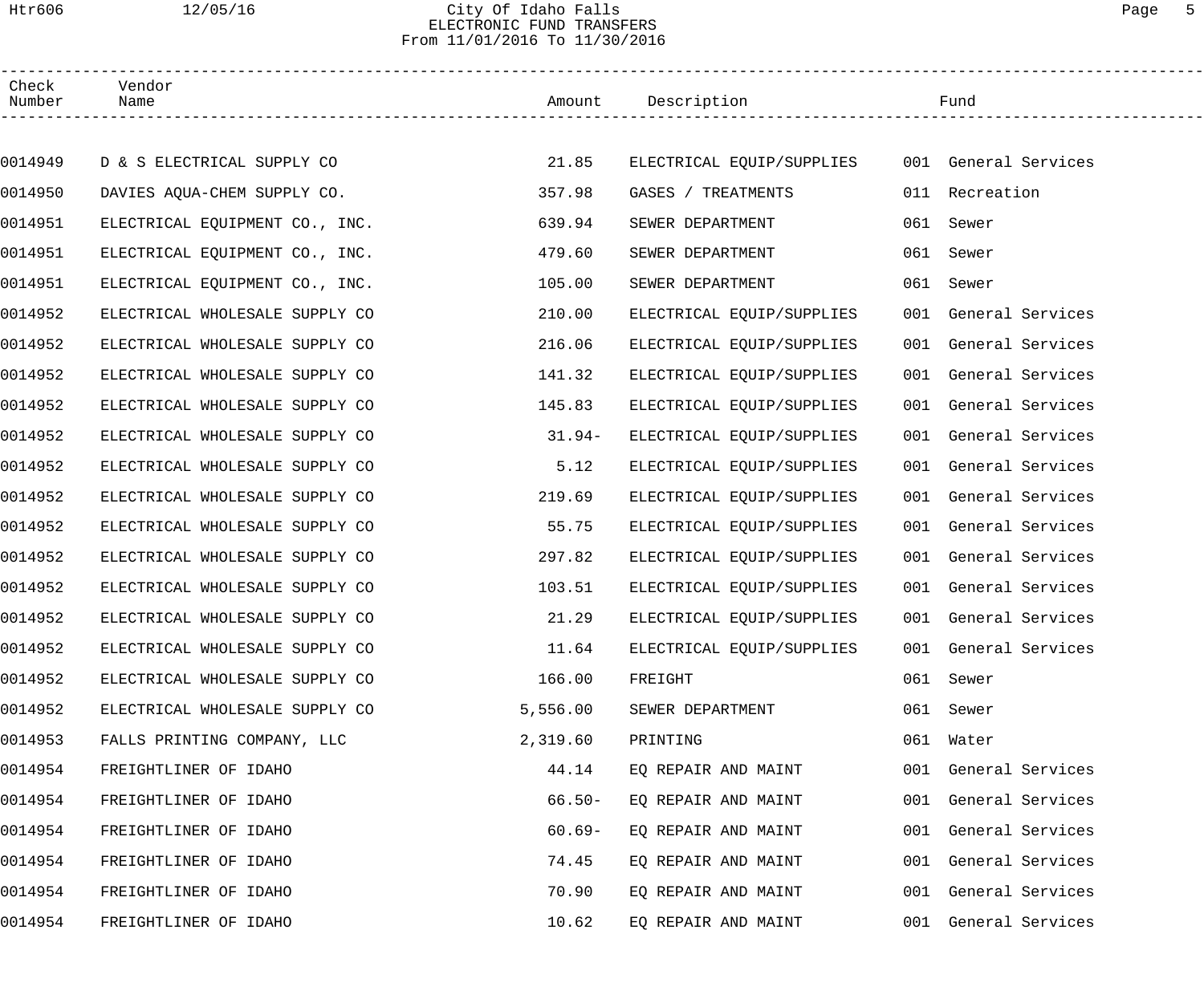#### Htr606 12/05/16 City Of Idaho Falls Page 6 ELECTRONIC FUND TRANSFERS From 11/01/2016 To 11/30/2016

| Check<br>Number | Vendor<br>Name                 |          | Amount Description                       |     | Fund                 |  |
|-----------------|--------------------------------|----------|------------------------------------------|-----|----------------------|--|
|                 |                                |          |                                          |     |                      |  |
| 0014954         | FREIGHTLINER OF IDAHO          | $10.48-$ | EQ REPAIR AND MAINT 001 General Services |     |                      |  |
| 0014955         | GYM OUTFITTERS, INC.           | 300.00   | FREIGHT                                  |     | 001 Human Resources  |  |
| 0014955         | GYM OUTFITTERS, INC.           | 8,405.00 | SPORTING & ATHLETIC EQ                   | 001 | Human Resources      |  |
| 0014955         | GYM OUTFITTERS, INC.           | 114.48   | SPORTING & ATHLETIC EQ                   |     | 001 Human Resources  |  |
| 0014956         | HADDON'S FENCING, INC.         | 1,984.00 | FENCING                                  |     | 064 Electric         |  |
| 0014957         | IDAHO BUSINESS SYSTEMS, INC.   | 1,970.91 | MAINTENANCE CONTRACT-EQ                  |     | 001 Treasurer        |  |
| 0014957         | IDAHO BUSINESS SYSTEMS, INC.   | 36.00    | MAINTENANCE CONTRACT-EQ                  |     | 001 Police           |  |
| 0014957         | IDAHO BUSINESS SYSTEMS, INC.   | 92.75    | MAINTENANCE CONTRACT-EQ                  |     | 061 Sewer            |  |
| 0014957         | IDAHO BUSINESS SYSTEMS, INC.   | 214.77   | MAINTENANCE CONTRACT-EO                  |     | 001 Finance          |  |
| 0014957         | IDAHO BUSINESS SYSTEMS, INC.   | 192.01   | MAINTENANCE CONTRACT-EQ                  |     | 001 Fire             |  |
| 0014957         | IDAHO BUSINESS SYSTEMS, INC.   | 81.00    | MAINTENANCE CONTRACT-EQ                  |     | 061 Water            |  |
| 0014957         | IDAHO BUSINESS SYSTEMS, INC.   | 214.36   | MAINTENANCE CONTRACT-EQ                  |     | 001 Parks            |  |
| 0014957         | IDAHO BUSINESS SYSTEMS, INC.   | 336.00   | MAINTENANCE CONTRACT-EQ                  |     | 001 Finance          |  |
| 0014958         | INDUSTRIAL HOSE & FITTINGS INC | 1,928.09 | SEWER DEPARTMENT                         |     | 061 Sewer            |  |
| 0014958         | INDUSTRIAL HOSE & FITTINGS INC | 1,170.02 | EQ REPAIR AND MAINT                      |     | 001 General Services |  |
| 0014958         | INDUSTRIAL HOSE & FITTINGS INC | 23.80    | HOSE REPAIR                              |     | 064 Electric         |  |
| 0014958         | INDUSTRIAL HOSE & FITTINGS INC | 119.82   | GASKET, BALL VALVE, PIPE (M              |     | 061 Sewer            |  |
| 0014959         | JACK'S TIRE & OIL, INC.        | 209.59   | EQ REPAIR AND MAINT                      |     | 001 General Services |  |
| 0014959         | JACK'S TIRE & OIL, INC.        | 30.35    | EQ REPAIR AND MAINT                      |     | 001 General Services |  |
| 0014959         | JACK'S TIRE & OIL, INC.        | 10.00    | VEHICLE AND EQUIP. MAINT.                |     | 001 General Services |  |
| 0014959         | JACK'S TIRE & OIL, INC.        | 10.00    | VEHICLE AND EQUIP. MAINT.                |     | 001 General Services |  |
| 0014959         | JACK'S TIRE & OIL, INC.        | 60.00    | VEHICLE AND EQUIP. MAINT.                | 001 | General Services     |  |
| 0014959         | JACK'S TIRE & OIL, INC.        | 75.00    | VEHICLE AND EQUIP. MAINT.                | 001 | General Services     |  |
| 0014959         | JACK'S TIRE & OIL, INC.        | 103.00   | VEHICLE AND EQUIP. MAINT.                |     | 001 General Services |  |
| 0014959         | JACK'S TIRE & OIL, INC.        | 40.00    | VEHICLE AND EQUIP. MAINT.                |     | 001 General Services |  |
| 0014959         | JACK'S TIRE & OIL, INC.        | 40.00    | VEHICLE AND EQUIP. MAINT.                | 001 | General Services     |  |
|                 |                                |          |                                          |     |                      |  |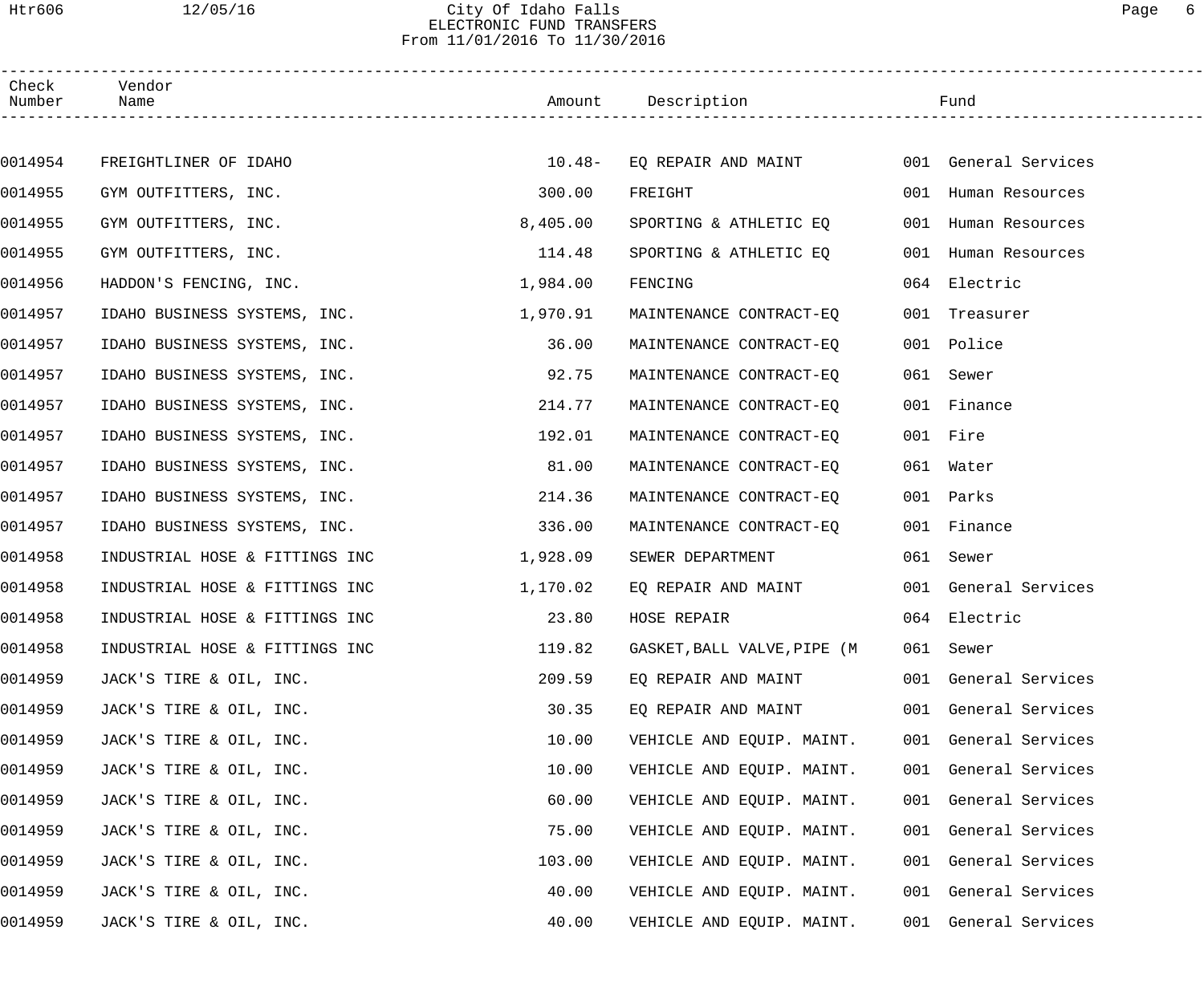## Htr606 12/05/16 City Of Idaho Falls Page 7 ELECTRONIC FUND TRANSFERS From 11/01/2016 To 11/30/2016

| Check<br>Number | Vendor<br>Name                 |           | Amount Description        |     | Fund                         |  |
|-----------------|--------------------------------|-----------|---------------------------|-----|------------------------------|--|
|                 |                                |           |                           |     |                              |  |
| 0014959         | JACK'S TIRE & OIL, INC.        | 40.00     | VEHICLE AND EQUIP. MAINT. |     | 001 General Services         |  |
| 0014959         | JACK'S TIRE & OIL, INC.        | 40.00     | VEHICLE AND EQUIP. MAINT. |     | 001 General Services         |  |
| 0014959         | JACK'S TIRE & OIL, INC.        | 75.00     | VEHICLE AND EQUIP. MAINT. |     | 001 General Services         |  |
| 0014959         | JACK'S TIRE & OIL, INC.        | 40.00     | VEHICLE AND EQUIP. MAINT. |     | 001 General Services         |  |
| 0014959         | JACK'S TIRE & OIL, INC.        | 40.00     | VEHICLE AND EQUIP. MAINT. |     | 001 General Services         |  |
| 0014959         | JACK'S TIRE & OIL, INC.        | 4,975.36  | EQ REPAIR AND MAINT       |     | 001 General Services         |  |
| 0014959         | JACK'S TIRE & OIL, INC.        | 300.00    | EQ REPAIR AND MAINT       |     | 001 General Services         |  |
| 0014959         | JACK'S TIRE & OIL, INC.        | 230.74    | EQ REPAIR AND MAINT       |     | 001 General Services         |  |
| 0014960         | METROQUIP, INC.                | 178.70    | EQ REPAIR AND MAINT       |     | 001 General Services         |  |
| 0014960         | METROQUIP, INC.                | 13.60     | FREIGHT                   |     | 001 General Services         |  |
| 0014960         | METROQUIP, INC.                | 2,046.94  | EQ REPAIR AND MAINT       | 001 |                              |  |
| 0014960         | METROQUIP, INC.                | 1,676.96  | EQ REPAIR AND MAINT       | 001 |                              |  |
| 0014960         | METROQUIP, INC.                | 1,820.75  | VEHICLE AND EQUIP. MAINT. |     | 001 General Services         |  |
| 0014961         | N. HARRIS COMPUTER CORPORATION | 10,000.00 | MAINTENANCE CONTRACT-EQ   |     | 001 Data Processing          |  |
| 0014961         | N. HARRIS COMPUTER CORPORATION | 15,000.00 | COMPUTERS, DP/WORD PROC.  |     | 014 Merf                     |  |
| 0014961         | N. HARRIS COMPUTER CORPORATION | 20,000.00 | COMPUTERS, DP/WORD PROC.  |     | 014 Merf                     |  |
| 0014961         | N. HARRIS COMPUTER CORPORATION | 6,500.00  | COMPUTERS, DP/WORD PROC.  |     | 014 Merf                     |  |
| 0014961         | N. HARRIS COMPUTER CORPORATION | 10,000.00 | COMPUTERS, DP/WORD PROC.  |     | 014 Merf                     |  |
| 0014961         | N. HARRIS COMPUTER CORPORATION | 30,000.00 | COMPUTERS, DP/WORD PROC.  |     | 014 Merf                     |  |
| 0014962         | ONE CALL LOCATORS, LTD         | 6,723.08  | SERVICES/MISCELLANEOUS    |     | 064 Electric                 |  |
| 0014962         | ONE CALL LOCATORS, LTD         | 512.04    | SERVICES/MISCELLANEOUS    |     | 064 Electric                 |  |
| 0014963         | PORTER'S OFFICE PRODUCTS       | 634.00    | FURNITURE                 |     | 064 Electric                 |  |
| 0014963         | PORTER'S OFFICE PRODUCTS       | 271.36    | OFFICE SUPPLIES, GENERAL  |     | 001 Public Works Engineering |  |
| 0014963         | PORTER'S OFFICE PRODUCTS       | 44.37     | OFFICE SUPPLIES, GENERAL  |     | 064 Electric                 |  |
| 0014963         | PORTER'S OFFICE PRODUCTS       | 26.44     | OFFICE SUPPLIES, GENERAL  |     | 064 Electric                 |  |
| 0014963         | PORTER'S OFFICE PRODUCTS       | 67.83     | OFFICE SUPPLIES, GENERAL  |     | 064 Electric                 |  |
|                 |                                |           |                           |     |                              |  |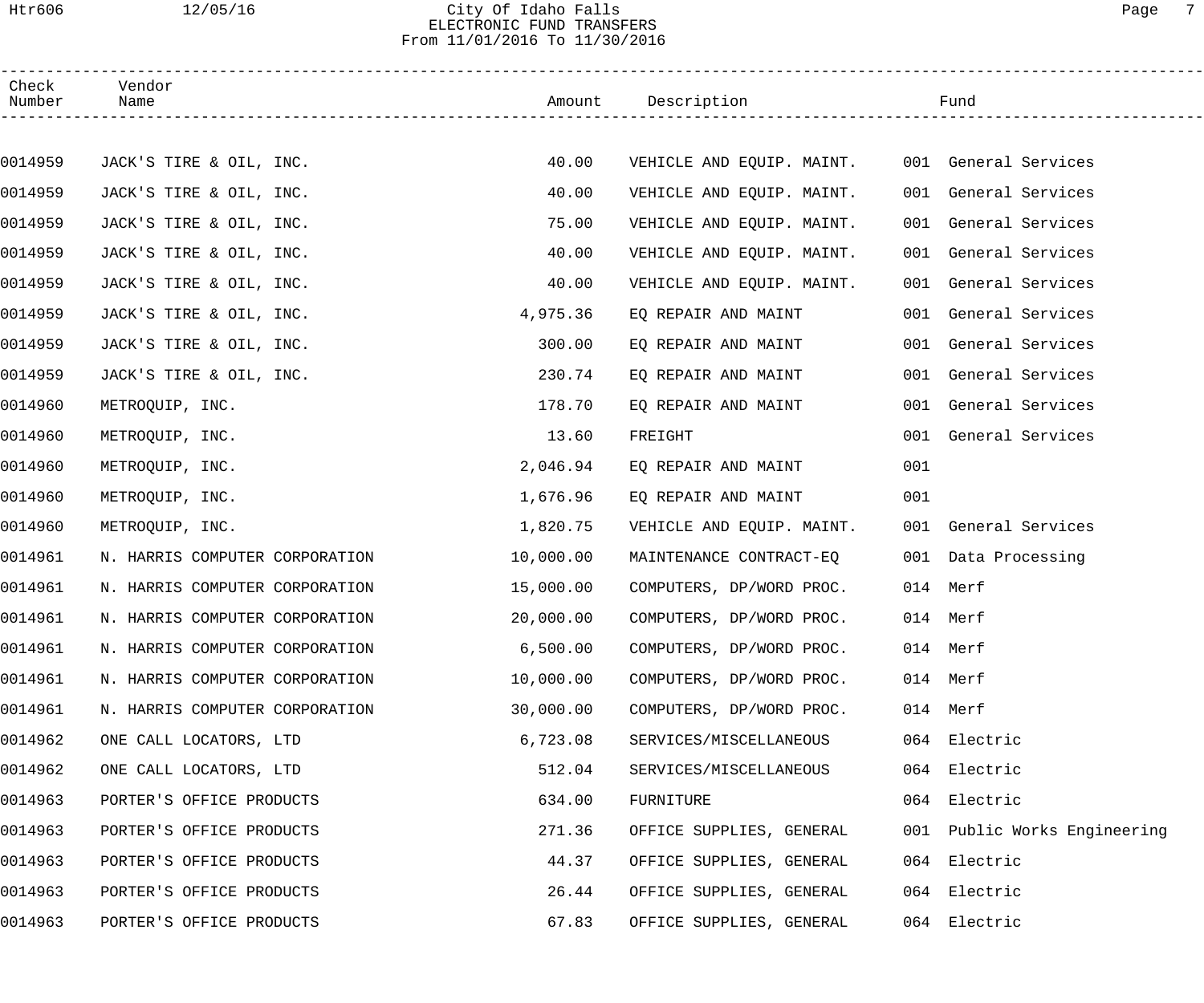## Htr606 12/05/16 City Of Idaho Falls Page 8 ELECTRONIC FUND TRANSFERS From 11/01/2016 To 11/30/2016

------------------------------------------------------------------------------------------------------------------------------------

| Check<br>Number | Vendor<br>Name                                       |             |                          |     |                      |  |
|-----------------|------------------------------------------------------|-------------|--------------------------|-----|----------------------|--|
|                 |                                                      |             |                          |     |                      |  |
| 0014963         | PORTER'S OFFICE PRODUCTS                             | 2.19        | OFFICE SUPPLIES, GENERAL |     | 064 Electric         |  |
| 0014963         | PORTER'S OFFICE PRODUCTS                             | 123.70      | OFFICE SUPPLIES, GENERAL |     | 064 Electric         |  |
| 0014963         | PORTER'S OFFICE PRODUCTS                             | 13.00       | CLIP BOARDS              |     | 011 Recreation       |  |
| 0014964         | RESPOND FIRST AID SYSTEMS OF IDAHO                   | 59.00       | SAFETY EQUIPMENT         |     | 011 Recreation       |  |
| 0014964         | RESPOND FIRST AID SYSTEMS OF IDAHO                   | 434.74      | WASTE WATER TREATMENT    |     | 061 Sewer            |  |
| 0014964         | RESPOND FIRST AID SYSTEMS OF IDAHO                   | 146.86      | SAFETY EQUIPMENT         |     | 064 Electric         |  |
| 0014964         | RESPOND FIRST AID SYSTEMS OF IDAHO                   | 33.14       | SAFETY EQUIPMENT         |     | 064 Electric         |  |
| 0014964         | RESPOND FIRST AID SYSTEMS OF IDAHO                   | 242.49      | SAFETY EQUIPMENT         |     | 064 Electric         |  |
| 0014964         | RESPOND FIRST AID SYSTEMS OF IDAHO                   | 45.71       | SAFETY EQUIPMENT         |     | 064 Electric         |  |
| 0014965         | ROBERTSON SUPPLY, INC.                               | 238.98      | FREIGHT                  |     | 061 Sewer            |  |
| 0014965         | ROBERTSON SUPPLY, INC.                               | 5,976.33    | LIFT STATIONS            |     | 061 Sewer            |  |
| 0014966         | ROCKY MOUNTAIN TURF & IND.                           | 511.50      | EQ REPAIR AND MAINT      |     | 001 General Services |  |
| 0014966         | ROCKY MOUNTAIN TURF & IND.                           | 13.89       | FREIGHT                  |     | 001 General Services |  |
| 0014966         | ROCKY MOUNTAIN TURF & IND.                           | $1,086.38-$ | EQ REPAIR AND MAINT      |     | 001 General Services |  |
| 0014966         | ROCKY MOUNTAIN TURF & IND.                           | 29.82       | FREIGHT                  |     | 001 General Services |  |
| 0014966         | ROCKY MOUNTAIN TURF & IND.                           | 643.97      | EQ REPAIR AND MAINT      |     | 001 General Services |  |
| 0014966         | ROCKY MOUNTAIN TURF & IND. 27.02 EQ REPAIR AND MAINT |             |                          |     | 001 General Services |  |
| 0014966         | ROCKY MOUNTAIN TURF & IND.                           | 67.12       | EQ REPAIR AND MAINT      |     | 001 General Services |  |
| 0014966         | ROCKY MOUNTAIN TURF & IND.                           | 12.06       | FREIGHT                  | 001 | General Services     |  |
| 0014966         | ROCKY MOUNTAIN TURF & IND.                           | 72.01       | EQ REPAIR AND MAINT      | 001 | General Services     |  |
| 0014966         | ROCKY MOUNTAIN TURF & IND.                           | 11.88       | EO REPAIR AND MAINT      | 001 | General Services     |  |
| 0014966         | ROCKY MOUNTAIN TURF & IND.                           | 10.51       | EQ REPAIR AND MAINT      | 001 | General Services     |  |
| 0014966         | ROCKY MOUNTAIN TURF & IND.                           | 323.16      | EQ REPAIR AND MAINT      | 001 | General Services     |  |
| 0014966         | ROCKY MOUNTAIN TURF & IND.                           | 20.06       | FREIGHT                  | 001 | General Services     |  |
| 0014966         | ROCKY MOUNTAIN TURF & IND.                           | 323.16      | EQ REPAIR AND MAINT      | 001 | General Services     |  |
| 0014966         | ROCKY MOUNTAIN TURF & IND.                           | 20.06       | FREIGHT                  | 001 | General Services     |  |
|                 |                                                      |             |                          |     |                      |  |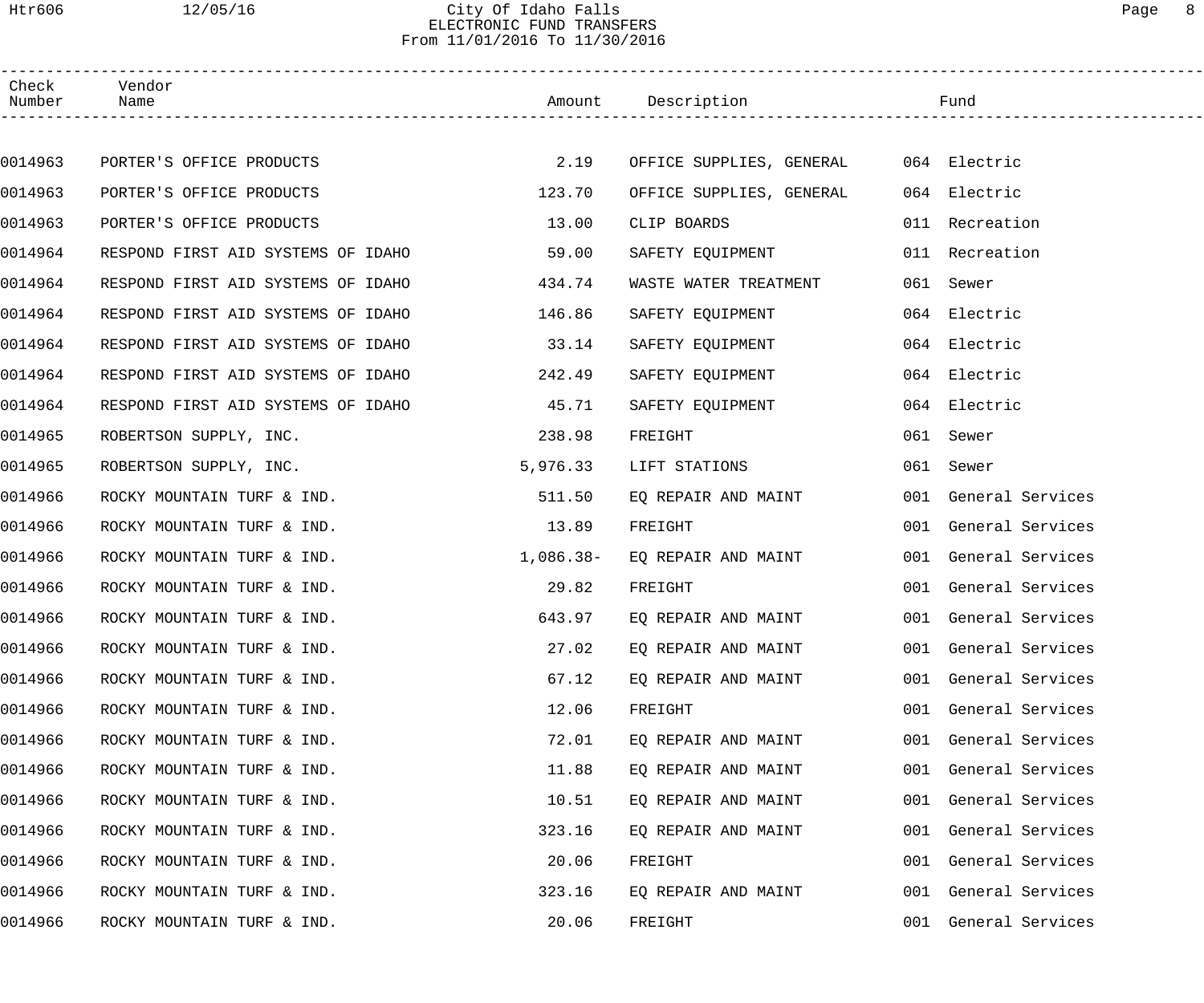## Htr606 12/05/16 City Of Idaho Falls Page 9 ELECTRONIC FUND TRANSFERS From 11/01/2016 To 11/30/2016

| Check<br>Number | Vendor<br>Name                   |          | Amount Description                             | Fund                 |  |
|-----------------|----------------------------------|----------|------------------------------------------------|----------------------|--|
|                 |                                  |          |                                                |                      |  |
| 0014967         | SNAKE RIVER AUTO GLASS           | 20.00    | VEHICLE AND EQUIP. MAINT. 001 General Services |                      |  |
| 0014967         | SNAKE RIVER AUTO GLASS           | 170.00   | VEHICLE AND EQUIP. MAINT.                      | 001 General Services |  |
| 0014968         | SNAKE RIVER PRINTING COMPANY     | 208.69   | 2500 #10 WINDOW ENVELOPES                      | 001 Finance          |  |
| 0014968         | SNAKE RIVER PRINTING COMPANY     | 41.74    | ENVELOPES, #10, WINDOW                         | 001 City Clerk       |  |
| 0014969         | SOUTHWESTERN EQUIPMENT COMPANY   | 288.50   | EQ REPAIR AND MAINT                            | 001 General Services |  |
| 0014969         | SOUTHWESTERN EQUIPMENT COMPANY   | 13.75    | FREIGHT                                        | 001 General Services |  |
| 0014969         | SOUTHWESTERN EQUIPMENT COMPANY   | 139.25   | EQ REPAIR AND MAINT                            | 001 General Services |  |
| 0014969         | SOUTHWESTERN EQUIPMENT COMPANY   | 28.76    | FREIGHT                                        | 001 General Services |  |
| 0014969         | SOUTHWESTERN EQUIPMENT COMPANY   | 51.00    | EQ REPAIR AND MAINT                            | 001 General Services |  |
| 0014969         | SOUTHWESTERN EQUIPMENT COMPANY   | 9.84     | FREIGHT                                        | 001 General Services |  |
| 0014970         | SUMITOMO ELECTRIC LIGHTWAVE CORP | 25.97    | FREIGHT CHARGES                                | 064 Electric         |  |
| 0014971         | TACOMA SCREW PRODUCTS, INC.      | 28.49    | GARAGE SHOP SUPPLIES                           | 001 General Services |  |
| 0014971         | TACOMA SCREW PRODUCTS, INC.      | 22.97    | EQ REPAIR AND MAINT                            | 001 General Services |  |
| 0014971         | TACOMA SCREW PRODUCTS, INC.      | 15.90    | GARAGE SHOP SUPPLIES                           | 001 General Services |  |
| 0014971         | TACOMA SCREW PRODUCTS, INC.      | 5.96     | EQ REPAIR AND MAINT                            | 001 General Services |  |
| 0014972         | TETON COMMUNICATIONS, INC.       | 32.00    | POLICE EQUIP & SUPPLIES                        | 001 Police           |  |
| 0014972         | TETON COMMUNICATIONS, INC.       | 46.17    | POLICE EQUIP & SUPPLIES                        | 001 Police           |  |
| 0014972         | TETON COMMUNICATIONS, INC.       | 675.53   | POLICE EQUIP & SUPPLIES                        | 001 Police           |  |
| 0014972         | TETON COMMUNICATIONS, INC.       | 504.00   | MAINTENANCE CONTRACT-EO                        | 001 Fire             |  |
| 0014972         | TETON COMMUNICATIONS, INC.       | 504.00   | MAINTENANCE CONTRACT-EQ                        | 001 Fire             |  |
| 0014972         | TETON COMMUNICATIONS, INC.       | 130.45   | RADIO & COMMUNICATION                          | 001 Fire             |  |
| 0014972         | TETON COMMUNICATIONS, INC.       | 3,676.06 | MAINTENANCE CONTRACT-EQ                        | 001 Fire             |  |
| 0014972         | TETON COMMUNICATIONS, INC.       | 504.00   | MAINTENANCE CONTRACT-EQ                        | 001 Fire             |  |
| 0014972         | TETON COMMUNICATIONS, INC.       | 504.00   | MAINTENANCE CONTRACT-EQ                        | 001 Fire             |  |
| 0014972         | TETON COMMUNICATIONS, INC.       | 11.75    | MATERIALS RESOLDER CONNEC                      | 001 Parks            |  |
| 0014972         | TETON COMMUNICATIONS, INC.       | 6,848.74 | POLICE EQUIP & SUPPLIES                        | 014 Merf             |  |
|                 |                                  |          |                                                |                      |  |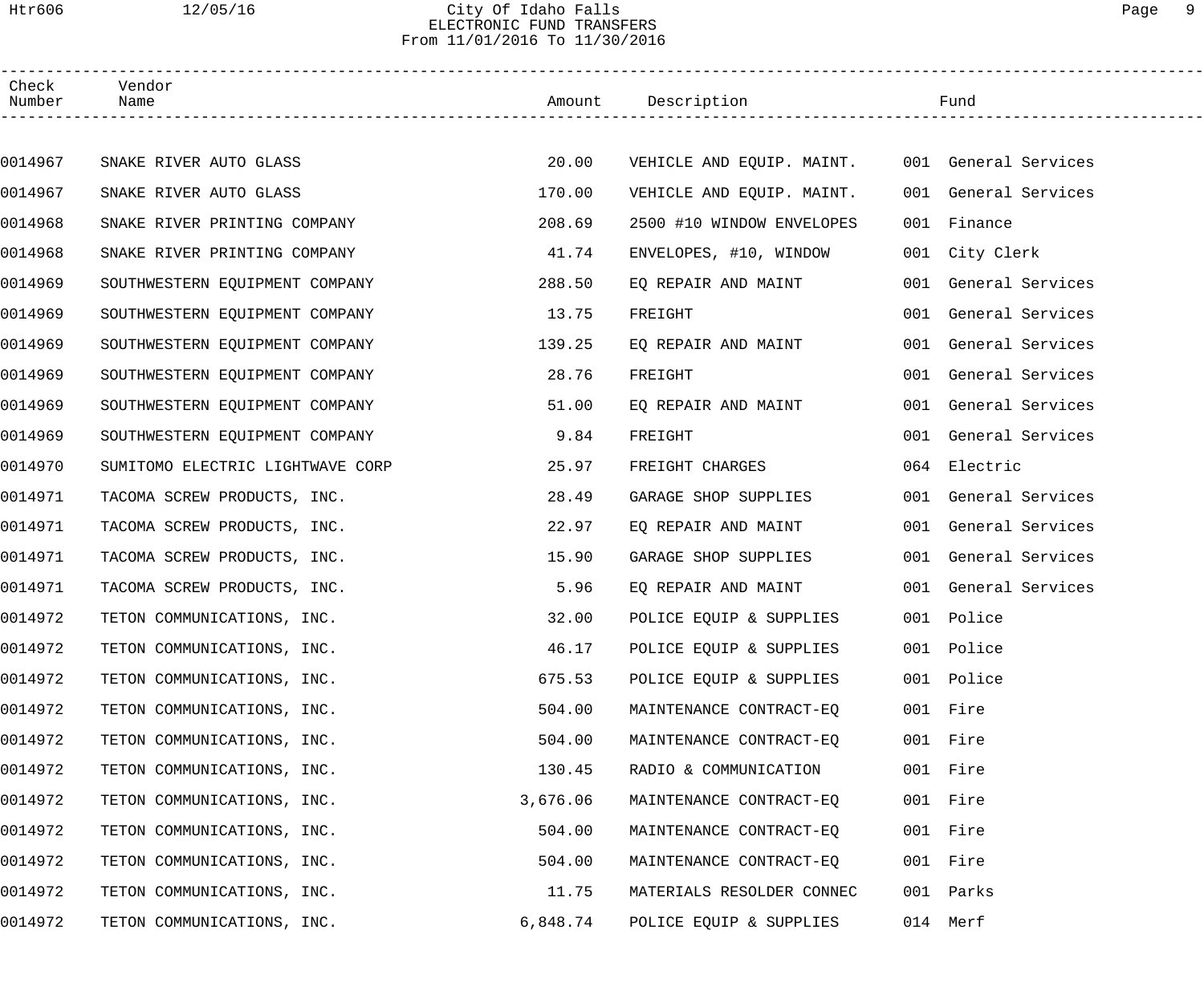## Htr606 12/05/16 City Of Idaho Falls Page 10 ELECTRONIC FUND TRANSFERS From 11/01/2016 To 11/30/2016

| Check<br>Number | Vendor<br>Name                 |           | Amount Description                        |     | Fund                 |  |
|-----------------|--------------------------------|-----------|-------------------------------------------|-----|----------------------|--|
|                 |                                |           |                                           |     |                      |  |
| 0014972         | TETON COMMUNICATIONS, INC.     |           | 6,273.17 POLICE EQUIP & SUPPLIES 014 Merf |     |                      |  |
| 0014972         | TETON COMMUNICATIONS, INC.     | 2,139.00  | POLICE EQUIP & SUPPLIES                   |     | 014 Merf             |  |
| 0014973         | TMC CONTRACTORS                | 19,053.58 | CONSTRUCTION JOB/CONTRACT                 |     | 001 Parks            |  |
| 0014973         | TMC CONTRACTORS                | 52,145.99 | CONSTRUCTION JOB/CONTRACT                 | 010 | Streets              |  |
| 0014974         | WORK WEARHOUSE                 | 100.00    | BOOTS FOR CARL                            |     | 064 Electric         |  |
| 0014974         | WORK WEARHOUSE                 | 80.95     | WADER BOOTS                               |     | 061 Water            |  |
| 0014975         | BATTERIES PLUS                 | 42.33     | GARAGE SHOP SUPPLIES                      |     | 001 General Services |  |
| 0014975         | BATTERIES PLUS                 | 14.60     | GARAGE SHOP SUPPLIES                      |     | 001 General Services |  |
| 0014975         | BATTERIES PLUS                 | 96.95     | EQ REPAIR AND MAINT                       |     | 001 General Services |  |
| 0014975         | BATTERIES PLUS                 | 15.61     | GARAGE SHOP SUPPLIES                      |     | 001 General Services |  |
| 0014976         | BEARING & INDUSTRIAL SALES INC | 38.69     | EQ REPAIR AND MAINT                       |     | 001 General Services |  |
| 0014976         | BEARING & INDUSTRIAL SALES INC | 38.69     | EQ REPAIR AND MAINT                       |     | 001 General Services |  |
| 0014977         | CAL RANCH STORES               | 66.45     | CAUTION TAPE 1 RL, PVC BO                 |     | 001 Parks            |  |
| 0014978         | CONRAD & BISCHOFF, INC.        | 341.00    | FUEL AND ADDITIVES                        | 001 |                      |  |
| 0014978         | CONRAD & BISCHOFF, INC.        | 19,245.03 | FUEL AND ADDITIVES                        | 001 |                      |  |
| 0014978         | CONRAD & BISCHOFF, INC.        | 14,482.27 | FUEL AND ADDITIVES                        | 001 |                      |  |
| 0014979         | DIG LINE, INC.                 | 273.30    | SERVICES/MISCELLANEOUS                    |     | 061 Water            |  |
| 0014979         | DIG LINE, INC.                 | 273.30    | SERVICES/MISCELLANEOUS                    |     | 061 Sewer            |  |
| 0014979         | DIG LINE, INC.                 | 546.59    | SERVICES/MISCELLANEOUS                    |     | 064 Electric         |  |
| 0014980         | ELECTRICAL EQUIPMENT CO., INC. | 3,119.36  | SEWER DEPARTMENT                          |     | 061 Sewer            |  |
| 0014980         | ELECTRICAL EQUIPMENT CO., INC. | 88.75     | FREIGHT                                   |     | 061 Sewer            |  |
| 0014980         | ELECTRICAL EQUIPMENT CO., INC. | 5,016.00  | SEWER DEPARTMENT                          |     | 061 Sewer            |  |
| 0014980         | ELECTRICAL EQUIPMENT CO., INC. | 2,244.12  | SEWER DEPARTMENT                          |     | 061 Sewer            |  |
| 0014981         | ELECTRICAL WHOLESALE SUPPLY CO | 10.49     | ELECTRICAL EQUIP/SUPPLIES                 |     | 001 General Services |  |
| 0014981         | ELECTRICAL WHOLESALE SUPPLY CO | 15.48     | ELECTRICAL EQUIP/SUPPLIES                 |     | 001 General Services |  |
| 0014981         | ELECTRICAL WHOLESALE SUPPLY CO | 13.13     | SAFETY EQUIPMENT                          | 001 | General Services     |  |
|                 |                                |           |                                           |     |                      |  |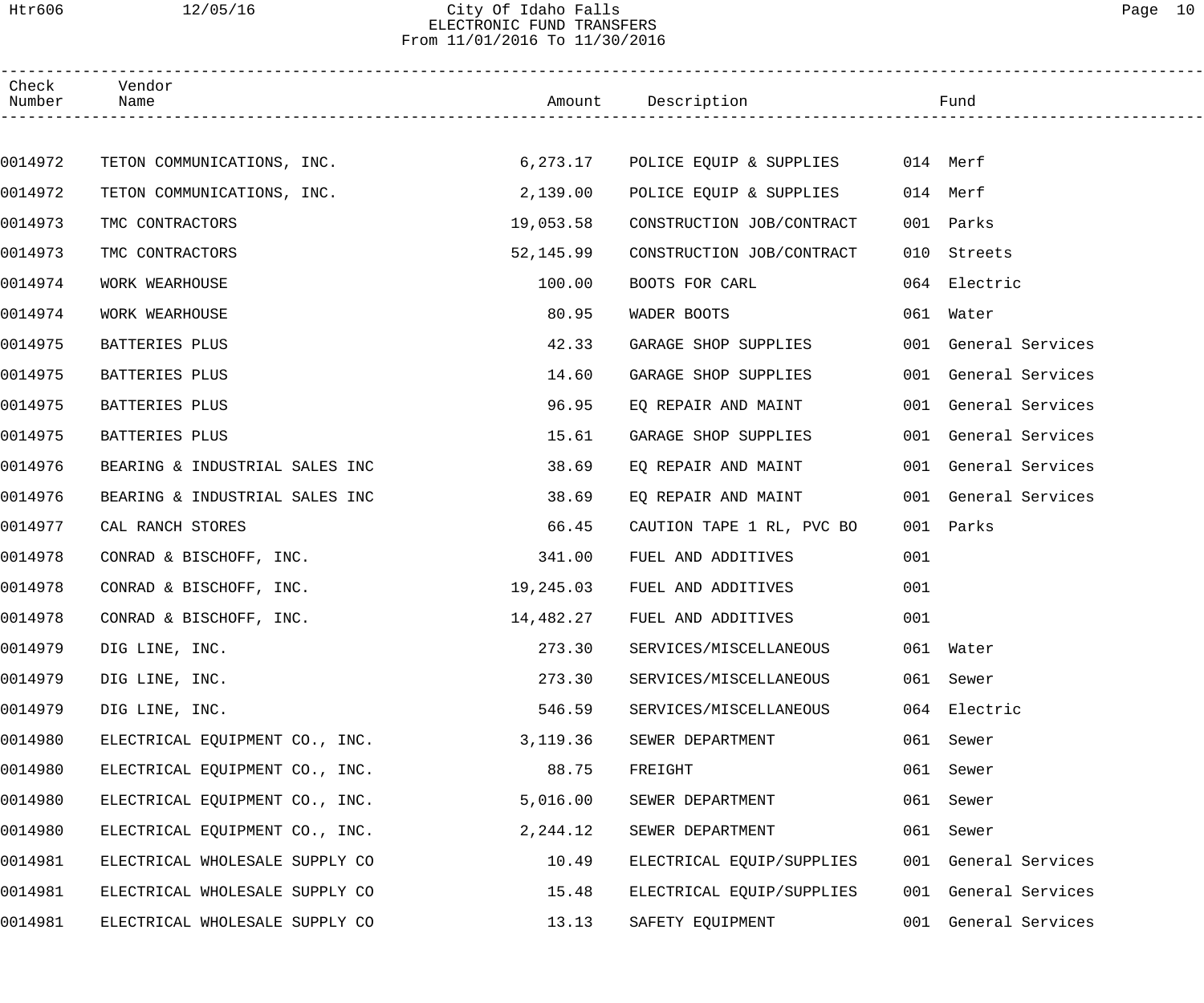## Htr606 12/05/16 City Of Idaho Falls Page 11 ELECTRONIC FUND TRANSFERS From 11/01/2016 To 11/30/2016

| Check<br>Number | Vendor<br>Name                 |          | Amount Description        |     | Fund                 |  |
|-----------------|--------------------------------|----------|---------------------------|-----|----------------------|--|
|                 |                                |          |                           |     |                      |  |
| 0014981         | ELECTRICAL WHOLESALE SUPPLY CO | 33.81    | ELECTRICAL EQUIP/SUPPLIES |     | 001 General Services |  |
| 0014981         | ELECTRICAL WHOLESALE SUPPLY CO | 35.36    | ELECTRICAL EQUIP/SUPPLIES |     | 001 General Services |  |
| 0014981         | ELECTRICAL WHOLESALE SUPPLY CO | 52.19    | ELECTRICAL EQUIP/SUPPLIES |     | 001 General Services |  |
| 0014981         | ELECTRICAL WHOLESALE SUPPLY CO | 51.92    | ELECTRICAL EQUIP/SUPPLIES |     | 001 General Services |  |
| 0014981         | ELECTRICAL WHOLESALE SUPPLY CO | 62.61    | ELECTRICAL EQUIP/SUPPLIES |     | 001 General Services |  |
| 0014981         | ELECTRICAL WHOLESALE SUPPLY CO | 45.50    | ELECTRICAL EQUIP/SUPPLIES |     | 001 General Services |  |
| 0014981         | ELECTRICAL WHOLESALE SUPPLY CO | 36.45    | ELECTRICAL EOUIP/SUPPLIES |     | 001 General Services |  |
| 0014981         | ELECTRICAL WHOLESALE SUPPLY CO | 285.38   | ELECTRICAL EQUIP/SUPPLIES |     | 001 General Services |  |
| 0014981         | ELECTRICAL WHOLESALE SUPPLY CO | 274.91   | ELECTRICAL EQUIP/SUPPLIES |     | 001 General Services |  |
| 0014981         | ELECTRICAL WHOLESALE SUPPLY CO | 17.25    | ELECTRICAL EQUIP/SUPPLIES |     | 001 General Services |  |
| 0014981         | ELECTRICAL WHOLESALE SUPPLY CO | 244.54   | ELECTRICAL EQUIP/SUPPLIES |     | 001 General Services |  |
| 0014981         | ELECTRICAL WHOLESALE SUPPLY CO | 243.83   | ELECTRICAL EQUIP/SUPPLIES |     | 001 General Services |  |
| 0014981         | ELECTRICAL WHOLESALE SUPPLY CO | 19.22    | ELECTRICAL EQUIP/SUPPLIES |     | 001 General Services |  |
| 0014981         | ELECTRICAL WHOLESALE SUPPLY CO | 397.06   | ELECTRICAL EQUIP/SUPPLIES |     | 001 General Services |  |
| 0014981         | ELECTRICAL WHOLESALE SUPPLY CO | 104.05   | ELECTRICAL EQUIP/SUPPLIES |     | 001 General Services |  |
| 0014982         | ELSTER SOLUTIONS, LLC          | 3,263.04 | METERS                    | 064 |                      |  |
| 0014983         | FIRE SERVICES OF IDAHO, INC.   | 28.35    | FIRE PROTECT EQ/SUP/MAINT |     | 001 Police           |  |
| 0014984         | H-K CONTRACTORS, INC.          | 1,546.72 | ROAD/HWY MATERIAL ASPHALT | 010 | Streets              |  |
| 0014984         | H-K CONTRACTORS, INC.          | 106.08   | ROAD/HWY MATERIAL ASPHALT | 010 | Streets              |  |
| 0014985         | HENRY SCHEIN, INC.             | 1,634.40 | AMBULANCE SUPPLIES        | 063 | Ambulance            |  |
| 0014985         | HENRY SCHEIN, INC.             | 9.28     | AMBULANCE SUPPLIES        | 063 | Ambulance            |  |
| 0014985         | HENRY SCHEIN, INC.             | 740.94   | AMBULANCE SUPPLIES        | 063 | Ambulance            |  |
| 0014985         | HENRY SCHEIN, INC.             | 23.08    | AMBULANCE SUPPLIES        | 063 | Ambulance            |  |
| 0014985         | HENRY SCHEIN, INC.             | 187.80   | AMBULANCE SUPPLIES        | 063 | Ambulance            |  |
| 0014985         | HENRY SCHEIN, INC.             | 977.45   | AMBULANCE SUPPLIES        | 063 | Ambulance            |  |
| 0014985         | HENRY SCHEIN, INC.             | 483.56   | AMBULANCE SUPPLIES        | 063 | Ambulance            |  |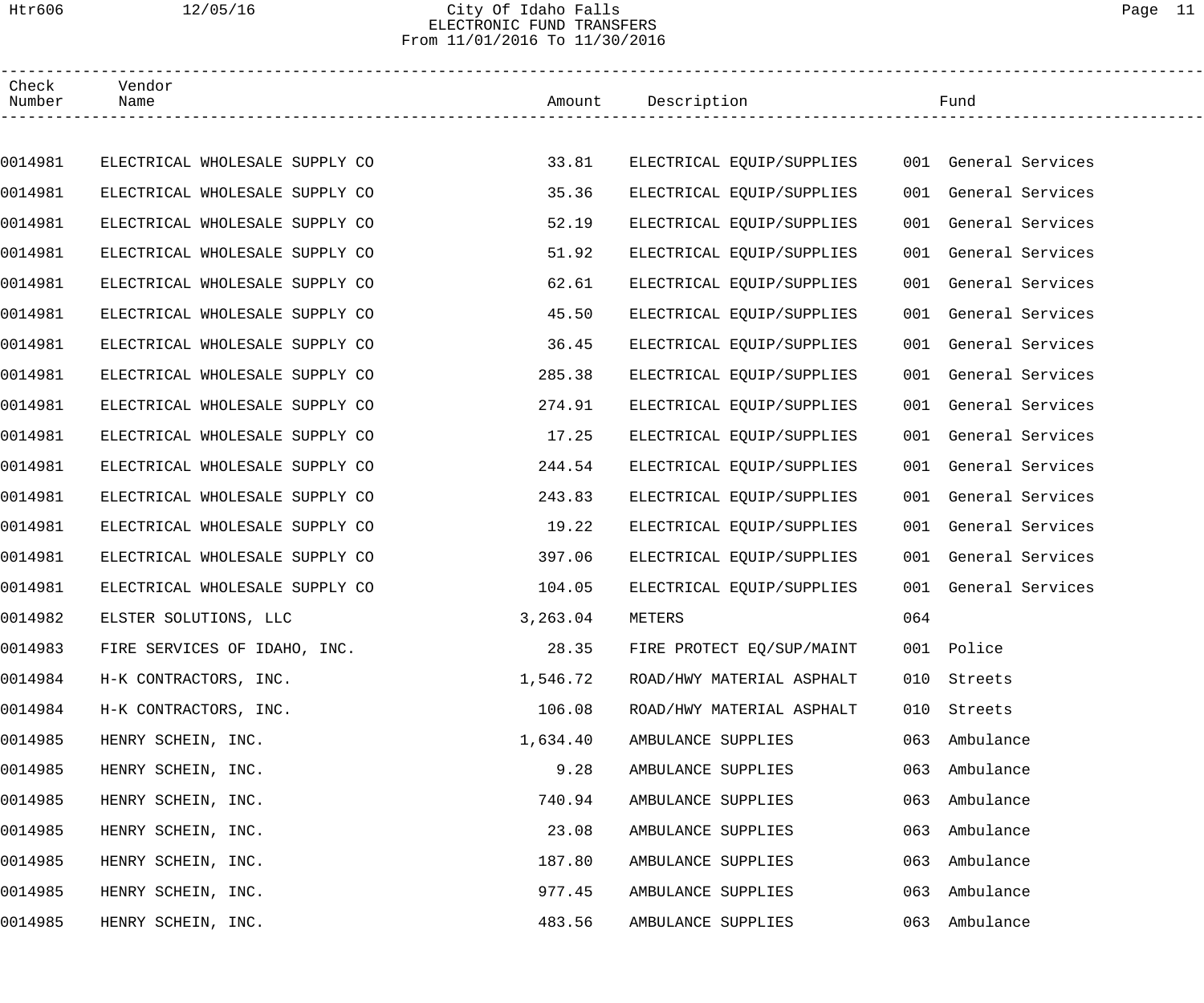## Htr606 12/05/16 City Of Idaho Falls Page 12 ELECTRONIC FUND TRANSFERS From 11/01/2016 To 11/30/2016

| Check<br>Number | Vendor<br>Name                     |          | Amount Description        |     | Fund                 |
|-----------------|------------------------------------|----------|---------------------------|-----|----------------------|
|                 |                                    |          |                           |     |                      |
| 0014985         | HENRY SCHEIN, INC.                 | 101.30   | AMBULANCE SUPPLIES        |     | 063 Ambulance        |
| 0014985         | HENRY SCHEIN, INC.                 | 295.18   | AMBULANCE SUPPLIES        | 063 | Ambulance            |
| 0014985         | HENRY SCHEIN, INC.                 | 942.32   | AMBULANCE SUPPLIES        | 063 | Ambulance            |
| 0014985         | HENRY SCHEIN, INC.                 | 493.96   | AMBULANCE SUPPLIES        | 063 | Ambulance            |
| 0014986         | INTERMOUNTAIN CLAIMS, INC.         | 9,291.55 | RFND 10/31-11/13/16       | 019 | Self-Insurance       |
| 0014987         | JACK'S TIRE & OIL, INC.            | 2,402.64 | EQ REPAIR AND MAINT       |     | 001 General Services |
| 0014987         | JACK'S TIRE & OIL, INC.            | 2,402.64 | EQ REPAIR AND MAINT       |     | 001 General Services |
| 0014987         | JACK'S TIRE & OIL, INC.            | 805.88   | EO REPAIR AND MAINT       |     | 001 General Services |
| 0014987         | JACK'S TIRE & OIL, INC.            | 169.95   | VEHICLE AND EQUIP. MAINT. |     | 001 General Services |
| 0014987         | JACK'S TIRE & OIL, INC.            | 94.95    | VEHICLE AND EQUIP. MAINT. |     | 001 General Services |
| 0014987         | JACK'S TIRE & OIL, INC.            | 140.00   | GARAGE SHOP SUPPLIES      |     | 001 General Services |
| 0014987         | JACK'S TIRE & OIL, INC.            | 10.00    | VEHICLE AND EQUIP. MAINT. |     | 001 General Services |
| 0014987         | JACK'S TIRE & OIL, INC.            | 10.00    | VEHICLE AND EQUIP. MAINT. |     | 001 General Services |
| 0014987         | JACK'S TIRE & OIL, INC.            | 10.00    | VEHICLE AND EQUIP. MAINT. |     | 001 General Services |
| 0014988         | LASER XPRESS                       | 150.00   | TONER CARTRIDGE SAMSUNG 2 |     | 001 Fire             |
| 0014989         | MATERIALS TESTING & INSPECTION     | 96.80    | PROFESSIONAL/PERSONAL SRV |     | 001 Fire             |
| 0014990         | N. HARRIS COMPUTER CORPORATION     | 4,000.00 | MAINTENANCE CONTRACT-EQ   |     | 001 Data Processing  |
| 0014991         | PORTER'S OFFICE PRODUCTS           | 60.86    | WHITE BOARD FOR STA. 4    |     | 001 Fire             |
| 0014992         | RED, INC. COMMUNICATIONS           | 1,376.25 | ELEC/IF POWER             |     | 064 Electric         |
| 0014993         | RESPOND FIRST AID SYSTEMS OF IDAHO | 124.17   | RESPOND FIRST AID SYSTEMS |     | 001 Police           |
| 0014994         | ROCKY MOUNTAIN TURF & IND.         | 548.45   | EO REPAIR AND MAINT       | 001 |                      |
| 0014994         | ROCKY MOUNTAIN TURF & IND.         | 635.79   | EQ REPAIR AND MAINT       |     | 001 General Services |
| 0014994         | ROCKY MOUNTAIN TURF & IND.         | 16.25    | FREIGHT                   |     | 001 General Services |
| 0014995         | SHADOW TRACKERS INVESTIGATIVE SERV | 1,010.00 | PROFESSIONAL/PERSONAL SRV |     | 001 Human Resources  |
| 0014996         | SIXEL CONSULTING GROUP, INC.       | 1,666.00 | PROFESSIONAL/PERSONAL SRV |     | 060 Airport          |
| 0014997         | SNAKE RIVER PRINTING COMPANY       | 420.00   | DOOR HANGERS              | 062 | Sanitation           |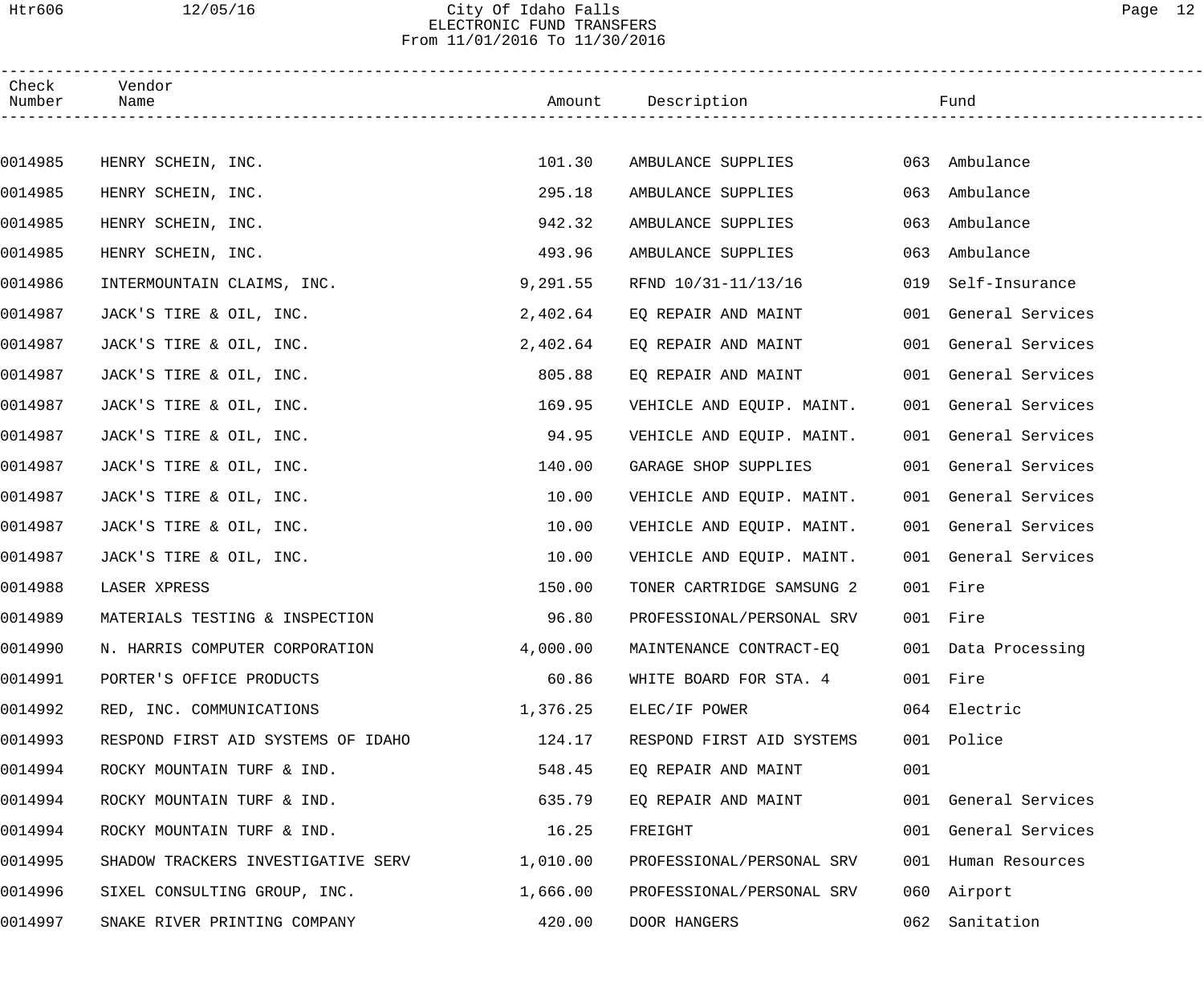### Htr606 12/05/16 City Of Idaho Falls Page 13 ELECTRONIC FUND TRANSFERS From 11/01/2016 To 11/30/2016

| Check<br>Number | Vendor<br>Name                 |           | Amount Description        |     | Fund                 |
|-----------------|--------------------------------|-----------|---------------------------|-----|----------------------|
|                 |                                |           |                           |     |                      |
| 0014998         | SOUTHWESTERN EQUIPMENT COMPANY | 301.85    | EQ REPAIR AND MAINT       |     | 001 General Services |
| 0014998         | SOUTHWESTERN EQUIPMENT COMPANY | 25.52     | FREIGHT                   |     | 001 General Services |
| 0014999         | STAN'S PAINT CLINIC, INC.      | 32.57     | PAINTING-EQUIP & PRODUCTS |     | 001 General Services |
| 0014999         | STAN'S PAINT CLINIC, INC.      | 42.12     | PAINTING-EQUIP & PRODUCTS |     | 001 General Services |
| 0014999         | STAN'S PAINT CLINIC, INC.      | 5.16      | PAINTING-EQUIP & PRODUCTS |     | 001 General Services |
| 0014999         | STAN'S PAINT CLINIC, INC.      | 25.19     | PAINTING-EQUIP & PRODUCTS |     | 001 General Services |
| 0014999         | STAN'S PAINT CLINIC, INC.      | 16.17     | PAINTING-EQUIP & PRODUCTS |     | 001 General Services |
| 0014999         | STAN'S PAINT CLINIC, INC.      | 17.26     | PAINTING-EQUIP & PRODUCTS |     | 001 General Services |
| 0015000         | SYRINGA NETWORKS, LLC          | 450.00    | ETHERNET/INTERNET-NOV2016 | 001 |                      |
| 0015000         | SYRINGA NETWORKS, LLC          | 4,200.00  | NETWORK EQUIPMENT         |     | 012 Library          |
| 0015001         | T AND T LAWN SERVICES, LLC     | 666.50    | SERVICES/MISCELLANEOUS    |     | 012 Library          |
| 0015002         | TACOMA SCREW PRODUCTS, INC.    | 7.91      | GARAGE SHOP SUPPLIES      |     | 001 General Services |
| 0015002         | TACOMA SCREW PRODUCTS, INC.    | .53       | EQ REPAIR AND MAINT       |     | 001 General Services |
| 0015002         | TACOMA SCREW PRODUCTS, INC.    | 41.58     | MAGNETIC LEVEL            |     | 001 General Services |
| 0015002         | TACOMA SCREW PRODUCTS, INC.    | 22.18     | TWO 3-1/2" SWIVEL CASTERS |     | 001 General Services |
| 0015003         | TETON CLINICAL PHARMACY, INC.  | 52.08     | AMBULANCE SUPPLIES        |     | 063 Ambulance        |
| 0015004         | TETON COMMUNICATIONS, INC.     | 180.00    | BATTERY 12 VOLT 7.0 AMP H |     | 061 Sewer            |
| 0015004         | TETON COMMUNICATIONS, INC.     | 7,996.85  | POLICE EQUIP & SUPPLIES   |     | 014 Merf             |
| 0015004         | TETON COMMUNICATIONS, INC.     | 28,866.31 | POLICE EQUIP & SUPPLIES   |     | 014 Merf             |
| 0015005         | THATCHER COMPANY               | 6,810.00  | GASES / TREATMENTS        |     | 061 Sewer            |
| 0015006         | TIGHT LINE MEDIA, LLC          | 1,000.00  | PROFESSIONAL/PERSONAL SRV |     | 011 Recreation       |
| 0015007         | TYNDALE COMPANY, INC.          | 357.60    | CLOTHING & APPAREL        |     | 064 Electric         |
| 0015007         | TYNDALE COMPANY, INC.          | 238.80    | CLOTHING & APPAREL        |     | 064 Electric         |
| 0015007         | TYNDALE COMPANY, INC.          | 163.20    | CLOTHING & APPAREL        |     | 064 Electric         |
| 0015007         | TYNDALE COMPANY, INC.          | 256.40    | CLOTHING & APPAREL        |     | 064 Electric         |
| 0015007         | TYNDALE COMPANY, INC.          | 158.20    | CLOTHING & APPAREL        |     | 064 Electric         |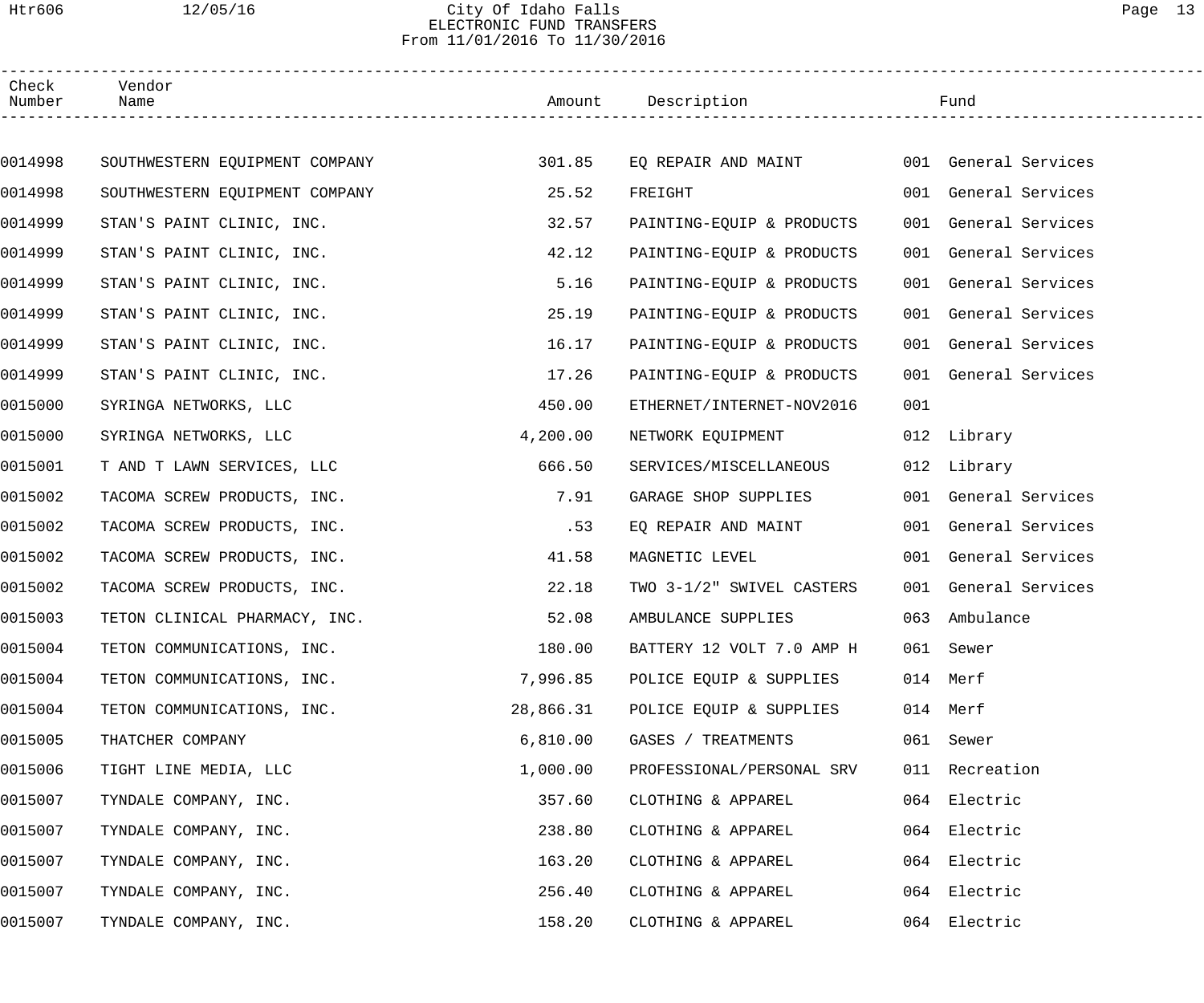### Htr606 12/05/16 City Of Idaho Falls Page 14 ELECTRONIC FUND TRANSFERS From 11/01/2016 To 11/30/2016

| Check<br>Number | Vendor<br>Name                 |            | Amount Description        |     | Fund                 |  |
|-----------------|--------------------------------|------------|---------------------------|-----|----------------------|--|
|                 |                                |            |                           |     |                      |  |
| 0015007         | TYNDALE COMPANY, INC.          | 1,062.40   | CLOTHING & APPAREL        |     | 064 Electric         |  |
| 0015007         | TYNDALE COMPANY, INC.          | 218.40     | CLOTHING & APPAREL        |     | 064 Electric         |  |
| 0015007         | TYNDALE COMPANY, INC.          | 75.60      | CLOTHING & APPAREL        |     | 064 Electric         |  |
| 0015007         | TYNDALE COMPANY, INC.          | 59.80      | CLOTHING & APPAREL        |     | 064 Electric         |  |
| 0015007         | TYNDALE COMPANY, INC.          | 131.00     | CLOTHING & APPAREL        |     | 064 Electric         |  |
| 0015007         | TYNDALE COMPANY, INC.          | 198.20     | CLOTHING & APPAREL        |     | 064 Electric         |  |
| 0015007         | TYNDALE COMPANY, INC.          | 155.00     | CLOTHING & APPAREL        |     | 064 Electric         |  |
| 0015007         | TYNDALE COMPANY, INC.          | 1,304.00   | CLOTHING & APPAREL        |     | 064 Electric         |  |
| 0015007         | TYNDALE COMPANY, INC.          | 281.40     | CLOTHING & APPAREL        |     | 064 Electric         |  |
| 0015008         | VALCOM (VLCM)                  | 10,053.02  | COMPUTERS, DP/WORD PROC.  |     | 001 Data Processing  |  |
| 0015008         | VALCOM (VLCM)                  | 2,799.00   | MAINTENANCE CONTRACT-EQ   |     | 001 Data Processing  |  |
| 0015009         | WORK WEARHOUSE                 | 80.95      | CLOTHING - ROY C          |     | 064 Electric         |  |
| 0015010         | 3H CONSTRUCTION, LLC           | 131,762.00 | CONSTRUCTION JOB/CONTRACT |     | 064 Electric         |  |
| 0015011         | ADVANCED INDUSTRIAL SUPPLY     | 562.12     | GASES / TREATMENTS        |     | 001 Fire             |  |
| 0015011         | ADVANCED INDUSTRIAL SUPPLY     | 165.96     | OPTICAL EQUIP & SUPPLIES  |     | 064 Electric         |  |
| 0015012         | ALIAH DVM, RHONDA              | 3,150.00   | VET CONSULTING/TREATMENT  |     | 001 Parks            |  |
| 0015013         | ARNOLD MACHINERY CO., INC.     | 883.69     | PROFESSIONAL/PERSONAL SRV |     | 061 Water            |  |
| 0015014         | B'S PORTABLE TOILETS           | 61.54      | SERVICES/MISCELLANEOUS    |     | 018 Golf Courses     |  |
| 0015014         | B'S PORTABLE TOILETS           | 108.08     | SERVICES/MISCELLANEOUS    | 018 | Golf Courses         |  |
| 0015014         | B'S PORTABLE TOILETS           | 61.54      | SERVICES/MISCELLANEOUS    | 018 | Golf Courses         |  |
| 0015015         | BATTERIES PLUS                 | 45.10      | <b>BATTERIES</b>          |     | 001 General Services |  |
| 0015015         | BATTERIES PLUS                 | 139.99     | GARAGE SHOP SUPPLIES      |     | 001 General Services |  |
| 0015015         | BATTERIES PLUS                 | 51.90      | BATTERIES                 | 061 | Sewer                |  |
| 0015016         | BEARING & INDUSTRIAL SALES INC | 155.91     | EQ REPAIR AND MAINT       |     | 001 General Services |  |
| 0015017         | BECKER ARENA PRODUCTS, INC.    | 634.18     | EQ REPAIR AND MAINT       |     | 001 General Services |  |
| 0015017         | BECKER ARENA PRODUCTS, INC.    | 195.00     | FREIGHT                   |     | 001 General Services |  |
|                 |                                |            |                           |     |                      |  |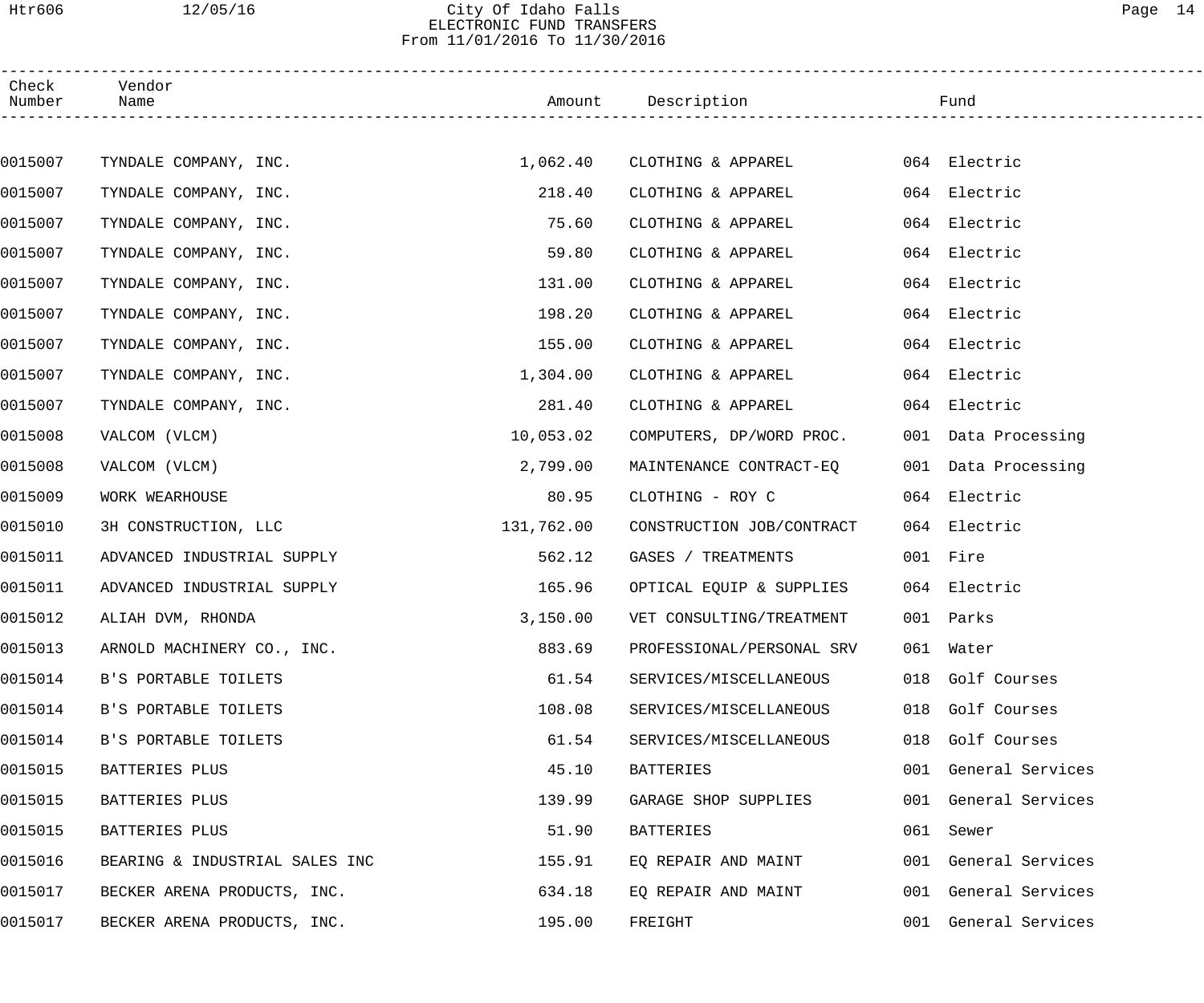## Htr606 12/05/16 City Of Idaho Falls Page 15 ELECTRONIC FUND TRANSFERS From 11/01/2016 To 11/30/2016

| Check<br>Number | Vendor<br>Name                 |           | Amount Description        |     | Fund                 |  |
|-----------------|--------------------------------|-----------|---------------------------|-----|----------------------|--|
|                 |                                |           |                           |     |                      |  |
| 0015018         | CAL RANCH STORES               | 18.99     | SHOTGUN BORE SNAKE        |     | 060 Airport          |  |
| 0015018         | CAL RANCH STORES               | 299.99    | TRUCK TOOL BOX 70'        |     | 060 Airport          |  |
| 0015018         | CAL RANCH STORES               | 748.50    | POLICE EQUIP & SUPPLIES   |     | 001 Police           |  |
| 0015018         | CAL RANCH STORES               | 399.99    | STANDARD CAB RACK         |     | 060 Airport          |  |
| 0015018         | CAL RANCH STORES               | 3.96      | J HOOKS TO HOLD RACK      |     | 060 Airport          |  |
| 0015018         | CAL RANCH STORES               | 129.99    | MNS BOOT IRRIGATION HIP 2 | 061 | Water                |  |
| 0015018         | CAL RANCH STORES               | 99.99     | MNS BOG CLASSIC BOOT HIGH |     | 061 Water            |  |
| 0015018         | CAL RANCH STORES               | 22.17     | TIE WIRE, COIL CHAINS     |     | 001 Parks            |  |
| 0015019         | CAP, LLC                       | 5,832.90  | CONCRETE                  | 010 | Streets              |  |
| 0015020         | CONRAD & BISCHOFF, INC.        | 10,141.64 | FUEL AND ADDITIVES        | 001 |                      |  |
| 0015020         | CONRAD & BISCHOFF, INC.        | 16,233.11 | FUEL AND ADDITIVES        | 001 |                      |  |
| 0015020         | CONRAD & BISCHOFF, INC.        | 237.60    | FUEL AND ADDITIVES        | 001 |                      |  |
| 0015020         | CONRAD & BISCHOFF, INC.        | 305.63    | FUEL AND ADDITIVES        |     | 001 General Services |  |
| 0015020         | CONRAD & BISCHOFF, INC.        | 11,911.68 | FUEL AND ADDITIVES        | 001 |                      |  |
| 0015020         | CONRAD & BISCHOFF, INC.        | 8,049.43  | FUEL AND ADDITIVES        | 001 |                      |  |
| 0015021         | D & S ELECTRICAL SUPPLY CO     | 190.00    | ELECTRICAL EQUIP/SUPPLIES |     | 001 General Services |  |
| 0015021         | D & S ELECTRICAL SUPPLY CO     | 118.47    | ELECTRICAL EQUIP/SUPPLIES |     | 001 General Services |  |
| 0015021         | D & S ELECTRICAL SUPPLY CO     | 152.30    | ELECTRICAL EQUIP/SUPPLIES |     | 001 General Services |  |
| 0015021         | D & S ELECTRICAL SUPPLY CO     | 14.59     | ELECTRICAL EQUIP/SUPPLIES |     | 001 General Services |  |
| 0015021         | D & S ELECTRICAL SUPPLY CO     | 70.86     | ELECTRICAL EQUIP/SUPPLIES |     | 001 General Services |  |
| 0015022         | ELECTRICAL WHOLESALE SUPPLY CO | 121.71    | ELECTRICAL EQUIP/SUPPLIES |     | 001 General Services |  |
| 0015022         | ELECTRICAL WHOLESALE SUPPLY CO | 19.98     | SAFETY EQUIPMENT          |     | 001 General Services |  |
| 0015022         | ELECTRICAL WHOLESALE SUPPLY CO | 164.51    | ELECTRICAL EQUIP/SUPPLIES |     | 001 General Services |  |
| 0015022         | ELECTRICAL WHOLESALE SUPPLY CO | 39.36     | ELECTRICAL EQUIP/SUPPLIES |     | 001 General Services |  |
| 0015022         | ELECTRICAL WHOLESALE SUPPLY CO | 48.97     | ELECTRICAL EQUIP/SUPPLIES |     | 001 General Services |  |
| 0015022         | ELECTRICAL WHOLESALE SUPPLY CO | 108.68    | ELECTRICAL EQUIP/SUPPLIES |     | 001 General Services |  |
|                 |                                |           |                           |     |                      |  |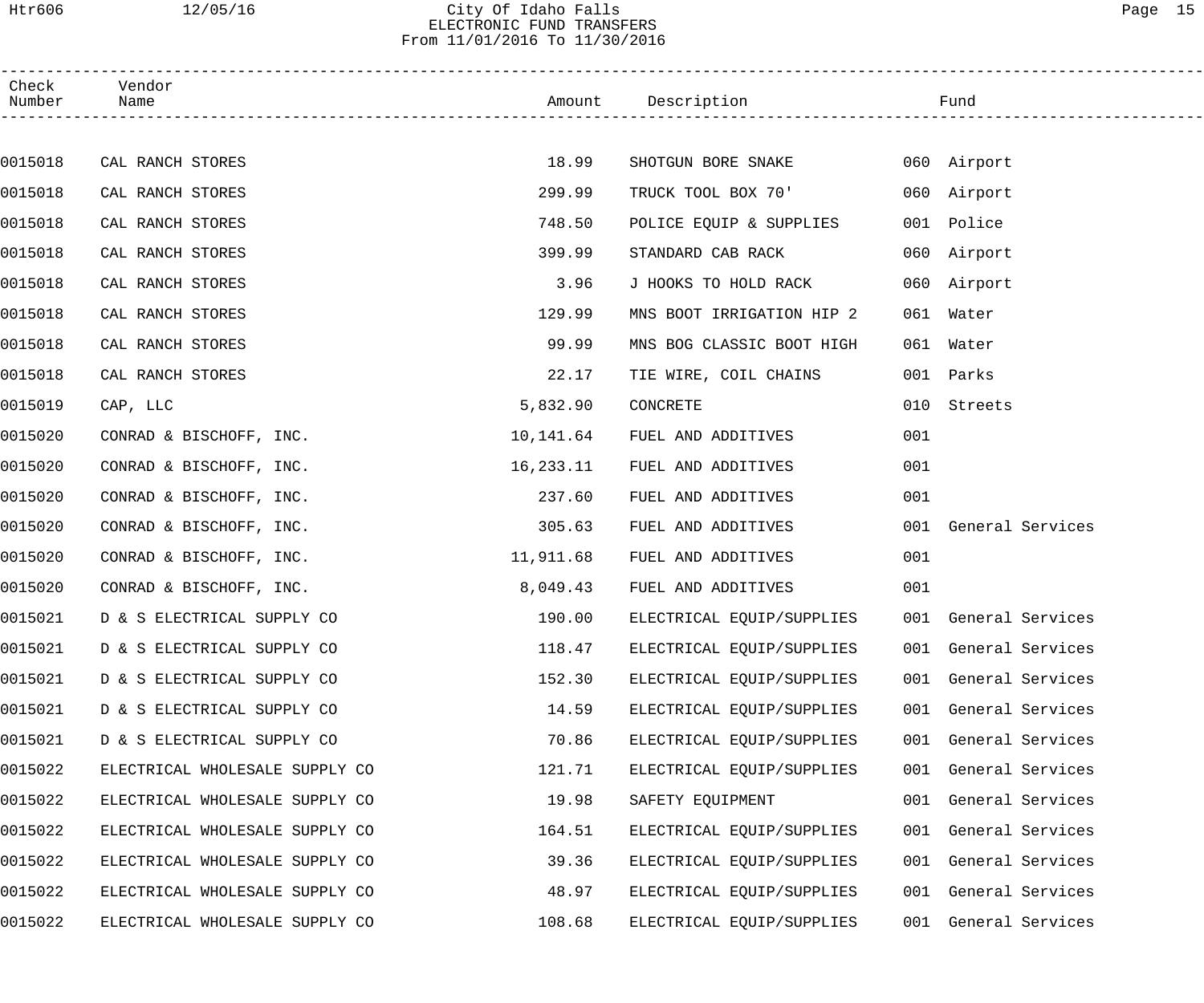## Htr606 12/05/16 City Of Idaho Falls Page 16 ELECTRONIC FUND TRANSFERS From 11/01/2016 To 11/30/2016

| Check<br>Number | Vendor<br>Name                 |           | Amount Description        |     | Fund                 |  |
|-----------------|--------------------------------|-----------|---------------------------|-----|----------------------|--|
|                 |                                |           |                           |     |                      |  |
| 0015022         | ELECTRICAL WHOLESALE SUPPLY CO | 46.77     | ELECTRICAL EQUIP/SUPPLIES |     | 001 General Services |  |
| 0015023         | FIRE SERVICES OF IDAHO, INC.   | 354.30    | SERVICE EXTINGUISHER IN T | 010 | Streets              |  |
| 0015023         | FIRE SERVICES OF IDAHO, INC.   | 90.00     | FIRE PROTECT EQ/SUP/MAINT |     | 001 General Services |  |
| 0015023         | FIRE SERVICES OF IDAHO, INC.   | 27.90     | FIRE PROTECT EQ/SUP/MAINT |     | 001 General Services |  |
| 0015024         | FREIGHTLINER OF IDAHO          | 67.82     | EQ REPAIR AND MAINT       |     | 001 General Services |  |
| 0015024         | FREIGHTLINER OF IDAHO          | 193.87    | EQ REPAIR AND MAINT       |     | 001 General Services |  |
| 0015024         | FREIGHTLINER OF IDAHO          | 175.07    | EQ REPAIR AND MAINT       |     | 001 General Services |  |
| 0015024         | FREIGHTLINER OF IDAHO          | 3,061.47  | VEHICLE AND EQUIP. MAINT. |     | 001 General Services |  |
| 0015024         | FREIGHTLINER OF IDAHO          | 1,543.19  | EQ REPAIR AND MAINT       |     | 001 General Services |  |
| 0015025         | HADDON'S FENCING, INC.         | 2,495.00  | FENCING                   |     | 064 Electric         |  |
| 0015026         | HD FOWLER COMPANY              | 8.00      | IRRIGATION EQUIP/SUPPLIES |     | 018 Golf Courses     |  |
| 0015027         | IDAHO CANVAS PRODUCTS, INC.    | 503.00    | PARKS & RECREATION MISC.  | 018 | Golf Courses         |  |
| 0015028         | INTERMOUNTAIN CLAIMS, INC.     | 32,032.36 | RFND 11/14/16-11/27/16    | 019 | Self-Insurance       |  |
| 0015029         | JACK'S TIRE & OIL, INC.        | 10.00     | VEHICLE AND EQUIP. MAINT. |     | 001 General Services |  |
| 0015029         | JACK'S TIRE & OIL, INC.        | 10.00     | VEHICLE AND EQUIP. MAINT. |     | 001 General Services |  |
| 0015029         | JACK'S TIRE & OIL, INC.        | 120.00    | VEHICLE AND EQUIP. MAINT. |     | 001 General Services |  |
| 0015029         | JACK'S TIRE & OIL, INC.        | 10.00     | VEHICLE AND EQUIP. MAINT. |     | 001 General Services |  |
| 0015029         | JACK'S TIRE & OIL, INC.        | 2,441.60  | EQ REPAIR AND MAINT       |     | 001 General Services |  |
| 0015029         | JACK'S TIRE & OIL, INC.        | 2,104.24  | EQ REPAIR AND MAINT       |     | 001 General Services |  |
| 0015029         | JACK'S TIRE & OIL, INC.        | 4,974.68  | EQ REPAIR AND MAINT       |     | 001 General Services |  |
| 0015029         | JACK'S TIRE & OIL, INC.        | 2,457.96  | EO REPAIR AND MAINT       |     | 001 General Services |  |
| 0015029         | JACK'S TIRE & OIL, INC.        | 9,508.68  | EQ REPAIR AND MAINT       |     | 001 General Services |  |
| 0015030         | JOHNSTONE SUPPLY, IDAHO FALLS  | 69.30     | AIR CONDITIONING/HEATING  |     | 001 General Services |  |
| 0015030         | JOHNSTONE SUPPLY, IDAHO FALLS  | 297.00    | AIR CONDITIONING/HEATING  |     | 001 General Services |  |
| 0015030         | JOHNSTONE SUPPLY, IDAHO FALLS  | 713.25    | AIR CONDITIONING/HEATING  |     | 001 General Services |  |
| 0015030         | JOHNSTONE SUPPLY, IDAHO FALLS  | 32.98     | AIR CONDITIONING/HEATING  |     | 001 General Services |  |
|                 |                                |           |                           |     |                      |  |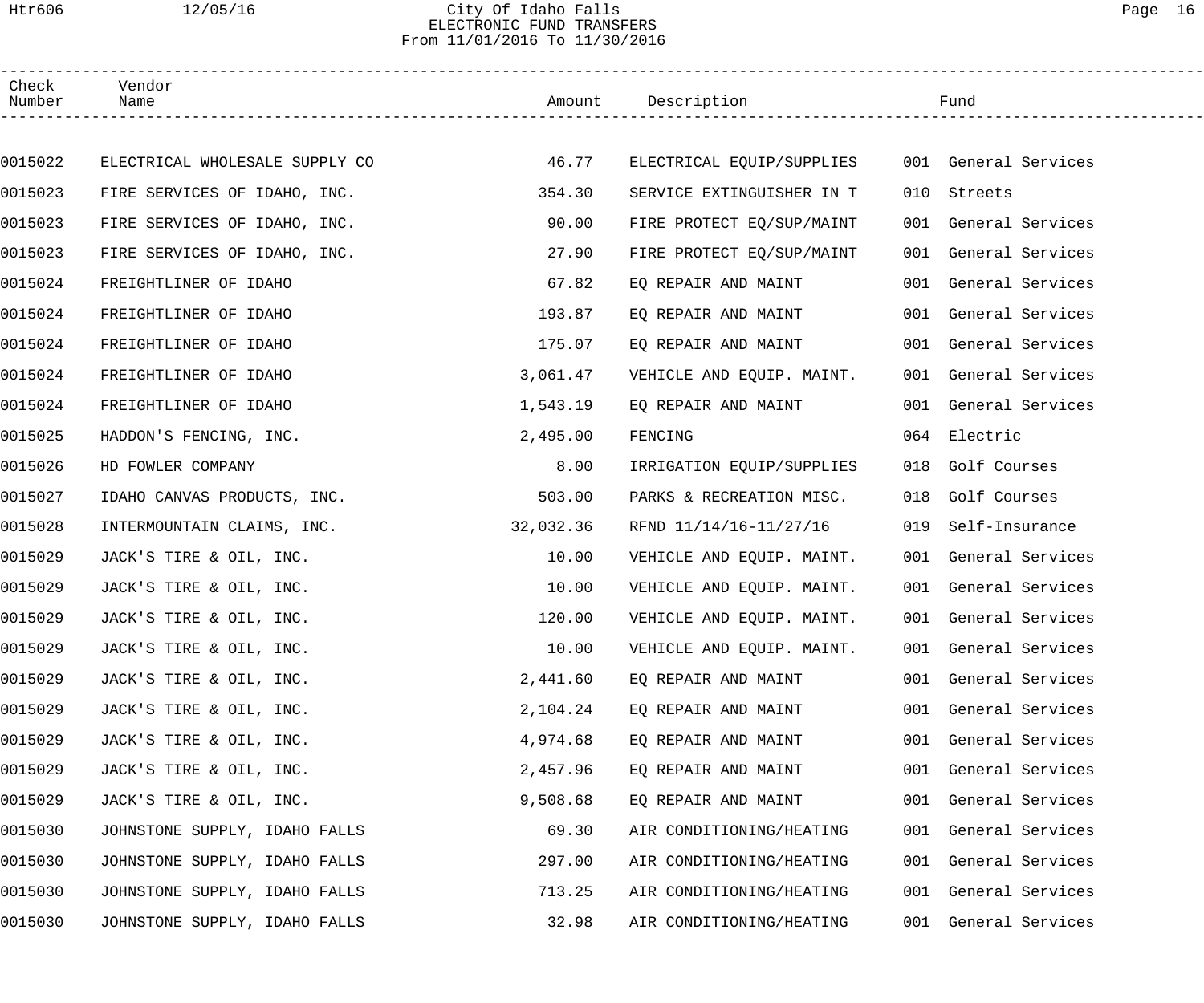## Htr606 12/05/16 City Of Idaho Falls Page 17 ELECTRONIC FUND TRANSFERS From 11/01/2016 To 11/30/2016

| Check<br>Number | Vendor<br>Name                  |          |                           |     | Fund                 |
|-----------------|---------------------------------|----------|---------------------------|-----|----------------------|
|                 |                                 |          |                           |     |                      |
| 0015030         | JOHNSTONE SUPPLY, IDAHO FALLS   | 14.28    | AIR CONDITIONING/HEATING  |     | 001 General Services |
| 0015031         | K/M SERVICE COMPANY             | 5,280.50 | CONSTRUCTION JOB/CONTRACT |     | 064 Electric         |
| 0015031         | K/M SERVICE COMPANY             | 4,290.00 | CONSTRUCTION JOB/CONTRACT |     | 064 Electric         |
| 0015032         | LEONARD PETROLEUM EQUIP, INC.   | 873.00   | GARAGE SHOP SUPPLIES      |     | 001 General Services |
| 0015032         | LEONARD PETROLEUM EQUIP, INC.   | 1,589.22 | GARAGE SHOP SUPPLIES      |     | 001 General Services |
| 0015033         | MAPLE SYSTEMS                   | 82.29    | COMPUTERS, DP/WORD PROC.  |     | 064 Electric         |
| 0015034         | MATERIALS TESTING & INSPECTION  | 141.80   | PROFESSIONAL/PERSONAL SRV |     | 001 Fire             |
| 0015034         | MATERIALS TESTING & INSPECTION  | 672.20   | PROFESSIONAL/PERSONAL SRV |     | 001 Fire             |
| 0015034         | MATERIALS TESTING & INSPECTION  | 96.80    | PROFESSIONAL/PERSONAL SRV |     | 001 Fire             |
| 0015035         | MCLAUGHLIN YOUNG EMPLOYEE SRVCS | 1,156.34 | PROFESSIONAL/PERSONAL SRV |     | 001 Human Resources  |
| 0015035         | MCLAUGHLIN YOUNG EMPLOYEE SRVCS | 1,156.34 | PROFESSIONAL/PERSONAL SRV |     | 001 Human Resources  |
| 0015035         | MCLAUGHLIN YOUNG EMPLOYEE SRVCS | 1,156.34 | PROFESSIONAL/PERSONAL SRV |     | 001 Human Resources  |
| 0015036         | METROQUIP, INC.                 | 247.69   | EQ REPAIR AND MAINT       |     | 001 General Services |
| 0015036         | METROQUIP, INC.                 | 14.30    | FREIGHT                   |     | 001 General Services |
| 0015036         | METROQUIP, INC.                 | 39.97    | EQ REPAIR AND MAINT       |     | 001 General Services |
| 0015036         | METROQUIP, INC.                 | 101.68   | FREIGHT                   |     | 001 General Services |
| 0015036         | METROQUIP, INC.                 | 247.18   | EQ REPAIR AND MAINT       |     | 001 General Services |
| 0015036         | METROQUIP, INC.                 | 18.56    | FREIGHT                   |     | 001 General Services |
| 0015036         | METROQUIP, INC.                 | 44.80    | EQ REPAIR AND MAINT       | 001 | General Services     |
| 0015036         | METROQUIP, INC.                 | 81.30    | FREIGHT                   | 001 | General Services     |
| 0015036         | METROQUIP, INC.                 | 58.88    | EQ REPAIR AND MAINT       |     | 001 General Services |
| 0015036         | METROQUIP, INC.                 | 11.68    | FREIGHT                   | 001 | General Services     |
| 0015036         | METROQUIP, INC.                 | 50.24    | EQ REPAIR AND MAINT       | 001 |                      |
| 0015037         | MINERT & ASSOCIATES, INC        | 53.00    | ALCOHOL/DOT SCREEN-OCT 16 | 061 | Sewer                |
| 0015037         | MINERT & ASSOCIATES, INC        | 65.00    | ALCOHOL/DOT SCREEN-OCT 16 | 062 | Sanitation           |
| 0015037         | MINERT & ASSOCIATES, INC        | 155.00   | ALCOHOL/DOT SCREEN-OCT 16 |     | 061 Water            |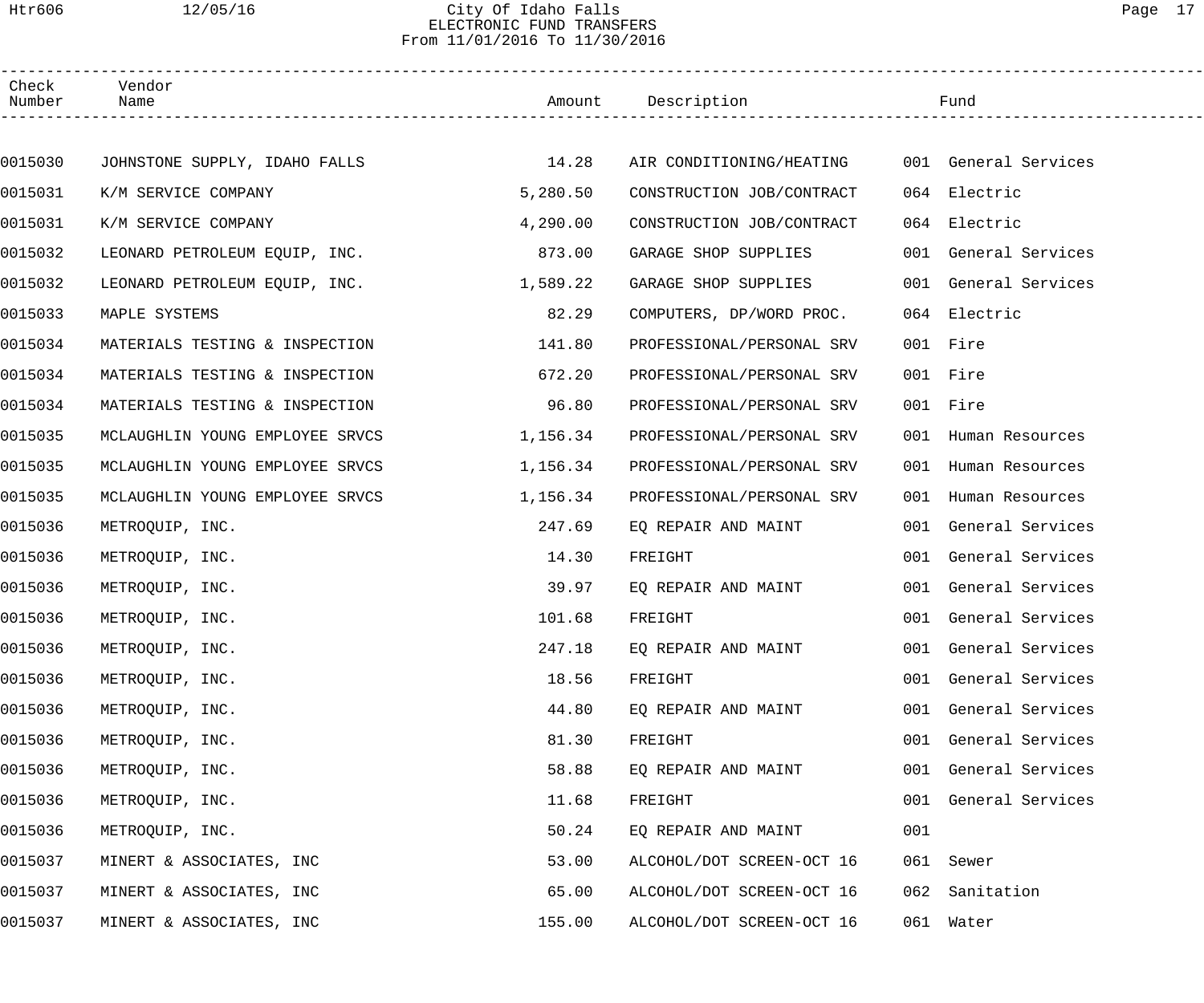## Htr606 12/05/16 City Of Idaho Falls Page 18 ELECTRONIC FUND TRANSFERS From 11/01/2016 To 11/30/2016

| Check<br>Number | Vendor<br>Name                 |            | Amount Description        | Fund                 |  |
|-----------------|--------------------------------|------------|---------------------------|----------------------|--|
|                 |                                |            |                           |                      |  |
| 0015037         | MINERT & ASSOCIATES, INC       | 65.00      | ALCOHOL/DOT SCREEN-OCT 16 | 010 Streets          |  |
| 0015037         | MINERT & ASSOCIATES, INC       | 65.00      | ALCOHOL/DOT SCREEN-OCT 16 | 064 Electric         |  |
| 0015038         | MORGAN CONSTRUCTION, INC.      | 283,133.26 | CONSTRUCTION JOB/CONTRACT | 001 Fire             |  |
| 0015039         | PARAMOUNT SUPPLY COMPANY, INC. | 2,716.00   | EQ REPAIR AND MAINT       | 001 Fire             |  |
| 0015039         | PARAMOUNT SUPPLY COMPANY, INC. | 90.00      | FREIGHT                   | 001 Fire             |  |
| 0015039         | PARAMOUNT SUPPLY COMPANY, INC. | 305.00     | CHLORINATOR CYLINOID VALV | 061 Water            |  |
| 0015039         | PARAMOUNT SUPPLY COMPANY, INC. | 5.24       | PIPE GASKET               | 001 General Services |  |
| 0015039         | PARAMOUNT SUPPLY COMPANY, INC. | 8.18       | HARDWARE MISCELLANEOUS    | 064 Electric         |  |
| 0015039         | PARAMOUNT SUPPLY COMPANY, INC. | 70.64      | HARDWARE MISCELLANEOUS    | 064 Electric         |  |
| 0015039         | PARAMOUNT SUPPLY COMPANY, INC. | 52.30      | HARDWARE MISCELLANEOUS    | 064 Electric         |  |
| 0015040         | PORTER'S OFFICE PRODUCTS       | 87.16      | OFFICE SUPPLIES           | 001 Parks            |  |
| 0015040         | PORTER'S OFFICE PRODUCTS       | 122.11     | OFFICE SUPPLIES           | 001 Parks            |  |
| 0015040         | PORTER'S OFFICE PRODUCTS       | 135.30     | INK TONER                 | 001 Parks            |  |
| 0015040         | PORTER'S OFFICE PRODUCTS       | 112.12     | ADDRESS TEL BOOK, MARKERS | 001 Parks            |  |
| 0015040         | PORTER'S OFFICE PRODUCTS       | 112.12     | ADDRESS TEL BOOK, MARKERS | 001 Parks            |  |
| 0015040         | PORTER'S OFFICE PRODUCTS       | 167.79     | OFFICE SUPPLIES, GENERAL  | 060 Airport          |  |
| 0015040         | PORTER'S OFFICE PRODUCTS       | 320.10     | OFFICE MACHINES & ACCESS. | 001 City Clerk       |  |
| 0015040         | PORTER'S OFFICE PRODUCTS       | 248.65     | FURNITURE                 | 001 Data Processing  |  |
| 0015041         | PROTECTIVE EQUIPMENT TESTING   | 50.00      | SAFETY EQUIPMENT          | 064 Electric         |  |
| 0015041         | PROTECTIVE EQUIPMENT TESTING   | 1,336.05   | SAFETY EQUIPMENT          | 064 Electric         |  |
| 0015041         | PROTECTIVE EQUIPMENT TESTING   | 100.00     | SAFETY EQUIPMENT          | 064 Electric         |  |
| 0015042         | QUALITY BOOKS, INC.            | 105.43     | AUDIOVISUAL/PUBLICATION   | 012 Library          |  |
| 0015043         | R & R PRODUCTS, INC.           | 155.47     | EQ REPAIR AND MAINT       | 001 General Services |  |
| 0015043         | R & R PRODUCTS, INC.           | 164.97     | EQ REPAIR AND MAINT       | 001 General Services |  |
| 0015043         | R & R PRODUCTS, INC.           | 87.02      | EQ REPAIR AND MAINT       | 001 General Services |  |
| 0015044         | ROBERTSON SUPPLY, INC.         | 135.24     | PLUMBING EQUIP/SUPPLIES   | 001 General Services |  |
|                 |                                |            |                           |                      |  |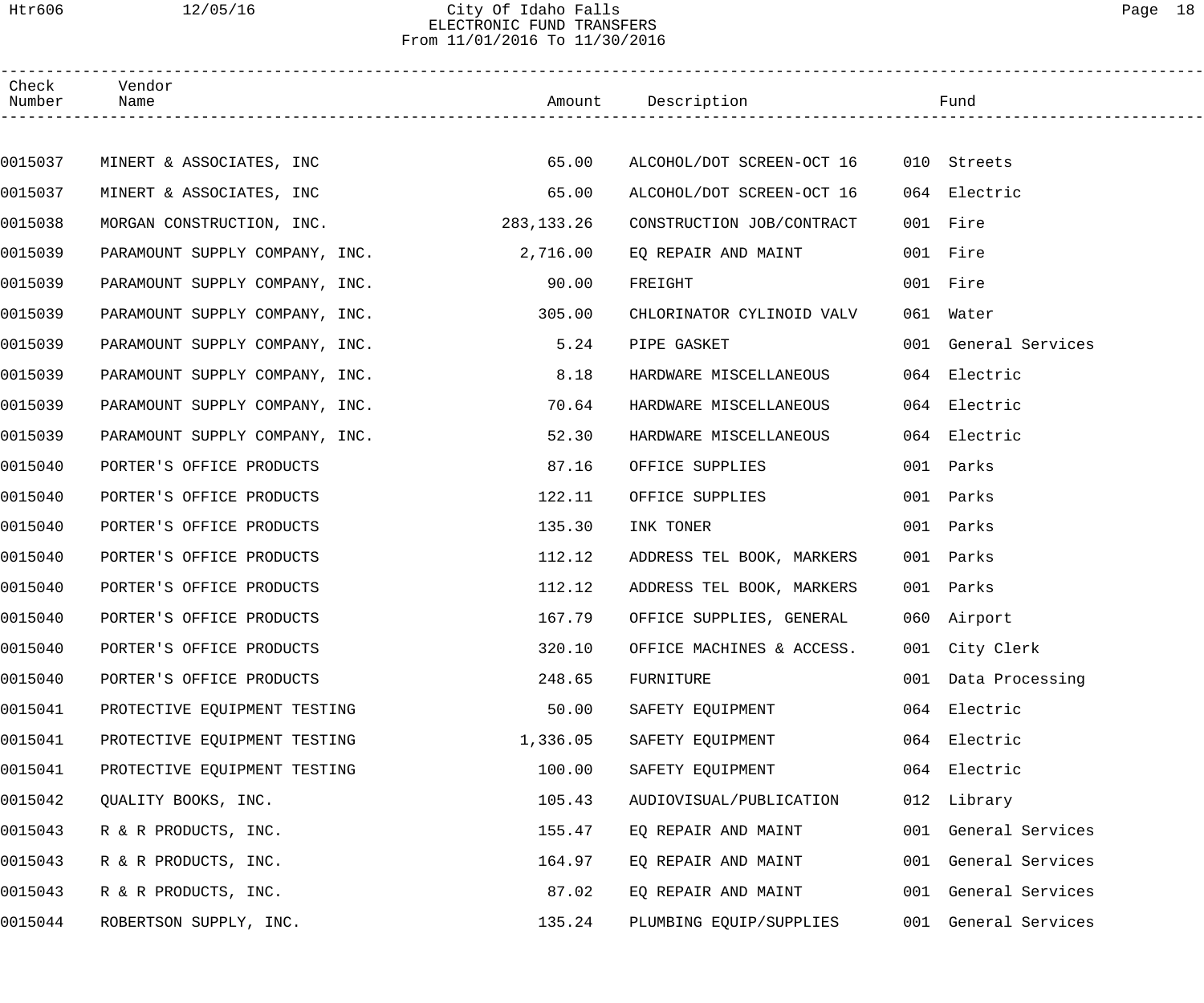#### Htr606 12/05/16 City Of Idaho Falls Page 19 ELECTRONIC FUND TRANSFERS From 11/01/2016 To 11/30/2016

| Check<br>Vendor                         |        |                           |     |                          |
|-----------------------------------------|--------|---------------------------|-----|--------------------------|
| Number<br>Name                          |        | Amount Description        |     | Fund                     |
|                                         |        |                           |     |                          |
| 0015044<br>ROBERTSON SUPPLY, INC.       | 23.96  | FREIGHT                   |     | 001 General Services     |
| 0015044<br>ROBERTSON SUPPLY, INC.       | 720.63 | PLUMBING EQUIP/SUPPLIES   |     | 001 General Services     |
| 0015044<br>ROBERTSON SUPPLY, INC.       | 13.08  | PLUMBING EQUIP/SUPPLIES   |     | 001 General Services     |
| 0015045<br>ROCKY MOUNTAIN TURF & IND.   | 299.25 | EQ REPAIR AND MAINT       |     | 001 General Services     |
| 0015045<br>ROCKY MOUNTAIN TURF & IND.   | 18.13  | FREIGHT                   |     | 001 General Services     |
| 0015045<br>ROCKY MOUNTAIN TURF & IND.   | 85.44  | EQ REPAIR AND MAINT       |     | 001 General Services     |
| 0015045<br>ROCKY MOUNTAIN TURF & IND.   | 14.49  | FREIGHT                   |     | 001 General Services     |
| 0015045<br>ROCKY MOUNTAIN TURF & IND.   | 31.36  | EQ REPAIR AND MAINT       |     | 001 General Services     |
| 0015045<br>ROCKY MOUNTAIN TURF & IND.   | 13.91  | FREIGHT                   |     | 001 General Services     |
| 0015045<br>ROCKY MOUNTAIN TURF & IND.   | 22.76  | EQ REPAIR AND MAINT       |     | 001 General Services     |
| 0015045<br>ROCKY MOUNTAIN TURF & IND.   | 10.51  | FREIGHT                   |     | 001 General Services     |
| 0015045<br>ROCKY MOUNTAIN TURF & IND.   | 386.51 | EQ REPAIR AND MAINT       |     | 001 General Services     |
| 0015045<br>ROCKY MOUNTAIN TURF & IND.   | 45.43  | FREIGHT                   |     | 001 General Services     |
| 0015046<br>SALT LAKE WHOLESALE SPORTS   | 716.75 | POLICE EQUIP & SUPPLIES   |     | 001 Police               |
| 0015047<br>SNAKE RIVER AUTO GLASS       | 20.00  | VEHICLE AND EQUIP. MAINT. |     | 001 General Services     |
| 0015047<br>SNAKE RIVER AUTO GLASS       | 250.00 | VEHICLE AND EQUIP. MAINT. |     | 001 General Services     |
| 0015047<br>SNAKE RIVER AUTO GLASS       | 180.00 | VEHICLE AND EQUIP. MAINT. |     | 001 General Services     |
| 0015047<br>SNAKE RIVER AUTO GLASS       | 100.00 | VEHICLE AND EQUIP. MAINT. |     | 001 General Services     |
| 0015048<br>SNAKE RIVER PRINTING COMPANY | 77.17  | PRINTING                  | 001 | Public Works             |
| 0015048<br>SNAKE RIVER PRINTING COMPANY | 38.59  | PRINTING                  | 001 | Public Works GIS         |
| 0015048<br>SNAKE RIVER PRINTING COMPANY | 525.65 | PRINTING                  | 001 | Public Works Engineering |
| 0015048<br>SNAKE RIVER PRINTING COMPANY | 38.59  | PRINTING                  | 010 | Streets                  |
| 0015049<br>SNAKE RIVER RAPID WASH       | 518.73 | VEHICLE AND EQUIP. MAINT. |     | 001 General Services     |
| 0015050<br>STAN'S PAINT CLINIC, INC.    | 9.58   | PAINTING-EQUIP & PRODUCTS |     | 064 Electric             |
| 0015050<br>STAN'S PAINT CLINIC, INC.    | 211.61 | PAINTING-EQUIP & PRODUCTS |     | 064 Electric             |
| 0015050<br>STAN'S PAINT CLINIC, INC.    | 142.69 | TRAY, FRAMES, STEEL WOOL, |     | 001 Parks                |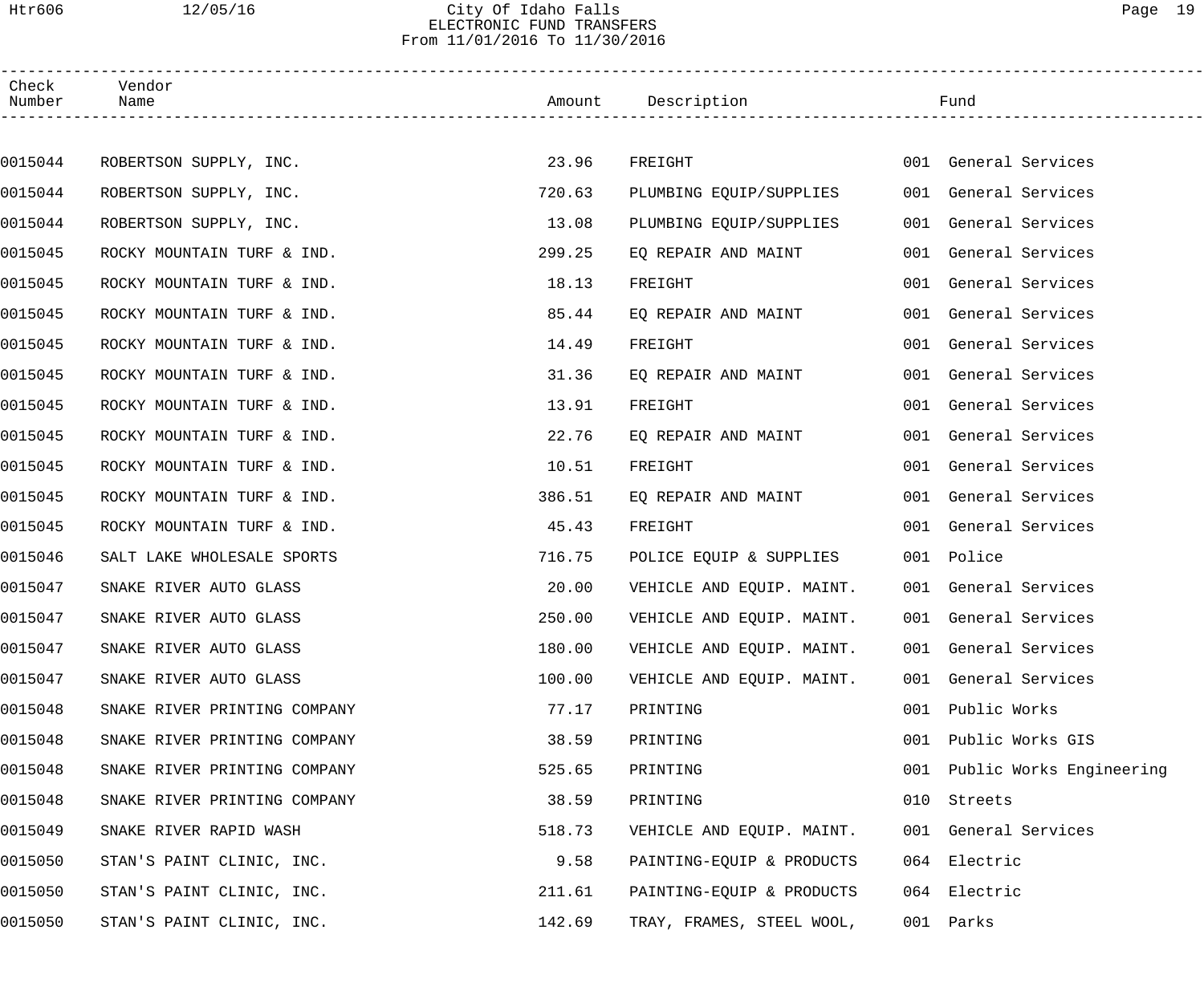## Htr606 12/05/16 City Of Idaho Falls Page 20 ELECTRONIC FUND TRANSFERS From 11/01/2016 To 11/30/2016

| Check<br>Number | Vendor<br>Name                |           | Amount Description         | Fund                 |  |
|-----------------|-------------------------------|-----------|----------------------------|----------------------|--|
|                 |                               |           |                            |                      |  |
| 0015050         | STAN'S PAINT CLINIC, INC.     | 74.27     | SANTA CLAUS RED PAINT, BR  | 001 Parks            |  |
| 0015050         | STAN'S PAINT CLINIC, INC.     | 1,610.99  | PAINTING-EQUIP & PRODUCTS  | 001 Parks            |  |
| 0015051         | TACOMA SCREW PRODUCTS, INC.   | .56       | SQUARE REC POWER BIT 1-15  | 061<br>Water         |  |
| 0015051         | TACOMA SCREW PRODUCTS, INC.   | 11.97     | SILICONE CAULK CLEAR 10.1  | 061 Water            |  |
| 0015051         | TACOMA SCREW PRODUCTS, INC.   | 4.07      | GARAGE SHOP SUPPLIES       | 001 General Services |  |
| 0015051         | TACOMA SCREW PRODUCTS, INC.   | 1.75      | EQ REPAIR AND MAINT        | 001 General Services |  |
| 0015051         | TACOMA SCREW PRODUCTS, INC.   | 345.97    | HARDWARE MISCELLANEOUS     | 001 General Services |  |
| 0015051         | TACOMA SCREW PRODUCTS, INC.   | 33.67     | HARDWARE MISCELLANEOUS     | 001 General Services |  |
| 0015051         | TACOMA SCREW PRODUCTS, INC.   | 7.51      | MISCELLANEOUS PRODUCTS     | 001 General Services |  |
| 0015051         | TACOMA SCREW PRODUCTS, INC.   | 13.57     | TOOLS, HAND POWER/NONPOWER | 001 General Services |  |
| 0015051         | TACOMA SCREW PRODUCTS, INC.   | 30.95     | TOOLS, HAND POWER/NONPOWER | 001 General Services |  |
| 0015051         | TACOMA SCREW PRODUCTS, INC.   | 46.07     | HARDWARE MISCELLANEOUS     | 001 General Services |  |
| 0015051         | TACOMA SCREW PRODUCTS, INC.   | 14.14-    | HARDWARE MISCELLANEOUS     | 001 General Services |  |
| 0015051         | TACOMA SCREW PRODUCTS, INC.   | 12.19     | HARDWARE MISCELLANEOUS     | 001 General Services |  |
| 0015051         | TACOMA SCREW PRODUCTS, INC.   | 58.98     | HARDWARE MISCELLANEOUS     | 001 General Services |  |
| 0015051         | TACOMA SCREW PRODUCTS, INC.   | 28.41     | HARDWARE MISCELLANEOUS     | 001 General Services |  |
| 0015052         | TARGHEE REG PUBLIC TRANS AUTH | 27,450.00 | MISCELLANEOUS PRODUCTS     | 001 Council          |  |
| 0015053         | THATCHER COMPANY              | 6,810.00  | GASES / TREATMENTS         | 061 Sewer            |  |
| 0015053         | THATCHER COMPANY              | 2,028.38  | GASES / TREATMENTS         | 061 Water            |  |
| 0015054         | TMC CONTRACTORS               | 375.90    | ROAD/HWY MATERIAL ASPHALT  | 010 Streets          |  |
| 0015055         | TOP HAT, INC.                 | 980.00    | ACCIDENT REPAIRS, FLEET    | 001 General Services |  |
| 0015055         | TOP HAT, INC.                 | 372.70    | VEHICLE AND EQUIP. MAINT.  | 001 General Services |  |
| 0015056         | VALCOM (VLCM)                 | 6,542.20  | RADIO & COMMUNICATION      | 001 Data Processing  |  |
| 0015057         | WHEELER ELECTRIC, INC.        | 2,069.00  | ELEC/IF POWER              | 064 Electric         |  |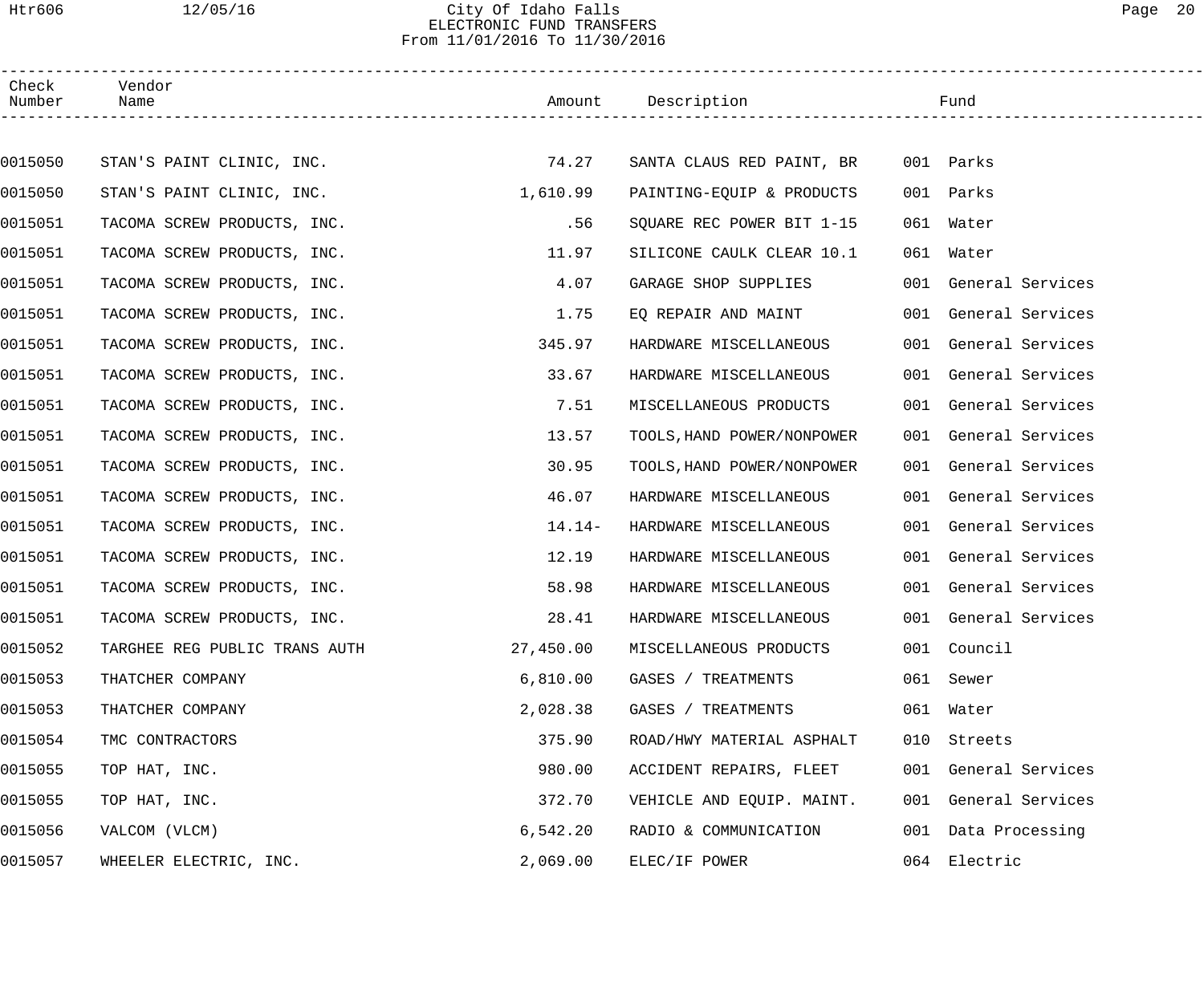## City Of Idaho Falls Summary of Electronic Transfers by Fund From 11/01/2016 To 11/30/2016

------------------------------------------------------------------------------------------------------------------------------------

| $\mathbf{1}$ | General Fund        | 988, 449. 43 |
|--------------|---------------------|--------------|
| 10           | Street Fund         | 69,976.32    |
| 11           | General Fund        | 2,152.86     |
| 12           | Library Fund        | 4,971.93     |
| 14           | MERF Fund           | 143,556.74   |
| 18           | Golf Fund           | 926.78       |
| 19           | Self-Insurance Fund | 78,745.77    |
| 60           | Airport Fund        | 2,556.72     |
| 61           | Water & Sewer Fund  | 48, 154. 49  |
| 62           | Sanitation Fund     | 485.00       |
| 63           | Ambulance Fund      | 16,966.62    |
| 64           | Electric Light Fund | 183,842.14   |
|              |                     | 1,540,784.80 |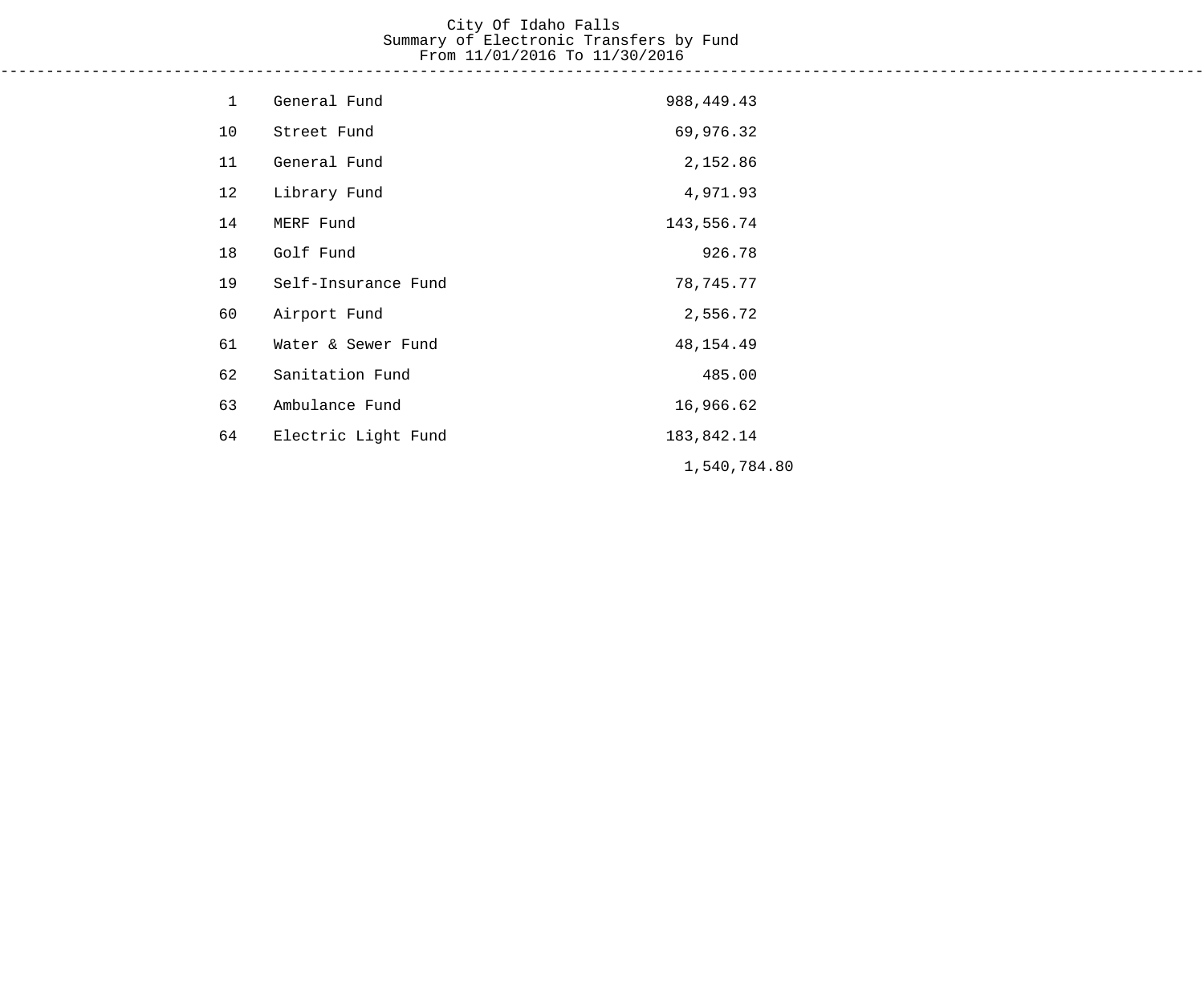### Htr604 12/05/2016 City Of Idaho Falls Page 1 Accounts Payable For 11/04/2016

| Check Vendor<br>Number Name          |                         |                                                                                                                                                                                                                                                                                                                                                                                                                                                                                                                                                                                                                                                                                                                                      | Fund                                           |
|--------------------------------------|-------------------------|--------------------------------------------------------------------------------------------------------------------------------------------------------------------------------------------------------------------------------------------------------------------------------------------------------------------------------------------------------------------------------------------------------------------------------------------------------------------------------------------------------------------------------------------------------------------------------------------------------------------------------------------------------------------------------------------------------------------------------------|------------------------------------------------|
| 0203029 A-1 RENTAL, INC.             | 214.70 RENTAL<br>504.70 | 65.00 PORT-A-POTTY SERVICE FOR SAND CREEK GOLF 018 Golf Courses<br>65.00 RENTAL<br>95.00 RENTAL                                                                                                                                                                                                                                                                                                                                                                                                                                                                                                                                                                                                                                      | 064 Electric<br>064 Electric<br>064 Electric   |
| 0203030 AAA SEWER SERVICE            |                         | 250.00 PLUMBING EQUIP/SUPPLIES 001 Parks                                                                                                                                                                                                                                                                                                                                                                                                                                                                                                                                                                                                                                                                                             |                                                |
| 0203031 ACUSHNET COMPANY             | 1,555.99                | 345.06 INVENTORY AS REQUESTED BY SAGE LAKES GOL 018 Golf Courses<br>283.15 INVENTORY AS REQUESTED BY SAGE LAKES GOL 018 Golf Courses<br>757.72 INVENTORY AS REQUESTED BY SAGE LAKES GOL 018 Golf Courses<br>170.06 INVENTORY AS REQUESTED BY PINECREST GOLF 018 Golf Courses                                                                                                                                                                                                                                                                                                                                                                                                                                                         |                                                |
| 0203032 ADVANCE AUTO PARTS           |                         | 254.67 EQ REPAIR AND MAINT                                                                                                                                                                                                                                                                                                                                                                                                                                                                                                                                                                                                                                                                                                           | 001                                            |
|                                      | 3,983.00                | 0203033 ADVANCED TRAFFIC PRODUCTS, INC        3,816.00 ELEC/IF POWER                046 Traffic Light Cap Imp<br>167.00 HARDWARE MISCELLANEOUS             046 Traffic Light Cap Imp                                                                                                                                                                                                                                                                                                                                                                                                                                                                                                                                                 |                                                |
| 0203034 AIRGAS USA, LLC              | 1,705.03                | 148.78 PURCHASE OF OXYGEN SUPPLIES FOR CITY AMB 063 Ambulance<br>108.30 PURCHASE OF OXYGEN SUPPLIES FOR CITY AMB 063 Ambulance<br>206.57 PURCHASE OF OXYGEN SUPPLIES FOR CITY AMB 063 Ambulance<br>253.36 PURCHASE OF OXYGEN SUPPLIES FOR CITY AMB 063 Ambulance<br>77.90 PURCHASE OF OXYGEN SUPPLIES FOR CITY AMB 063 Ambulance<br>167.83 PURCHASE OF OXYGEN SUPPLIES FOR CITY AMB 063 Ambulance<br>165.31 PURCHASE OF OXYGEN SUPPLIES FOR CITY AMB 063 Ambulance<br>133.40 PURCHASE OF OXYGEN SUPPLIES FOR CITY AMB 063 Ambulance<br>4.50 PURCHASE OF OXYGEN SUPPLIES FOR CITY AMB 063 Ambulance<br>232.26 PURCHASE OF OXYGEN SUPPLIES FOR CITY AMB 063 Ambulance<br>206.82 PURCHASE OF OXYGEN SUPPLIES FOR CITY AMB 063 Ambulance |                                                |
| 0203035 ALPHAGRAPHICS OF IDAHO FALLS | 1,074.48                | 636.00 CLOTHING & APPAREL<br>438.48 PROMOTION ITEMS                                                                                                                                                                                                                                                                                                                                                                                                                                                                                                                                                                                                                                                                                  | 001 Public Works Engineering<br>011 Recreation |
| 0203037 ALSCO (AMERICAN LINEN DIV)   |                         | 40.93 LAUNDRY SERVICE/MATS FOR CITY BUILDINGS 001 General Services<br>21.35 LAUNDRY SERVICE/MATS FOR CITY BUILDINGS 001 General Services<br>40.93 LAUNDRY SERVICE/MATS FOR CITY BUILDINGS 001 General Services<br>21.35 LAUNDRY SERVICE/MATS FOR CITY BUILDINGS 001 General Services<br>37.38 LAUNDRY SERVICE/MATS FOR CITY BUILDINGS 001 General Services<br>70.71 LAUNDRY SUPPLY AND SERVICE FOR THE FIRE 001 Fire<br>51.84 LAUNDRY SUPPLY AND SERVICE FOR THE FIRE 001 Fire<br>21.51 LAUNDRY SUPPLY AND SERVICE FOR THE FIRE 001 Fire                                                                                                                                                                                             |                                                |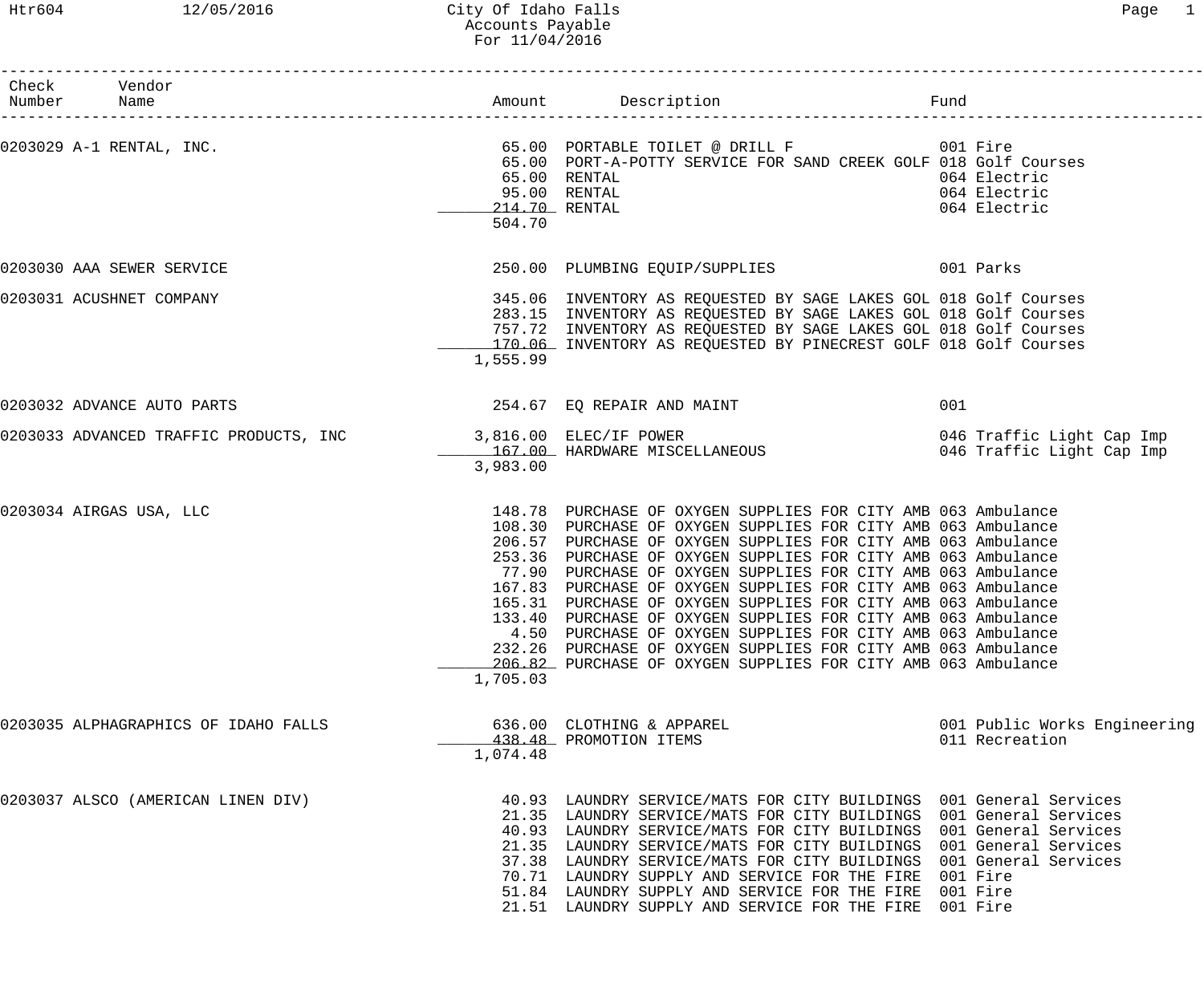## Htr604 12/05/2016 City Of Idaho Falls Page 2 Accounts Payable For 11/04/2016

| Check Vendor<br>Number Name |                                                                                                                                                                 |                                                                                                                                        |                                                                                                                                                                                                                                                                                                                                                                                                                                                                                                                                                                                                                                                                                                                                                                                                                                                                                                                                                                                                                                                                                                                                                                                                                                                                                                                                                                                                                                                                                                                            |                                                                                                                                                                                                                                                                      |                                                              |
|-----------------------------|-----------------------------------------------------------------------------------------------------------------------------------------------------------------|----------------------------------------------------------------------------------------------------------------------------------------|----------------------------------------------------------------------------------------------------------------------------------------------------------------------------------------------------------------------------------------------------------------------------------------------------------------------------------------------------------------------------------------------------------------------------------------------------------------------------------------------------------------------------------------------------------------------------------------------------------------------------------------------------------------------------------------------------------------------------------------------------------------------------------------------------------------------------------------------------------------------------------------------------------------------------------------------------------------------------------------------------------------------------------------------------------------------------------------------------------------------------------------------------------------------------------------------------------------------------------------------------------------------------------------------------------------------------------------------------------------------------------------------------------------------------------------------------------------------------------------------------------------------------|----------------------------------------------------------------------------------------------------------------------------------------------------------------------------------------------------------------------------------------------------------------------|--------------------------------------------------------------|
|                             | 0203037 ALSCO (AMERICAN LINEN DIV)             51.43 LAUNDRY SUPPLY AND SERVICE FOR THE FIRE 001 Fire<br>36.65 LAUNDRY SUPPLY AND SERVICE FOR THE FIRE 001 Fire | 52.09<br>50.39<br>42.28<br>31.73<br>87.25<br>56.70<br>53.55<br>61.59<br>24.50<br>77.87<br>68.08<br>67.18<br>35.17<br>27.77<br>2,063.18 | 72.15 LAUNDRY SUPPLY AND SERVICE FOR THE FIRE 001 Fire<br>53.30 LAUNDRY SUPPLY AND SERVICE FOR THE FIRE<br>LAUNDRY SUPPLY AND SERVICE FOR THE FIRE<br>LAUNDRY SUPPLY AND SERVICE FOR THE FIRE<br>27.35 LAUNDRY SUPPLY AND SERVICE FOR THE FIRE<br>LAUNDRY SUPPLY AND SERVICE FOR THE FIRE<br>114.85 LAUNDRY SUPPLY AND SERVICE FOR THE FIRE<br>37.35 LAUNDRY SUPPLY AND SERVICE FOR THE FIRE<br>76.75 LAUNDRY SUPPLY AND SERVICE FOR THE FIRE<br>66.84 LAUNDRY SUPPLY AND SERVICE FOR THE FIRE<br>LAUNDRY SUPPLY AND SERVICE FOR THE FIRE<br>26.85 LAUNDRY SUPPLY AND SERVICE FOR THE FIRE<br>LAUNDRY SUPPLY AND SERVICE FOR THE FIRE<br>73.21 LAUNDRY SUPPLY AND SERVICE FOR THE FIRE<br>39.67 LAUNDRY SUPPLY AND SERVICE FOR THE FIRE<br>LAUNDRY SUPPLY AND SERVICE FOR THE FIRE<br>LAUNDRY SUPPLY AND SERVICE FOR THE FIRE<br>LAUNDRY SUPPLY AND SERVICE FOR THE FIRE<br>LAUNDRY SUPPLY AND SERVICE FOR THE FIRE<br>51.03 LAUNDRY SUPPLY AND SERVICE FOR THE FIRE 001 Fire<br>88.67 LAUNDRY SUPPLY AND SERVICE FOR THE FIRE<br>LAUNDRY SUPPLY AND SERVICE FOR THE FIRE<br>LAUNDRY SUPPLY AND SERVICE FOR THE FIRE<br>LAUNDRY SUPPLY AND SERVICE FOR THE FIRE<br>LAUNDRY SUPPLY AND SERVICE FOR THE FIRE 001 Fire<br>LAUNDRY SUPPLY AND SERVICE FOR THE FIRE 001 Fire<br>13.79 CLEANING AND RENTAL FLOOR MATS FOR ANIMA 001 Police<br>91.44 WEEKLY DELIVERY AND CHANGE OUT OF ENTRAN 060 Airport<br>47.77 LAUNDRY SERVICES AS REQUESTED - SEWER DI 061 Sewer<br>51.93 LAUNDRY SERVICES AS REQUESTED - SEWER DI 061 Sewer | 001 Fire<br>001 Fire<br>001 Fire<br>001 Fire<br>001 Fire<br>001 Fire<br>001 Fire<br>001 Fire<br>001 Fire<br>001 Fire<br>001 Fire<br>001 Fire<br>001 Fire<br>001 Fire<br>001 Fire<br>001 Fire<br>001 Fire<br>001 Fire<br>001 Fire<br>001 Fire<br>001 Fire<br>001 Fire |                                                              |
|                             | 0203038 AMERICAN PUBLIC POWER ASSOC.                                                                                                                            |                                                                                                                                        | 159.00 AUDIOVISUAL/PUBLICATION                                                                                                                                                                                                                                                                                                                                                                                                                                                                                                                                                                                                                                                                                                                                                                                                                                                                                                                                                                                                                                                                                                                                                                                                                                                                                                                                                                                                                                                                                             | 064 Electric                                                                                                                                                                                                                                                         |                                                              |
|                             | 0203039 AMERICAN SOCIETY CIVIL ENGINEERS                                                                                                                        | 498.00                                                                                                                                 | 249.00 TRAINING-PERSONNEL<br>249.00 TRAINING-PERSONNEL                                                                                                                                                                                                                                                                                                                                                                                                                                                                                                                                                                                                                                                                                                                                                                                                                                                                                                                                                                                                                                                                                                                                                                                                                                                                                                                                                                                                                                                                     |                                                                                                                                                                                                                                                                      | 001 Public Works Engineering<br>001 Public Works Engineering |
| 0203040 ANIXTER INC.        |                                                                                                                                                                 | 2,865.00 HARDWARE                                                                                                                      |                                                                                                                                                                                                                                                                                                                                                                                                                                                                                                                                                                                                                                                                                                                                                                                                                                                                                                                                                                                                                                                                                                                                                                                                                                                                                                                                                                                                                                                                                                                            | 064                                                                                                                                                                                                                                                                  |                                                              |
|                             | 0203041 ARCHITECTURAL BUILDING SUPPLY                                                                                                                           | 2,009.09                                                                                                                               | 600.00 MISCELLANEOUS PURCHASES AS REQUESTED BY 001 General Services<br>55.72 MISCELLANEOUS PURCHASES AS REQUESTED BY 001 General Services<br>1,026.37 MISCELLANEOUS PURCHASES AS REQUESTED BY 001 General Services<br>327.00 MISCELLANEOUS PURCHASES AS REQUESTED BY 001 General Services                                                                                                                                                                                                                                                                                                                                                                                                                                                                                                                                                                                                                                                                                                                                                                                                                                                                                                                                                                                                                                                                                                                                                                                                                                  |                                                                                                                                                                                                                                                                      |                                                              |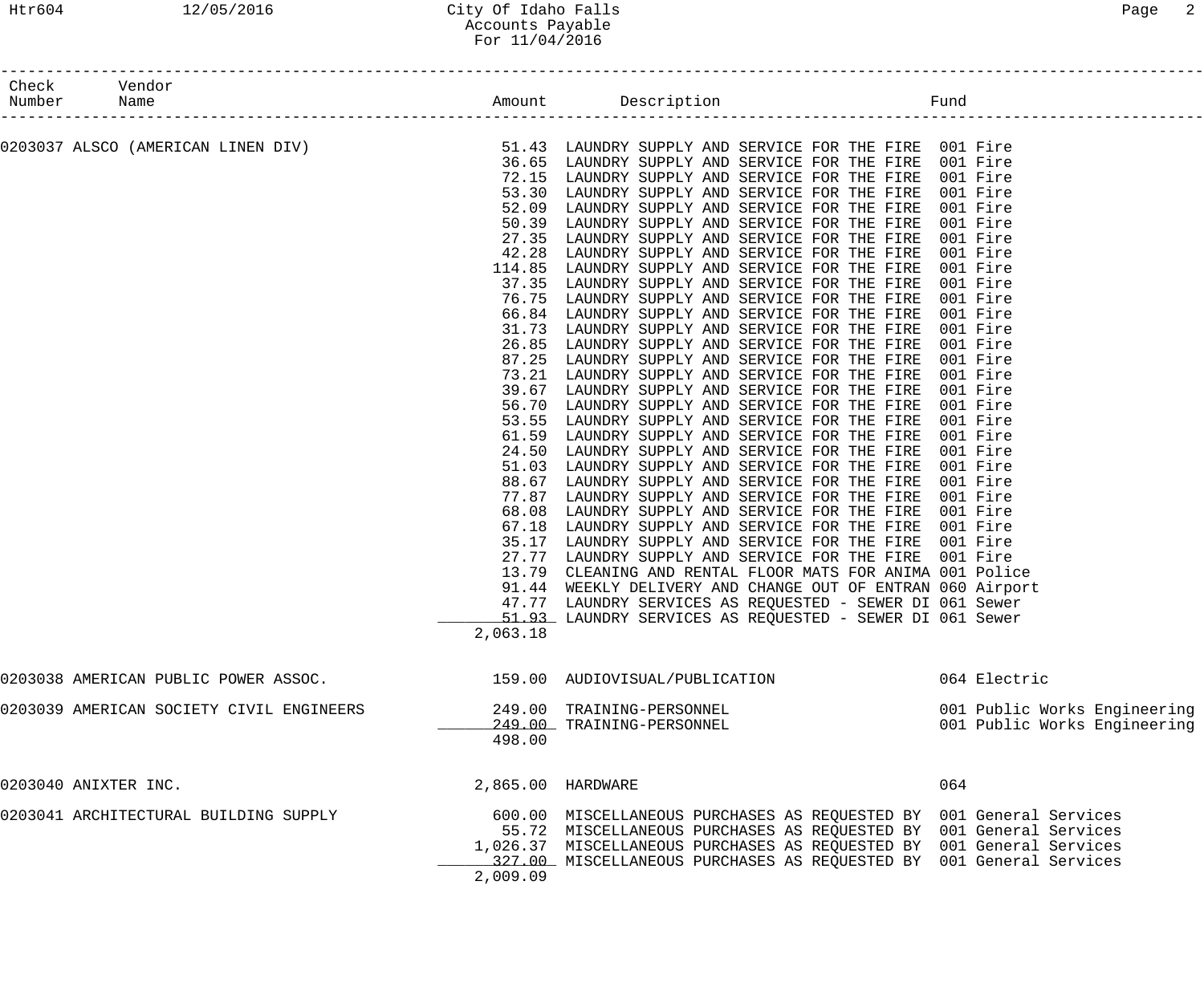| Check Vendor                                                 |                 |                                                                                                                                                                                                                                                                                                                                                                                                                                                                                      |                      |                                      |
|--------------------------------------------------------------|-----------------|--------------------------------------------------------------------------------------------------------------------------------------------------------------------------------------------------------------------------------------------------------------------------------------------------------------------------------------------------------------------------------------------------------------------------------------------------------------------------------------|----------------------|--------------------------------------|
|                                                              |                 | 0203042 ARMY SURPLUS WAREHOUSE THE SAND MOOL GLOVE LINER OD SZ 3 SAND 19.98 WOOL GLOVE LINER OD SZ 3                                                                                                                                                                                                                                                                                                                                                                                 |                      |                                      |
| 0203043 ASSOCIATION OF ZOOS & AQUARIUMS 6,032.00 MEMBERSHIPS |                 |                                                                                                                                                                                                                                                                                                                                                                                                                                                                                      | 001 Parks            |                                      |
| 0203044 BAR STORE RESTAURANT EQ. (BS&R) 20.20 FORKS          |                 |                                                                                                                                                                                                                                                                                                                                                                                                                                                                                      | 001 Parks            |                                      |
|                                                              |                 | 0203045 BME FIREFIGHTER SUPPLY, LLC            180.00 GLOVES (3)<br>43.70 SUSPENDERS DROP SHIPPED                                                                                                                                                                                                                                                                                                                                                                                    | 001 Fire<br>001 Fire |                                      |
|                                                              | 243.70          |                                                                                                                                                                                                                                                                                                                                                                                                                                                                                      |                      |                                      |
| 0203046 BONNEVILLE COUNTY                                    | 1,100.00        | 550.00 IDAHOAN PARKING/NOV 2016<br>550.00 IDAHOAN PARKING/SEPT 2016                                                                                                                                                                                                                                                                                                                                                                                                                  | 001<br>001           |                                      |
|                                                              |                 |                                                                                                                                                                                                                                                                                                                                                                                                                                                                                      |                      | 001 Police                           |
|                                                              | 711.81          | 0203048 BONNEVILLE INDUSTRIAL SUPPLY 43.80 MSA WHITE V GARD HARD HAT 001 Public Works Engineering<br>7.30 WHITE SENTRY HARD HAT W/ 001 Public Works Engineering<br>7.30 WHITE THERMAX GLOVE LINER 001 Public Works Engineering<br>49<br>84.90 MISCELLANEOUS PURCHASES AS REQUIRED BY S 061 Sewer<br>308.22 MISCELLANEOUS PURCHASES AS REQUIRED BY S 061 Sewer<br>2.50 MISCELLANEOUS PURCHASES AS REQUIRED BY S 061 Sewer<br>18.64 MISCELLANEOUS PURCHASES AS REQUIRED BY S 061 Sewer |                      |                                      |
| 0203049 BROADWAY VETERINARY CLINIC                           |                 | 461.56 DOG SUGERY WADE                                                                                                                                                                                                                                                                                                                                                                                                                                                               |                      | 001 Police                           |
|                                                              |                 | 0203050 CALLBACK STAFFING SOLUTIONS LLC 212.47 SERVICES FOR STAFFING PROGRAM FOR FIRE D 063 Ambulance                                                                                                                                                                                                                                                                                                                                                                                |                      |                                      |
| 0203051 CCI TRANSPORT & CRANE, INC.                          | 2,800.00 RENTAL |                                                                                                                                                                                                                                                                                                                                                                                                                                                                                      |                      | 064 Electric                         |
| 0203052 CHIEF SUPPLY CORPORATION                             | 300.09          | 279.60 ELECTRONIC EQUIPMENT<br>$20.49$ FREIGHT                                                                                                                                                                                                                                                                                                                                                                                                                                       |                      | 001 Police<br>001 Police             |
| 0203053 CLEVELAND GOLF COMPANY/SRIXON                        | 178.25          | 9.95 FREIGHT<br>168.30 RESALE ITEMS                                                                                                                                                                                                                                                                                                                                                                                                                                                  |                      | 018 Golf Courses<br>018 Golf Courses |
| 0203054 CODALE ELECTRIC SUPPLY, INC. 1,260.00 HARDWARE       |                 |                                                                                                                                                                                                                                                                                                                                                                                                                                                                                      |                      | 064 Electric                         |
| 0203055 COTTONWOOD VETERINARY CLINIC                         |                 | 95.00 SPAY/NEUTER SERVICES                                                                                                                                                                                                                                                                                                                                                                                                                                                           | 001                  |                                      |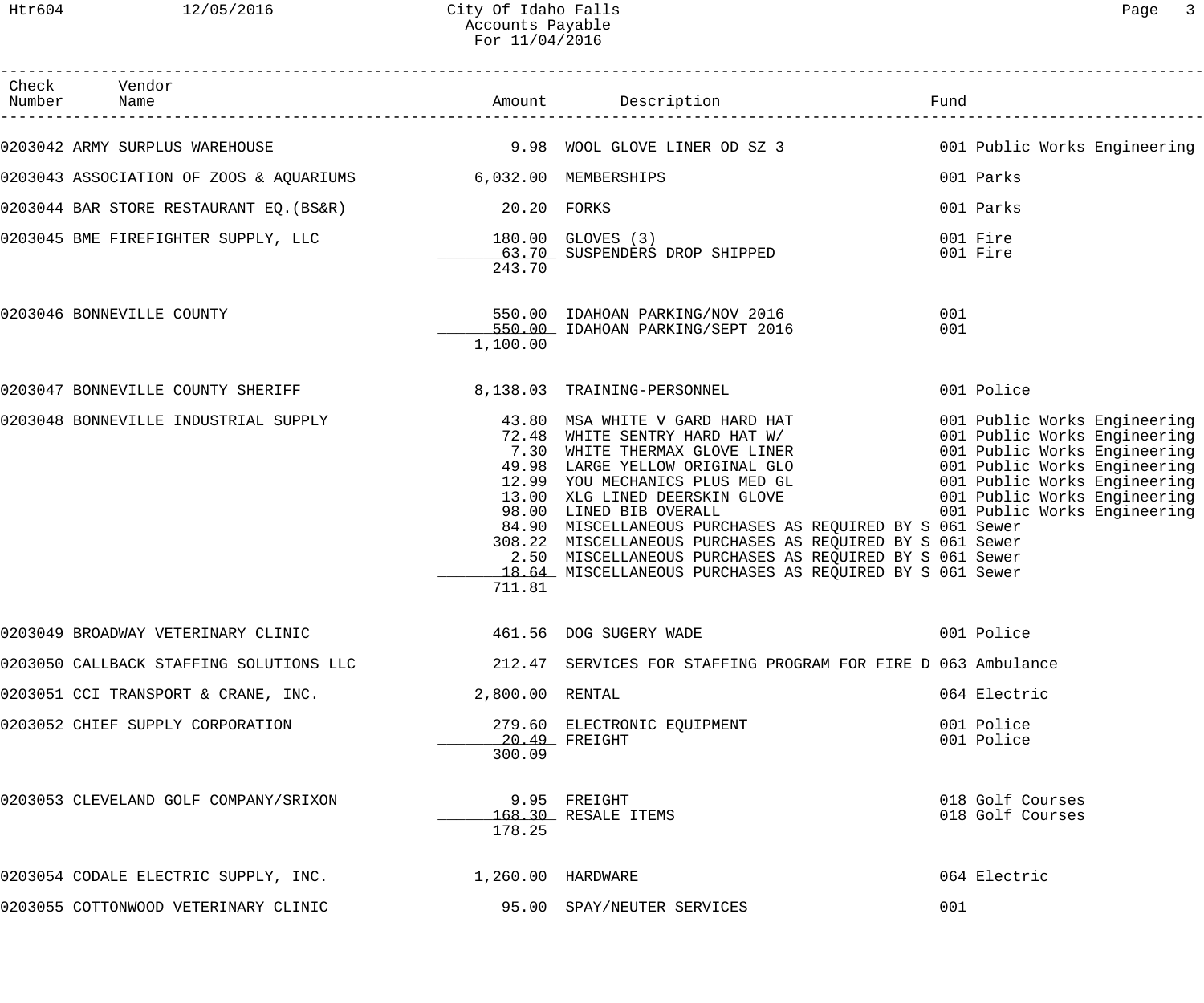0203056 CRAIG DAVIS

| Htr604          | 12/05/2016                         | City Of Idaho Falls<br>Accounts Payable<br>For 11/04/2016 |                                                                                                                                                                                                                                                                                                                                                                    | 4<br>Page                                                            |
|-----------------|------------------------------------|-----------------------------------------------------------|--------------------------------------------------------------------------------------------------------------------------------------------------------------------------------------------------------------------------------------------------------------------------------------------------------------------------------------------------------------------|----------------------------------------------------------------------|
| Check<br>Number | Vendor<br>Name                     | Amount                                                    | Description                                                                                                                                                                                                                                                                                                                                                        | Fund                                                                 |
|                 | 203056 CRAIG DAVIS                 |                                                           | 170.00 RFND EXP FOR JOB POSTING                                                                                                                                                                                                                                                                                                                                    | 060 Airport                                                          |
|                 | 203057 CULLIGAN WATER CONDITIONING |                                                           | 62.00 WATER SOFTENER RENTAL AT THE RECREATION 011 Recreation                                                                                                                                                                                                                                                                                                       |                                                                      |
|                 | 203058 DENNINGS SHOWKASE           | 6,572.00                                                  | 62.00 WALLER PROG/DENNERT<br>1,058.94 APPLIANCE PROG/NILLIAMS<br>1,085.44 APPLIANCE PROG/SCHRINER<br>015 Elect Light Public Purp<br>015 Elect Light Public Purp<br>015 Elect Light Public Purp<br>015 Elect Light Public Purp<br>015 Elect L                                                                                                                       |                                                                      |
|                 | 203059 WOODLAND ENTERPRISES, INC   | 212.75                                                    | 137.35 PIZZA AND DELIVERY CHARGES FOR BIRTHDAY 011 Recreation<br>15.40 PIZZA AND DELIVERY CHARGES FOR BIRTHDAY 011 Recreation                                                                                                                                                                                                                                      |                                                                      |
|                 | 203060 DYNA SYSTEMS                | 551.89                                                    | 72.97 HARDWARE MISCELLANEOUS<br>189.00 MISCELLANEOUS PRODUCTS<br>289.92 TOOLS, HAND POWER/NONPOWER                                                                                                                                                                                                                                                                 | 001 General Services<br>001 General Services<br>001 General Services |
|                 | 203061 EAGLE ROCK NURSERY          | 6,571.99                                                  | 4,971.99 NURSERY STOCK & SUPPLIES<br>1,600.00 NURSERY STOCK & SUPPLIES                                                                                                                                                                                                                                                                                             | 001 Parks<br>001 Parks                                               |
|                 | 203062 EILENE HORNE                |                                                           | 742.50 RFND EDUCATION EXPENSE                                                                                                                                                                                                                                                                                                                                      | 001 Human Resources                                                  |
| 203063 ERIC DAY |                                    |                                                           | 221.20 RFND EXPENSES FIRE BBQ                                                                                                                                                                                                                                                                                                                                      | 001 Fire                                                             |
|                 | 203064 FALLS PLUMBING SUPPLY, INC. |                                                           | 272.11 MISCELLANEOUS PLUMBING SUPPLIES FOR BLDG 001 General Services<br>9.84 MISCELLANEOUS PLUMBING SUPPLIES FOR BLDG 001 General Services<br>402.30- MISCELLANEOUS PLUMBING SUPPLIES FOR BLDG 001 General Services<br>164.38 MISCELLANEOUS PLUMBING SUPPLIES FOR BLDG 001 General Services<br>54.67 MISCELLANEOUS PLUMBING SUPPLIES FOR BLDG 001 General Services |                                                                      |

| 0203062 EILENE HORNE                |                                                                                                          | 742.50 RFND EDUCATION EXPENSE                                                                                                                                                                                                                                                                                                                                                                                                                                                                                                                                                                                                                                                                                                                                                                                                                                                                                                                             |  |  |           | 001 Human Resources |
|-------------------------------------|----------------------------------------------------------------------------------------------------------|-----------------------------------------------------------------------------------------------------------------------------------------------------------------------------------------------------------------------------------------------------------------------------------------------------------------------------------------------------------------------------------------------------------------------------------------------------------------------------------------------------------------------------------------------------------------------------------------------------------------------------------------------------------------------------------------------------------------------------------------------------------------------------------------------------------------------------------------------------------------------------------------------------------------------------------------------------------|--|--|-----------|---------------------|
| 0203063 ERIC DAY                    |                                                                                                          | 221.20 RFND EXPENSES FIRE BBQ                                                                                                                                                                                                                                                                                                                                                                                                                                                                                                                                                                                                                                                                                                                                                                                                                                                                                                                             |  |  | 001 Fire  |                     |
| 0203064 FALLS PLUMBING SUPPLY, INC. | 9.84<br>164.38<br>54.67<br>3.84<br>15.13<br>24.40<br>39.66<br>47.63<br>135.61<br>25.02<br>66.28<br>12.45 | 272.11 MISCELLANEOUS PLUMBING SUPPLIES FOR BLDG 001 General Services<br>MISCELLANEOUS PLUMBING SUPPLIES FOR BLDG 001 General Services<br>402.30- MISCELLANEOUS PLUMBING SUPPLIES FOR BLDG 001 General Services<br>MISCELLANEOUS PLUMBING SUPPLIES FOR BLDG 001 General Services<br>MISCELLANEOUS PLUMBING SUPPLIES FOR BLDG 001 General Services<br>MISCELLANEOUS PLUMBING SUPPLIES FOR BLDG 001 General Services<br>MISCELLANEOUS PLUMBING SUPPLIES FOR BLDG 001 General Services<br>MISCELLANEOUS PLUMBING SUPPLIES FOR BLDG 001 General Services<br>MISCELLANEOUS PLUMBING SUPPLIES FOR BLDG 001 General Services<br>MISCELLANEOUS PLUMBING SUPPLIES FOR BLDG 001 General Services<br>MISCELLANEOUS PLUMBING SUPPLIES FOR BLDG 001 General Services<br>MISCELLANEOUS PLUMBING SUPPLIES FOR BLDG 001 General Services<br>MISCELLANEOUS PLUMBING SUPPLIES FOR BLDG 001 General Services<br>MISCELLANEOUS PLUMBING SUPPLIES FOR BLDG 001 General Services |  |  |           |                     |
|                                     | 33.32<br>22.34<br>70.92                                                                                  | MISCELLANEOUS PLUMBING SUPPLIES FOR BLDG 001 General Services<br>REPAIRS AND SUPPLIES AS REQUESTED BY FOR 001 Parks<br>GRIPPER EXPANSION PLUG 12                                                                                                                                                                                                                                                                                                                                                                                                                                                                                                                                                                                                                                                                                                                                                                                                          |  |  | 001 Parks |                     |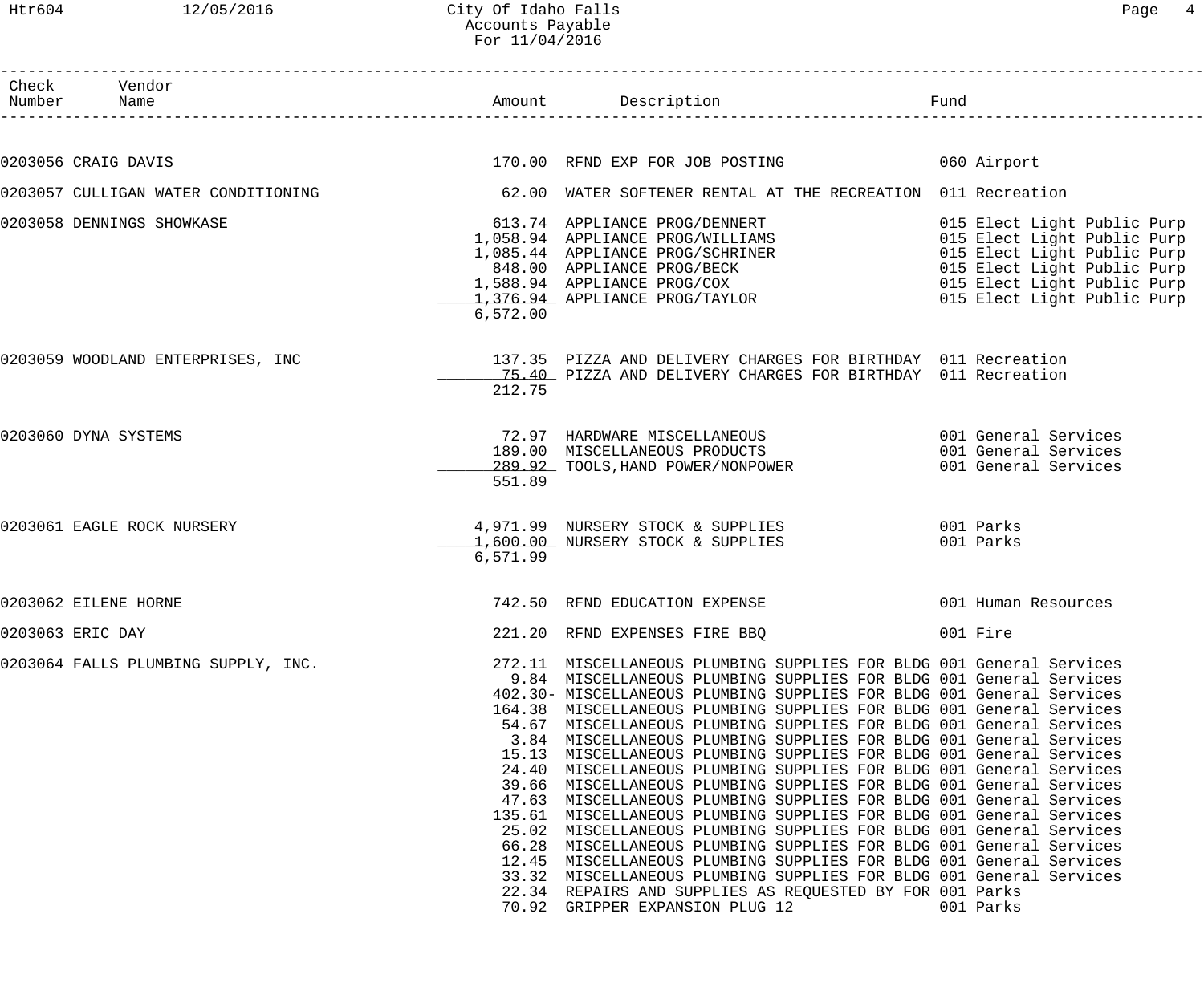#### Htr604 12/05/2016 City Of Idaho Falls Page 5 Accounts Payable For 11/04/2016

| Number | Check Vendor<br>Name         |                                                                                  |                                                                                                                                                                                                                                                                                                                                                                                                                                                                                                                                                                 |                                                                                                                                                                                                                                                                                                           |
|--------|------------------------------|----------------------------------------------------------------------------------|-----------------------------------------------------------------------------------------------------------------------------------------------------------------------------------------------------------------------------------------------------------------------------------------------------------------------------------------------------------------------------------------------------------------------------------------------------------------------------------------------------------------------------------------------------------------|-----------------------------------------------------------------------------------------------------------------------------------------------------------------------------------------------------------------------------------------------------------------------------------------------------------|
|        |                              | 595.30                                                                           |                                                                                                                                                                                                                                                                                                                                                                                                                                                                                                                                                                 |                                                                                                                                                                                                                                                                                                           |
|        |                              |                                                                                  | 0203065 FALLS STRIPING, LLC<br>29,991.81 CONSTRUCTION JOB/CONTRACT<br>001 Public Works Engineering                                                                                                                                                                                                                                                                                                                                                                                                                                                              |                                                                                                                                                                                                                                                                                                           |
|        |                              | 176.98                                                                           | 0203066 FERGUSON ENTERPRISES, INC.<br>53.33 MISCELLANEOUS PLUMBING SUPPLIES FOR BLDG 001 General Services<br>41.76 MISCELLANEOUS PLUMBING SUPPLIES FOR BLDG 001 General Services<br>50.47 MISCELLANEOUS PLUMBING SUPPLIES FOR BLDG 001 General Services<br>11.42 MISCELLANEOUS PLUMBING SUPPLIES FOR BLDG 001 General Services                                                                                                                                                                                                                                  |                                                                                                                                                                                                                                                                                                           |
|        | 0203067 FLEETPRIDE, INC.     |                                                                                  | 1,078.00 GARAGE SHOP SUPPLIES                                                                                                                                                                                                                                                                                                                                                                                                                                                                                                                                   | 001 General Services                                                                                                                                                                                                                                                                                      |
|        | 0203068 FREMONT TELECOM CO.  | 40.36<br>37.66<br>41.69<br>37.66<br>40.36<br>40.36<br>40.36<br>757.73            | 40.36 BILLED LINES 10/15/16<br>40.36 BILLED LINES 10/15/16<br>40.72 BILLED LINES 10/15/16<br>BILLED LINES 10/15/16<br>BILLED LINES 10/15/16<br>40.36 BILLED LINES 10/15/16<br>40.36 BILLED LINES 10/15/16<br>37.66 BILLED LINES 10/15/16<br>40.36 BILLED LINES 10/15/16<br>37.66 BILLED LINES 10/15/16<br>BILLED LINES 10/15/16<br>BILLED LINES 10/15/16<br>BILLED LINES 10/15/16<br>BILLED LINES 10/15/16<br>BILLED LINES 10/15/16<br>40.36 BILLED LINES 10/15/16<br>40.36 BILLED LINES 10/15/16<br>40.36 BILLED LINES 10/15/16<br>40.36 BILLED LINES 10/15/16 | 001 General Services<br>001 Police<br>001 Police<br>001 Police<br>001 Parks<br>001 Parks<br>001 Parks<br>001 Parks<br>001 Parks<br>001 Parks<br>001 Cemeteries<br>018 Golf Courses<br>018 Golf Courses<br>018 Golf Courses<br>060 Airport<br>064 Electric<br>064 Electric<br>064 Electric<br>064 Electric |
|        | 0203069 FROGGY'S FOG, LLC    | 360.00                                                                           | 285.00 FIRE DEPARTMENT MISC.<br>75.00 FREIGHT                                                                                                                                                                                                                                                                                                                                                                                                                                                                                                                   | 001 Fire<br>001 Fire                                                                                                                                                                                                                                                                                      |
|        | 0203070 GARMIN INTERNATIONAL |                                                                                  | 94.49 INVENTORY AS REQUESTED BY PINECREST GOLF 018 Golf Courses                                                                                                                                                                                                                                                                                                                                                                                                                                                                                                 |                                                                                                                                                                                                                                                                                                           |
|        | 0203071 GEISLER GRAPHICS     |                                                                                  | 440.00 TEAM SHIRTS                                                                                                                                                                                                                                                                                                                                                                                                                                                                                                                                              | 011 Recreation                                                                                                                                                                                                                                                                                            |
|        | 0203072 HARRIS PUBLISHING    | 2,502.32 PRINTING<br>2,000.12 PRINTING<br>2,400.64 PRINTING<br>1,499.16 PRINTING | 799.80 PRINTING<br>199.64 PRINTING                                                                                                                                                                                                                                                                                                                                                                                                                                                                                                                              | 001 Parks<br>001 Parks<br>001 Parks<br>011 Recreation<br>011 Recreation<br>011 Recreation                                                                                                                                                                                                                 |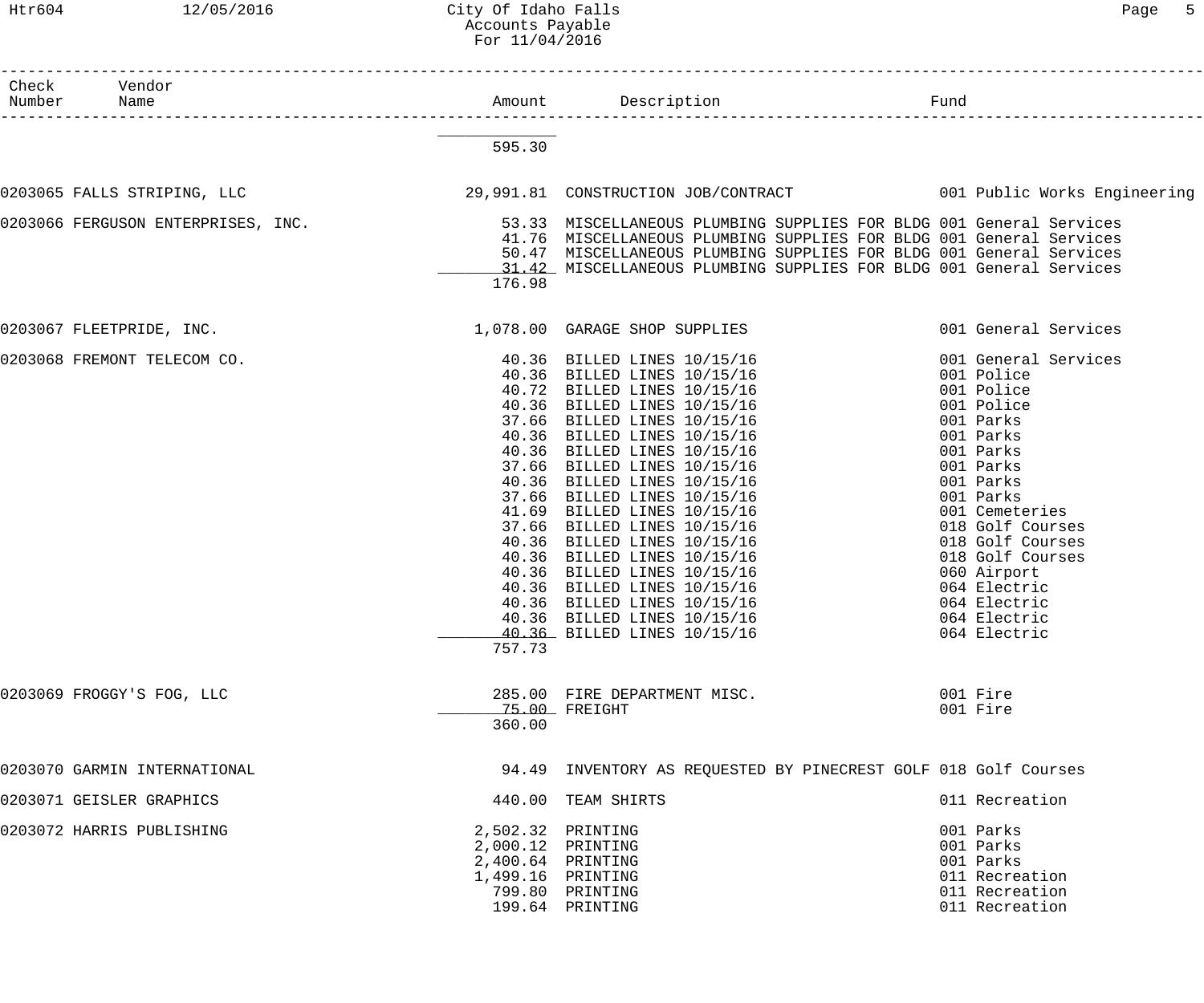# Htr604 12/05/2016 City Of Idaho Falls Page 6 Accounts Payable For 11/04/2016

| Check Vendor<br>Number Name                                          |                                                       |                                                                                                                                                                                                                                          |                                                                              |
|----------------------------------------------------------------------|-------------------------------------------------------|------------------------------------------------------------------------------------------------------------------------------------------------------------------------------------------------------------------------------------------|------------------------------------------------------------------------------|
| 0203072 HARRIS PUBLISHING                                            |                                                       | 499.72 PRINTING<br>499.72 PRINTING<br>499.72 PRINTING<br>499.72 PRINTING                                                                                                                                                                 | 018 Golf Courses<br>018 Golf Courses<br>018 Golf Courses<br>018 Golf Courses |
|                                                                      | 13,275.00                                             | 499.72 PRINTING<br>499.72 PRINTING<br>875.00 ELEC/IF POWER                                                                                                                                                                               | 018 Golf Courses<br>018 Golf Courses<br>064 Electric                         |
| 0203073 HD SUPPLY WATERWORKS, LTD                                    | 701.70                                                | 462.00 SEWER DEPARTMENT<br>239.70 SEWER DEPARTMENT                                                                                                                                                                                       | 061 Sewer<br>061 Sewer                                                       |
|                                                                      |                                                       | 0203074 HILL'S PET NUTRITION SALES, INC 45.48 SHIPPING CHARGES FOR DONATED ANIMAL FOOD 001 Police                                                                                                                                        |                                                                              |
| 0203075 HOME DEPOT                                                   | 715.82                                                | 178.10 PARKS & RECREATION MISC. 001 Parks<br>33.93 PARKS & RECREATION MISC. 001 Parks<br>70.44 TRAY LINERS, PLYWOOD, SAW 001 Parks<br>319.84 STAR SHOWER LASER LIGHTS. 001 Parks<br>49.76 SAW BLADES, METAL CUTOFF 001 Parks<br>47.88 PR |                                                                              |
| 0203076 HUNT DESIGN                                                  |                                                       | 1,575.00 PROFESSIONAL/PERSONAL SRV 064 Electric                                                                                                                                                                                          |                                                                              |
| 0203077 ICON ENTERPRISES, INC.                                       |                                                       | 29,999.90 PROFESSIONAL/PERSONAL SRV                                                                                                                                                                                                      | 001 Data Processing                                                          |
| 0203078 IDAHO ABATEMENT & INSULATION LLC                             |                                                       | 2,941.00 PROFESSIONAL/PERSONAL SRV                                                                                                                                                                                                       | 001 General Services                                                         |
| 0203079 IDAHO DIV. OF BUILDING SAFETY 125.00 MAINTENANCE CONTRACT-EQ |                                                       |                                                                                                                                                                                                                                          | 060 Airport                                                                  |
| 0203080 IDAHO FALLS ARTS COUNCIL                                     |                                                       | 5,000.00 MANAGEMENT SERVICES FOR THE CIVIC AUDITO 001 General Services                                                                                                                                                                   |                                                                              |
| 0203081 IDAHO FALLS CIVITAN CLUB                                     |                                                       | 100.00 2016-17 1ST QUARTER DUES                                                                                                                                                                                                          | 001 Fire                                                                     |
| 0203082 IDAHO RECREATION AND PARK ASSOCIATI                          | 275.00 FOOD<br>275.00 FOOD<br>275.00 FOOD<br>1,342.20 | 517.20 PROFESSIONAL/PERSONAL SRV                                                                                                                                                                                                         | 001 Parks<br>001 Parks<br>001 Parks<br>011 Recreation                        |
| 0203083 IDAHO SOD                                                    | 244.00 SOD                                            |                                                                                                                                                                                                                                          | 001 Parks                                                                    |
| 0203084 IDAHO STATE UNIVERSITY                                       | 200.00 RENTAL                                         |                                                                                                                                                                                                                                          | 001 Human Resources                                                          |
| 0203085 INT'L PUBLIC MANAGEMENT                                      |                                                       | 587.40 PROFESSIONAL/PERSONAL SRV                                                                                                                                                                                                         | 001 Human Resources                                                          |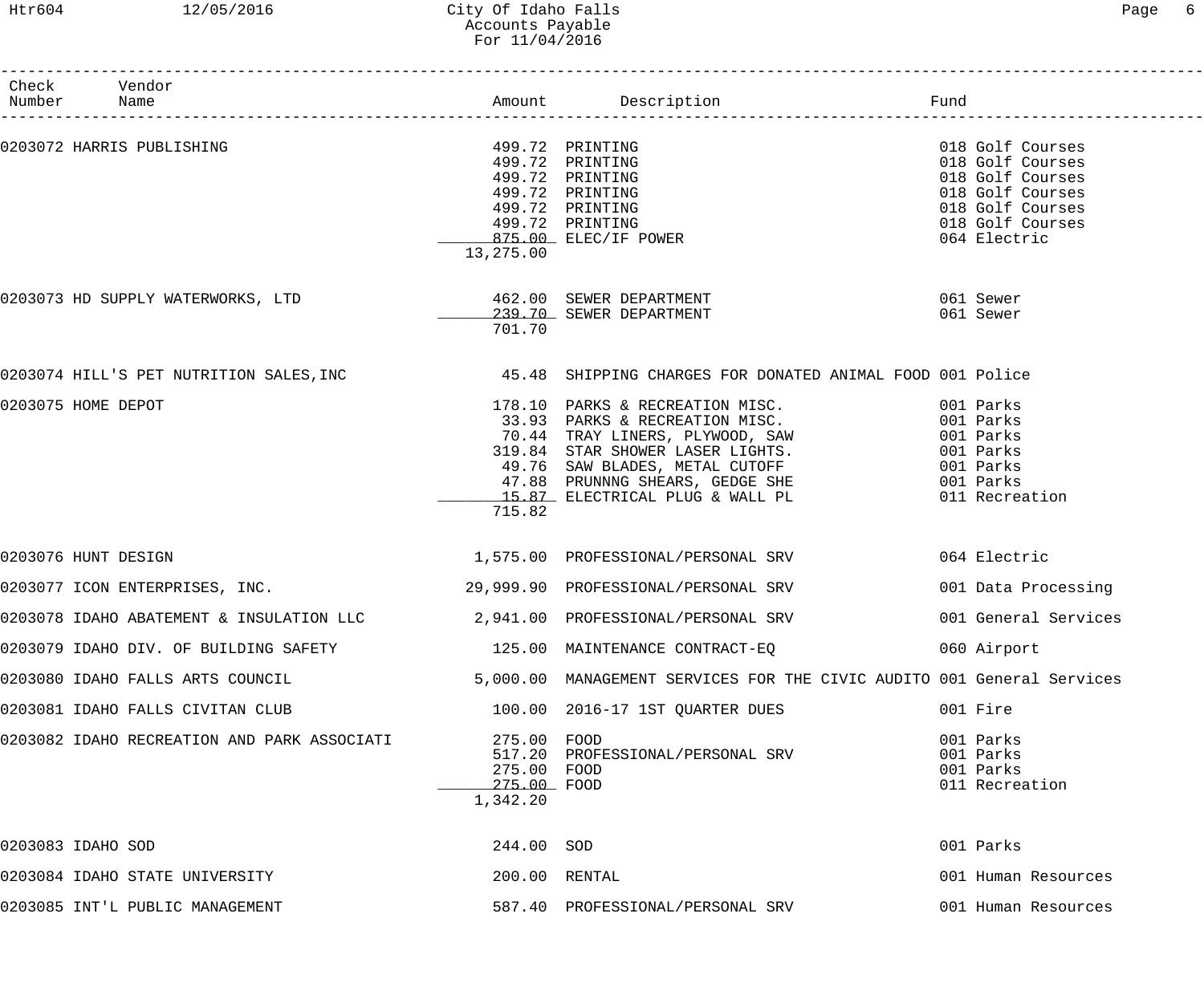------------------------------------------------------------------------------------------------------------------------------------

| ⊢<br>C<br>⊣ |  |
|-------------|--|
|-------------|--|

| Check | Vendor<br>Number Name                                                         |          |                                                                                                                                                             | Fund                                                                                                                                                    |
|-------|-------------------------------------------------------------------------------|----------|-------------------------------------------------------------------------------------------------------------------------------------------------------------|---------------------------------------------------------------------------------------------------------------------------------------------------------|
|       |                                                                               |          |                                                                                                                                                             |                                                                                                                                                         |
|       | 0203086 ISLAND BUSINESS GROUP, INC. 1,500.00 SUBSCRIPTIONS                    |          |                                                                                                                                                             | 001 Police                                                                                                                                              |
|       | 0203087 JEFF PARSONS                                                          |          | 629.65 RFND EXPENSES FIRE BBQ                                                                                                                               | 001 Fire                                                                                                                                                |
|       | 0203088 JENNIFER STEWART                                                      |          | 300.00 RFND EXPENSES/WAR BONNET                                                                                                                             | 001 Parks                                                                                                                                               |
|       | 0203089 JERRY PARMER                                                          |          | 660.00 CURB & GUTTER PRGM                                                                                                                                   | 010 Streets                                                                                                                                             |
|       | 0203090 KEY-LINE AUTOMOTIVE WAREHOUSE                                         | 82.08    | 20.52 EQ REPAIR AND MAINT<br>61.56 EQ REPAIR AND MAINT                                                                                                      | 001<br>001                                                                                                                                              |
|       | 0203091 KIDK-TV                                                               |          | 500.00 PROMOTION ITEMS                                                                                                                                      | 001 Parks                                                                                                                                               |
|       | 0203092 KING GEORGE'S ROYAL FLUSH                                             |          | 124.00 MISCELLANEOUS PLUMBING SUPPLIES FOR BLDG 001 General Services                                                                                        |                                                                                                                                                         |
|       | 0203093 KIWANIS CLUB OF IDAHO FALLS                                           |          | 140.00 MEMBERSHIPS                                                                                                                                          | 001 Police                                                                                                                                              |
|       | 0203094 KONE, INC.                                                            | 885.99   | 718.00 SERVICES/MISCELLANEOUS<br>167.99 SERVICES/MISCELLANEOUS                                                                                              | 064 Electric<br>064 Electric                                                                                                                            |
|       | 0203095 KV, INC.                                                              |          | 444.00 CONSTRUCTION JOB/CONTRACT                                                                                                                            | 064 Electric                                                                                                                                            |
|       | 0203096 LOCAL NEWS 8                                                          |          | 2,025.00 ELEC/IF POWER                                                                                                                                      | 064 Electric                                                                                                                                            |
|       | 0203097 LOWE'S COMMERCIAL SERVICES THE READ MODEL OF PARKS & RECREATION MISC. |          |                                                                                                                                                             | 001 Parks                                                                                                                                               |
|       | 0203098 LOWE'S-CONSERVATION LOAN ACCT                                         | 4,726.89 | 603.20 APPLIANCE PROG/ENGLE<br>502.50 APPLIANCE PROG/LAYTON<br>2,314.09 APPLIANCE PROG/ALBERT<br>502.50 APPLIANCE PROG/LAYTON<br>804.60 APPLIANCE PROG/BIRD | 015 Elect Light Public Purp<br>015 Elect Light Public Purp<br>015 Elect Light Public Purp<br>015 Elect Light Public Purp<br>015 Elect Light Public Purp |
|       | 0203099 MIKE'S PHARMACY                                                       |          | 496.00 PURCHASE OF DRUGS AND SUPPLIES FOR CITY 063 Ambulance                                                                                                |                                                                                                                                                         |
|       | 0203100 MINXRAY, INC.                                                         |          | 18,000.00 PARKS & RECREATION MISC.                                                                                                                          | 001 Parks                                                                                                                                               |
|       | 0203101 MOUNTAIN VALLEY FLOOR MATS LLC                                        |          | 18.40 LAUNDRY SERVICE/MATS FOR THE STREET DIVI 010 Streets                                                                                                  |                                                                                                                                                         |
|       | 0203102 MOWER OFFICE SYSTEMS                                                  | 419.98   | 120.00 OFFICE SUPPLIES, GENERAL<br>229.99 OFFICE SUPPLIES, GENERAL<br>69.99 SERVICES/MISCELLANEOUS                                                          | 001 Police<br>001 Police<br>001 Police                                                                                                                  |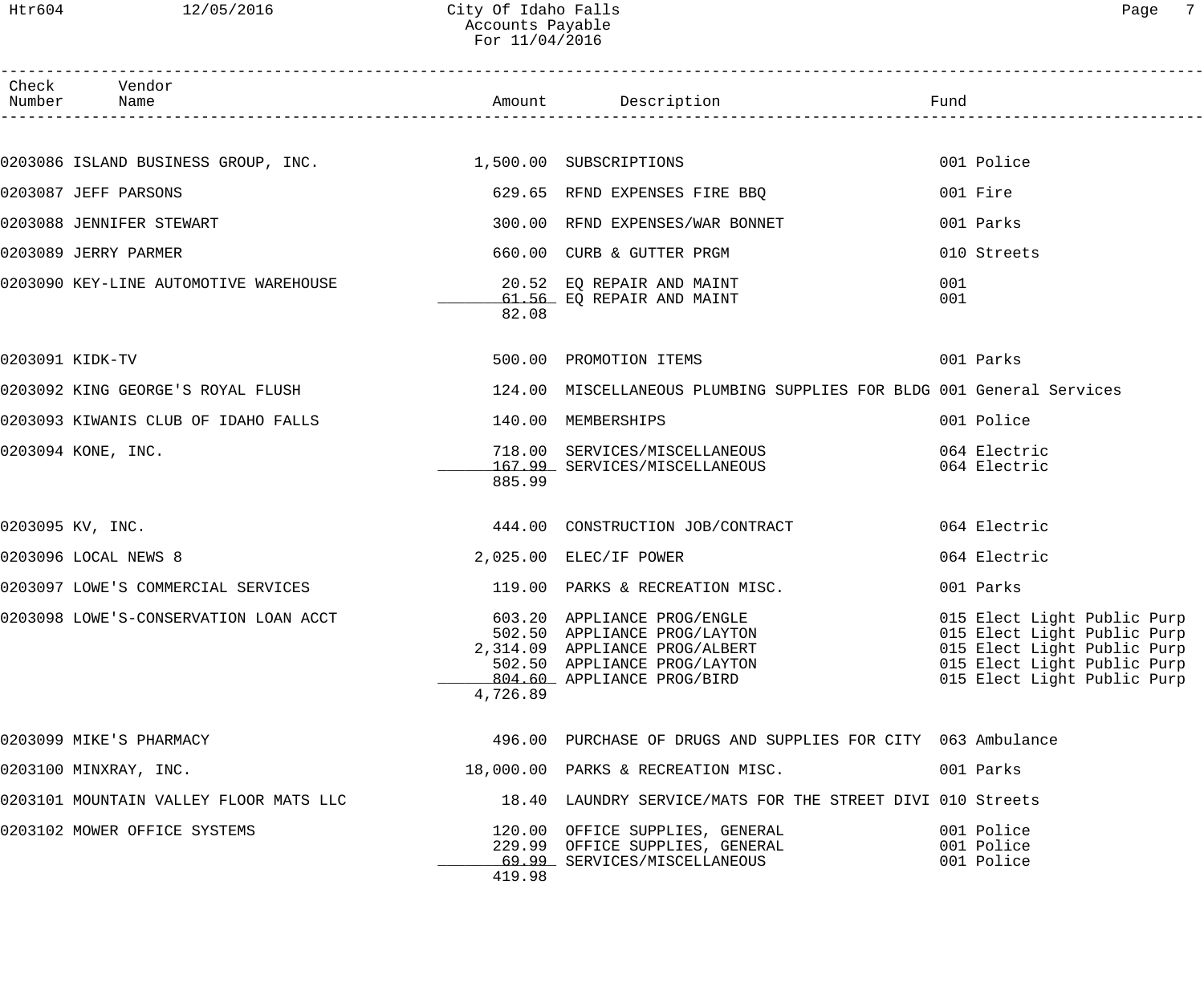| Check Vendor<br>Number Name                                               |          |                                                                                                                                                      |                                     |
|---------------------------------------------------------------------------|----------|------------------------------------------------------------------------------------------------------------------------------------------------------|-------------------------------------|
|                                                                           |          | 0203103 MWI VETERINARY SUPPLY COMPANY 1,625.38 VACCINES FOR IDAHO FALLS SHELTER ANIMALS 001 Police                                                   |                                     |
| 0203104 NAPA AUTO PARTS 580.07 EQ REPAIR AND MAINT                        | 759.07   |                                                                                                                                                      | 001<br>001 Fire                     |
| 0203105 NATIONAL TACTICAL OFFICER ASSN 40.00 SUBSCRIPTIONS                |          |                                                                                                                                                      | 001 Police                          |
| 0203106 NEOPOST USA INC                                                   | 2,527.54 | 927.00 MAINTENANCE CONTRACT-EQ 001 Treasurer<br>1,600.54 MAINTENANCE CONTRACT-EQ 001 Treasurer                                                       |                                     |
| 0203107 NIKE GOLF                                                         |          | 47.37 INVENTORY AS REQUESTED BY PINECREST GOLF 018 Golf Courses                                                                                      |                                     |
|                                                                           |          | 0203108 NORCO, INC. - IDAHO FALLS 621.92 ELECTRONIC EQUIPMENT 664 Electric                                                                           |                                     |
|                                                                           |          |                                                                                                                                                      |                                     |
|                                                                           | 274.00   | 0203110 NORTHERN POWER EQUIPMENT, LLC                 130.00 HARDWARE MISCELLANEOUS                          064 Electric<br>144.00 SAFETY EQUIPMENT |                                     |
| 0203111 NORTHGATE TRANSMISSION 6200 1330.00 CURB & GUTTER PRGM            |          |                                                                                                                                                      | 010 Streets                         |
| 0203112 OMEGA RAIL MANAGEMENT, INC. 7, 425.00 ELEC/IF POWER               |          |                                                                                                                                                      | 064 Electric                        |
| 0203113 PAYPAL, INC.                                                      |          | 810.00 SERVICES TO PROCESS CREDIT CARD PAYMENTS 001 Treasurer                                                                                        |                                     |
| 0203114 PEST CONTROL SERVICES, INC. 130.00 SERVICES/MISCELLANEOUS         |          |                                                                                                                                                      | 064 Electric                        |
| 0203115 PLATT ELECTRIC / REXEL, INC. 332.57 CAT 5E PATCH CABLES           |          |                                                                                                                                                      | 001 Data Processing                 |
| 0203116 PREMIER POWDER COATING & CUSTOM $2,450.34$ SERVICES/MISCELLANEOUS |          |                                                                                                                                                      | 064 Electric                        |
| 0203117 PRO RENTALS/PRO EQUIP, LLC                                        |          | 140.00 FILTERS & SPARK PLUGS                                                                                                                         | 001 Fire                            |
| 0203118 PSI ENVIRONMENTAL                                                 | 87.98    | 57.98 GARBAGE PICKUP FOR FIRE STATION #2<br>30.00 GARBAGE PICKUP FOR FIRE STATION #2                                                                 | 001 Fire<br>001 Fire                |
| 0203119 R & D ASSEMBLY & MACHINE                                          |          | 200.00 3"X3"X3/8 SST PLATE SLOTE                                                                                                                     | 061 Sewer                           |
| 0203120 RAIN FOR RENT IDAHO FALLS                                         | 304.95   | 258.00 10" COUPLERS 12 @ 21.5<br>16.95 CEMENT CLEAR IPS<br>30.00 SHIPPING                                                                            | 001 Parks<br>001 Parks<br>001 Parks |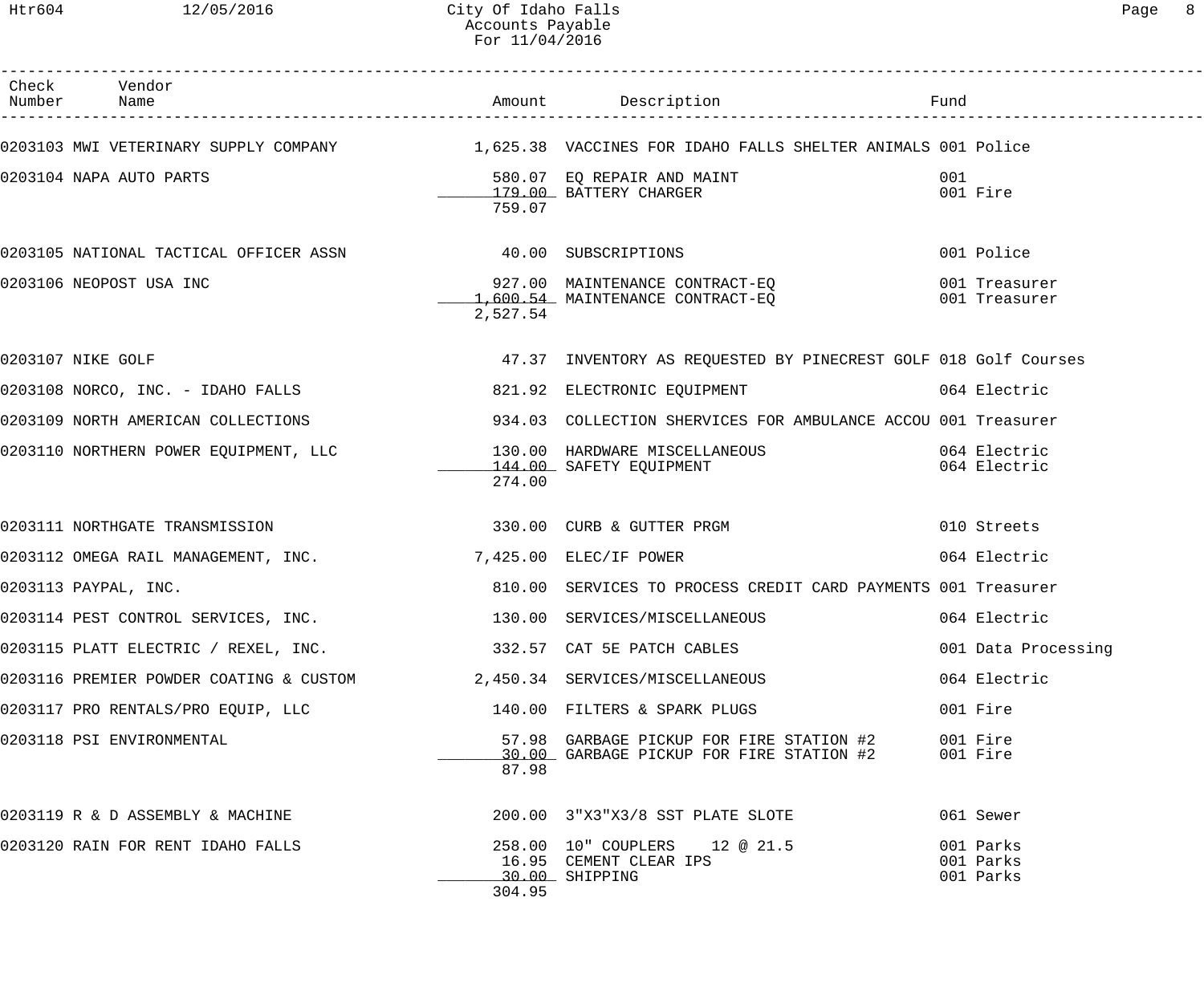# Htr604 12/05/2016 City Of Idaho Falls Page 9 Accounts Payable For 11/04/2016

| Раαе |  |
|------|--|
|------|--|

| Check Vendor<br>Number Name                                          |           |                                                                                                                                                                                                                                                     |     |                        |
|----------------------------------------------------------------------|-----------|-----------------------------------------------------------------------------------------------------------------------------------------------------------------------------------------------------------------------------------------------------|-----|------------------------|
|                                                                      |           |                                                                                                                                                                                                                                                     |     |                        |
| 0203121 RICHARD KUNTER                                               |           | 616.00 CURB & GUTTER PRGM                                                                                                                                                                                                                           |     | 010 Streets            |
|                                                                      |           | 0203122 RIVERS WEST CONSTRUCTION, LLC<br>339.00 CONSTRUCTION JOB/CONTRACT 001 General Services<br>2,543.00 CONSTRUCTION JOB/CONTRACT 064 Electric                                                                                                   |     |                        |
|                                                                      |           |                                                                                                                                                                                                                                                     |     |                        |
|                                                                      | 26,391.00 |                                                                                                                                                                                                                                                     |     |                        |
|                                                                      |           | 0203123 ROCKNAKS HARDWARE PLUS, INC. 12.99 MISCELLANEOUS TOOL, HARDWARE & IRRIGATIO 001 Cemeteries                                                                                                                                                  |     |                        |
|                                                                      | 22.79     | 9.80 RUBBER TUBING                                                                                                                                                                                                                                  |     | 064 Electric           |
| 0203124 ROCKY MOUNTAIN ENVIRONMENTAL                                 |           | 1,200.00 PROFESSIONAL/PERSONAL SRV 6001 General Services                                                                                                                                                                                            |     |                        |
| 0203125 ROCKY MOUNTAIN POWER                                         |           | 1,692.58 UTILITIES NOVEMBER 2016<br>1,892.27 UTILITIES NOVEMBER 2016<br>528.91 UTILITIES NOVEMBER 2016<br>60.97 UTILITIES NOVEMBER 2016<br>237.08 UTILITIES NOVEMBER 2016<br>52.12 UTILITIES NOVEMBER 2016<br>30.16 UTILITIES NOVEMBER 2016<br>40.1 |     | 001 Parks              |
|                                                                      |           |                                                                                                                                                                                                                                                     |     | 001 Parks              |
|                                                                      |           |                                                                                                                                                                                                                                                     |     | 001 Fire               |
|                                                                      |           |                                                                                                                                                                                                                                                     |     | 001 Cemeteries         |
|                                                                      |           |                                                                                                                                                                                                                                                     |     | 061 Sewer<br>061 Sewer |
|                                                                      |           |                                                                                                                                                                                                                                                     |     | 064 Electric           |
|                                                                      |           |                                                                                                                                                                                                                                                     |     | 064 Electric           |
|                                                                      | 4,755.72  | 221.48 UTILITIES NOVEMBER 2016                                                                                                                                                                                                                      |     | 064 Electric           |
| 0203126 RODDA PAINT COMPANY                                          |           | 72.14 5 GAL STRIPING BLACK PAIN                                                                                                                                                                                                                     |     | 060 Airport            |
| 0203127 ROTO-ROOTER / FOUR J'S, INC. 1,123.50 SERVICES/MISCELLANEOUS |           |                                                                                                                                                                                                                                                     |     | 064 Electric           |
| 0203128 RUSH TRUCK CENTERS, INC.                                     |           | 209.21 EQ REPAIR AND MAINT                                                                                                                                                                                                                          | 001 |                        |
|                                                                      |           | 0203129 SEASONS WEST, INC. THE READ MURSERY STOCK & SUPPLIES                                                                                                                                                                                        |     | 064 Electric           |
| 0203130 SHERWIN-WILLIAMS COMPANY                                     |           | 192.50 5 GAL BLACK PAINT                                                                                                                                                                                                                            |     | 060 Airport            |
| 0203131 SKM, INC.                                                    |           | 213.75 CONSTRUCTION JOB/CONTRACT                                                                                                                                                                                                                    |     | 061 Water              |
| 0203132 SPECIES 360                                                  |           | 2,259.97 MEMBERSHIPS                                                                                                                                                                                                                                |     | 001 Parks              |
| 0203133 STATE TRAILER SUPPLY                                         |           | 43.01 COUPLER LOCK, MAX SECURIT                                                                                                                                                                                                                     |     | 061 Sewer              |
| 0203134 STEAM STORE ROCKY MOUNTAIN INC                               |           | 261.90 CUSTODIAL SUPPLIES/EQUIP<br>134.94 HARDWARE MISCELLANEOUS                                                                                                                                                                                    |     | 064 Electric           |
|                                                                      |           |                                                                                                                                                                                                                                                     |     | 064 Electric           |
|                                                                      | 658.74    | 261.90 CUSTODIAL SUPPLIES/EQUIP                                                                                                                                                                                                                     |     | 064 Electric           |
| 0203135 STOELTING COMPANY                                            |           | 19.04 FREIGHT                                                                                                                                                                                                                                       |     | 001 Police             |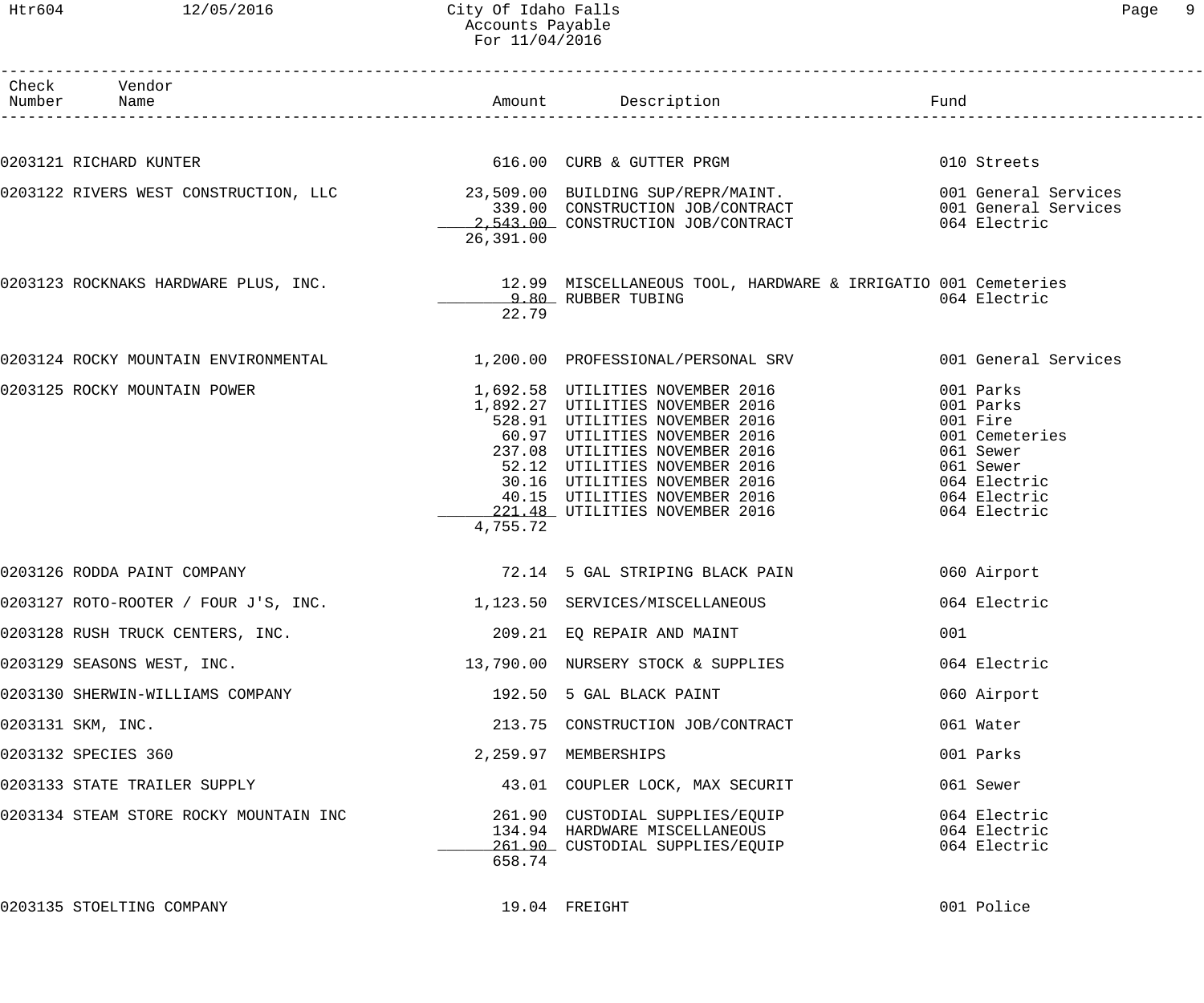Htr604 12/05/2016 City Of Idaho Falls Page 10 Accounts Payable For 11/04/2016

| Page |  |
|------|--|
|      |  |

| Check Vendor                                                                                         |                               |                                                                                                                                                                                                                                              |                     |
|------------------------------------------------------------------------------------------------------|-------------------------------|----------------------------------------------------------------------------------------------------------------------------------------------------------------------------------------------------------------------------------------------|---------------------|
| 0203135 STOELTING COMPANY                                                                            | 1,059.04                      | 1,040.00 POLICE EQUIP & SUPPLIES 001 Police                                                                                                                                                                                                  |                     |
| 0203136 STRYKER MEDICAL                                                                              |                               | 352.37 BATTERY PACK FOR GURNEY                                                                                                                                                                                                               | 063 Ambulance       |
| 0203137 SUNRISE ENVIRONMENTAL SCIENTIFIC 4,048.00 FIRE DEPARTMENT MISC.                              |                               |                                                                                                                                                                                                                                              | 001 Fire            |
| 0203138 T-O ENGINEERS                                                                                |                               | 11,337.73 PROFESSIONAL/PERSONAL SRV                                                                                                                                                                                                          | 060 Airport         |
| 0203139 THAINE ROBINSON                                                                              |                               | 198.00 CURB&GUTTER/ROBINSON                                                                                                                                                                                                                  | 010 Streets         |
| 0203140 UNITED PARCEL SERVICE                                                                        | _______15.85 FREIGHT<br>74.42 | 58.57 SHIPPING SERVICE FOR IDAHO FALLS ZOO - O 001 Parks                                                                                                                                                                                     | 064 Electric        |
| 0203141 VALLEY OFFICE SYSTEMS                                                                        | 909.75                        | 121.25 MAINTENANCE CONTRACT-EQ<br>495.00 MAINTENANCE CONTRACT-EQ<br>78.00 MAINTENANCE CONTRACT-EQ<br>137.50 MAINTENANCE CONTRACT-EQ<br>137.50 MAINTENANCE CONTRACT-EQ<br>78.00 MAINTENANCE CONTRACT-EQ<br>138.00 MAINTENANCE CONTRACT-EQ<br> |                     |
| 0203142 VERNON STEEL, INC. THE SALE REARY STARES & RECREATION MISC. THE SALE ON PARKS ON PARKS       |                               |                                                                                                                                                                                                                                              |                     |
| 0203143 WATER GEAR, INC.                                                                             |                               | 1,063.95 MISCELLANEOUS SUPPLIES FOR THE AQUATIC C 011 Recreation                                                                                                                                                                             |                     |
| 0203144 WATSON ROTO-ROOTER FIRST CLASS PORT 192.00 PORTABLE TOILETS AS NEEDED BY THE PARKS 001 Parks |                               |                                                                                                                                                                                                                                              |                     |
| 0203145 WAXIE SANITARY SUPPLY                                                                        |                               | 2,527.96 CUSTODIAL SUPPLIES/EQUIP                                                                                                                                                                                                            | 060 Airport         |
| 0203146 WESTERN RECORDS DESTRUCTION, INC. 35.00 RECORDS DESTRUCTION                                  |                               |                                                                                                                                                                                                                                              | 001 Human Resources |
| 0203147 WITTMAN ENTERPRISES, LLC 3. THE MONTHLY CHARGES FOR AMBULANCE BILLING SE 063 Ambulance       |                               |                                                                                                                                                                                                                                              |                     |
| 0203148 WYOMING OFFIC OF EMERGENCY 20.00 INITIAL AMB SERV BUSINESS                                   |                               |                                                                                                                                                                                                                                              | 063 Ambulance       |
|                                                                                                      |                               |                                                                                                                                                                                                                                              |                     |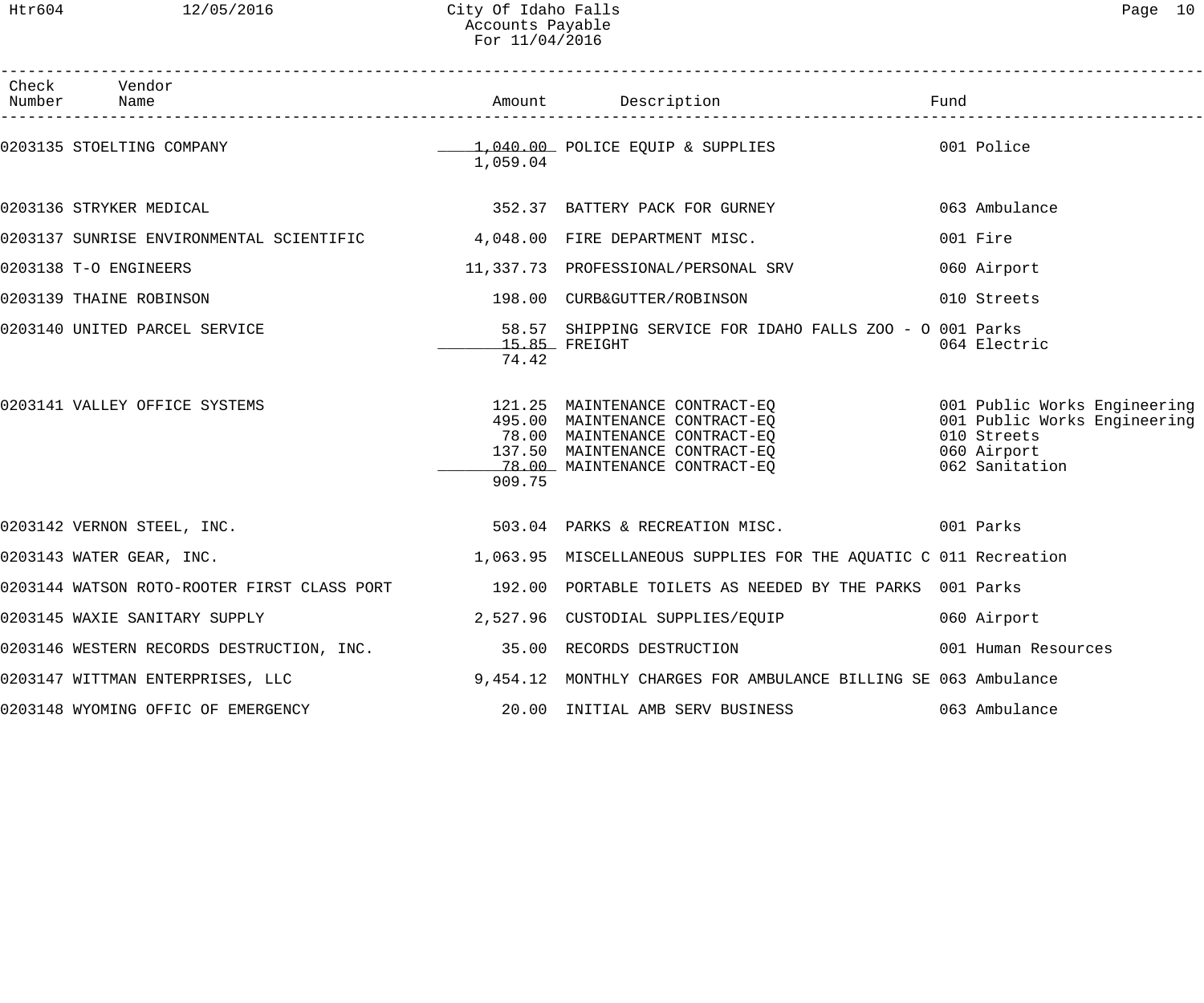|--|--|--|

| Check Vendor<br>Number Name                        |          |                                                                                                                                                                                                                                                                                                                                                                                                                                                                                                                                                                           |                                                                                                                                                                           |
|----------------------------------------------------|----------|---------------------------------------------------------------------------------------------------------------------------------------------------------------------------------------------------------------------------------------------------------------------------------------------------------------------------------------------------------------------------------------------------------------------------------------------------------------------------------------------------------------------------------------------------------------------------|---------------------------------------------------------------------------------------------------------------------------------------------------------------------------|
|                                                    | 633.96   |                                                                                                                                                                                                                                                                                                                                                                                                                                                                                                                                                                           |                                                                                                                                                                           |
| 0203150 AIRGAS USA, LLC                            |          | 168.08 WELDING SUPPLIES AND GAS AS REQUESTED - 001 General Services                                                                                                                                                                                                                                                                                                                                                                                                                                                                                                       |                                                                                                                                                                           |
| 0203151 ALL AMERICAN SPORTS                        |          |                                                                                                                                                                                                                                                                                                                                                                                                                                                                                                                                                                           |                                                                                                                                                                           |
| 0203152 ALPHAGRAPHICS OF IDAHO FALLS 62.00 FREIGHT | 716.50   | 52.00 FREIGHT<br>600.00 PROMOTION ITEMS<br>49.50 BUSINESS CARDS FOR ELIZAB<br>15.00 DESIGN/SET UP FOR CARDS                                                                                                                                                                                                                                                                                                                                                                                                                                                               | 001 Parks<br>001 Parks<br>060 Airport<br>060 Airport                                                                                                                      |
|                                                    | 906.12   | 0203153 ALSCO (AMERICAN LINEN DIV)                         171.37 LAUNDRY/CLOTHING REPAIRS FOR EQUIPMENT M 001 General Services<br>161.73 LAUNDRY/CLOTHING REPAIRS FOR EQUIPMENT M 001 General Services<br>184.27 LAUNDRY/CLOTHING REPAIRS FOR EQUIPMENT M 001 General Services<br>171.02 LAUNDRY/CLOTHING REPAIRS FOR EQUIPMENT M 001 General Services<br>91.44 WEEKLY DELIVERY AND CHANGE OUT OF ENTRAN 060 Airport<br>47.86 LAUNDRY SERVICES AS REQUESTED - SEWER DI 061 Sewer<br>54.03 LAUNDRY SERVICES AS REQUESTED - SEWER DI 061 Sewer<br>24.40 CLOTHING & APPAREL | 064 Electric                                                                                                                                                              |
| 0203154 AMBER MCDOUGAL                             |          | 13.25 RFND INSTRUCTOR CERT FEE 6011 Recreation                                                                                                                                                                                                                                                                                                                                                                                                                                                                                                                            |                                                                                                                                                                           |
| 0203155 AMERICAN FABRICATION, INC.                 |          | 4,000.00 FABRICATION MATERIAL/NEW                                                                                                                                                                                                                                                                                                                                                                                                                                                                                                                                         | 064 Electric                                                                                                                                                              |
| 0203156 AMERICAN INSURANCE SERVICE                 | 794.90   | 392.40 PROFESSIONAL/PERSONAL SRV<br>402.50 PROFESSIONAL/PERSONAL SRV                                                                                                                                                                                                                                                                                                                                                                                                                                                                                                      | 001 Human Resources<br>001 Human Resources                                                                                                                                |
| 0203157 AMERICAN PUBLIC WORKS ASSOC.               | 1,320.00 | 165.00 MEMBERSHIPS<br>165.00 MEMBERSHIPS<br>165.00 MEMBERSHIPS<br>165.00 MEMBERSHIPS<br>165.00 MEMBERSHIPS<br>165.00 MEMBERSHIPS<br>165.00 MEMBERSHIPS<br>165.00 MEMBERSHIPS                                                                                                                                                                                                                                                                                                                                                                                              | 001 General Services<br>001 General Services<br>001 General Services<br>001 Public Works<br>001 Public Works Engineering<br>010 Streets<br>062 Sanitation<br>064 Electric |
| 0203158 AMERIGAS PROPANE                           |          | 82.04 PROPANE                                                                                                                                                                                                                                                                                                                                                                                                                                                                                                                                                             | 061 Sewer                                                                                                                                                                 |
| 0203159 ARCHITECTURAL BUILDING SUPPLY              |          | 38.00 MISCELLANEOUS PURCHASES AS REQUESTED BY 001 General Services<br>54.00 MISCELLANEOUS PURCHASES AS REQUESTED BY 001 General Services                                                                                                                                                                                                                                                                                                                                                                                                                                  |                                                                                                                                                                           |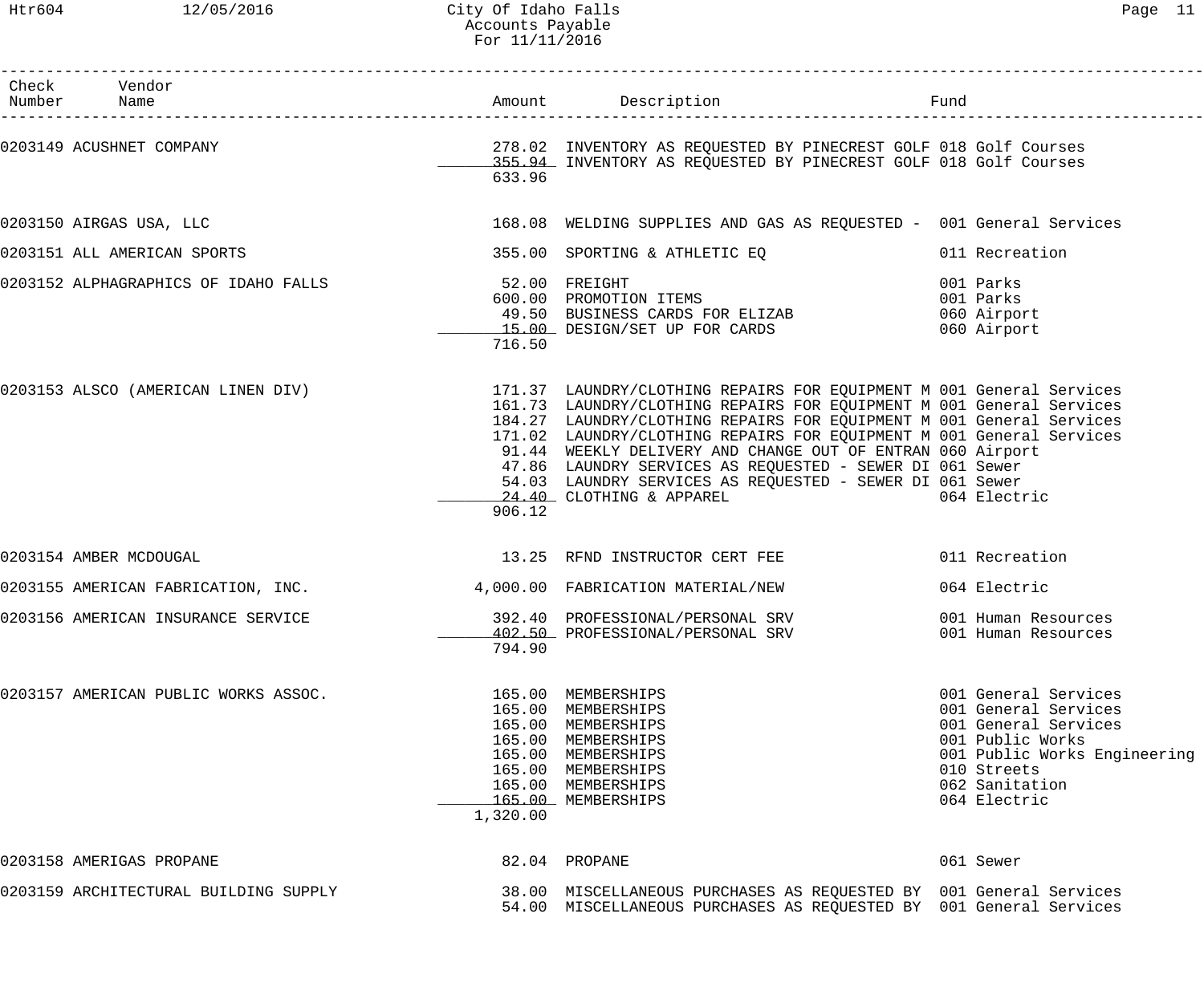#### Htr604 12/05/2016 City Of Idaho Falls Page 12 Accounts Payable For 11/11/2016

| Check Vendor<br>Number Name          |                 | Amount Description                                                                                                                                                                                                                                                                                                                                                                                                                                                                                               | Fund                         |
|--------------------------------------|-----------------|------------------------------------------------------------------------------------------------------------------------------------------------------------------------------------------------------------------------------------------------------------------------------------------------------------------------------------------------------------------------------------------------------------------------------------------------------------------------------------------------------------------|------------------------------|
|                                      | 92.00           |                                                                                                                                                                                                                                                                                                                                                                                                                                                                                                                  |                              |
| 0203160 ASSOCIATION OF IDAHO CITIES  | 90.00           | 45.00 MEMBERSHIP DUES/K.HAMPTON 001 City Clerk<br>45.00 MEMBERSHIP DUES/K.MCOMBER                                                                                                                                                                                                                                                                                                                                                                                                                                | 001 City Clerk               |
|                                      |                 | 0203161 AUTO TRIM DESIGN / TRIM LINE   1990 000 PARTS AND MINOR SUBLET REPAIRS AS REQUES 001 General Services                                                                                                                                                                                                                                                                                                                                                                                                    |                              |
|                                      |                 | 0203162 AUTOMOTIVE CHARGING & STARTING LLC           153.40 PARTS AND MINOR SUBLET REPAIRS AS REQUES 001 General Services                                                                                                                                                                                                                                                                                                                                                                                        |                              |
| 0203163 BONNEVILLE INDUSTRIAL SUPPLY |                 | 56.19 MISCELLANEOUS PURCHASES AS REQUIRED BY S 061 Sewer                                                                                                                                                                                                                                                                                                                                                                                                                                                         |                              |
| 0203164 BRIANNE MCDOUGAL             |                 | 13.25 RFND INSTRUCTOR CERT FEE 6011 Recreation                                                                                                                                                                                                                                                                                                                                                                                                                                                                   |                              |
| 0203165 BRIDGESTONE GOLF, INC.       |                 | 106.32 INVENTORY AS REQUESTED BY SANDCREEK GOLF 018 Golf Courses                                                                                                                                                                                                                                                                                                                                                                                                                                                 |                              |
| 0203166 BROADWAY FORD, INC.          | 579.59          | 41.44 PARTS AND MINOR SUBLET REPAIRS AS REQUES 001 General Services<br>180.00 PARTS AND MINOR SUBLET REPAIRS AS REQUES 001 General Services<br>59.75 PARTS AND MINOR SUBLET REPAIRS AS REQUES 001 General Services<br>60.69 PARTS AND MINOR SUBLET REPAIRS AS REQUES 001 General Services<br>20.94 PARTS AND MINOR SUBLET REPAIRS AS REQUES 001 General Services<br>114.67 PARTS AND MINOR SUBLET REPAIRS AS REQUES 001 General Services<br>102.10 PARTS AND MINOR SUBLET REPAIRS AS REQUES 001 General Services |                              |
| 0203167 BUDGET YARDSCAPING           | 7,190.00        | 1,450.00 SERVICES/MISCELLANEOUS 064 Electric<br>2,600.00 SERVICES/MISCELLANEOUS<br>3,140.00 SERVICES/MISCELLANEOUS                                                                                                                                                                                                                                                                                                                                                                                               | 064 Electric<br>064 Electric |
| 0203168 BUSHNELL OUTDOOR PRODUCTS    |                 | 348.05 INVENTORY AS REQUESTED BY PINECREST GOLF 018 Golf Courses                                                                                                                                                                                                                                                                                                                                                                                                                                                 |                              |
| 0203169 BUTTARS, BERK                |                 | 314.00 CONTRACTED OFFICIALS                                                                                                                                                                                                                                                                                                                                                                                                                                                                                      | 011 Recreation               |
| 0203170 C & B OPERATIONS, LLC        |                 | 29.43 PARTS AND MINOR SUBLET REPAIRS AS REQUES 001 General Services                                                                                                                                                                                                                                                                                                                                                                                                                                              |                              |
| 0203171 CABLE ONE, INC.              | 292.20          | 218.50 INTERNET FOR THE IDAHO FALLS PUBLIC LIBR 012 Library<br>73.70 INTERNET FOR THE IDAHO FALLS PUBLIC LIBR 012 Library                                                                                                                                                                                                                                                                                                                                                                                        |                              |
|                                      |                 | 0203172 CALLBACK STAFFING SOLUTIONS LLC 253.02 SERVICES FOR STAFFING PROGRAM FOR FIRE D 063 Ambulance                                                                                                                                                                                                                                                                                                                                                                                                            |                              |
| 0203173 CASTLE ROCK HOMES            |                 | .52 OVERPYMNT DUMPSTER RENTAL                                                                                                                                                                                                                                                                                                                                                                                                                                                                                    | 062                          |
| 0203174 CCI TRANSPORT & CRANE, INC.  | 4,750.00 RENTAL |                                                                                                                                                                                                                                                                                                                                                                                                                                                                                                                  | 064 Electric                 |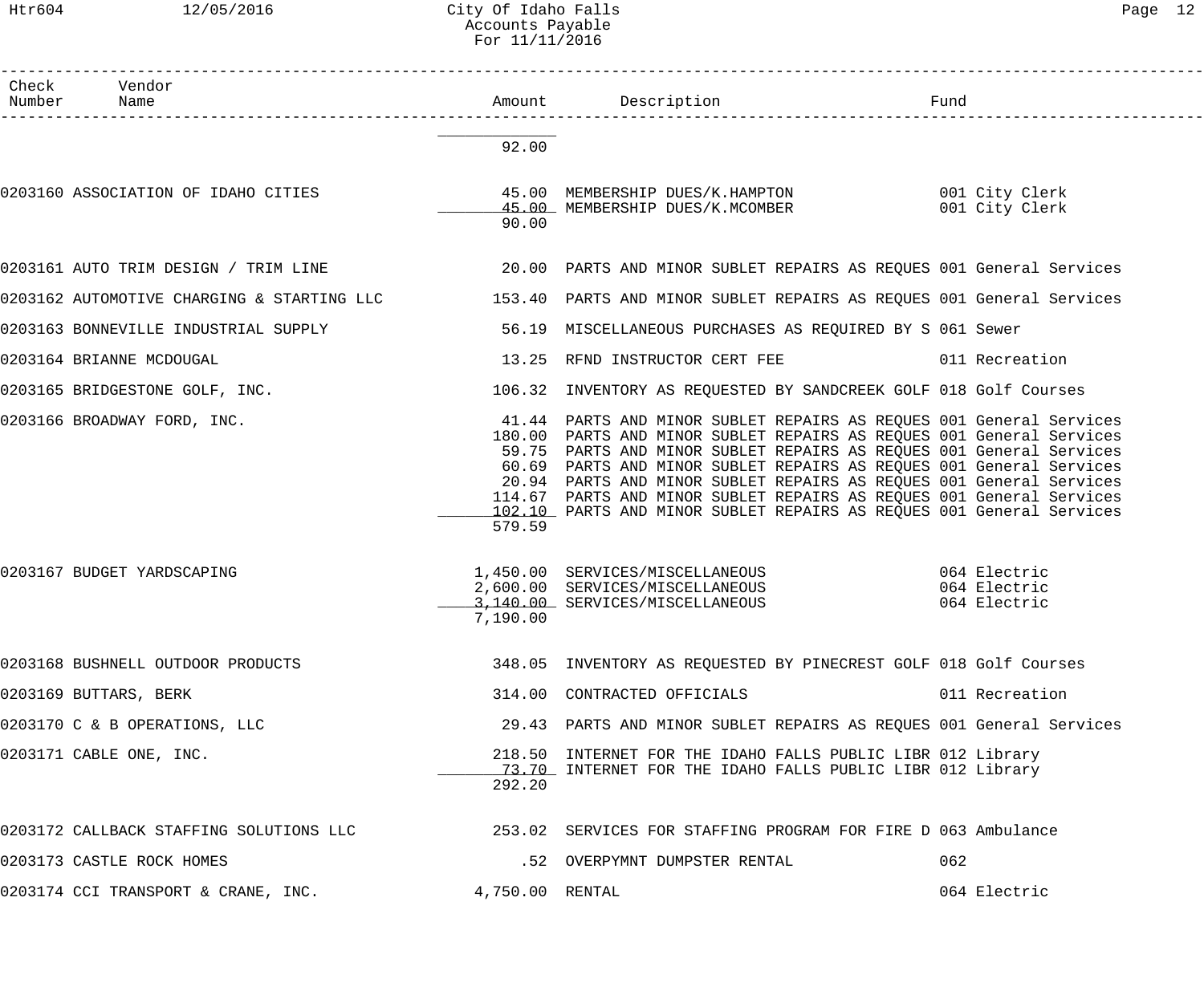# Htr604 12/05/2016 City Of Idaho Falls Page 13 Accounts Payable For 11/11/2016

------------------------------------------------------------------------------------------------------------------------------------

| Check<br>Vendor<br>Number<br>Name                                      |          | Amount Description                                                                                                                                                                                                                                                                                                                          | Fund                                                                                                                                                         |
|------------------------------------------------------------------------|----------|---------------------------------------------------------------------------------------------------------------------------------------------------------------------------------------------------------------------------------------------------------------------------------------------------------------------------------------------|--------------------------------------------------------------------------------------------------------------------------------------------------------------|
| 0203175 CODALE ELECTRIC SUPPLY, INC. 319.90 FIBER OPTIC MATERIAL       | 2,038.90 | 775.00 ELEC/IF POWER<br>944.00 HARDWARE MISCELLANEOUS<br>775.00 ELEC/IF POWER                                                                                                                                                                                                                                                               | 064<br>064 Electric<br>064 Electric                                                                                                                          |
| 0203176 CR CLARK CONSTRUCTION, LLC          78,214.94 WATER DEPARTMENT |          |                                                                                                                                                                                                                                                                                                                                             | 061 Water                                                                                                                                                    |
| 0203177 CROP PRODUCTION SERVICES                                       | 8,144.40 | 2,400.00 FERTILIZER/SOIL CONDITION<br>1,600.00 FERTILIZER/SOIL CONDITION<br>3,874.40 FERTILIZER/SOIL CONDITION 018 Golf Courses<br>270.00 MISCELLANEOUS PRODUCTS                                                                                                                                                                            | 018 Golf Courses<br>018 Golf Courses<br>018 Golf Courses                                                                                                     |
| 0203178 CROWN TROPHY                                                   |          | 54.20 TROPHIES                                                                                                                                                                                                                                                                                                                              | 011 Recreation                                                                                                                                               |
| 0203179 CRSA                                                           |          | 5,000.00 PROFESSIONAL/PERSONAL SRV                                                                                                                                                                                                                                                                                                          | 001 Planning & Building                                                                                                                                      |
| 0203180 CRYSTALYN THOMPSON                                             |          | 13.25 RFND INSTRUCTOR CERT FEE                                                                                                                                                                                                                                                                                                              | 011 Recreation                                                                                                                                               |
| 0203181 DAVEY TREE SURGERY COMPANY                                     |          | 24,356.55 CONSTRUCTION JOB/CONTRACT                                                                                                                                                                                                                                                                                                         | 064 Electric                                                                                                                                                 |
| 0203182 DAWSON, JAKE                                                   |          | 54.00 CONTRACTED OFFICIALS                                                                                                                                                                                                                                                                                                                  | 011 Recreation                                                                                                                                               |
| 0203183 DIVERSIFIED INSPECTIONS/                                       |          | 1,056.30 VEHICLE AND EQUIP. MAINT.                                                                                                                                                                                                                                                                                                          | 001 General Services                                                                                                                                         |
| 0203184 DMC SALES & SUPPLY, INC.                                       | 737.30   | 190.80 FUEL AND ADDITIVES<br>472.50 GARAGE SHOP SUPPLIES<br>74.00 GARAGE SHOP SUPPLIES                                                                                                                                                                                                                                                      | 001<br>001 General Services<br>001 General Services                                                                                                          |
| 0203185 DONNA MCDOUGAL                                                 |          | 33.25 RFND INSTRUCTOR CERT FEE                                                                                                                                                                                                                                                                                                              | 011 Recreation                                                                                                                                               |
| 0203186 DYNA SYSTEMS                                                   | 1,777.04 | 8.58 GARAGE SHOP SUPPLIES<br>415.73 GARAGE SHOP SUPPLIES<br>130.15 HARDWARE MISCELLANEOUS<br>58.99 HARDWARE MISCELLANEOUS<br>192.35 HARDWARE MISCELLANEOUS<br>114.65 HARDWARE MISCELLANEOUS<br>371.30 HARDWARE MISCELLANEOUS<br>248.53 HARDWARE MISCELLANEOUS<br>78.92 HARDWARE MISCELLANEOUS 664 Electric<br>157.84 HARDWARE MISCELLANEOUS | 001 General Services<br>001 General Services<br>064 Electric<br>064 Electric<br>064 Electric<br>064 Electric<br>064 Electric<br>064 Electric<br>064 Electric |
| 0203187 EAGLE ROCK HYDRAULIC SERVICE                                   |          | 246.51 EQ REPAIR AND MAINT                                                                                                                                                                                                                                                                                                                  | 001                                                                                                                                                          |
| 0203188 EASTERN IDAHO PUBLIC HEALTH                                    |          | 100.00 COMBO HEPATITIS VACC                                                                                                                                                                                                                                                                                                                 | 061 Sewer                                                                                                                                                    |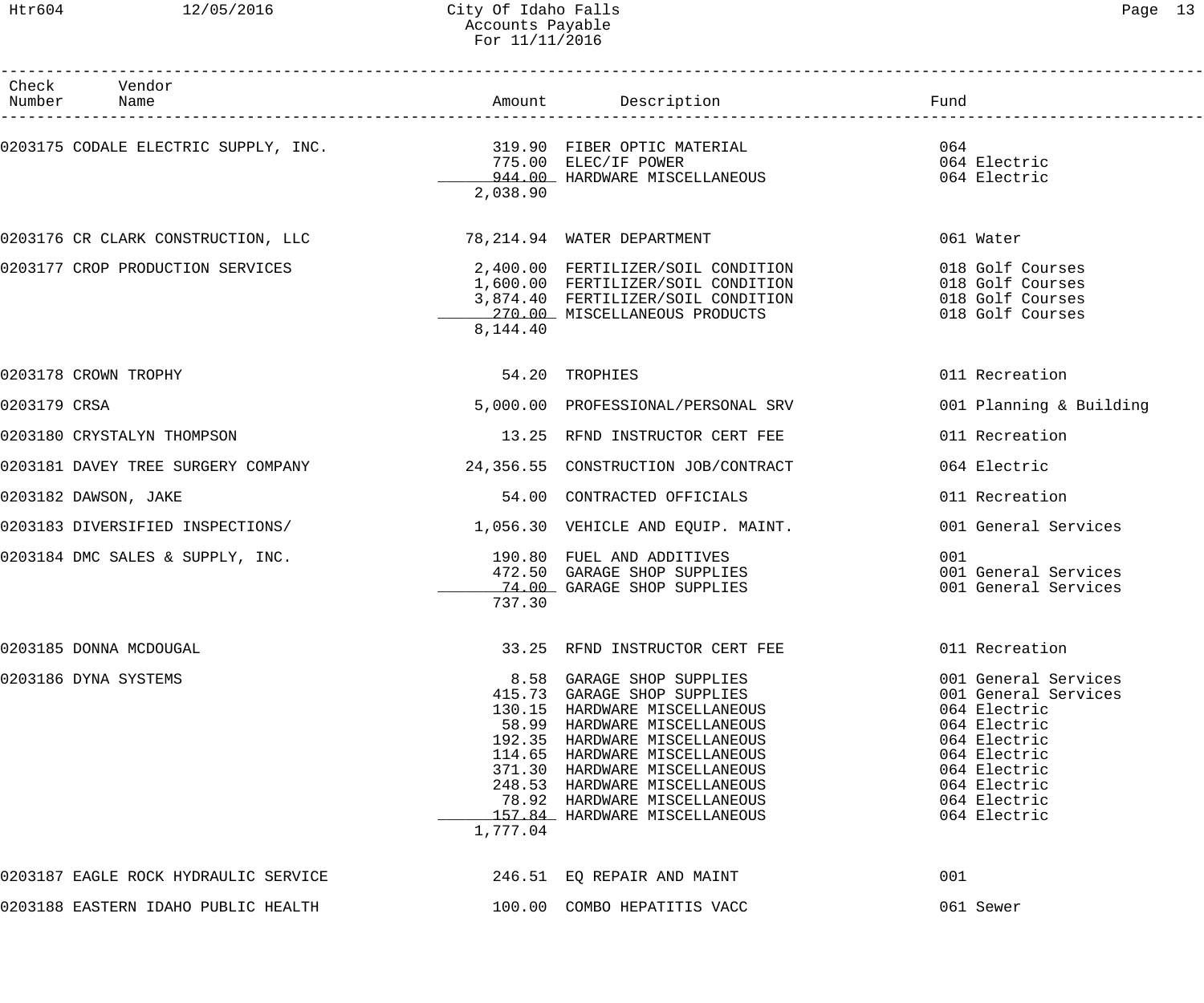| г |  |
|---|--|
|---|--|

| Htr604 | 12/05/2016                                                                | City Of Idaho Falls<br>Accounts Payable<br>For 11/11/2016 |                                                                                                                                                                                                                                                                                                                                                                                                                                                                                                                                                                                                                                                                                                                                                                                                                                                                                                                                                                                                                                                                                                         |      | Page 14                                                     |
|--------|---------------------------------------------------------------------------|-----------------------------------------------------------|---------------------------------------------------------------------------------------------------------------------------------------------------------------------------------------------------------------------------------------------------------------------------------------------------------------------------------------------------------------------------------------------------------------------------------------------------------------------------------------------------------------------------------------------------------------------------------------------------------------------------------------------------------------------------------------------------------------------------------------------------------------------------------------------------------------------------------------------------------------------------------------------------------------------------------------------------------------------------------------------------------------------------------------------------------------------------------------------------------|------|-------------------------------------------------------------|
|        | Check Vendor<br>Number Name                                               |                                                           |                                                                                                                                                                                                                                                                                                                                                                                                                                                                                                                                                                                                                                                                                                                                                                                                                                                                                                                                                                                                                                                                                                         | Fund |                                                             |
|        |                                                                           |                                                           |                                                                                                                                                                                                                                                                                                                                                                                                                                                                                                                                                                                                                                                                                                                                                                                                                                                                                                                                                                                                                                                                                                         |      |                                                             |
|        | 0203189 EICAP/EASTERN IDAHO COMMUNITY ACTIO 3,000.00 REIMBURSEMENTS       |                                                           |                                                                                                                                                                                                                                                                                                                                                                                                                                                                                                                                                                                                                                                                                                                                                                                                                                                                                                                                                                                                                                                                                                         |      | 001 Planning & Building                                     |
|        | 0203190 ELKINS, MICHAEL                                                   |                                                           | 350.00 CONTRACTED OFFICIALS                                                                                                                                                                                                                                                                                                                                                                                                                                                                                                                                                                                                                                                                                                                                                                                                                                                                                                                                                                                                                                                                             |      | 011 Recreation                                              |
|        | 0203191 EMILY KING                                                        |                                                           | 13.25 RFND INSTRUCTOR CERT FEE                                                                                                                                                                                                                                                                                                                                                                                                                                                                                                                                                                                                                                                                                                                                                                                                                                                                                                                                                                                                                                                                          |      | 011 Recreation                                              |
|        | 0203192 EMMA MORRELL                                                      |                                                           | 13.25 RFND INSTRUCTOR CERT FEE                                                                                                                                                                                                                                                                                                                                                                                                                                                                                                                                                                                                                                                                                                                                                                                                                                                                                                                                                                                                                                                                          |      | 011 Recreation                                              |
|        | 0203193 EVCO HOUSE OF HOSE - IDAHO<br>0203194 FALLS PLUMBING SUPPLY, INC. | 1,319.41                                                  | 75.33 PARTS AS REQUESTED BY THE EQUIPMENT MAIN 001 General Services<br>40.08 PARTS AS REQUESTED BY THE EQUIPMENT MAIN 001 General Services<br>78.20 PARTS AS REQUESTED BY THE EQUIPMENT MAIN 001 General Services<br>715.45 PARTS AS REQUESTED BY THE EQUIPMENT MAIN 001 General Services<br>3.30 PARTS AS REQUESTED BY THE EQUIPMENT MAIN 001 General Services<br>60.42 PARTS AS REQUESTED BY THE EQUIPMENT MAIN 001 General Services<br>111.48 PARTS AS REQUESTED BY THE EQUIPMENT MAIN 001 General Services<br>23.27 PARTS AS REQUESTED BY THE EQUIPMENT MAIN 001 General Services<br>55.16 PARTS AS REQUESTED BY THE EQUIPMENT MAIN 001 General Services<br>100.88 PARTS AS REQUESTED BY THE EQUIPMENT MAIN 001 General Services<br>55.84 PARTS AS REQUESTED BY THE EQUIPMENT MAIN 001 General Services<br>59.67 MISCELLANEOUS PLUMBING SUPPLIES FOR BLDG 001 General Services<br>58.88 MISCELLANEOUS PLUMBING SUPPLIES FOR BLDG 001 General Services<br>14.34 MISCELLANEOUS PLUMBING SUPPLIES FOR BLDG 001 General Services<br>58.72 MISCELLANEOUS PLUMBING SUPPLIES FOR BLDG 001 General Services |      |                                                             |
|        | 0203195 FALLS WATER COMPANY                                               | 350.61                                                    | 159.00 1 200# NSF POLY PIPE<br>41.00 WATER SERVICE FOR FIRE STATION #2                                                                                                                                                                                                                                                                                                                                                                                                                                                                                                                                                                                                                                                                                                                                                                                                                                                                                                                                                                                                                                  |      | 061 Water<br>001 Fire                                       |
|        | 0203196 FARRER, TOM                                                       |                                                           | 144.00 CONTRACTED OFFICIALS                                                                                                                                                                                                                                                                                                                                                                                                                                                                                                                                                                                                                                                                                                                                                                                                                                                                                                                                                                                                                                                                             |      | 011 Recreation                                              |
|        | 0203197 FASTENAL COMPANY                                                  |                                                           | 116.11 RED BOLLARD COVER                                                                                                                                                                                                                                                                                                                                                                                                                                                                                                                                                                                                                                                                                                                                                                                                                                                                                                                                                                                                                                                                                |      | 060 Airport                                                 |
|        | 0203198 FEDERAL EXPRESS CORP                                              | 93.82                                                     | 25.96 EXPRESS MAIL/OCT 2016<br>32.68 EXPRESS MAIL/OCT 2016<br>35.18 EXPRESS MAIL/SEPT 2016                                                                                                                                                                                                                                                                                                                                                                                                                                                                                                                                                                                                                                                                                                                                                                                                                                                                                                                                                                                                              |      | 001 Public Works Engineering<br>060 Airport<br>064 Electric |
|        | 0203199 FELDE, JOE                                                        |                                                           | 600.00 FEED/BEDDING (ANIMALS)                                                                                                                                                                                                                                                                                                                                                                                                                                                                                                                                                                                                                                                                                                                                                                                                                                                                                                                                                                                                                                                                           |      | 001 Parks                                                   |
|        | 0203200 FERGUSON ENTERPRISES, INC.                                        |                                                           | 15.24 MISCELLANEOUS PLUMBING SUPPLIES FOR BLDG 001 General Services                                                                                                                                                                                                                                                                                                                                                                                                                                                                                                                                                                                                                                                                                                                                                                                                                                                                                                                                                                                                                                     |      |                                                             |

0203201 FIRST RESPONDERS 625.15 CLOTHING & APPAREL 063 Ambulance \_\_\_\_\_\_\_\_\_\_\_\_\_ 1,071.90 CLOTHING & APPAREL 063 Ambulance 1,697.05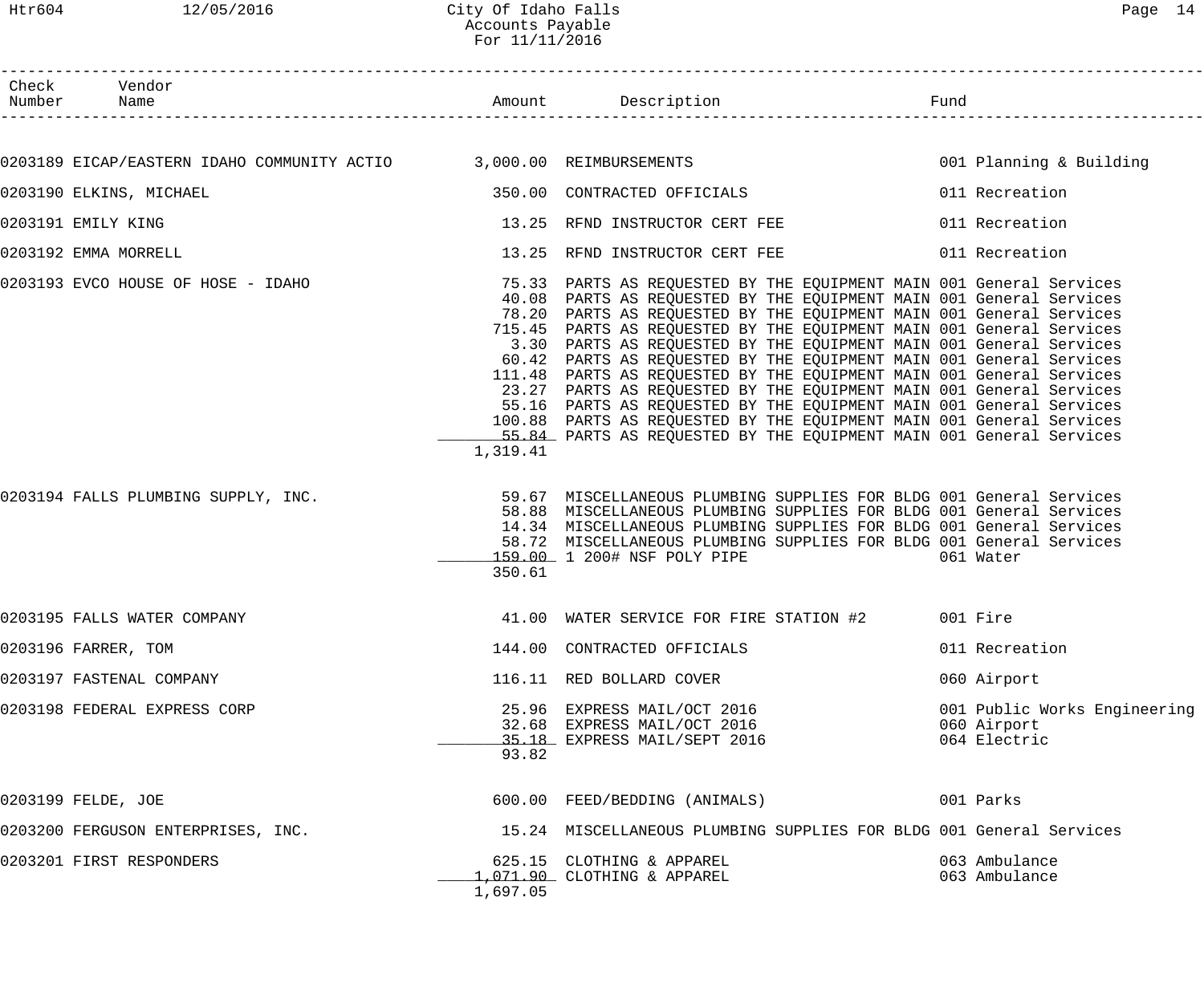#### Htr604 12/05/2016 City Of Idaho Falls Page 15 Accounts Payable For 11/11/2016

| c |  |
|---|--|
|---|--|

| Check Vendor<br>Number Name                                                                                                                                                            |          |                                                                                                                                                                                                                                                                                                                                                                                                                                      |            |                                                  |
|----------------------------------------------------------------------------------------------------------------------------------------------------------------------------------------|----------|--------------------------------------------------------------------------------------------------------------------------------------------------------------------------------------------------------------------------------------------------------------------------------------------------------------------------------------------------------------------------------------------------------------------------------------|------------|--------------------------------------------------|
| 0203202 FIRST STREET WELDING, INC. 205.42 PARTS AND MINOR SUBLET REPAIRS AS REQUES 001 General Services 0203202<br>86.94 PARTS AND MINOR SUBLET REPAIRS AS REQUES 001 General Services | 292.36   |                                                                                                                                                                                                                                                                                                                                                                                                                                      |            |                                                  |
| 0203203 FISHER'S TECHNOLOGY                                                                                                                                                            | 694.65   | 346.29 MAINTENANCE CONTRACT-EQ<br>87.09 MAINTENANCE CONTRACT-EQ<br>87.09 MAINTENANCE CONTRACT-EQ<br>139.34 MAINTENANCE CONTRACT-EQ<br>34.84 MAINTENANCE CONTRACT-EQ<br>34.84 MAINTENANCE CONTRACT-EQ<br>34.84 MAINTENANCE CONTRACT-EQ<br>34.                                                                                                                                                                                         |            |                                                  |
| 0203204 FLEETPRIDE, INC.                                                                                                                                                               | 361.10   | 118.06  EQ REPAIR AND MAINT<br>160.00  EQ REPAIR AND MAINT<br>22.42 PARTS AS REQUESTED BY THE EQUIPMENT MAIN 001 General Services<br>27.08 PARTS AS REQUESTED BY THE EQUIPMENT MAIN 001 General Services<br>13.50 PARTS AS REQUESTED BY THE EQUIPMENT MAIN 001 General Services<br>18.08 PARTS AS REQUESTED BY THE EQUIPMENT MAIN 001 General Services<br>1.96 PARTS AS REQUESTED BY THE EQUIPMENT MAIN 001 General Services         | 001<br>001 |                                                  |
| 0203205 FOOD SERVICES OF AMERICA                                                                                                                                                       | 894.89   | 79.15 ANIMAL FOOD AND REQUIRED SUPPLIES FOR ZO 001 Parks<br>197.94 ANIMAL FOOD AND REQUIRED SUPPLIES FOR ZO 001 Parks<br>202.00 ANIMAL FOOD AND REQUIRED SUPPLIES FOR ZO 001 Parks<br>35.32 ANIMAL FOOD AND REQUIRED SUPPLIES FOR ZO 001 Parks<br>246.16 ANIMAL FOOD AND REQUIRED SUPPLIES FOR ZO 001 Parks<br>165.64 ANIMAL FOOD AND REQUIRED SUPPLIES FOR ZO 001 Parks<br>31.32 ANIMAL FOOD AND REQUIRED SUPPLIES FOR ZO 001 Parks |            |                                                  |
| 0203206 FOSTER, RYAN MATTHEW                                                                                                                                                           | 5,859.32 | 2,947.16 PLUMBING EQUIP/SUPPLIES<br>2,912.16 PLUMBING EQUIP/SUPPLIES                                                                                                                                                                                                                                                                                                                                                                 |            | 060 Airport<br>060 Airport                       |
| 0203207 GEM STATE PAPER SUPPLY COMPANY                                                                                                                                                 | 905.80   | 32.62 CUSTODIAL SUPPLIES/EQUIP<br>903.12 CUSTODIAL SUPPLIES/EQUIP<br>13.98 CUSTODIAL SUPPLIES/EQUIP<br>43.92- CUSTODIAL SUPPLIES/EQUIP                                                                                                                                                                                                                                                                                               |            | 061 Sewer<br>061 Sewer<br>061 Sewer<br>061 Sewer |
| 0203208 GOLDSTREET DESIGN AGENCY, INC.                                                                                                                                                 | 1,202.50 | 100.00 FREIGHT<br>1,102.50 WASTE WATER TREATMENT                                                                                                                                                                                                                                                                                                                                                                                     |            | 061 Sewer<br>061 Sewer                           |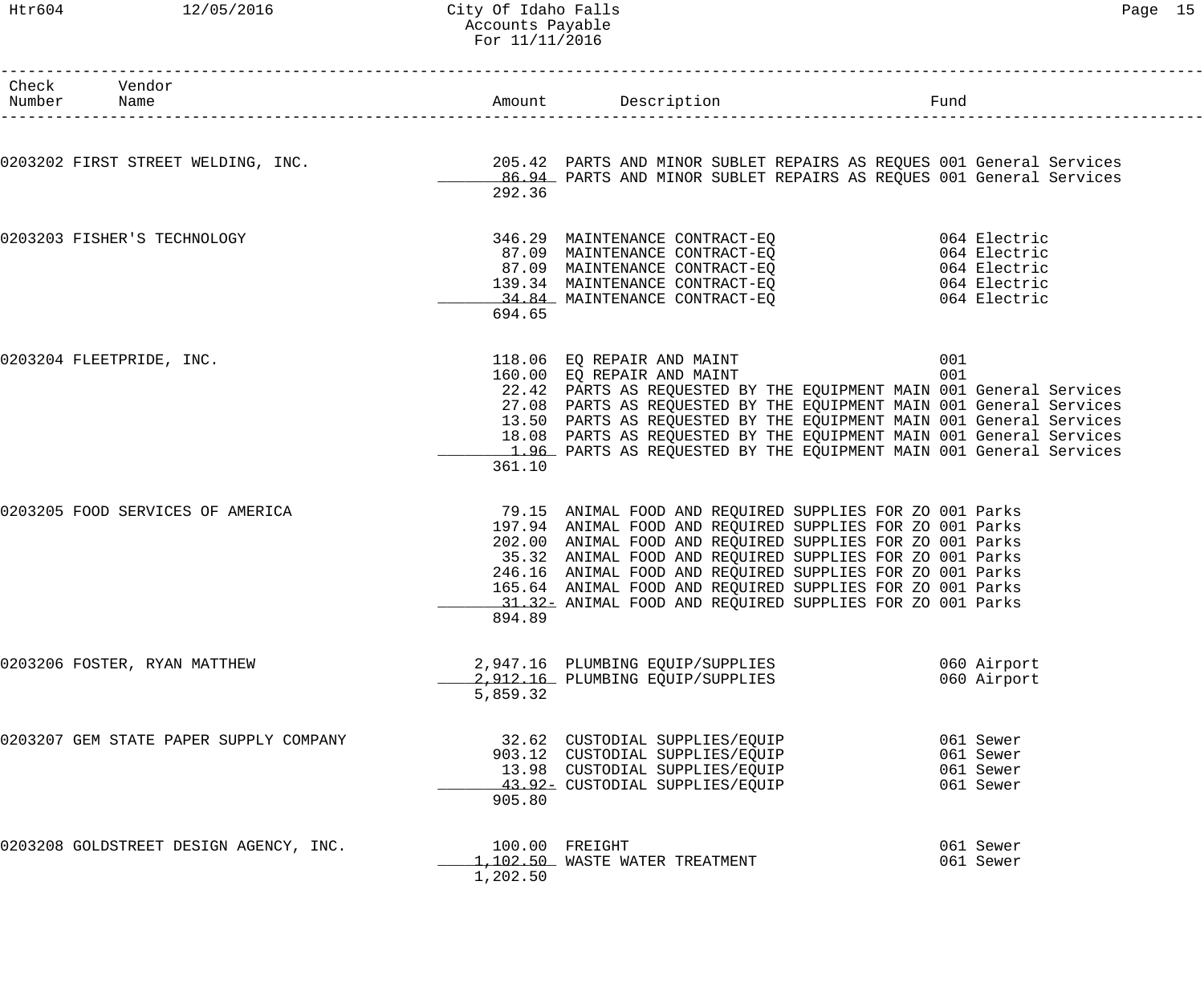#### Htr604 12/05/2016 City Of Idaho Falls Page 16 Accounts Payable For 11/11/2016

| Check Vendor<br>Number Name                                                                           |          |                                                                                                                                                                                                                                                                                                                                                                                                                                                                                                                                                                                      |                                                             |
|-------------------------------------------------------------------------------------------------------|----------|--------------------------------------------------------------------------------------------------------------------------------------------------------------------------------------------------------------------------------------------------------------------------------------------------------------------------------------------------------------------------------------------------------------------------------------------------------------------------------------------------------------------------------------------------------------------------------------|-------------------------------------------------------------|
| 0203209 GROTH, JUSTIN                                                                                 |          | 66.00 CONTRACTED OFFICIALS 6011 Recreation                                                                                                                                                                                                                                                                                                                                                                                                                                                                                                                                           |                                                             |
| 0203210 GUSTAVE A. LARSON COMPANY 18.69 HVAC SUPPLIES AS REQUESTED BY BUILDING M 001 General Services | 640.64   | 479.95 HVAC SUPPLIES AS REQUESTED BY BUILDING M 001 General Services<br>19.60 HVAC SUPPLIES AS REQUESTED BY BUILDING M 001 General Services<br>56.38 HVAC SUPPLIES AS REQUESTED BY BUILDING M 001 General Services<br>12.95 HVAC SUPPLIES AS REQUESTED BY BUILDING M 001 General Services<br>9.25- HVAC SUPPLIES AS REQUESTED BY BUILDING M 001 General Services<br>7.92 HVAC SUPPLIES AS REQUESTED BY BUILDING M 001 General Services<br>43.18 HVAC SUPPLIES AS REQUESTED BY BUILDING M 001 General Services<br>11.22 HVAC SUPPLIES AS REQUESTED BY BUILDING M 001 General Services |                                                             |
| 0203211 H & H X-RAY SERVICES, INC                                                                     |          | 1,944.00 SERVICES/MISCELLANEOUS                                                                                                                                                                                                                                                                                                                                                                                                                                                                                                                                                      | 064 Electric                                                |
| 0203212 HARRIS PUBLISHING                                                                             | 750.00   | 495.00 PROMOTION ITEMS<br>85.00 PROMOTION ITEMS<br>85.00 PROMOTION ITEMS<br>85.00 PROMOTION ITEMS                                                                                                                                                                                                                                                                                                                                                                                                                                                                                    | 011 Recreation<br>060 Airport<br>060 Airport<br>060 Airport |
| 0203213 HARWARD, BEN                                                                                  |          | 242.00 CONTRACTED OFFICIALS                                                                                                                                                                                                                                                                                                                                                                                                                                                                                                                                                          | 011 Recreation                                              |
| 0203214 HD SUPPLY WATERWORKS, LTD                                                                     |          | 366.41 12 BELL JT CLAMP                                                                                                                                                                                                                                                                                                                                                                                                                                                                                                                                                              | 061 Water                                                   |
| 0203215 HENDRICKSONS TOWING, INC.                                                                     | 450.00   | 250.00 TOW SERVICE - CITY VEHICLES AS REQUESTED 001 General Services<br>200.00 VEHICLE AND EQUIP. MAINT. 001 Police                                                                                                                                                                                                                                                                                                                                                                                                                                                                  |                                                             |
| 0203216 HERALD PUBLISHING COMPANY LLC $1,000.05$ PROMOTION ITEMS                                      |          |                                                                                                                                                                                                                                                                                                                                                                                                                                                                                                                                                                                      | 060 Airport                                                 |
| 0203217 HOLDEN, KIDWELL, HAHN & CRAPO                                                                 | 3,017.50 | 120.00 PROFESSIONAL/PERSONAL SRV<br>60.00 PROFESSIONAL/PERSONAL SRV<br>2,837.50 PROFESSIONAL/PERSONAL SRV                                                                                                                                                                                                                                                                                                                                                                                                                                                                            | 001 Parks<br>001 Parks<br>061 Water                         |
| 0203218 HOLST TRUCK & AUTO WRECKING                                                                   | 1,164.97 | 964.97 VEHICLE AND EQUIP. MAINT.<br>200.00 EQ REPAIR AND MAINT                                                                                                                                                                                                                                                                                                                                                                                                                                                                                                                       | 001 General Services<br>001 General Services                |
| 0203219 HOME DEPOT                                                                                    | 148.48   | 62.09 PARKS & RECREATION MISC.<br>3.52- PARKS & RECREATION MISC.<br>89.91 GARBAGE CANS                                                                                                                                                                                                                                                                                                                                                                                                                                                                                               | 001 Parks<br>001 Parks<br>011 Recreation                    |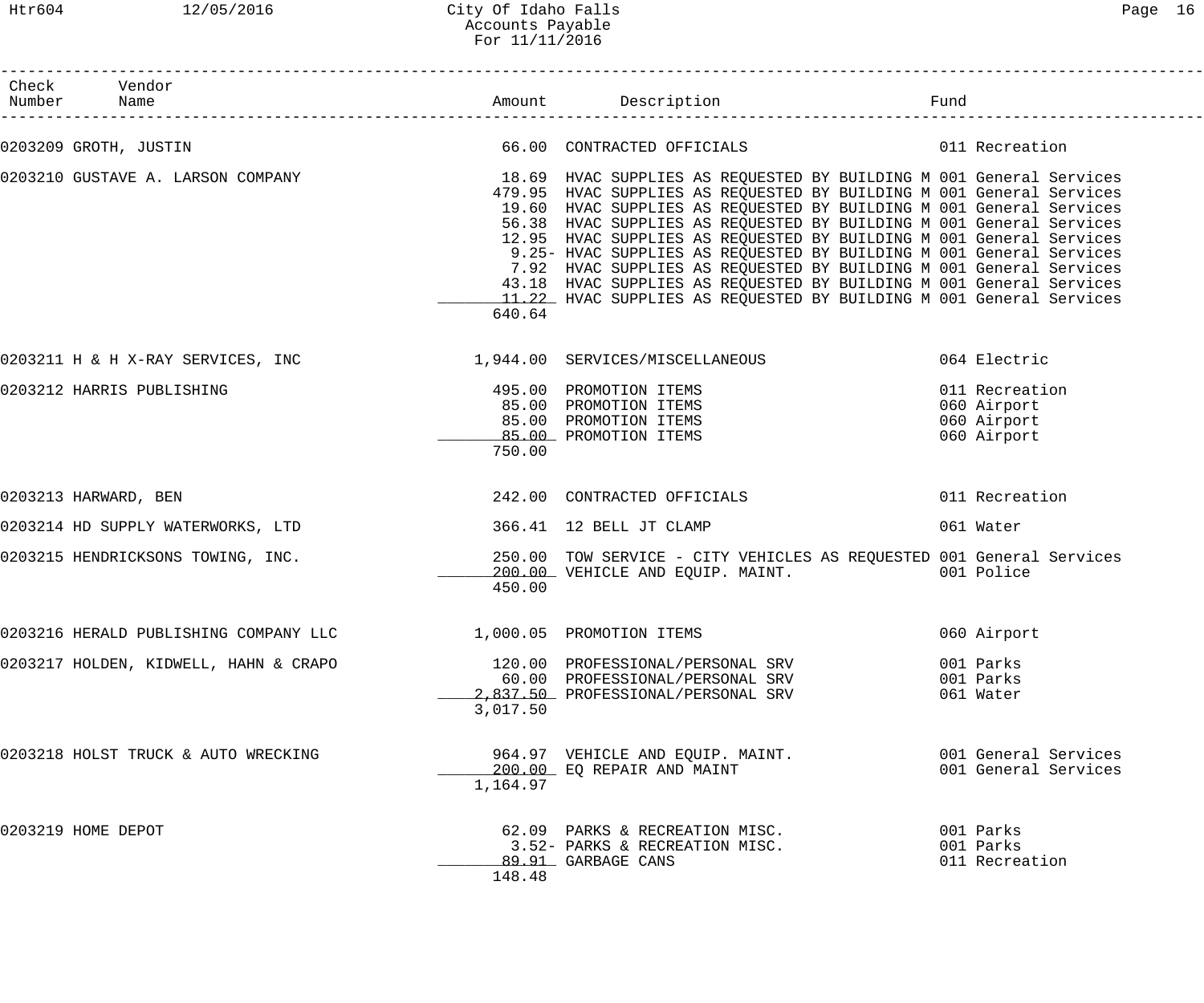| Check Vendor<br>Number Name                                                                          |                    |                                                                                                                                                                |                        |                                  |
|------------------------------------------------------------------------------------------------------|--------------------|----------------------------------------------------------------------------------------------------------------------------------------------------------------|------------------------|----------------------------------|
| 0203220 HOMER, RANDY                                                                                 |                    | 808.00 CONTRACTED OFFICIALS 608.00 11 Recreation                                                                                                               |                        |                                  |
|                                                                                                      | 1,235.79           | 0203221 HOWARD EQUIPMENT & SUPPLY THE RELEVIE SERVIES OF ANIMAL FOOD AND SUPPLIES FOR 001 Parks<br>1.109.94 PURCHASE OF ANIMAL FOOD AND SUPPLIES FOR 001 Parks |                        |                                  |
| 0203222 IDAHO AMATEUR SOFTBALL ASSOC. 3,924.00 MEMBERSHIPS                                           |                    |                                                                                                                                                                |                        | 011 Recreation                   |
|                                                                                                      |                    | 0203223 IDAHO BUREAU CRIMINAL IDENT. 2,061.50 FINGERPRINT PROCESSING FOR BUSINESS LICE 001 City Clerk                                                          |                        |                                  |
|                                                                                                      |                    | 0203224 IDAHO BUREAU OF OCCUPATIONAL LICENS 30.00 LICENSE/REGISTRATION RENEWAL FOR SEWER E 061 Sewer                                                           |                        |                                  |
|                                                                                                      | 140.00             |                                                                                                                                                                |                        | 001 City Attorney<br>001 Finance |
| 0203226 IDAHO DEPT ENVIRONMENTAL QUALITY 17,625.00 ASSESSMENTS/TAX                                   |                    |                                                                                                                                                                | 061 Water              |                                  |
| 0203227 IDAHO FALLS CIVITAN CLUB                                                                     |                    | 100.00 MEMBERSHIPS                                                                                                                                             |                        | 011 Recreation                   |
| 0203228 IDAHO FALLS PETERBILT                                                                        |                    | 174.40 VEHICLE AND EQUIP. MAINT.                                                                                                                               |                        | 001 General Services             |
| 0203229 IDEXX DISTRIBUTION, INC.                                  1,230.26 LABORATORY EQUIP/MATERIAL |                    |                                                                                                                                                                | 061 Sewer              |                                  |
| 0203230 INGRAM LIBRARY SERVICE                                                                       | 4,416.87           | 1,118.19 PURCHASE OF MATERIALS FOR I.F. PUBLIC LI 012 Library<br>3, 298.68 PURCHASE OF MATERIALS FOR I.F. PUBLIC LI 012 Library                                |                        |                                  |
| 0203231 INT'L PUBLIC MANAGEMENT                                                                      | 149.00 MEMBERSHIPS |                                                                                                                                                                |                        | 001 Human Resources              |
| 0203232 INTELLICORP RECORDS, INC.                                                                    |                    | 561.62 BACKGROUND CHECKS - VOLUNTEERS FOR SPORT 011 Recreation                                                                                                 |                        |                                  |
| 0203233 INTERIOR SYSTEMS                                                                             |                    | 129.15 OVERPYMNT DUMPSTER RENTAL                                                                                                                               | 062                    |                                  |
| 0203234 INTERMECH, INC.                                                                              | 18,314.60          | 144.60 CONSTRUCTION JOB/CONTRACT<br>18,170.00 WASTE WATER TREATMENT                                                                                            | 061 Sewer<br>061 Sewer |                                  |
| 0203235 INTERMOUNTAIN CLAIMS, INC.                                                                   |                    | 4,800.00 PROFESSIONAL/PERSONAL SRV                                                                                                                             |                        | 019 Self-Insurance               |
| 0203236 INTERSTATE ALL BATTERY CENTER                                                                |                    | 2,520.00 BUILDING SUP/REPR/MAINT.                                                                                                                              |                        | 001 Police                       |
| 0203237 JESSIE LUTHER                                                                                |                    | 13.25 RFND INSTRUCTOR CERT FEE                                                                                                                                 |                        | 011 Recreation                   |
| 0203238 JIM'S TROPHY ROOM                                                                            | 185.24             | 22.25 PARKS & RECREATION MISC.<br>162.99 PARKS & RECREATION MISC.                                                                                              | 001 Parks<br>001 Parks |                                  |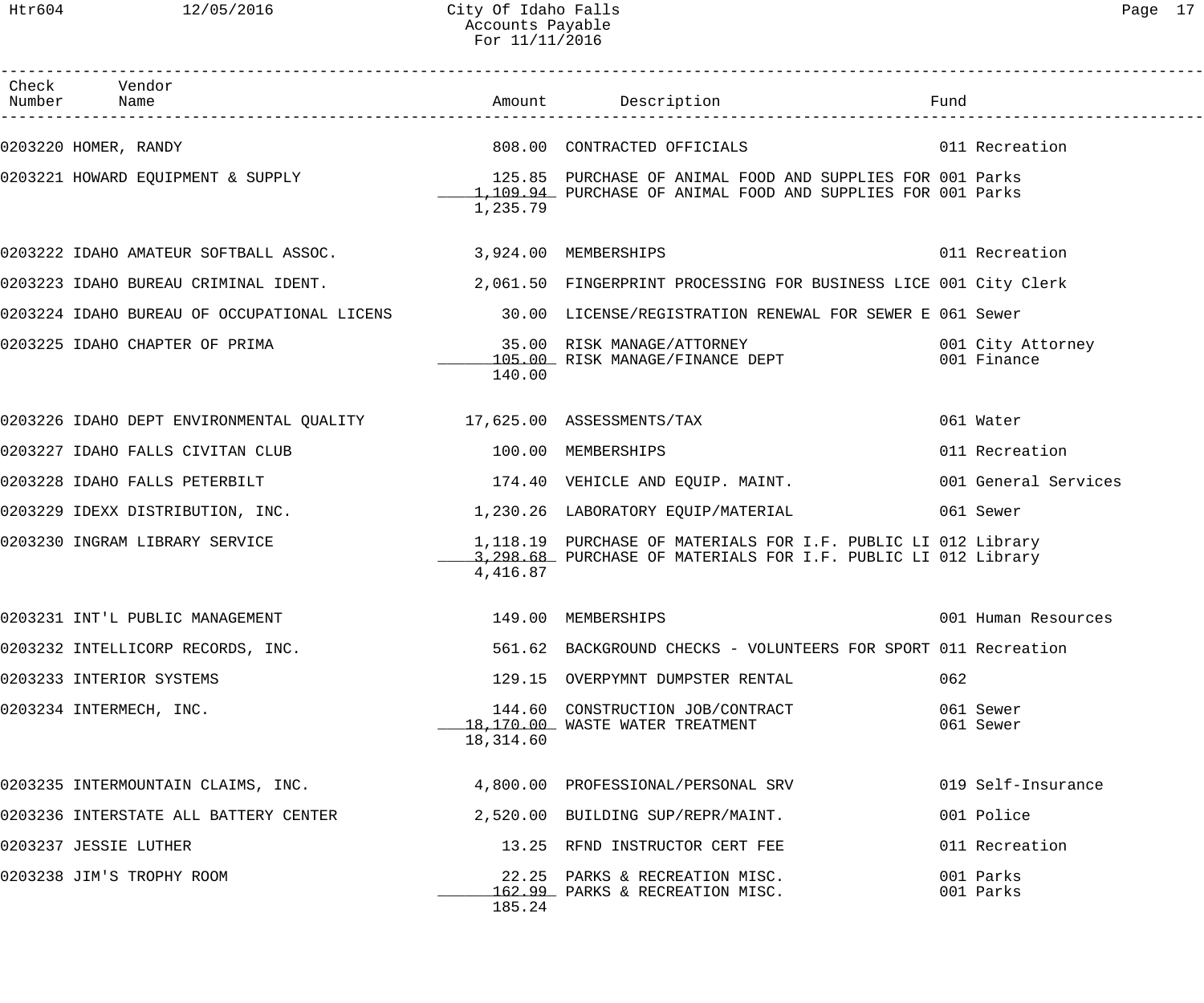#### Htr604 12/05/2016 City Of Idaho Falls 2008 Communications and the Page 18 Accounts Payable For 11/11/2016

| Check Vendor<br>Number Name                                                            |                                                                                                                                                            |                                                                                                                                                                                                                                                                                                                                                                                                                                                                                                                                                                                                                                                                                                                                                                                                                                                                                                                                                                                                                                                                                                                                                                                                                                                                                                                                                                        |                          |
|----------------------------------------------------------------------------------------|------------------------------------------------------------------------------------------------------------------------------------------------------------|------------------------------------------------------------------------------------------------------------------------------------------------------------------------------------------------------------------------------------------------------------------------------------------------------------------------------------------------------------------------------------------------------------------------------------------------------------------------------------------------------------------------------------------------------------------------------------------------------------------------------------------------------------------------------------------------------------------------------------------------------------------------------------------------------------------------------------------------------------------------------------------------------------------------------------------------------------------------------------------------------------------------------------------------------------------------------------------------------------------------------------------------------------------------------------------------------------------------------------------------------------------------------------------------------------------------------------------------------------------------|--------------------------|
| 0203239 JOURNAL COMMUNICATIONS<br>3,505.00 PROMOTION ITEMS<br>3,580.00 PROMOTION ITEMS | 7,085.00                                                                                                                                                   |                                                                                                                                                                                                                                                                                                                                                                                                                                                                                                                                                                                                                                                                                                                                                                                                                                                                                                                                                                                                                                                                                                                                                                                                                                                                                                                                                                        | 001 Mayor<br>060 Airport |
| 0203240 KENWORTH SALES COMPANY, INC.                                                   | 119.35<br>698.27                                                                                                                                           | 132.22 PARTS AS REQUESTED BY THE EQUIPMENT MAIN 001 General Services<br>157.24 PARTS AS REQUESTED BY THE EQUIPMENT MAIN 001 General Services<br>PARTS AS REQUESTED BY THE EQUIPMENT MAIN 001 General Services<br>289.46 PARTS AS REQUESTED BY THE EQUIPMENT MAIN 001 General Services                                                                                                                                                                                                                                                                                                                                                                                                                                                                                                                                                                                                                                                                                                                                                                                                                                                                                                                                                                                                                                                                                  |                          |
| 0203241 KEY-LINE AUTOMOTIVE WAREHOUSE                                                  | 83.17<br>203.07<br>684.05<br>16.02<br>277.53<br>20.32<br>60.58<br>188.24<br>3.44<br>17.93<br>409.07<br>288.45<br>9.56<br>5.70<br>26.00<br>5.90<br>2,376.92 | 45.87 PARTS AS REQUESTED BY THE EQUIPMENT MAIN 001 General Services<br>20.02 PARTS AS REQUESTED BY THE EQUIPMENT MAIN 001 General Services<br>PARTS AS REQUESTED BY THE EQUIPMENT MAIN 001 General Services<br>PARTS AS REQUESTED BY THE EQUIPMENT MAIN 001 General Services<br>PARTS AS REQUESTED BY THE EQUIPMENT MAIN 001 General Services<br>PARTS AS REQUESTED BY THE EQUIPMENT MAIN 001 General Services<br>PARTS AS REQUESTED BY THE EQUIPMENT MAIN 001 General Services<br>PARTS AS REQUESTED BY THE EQUIPMENT MAIN 001 General Services<br>PARTS AS REQUESTED BY THE EQUIPMENT MAIN 001 General Services<br>PARTS AS REQUESTED BY THE EQUIPMENT MAIN 001 General Services<br>PARTS AS REQUESTED BY THE EQUIPMENT MAIN 001 General Services<br>PARTS AS REQUESTED BY THE EQUIPMENT MAIN 001 General Services<br>PARTS AS REQUESTED BY THE EQUIPMENT MAIN 001 General Services<br>PARTS AS REQUESTED BY THE EQUIPMENT MAIN 001 General Services<br>PARTS AS REQUESTED BY THE EQUIPMENT MAIN 001 General Services<br>PARTS AS REQUESTED BY THE EQUIPMENT MAIN 001 General Services<br>PARTS AS REQUESTED BY THE EQUIPMENT MAIN 001 General Services<br>PARTS AS REQUESTED BY THE EQUIPMENT MAIN 001 General Services<br>2.92 PARTS AS REQUESTED BY THE EQUIPMENT MAIN 001 General Services<br>9.08 PARTS AS REQUESTED BY THE EQUIPMENT MAIN 001 General Services |                          |
| 0203242 KING GEORGE'S ROYAL FLUSH                                                      |                                                                                                                                                            | 239.00 MISCELLANEOUS PLUMBING SUPPLIES FOR BLDG 001 General Services                                                                                                                                                                                                                                                                                                                                                                                                                                                                                                                                                                                                                                                                                                                                                                                                                                                                                                                                                                                                                                                                                                                                                                                                                                                                                                   |                          |
| 0203243 KIWANIS CLUB OF IDAHO FALLS                                                    |                                                                                                                                                            | 140.00 MEMBERSHIP DUES AND FEES FOR IDAHO FALLS 012 Library                                                                                                                                                                                                                                                                                                                                                                                                                                                                                                                                                                                                                                                                                                                                                                                                                                                                                                                                                                                                                                                                                                                                                                                                                                                                                                            |                          |
| 0203244 LAND VIEW, INC.                                                                |                                                                                                                                                            | 6,680.72 GASES / TREATMENTS                                                                                                                                                                                                                                                                                                                                                                                                                                                                                                                                                                                                                                                                                                                                                                                                                                                                                                                                                                                                                                                                                                                                                                                                                                                                                                                                            | 061 Sewer                |
| 0203245 LANDMARK SIGNS                                                                 |                                                                                                                                                            | 488.38 VEHICLE AND EQUIP. MAINT.                                                                                                                                                                                                                                                                                                                                                                                                                                                                                                                                                                                                                                                                                                                                                                                                                                                                                                                                                                                                                                                                                                                                                                                                                                                                                                                                       | 001 General Services     |
| 0203246 LAUREN DAY                                                                     |                                                                                                                                                            | 13.25 RFND INSTRUCTOR CERT FEE                                                                                                                                                                                                                                                                                                                                                                                                                                                                                                                                                                                                                                                                                                                                                                                                                                                                                                                                                                                                                                                                                                                                                                                                                                                                                                                                         | 011 Recreation           |

\_\_\_\_\_\_\_\_\_\_\_\_\_ 700.00 PROMOTION ITEMS 060 Airport

1,400.00

0203247 LOCAL NEWS 8 <sup>700.00</sup> PROMOTION ITEMS 060 Airport<br>700.00 PROMOTION ITEMS 060 Airport 060 Airport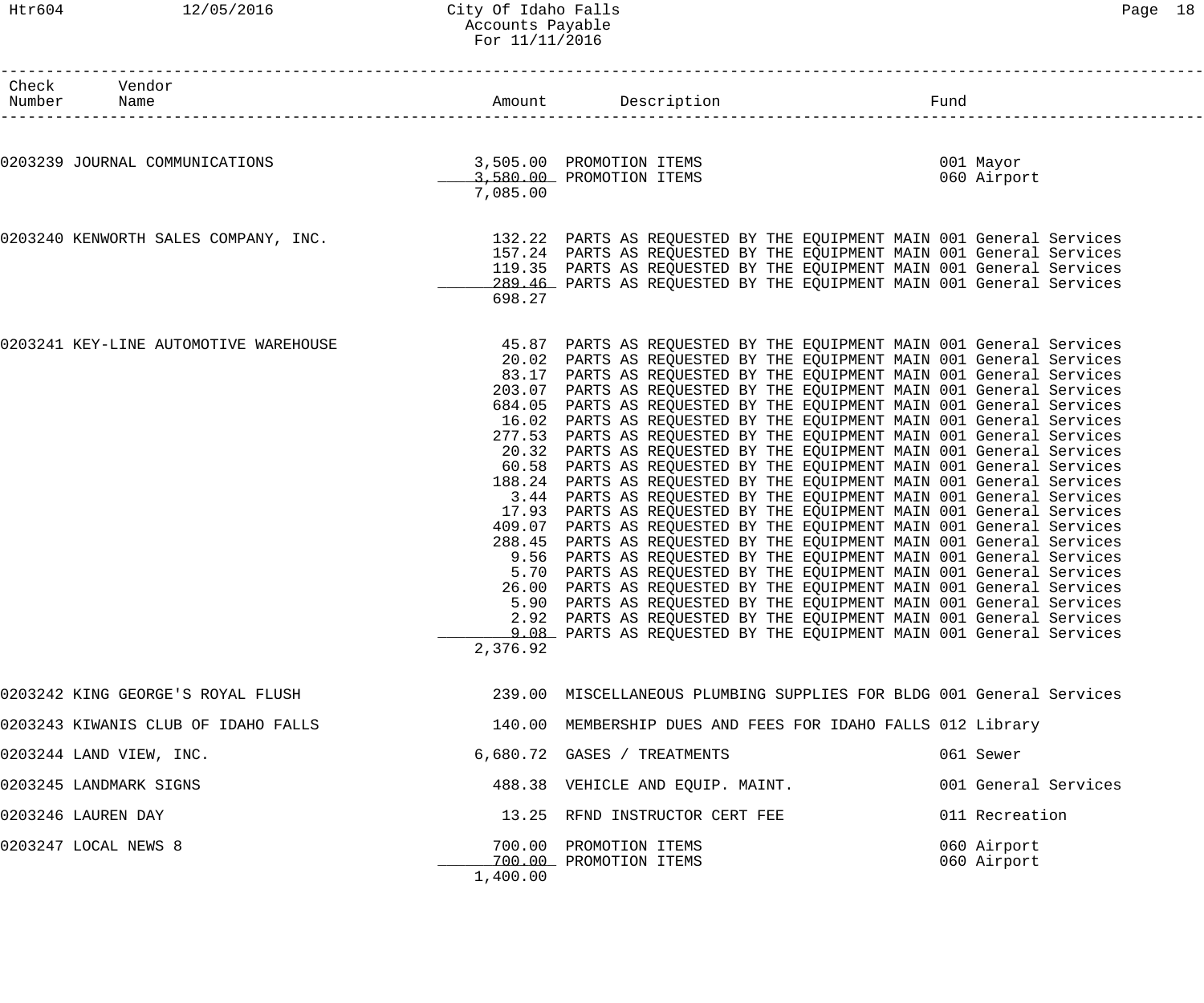| Check Vendor                                                                                                              |          |                                                                                                                                                                                                                                                                                                                                                                                                                                                                                                                                                                                                                                                                                                                                                                                                                                                                                                                                                                                                                                                                                                                                                                                                                                                                                                                                                                                                                                                                                                                                                |                          |
|---------------------------------------------------------------------------------------------------------------------------|----------|------------------------------------------------------------------------------------------------------------------------------------------------------------------------------------------------------------------------------------------------------------------------------------------------------------------------------------------------------------------------------------------------------------------------------------------------------------------------------------------------------------------------------------------------------------------------------------------------------------------------------------------------------------------------------------------------------------------------------------------------------------------------------------------------------------------------------------------------------------------------------------------------------------------------------------------------------------------------------------------------------------------------------------------------------------------------------------------------------------------------------------------------------------------------------------------------------------------------------------------------------------------------------------------------------------------------------------------------------------------------------------------------------------------------------------------------------------------------------------------------------------------------------------------------|--------------------------|
| 0203248 LOWE'S COMMERCIAL SERVICES 148.08 RAKES 6@ \$24.68 60 PAXES 148.08 RAKES 148.08 RAKES 6@ \$24.68                  |          |                                                                                                                                                                                                                                                                                                                                                                                                                                                                                                                                                                                                                                                                                                                                                                                                                                                                                                                                                                                                                                                                                                                                                                                                                                                                                                                                                                                                                                                                                                                                                |                          |
| 0203249 MEL'S LOCK & KEY                                                                                                  |          | 30.00 MAKE KEYS AND REPAIR LOCKS AS REQUESTED 001 General Services                                                                                                                                                                                                                                                                                                                                                                                                                                                                                                                                                                                                                                                                                                                                                                                                                                                                                                                                                                                                                                                                                                                                                                                                                                                                                                                                                                                                                                                                             |                          |
| 0203250 MICHELLE JONES                                                                                                    |          | 33.25 RFND INSTRUCTOR CERT FEE 6011 Recreation                                                                                                                                                                                                                                                                                                                                                                                                                                                                                                                                                                                                                                                                                                                                                                                                                                                                                                                                                                                                                                                                                                                                                                                                                                                                                                                                                                                                                                                                                                 |                          |
| 0203251 MOUNTAIN VALLEY FLOOR MATS LLC                     30.40  FLOOR MAT SERVICE FOR THE AQUATIC CENTER 011 Recreation |          |                                                                                                                                                                                                                                                                                                                                                                                                                                                                                                                                                                                                                                                                                                                                                                                                                                                                                                                                                                                                                                                                                                                                                                                                                                                                                                                                                                                                                                                                                                                                                |                          |
| 0203252 MWI VETERINARY SUPPLY COMPANY 1999 1999 24.90 VETERINARY SUPPLIES FOR IDAHO FALLS ZOO 001 Parks                   | 135.73   | 63.92 VETERINARY SUPPLIES FOR IDAHO FALLS ZOO 001 Parks<br>46.91 VETERINARY SUPPLIES FOR IDAHO FALLS ZOO 001 Parks                                                                                                                                                                                                                                                                                                                                                                                                                                                                                                                                                                                                                                                                                                                                                                                                                                                                                                                                                                                                                                                                                                                                                                                                                                                                                                                                                                                                                             |                          |
| 0203253 NAPA AUTO PARTS                                                                                                   | 1,129.72 | 8.90 PARTS AS REQUESTED BY THE EQUIPMENT MAIN 001 General Services<br>37.37 PARTS AS REQUESTED BY THE EQUIPMENT MAIN 001 General Services<br>21.79 PARTS AS REQUESTED BY THE EQUIPMENT MAIN 001 General Services<br>57.69- PARTS AS REQUESTED BY THE EQUIPMENT MAIN 001 General Services<br>61.87 PARTS AS REQUESTED BY THE EQUIPMENT MAIN 001 General Services<br>20.28 PARTS AS REQUESTED BY THE EQUIPMENT MAIN 001 General Services<br>143.28 PARTS AS REQUESTED BY THE EQUIPMENT MAIN 001 General Services<br>31.16 PARTS AS REQUESTED BY THE EQUIPMENT MAIN 001 General Services<br>42.08 PARTS AS REQUESTED BY THE EQUIPMENT MAIN 001 General Services<br>8.49 PARTS AS REQUESTED BY THE EQUIPMENT MAIN 001 General Services<br>92.39 PARTS AS REQUESTED BY THE EQUIPMENT MAIN 001 General Services<br>429.92 PARTS AS REQUESTED BY THE EQUIPMENT MAIN 001 General Services<br>18.00 PARTS AS REQUESTED BY THE EQUIPMENT MAIN 001 General Services<br>6.69 PARTS AS REQUESTED BY THE EQUIPMENT MAIN 001 General Services<br>103.98 PARTS AS REQUESTED BY THE EQUIPMENT MAIN 001 General Services<br>118.98 PARTS AS REQUESTED BY THE EQUIPMENT MAIN 001 General Services<br>7.98 PARTS AS REQUESTED BY THE EQUIPMENT MAIN 001 General Services<br>15.29 PARTS AS REQUESTED BY THE EQUIPMENT MAIN 001 General Services<br>4.78 PARTS AS REQUESTED BY THE EQUIPMENT MAIN 001 General Services<br>10.66 PARTS AS REQUESTED BY THE EQUIPMENT MAIN 001 General Services<br>3.52 PARTS AS REQUESTED BY THE EQUIPMENT MAIN 001 General Services |                          |
| 0203254 NATIONAL BAND AND TAG COMPANY                                                                                     | 655.29   | 35.69 FREIGHT<br>619.60 POLICE EQUIP & SUPPLIES                                                                                                                                                                                                                                                                                                                                                                                                                                                                                                                                                                                                                                                                                                                                                                                                                                                                                                                                                                                                                                                                                                                                                                                                                                                                                                                                                                                                                                                                                                | 001 Police<br>001 Police |
| 0203255 O'REILLY AUTO PARTS                                                                                               |          | 108.86 PARTS AS REQUESTED BY THE EQUIPMENT MAIN 001 General Services                                                                                                                                                                                                                                                                                                                                                                                                                                                                                                                                                                                                                                                                                                                                                                                                                                                                                                                                                                                                                                                                                                                                                                                                                                                                                                                                                                                                                                                                           |                          |
| 0203256 OLD DOMINION FREIGHT LINE, INC                                                                                    |          | 310.87 FREIGHT                                                                                                                                                                                                                                                                                                                                                                                                                                                                                                                                                                                                                                                                                                                                                                                                                                                                                                                                                                                                                                                                                                                                                                                                                                                                                                                                                                                                                                                                                                                                 | 064 Electric             |
| 0203257 OSWALD SERVICE, INC.                                                                                              | 129.90   | 74.95 PARTS AS REQUESTED BY THE EQUIPMENT MAIN 001 General Services<br>54.95 PARTS AS REQUESTED BY THE EQUIPMENT MAIN 001 General Services                                                                                                                                                                                                                                                                                                                                                                                                                                                                                                                                                                                                                                                                                                                                                                                                                                                                                                                                                                                                                                                                                                                                                                                                                                                                                                                                                                                                     |                          |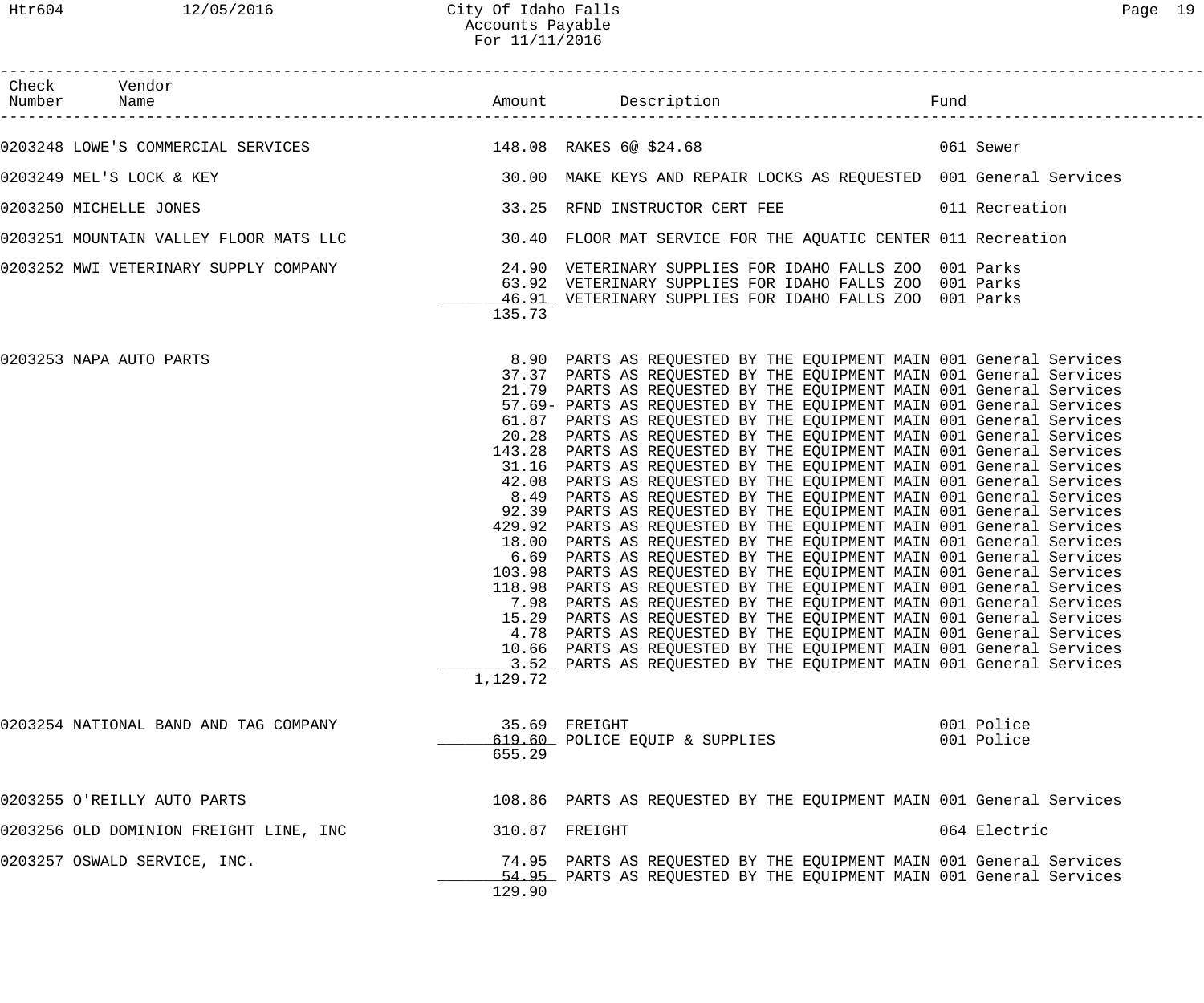#### Htr604 12/05/2016 City Of Idaho Falls Page 20 Accounts Payable For 11/11/2016

| Check Vendor<br>Number Name          |          |                                                                                                                                                                                                                                        | Fund                         |
|--------------------------------------|----------|----------------------------------------------------------------------------------------------------------------------------------------------------------------------------------------------------------------------------------------|------------------------------|
|                                      |          |                                                                                                                                                                                                                                        |                              |
|                                      |          | 0203258 PEST CONTROL SERVICES, INC.<br>2.50 MONTHLY PEST CONTROL SERVICES FOR AQUATI 011 Recreation                                                                                                                                    |                              |
|                                      |          | 70.00 MONTHLY PEST CONTROL SERVICES FOR AQUATI 011 Recreation                                                                                                                                                                          |                              |
|                                      |          | 48.00 INTERIOR RODENT CONTROL AS REQUESTED BY 011 Recreation                                                                                                                                                                           |                              |
|                                      | 170.50   |                                                                                                                                                                                                                                        |                              |
|                                      |          | 0203259 PING GOLF COMPANY, INC. THE SAME SERVICE SERVICE OF STRINGER SAMP SAND CREEK GOLF 018 Golf Courses                                                                                                                             |                              |
| 0203260 PIONEER EQUIPMENT COMPANY    |          | 870.00 PARTS AND MINOR SUBLET REPAIRS AS REQUES 001 General Services                                                                                                                                                                   |                              |
|                                      |          | 64.90 PARTS AND MINOR SUBLET REPAIRS AS REQUES 001 General Services                                                                                                                                                                    |                              |
|                                      | 934.90   |                                                                                                                                                                                                                                        |                              |
| 0203261 PLATT ELECTRIC / REXEL, INC. |          | 126.95 MISCELLANEOUS ELECTRICAL SUPPLIES FOR BL 001 General Services                                                                                                                                                                   |                              |
|                                      |          | 96.00 MISCELLANEOUS ELECTRICAL SUPPLIES FOR BL 001 General Services                                                                                                                                                                    |                              |
|                                      |          | 292.50 TOOLS, HAND POWER/NONPOWER 064 Electric                                                                                                                                                                                         |                              |
|                                      |          | 292.30 IOOLS, AAND FOWER (NONFOWER 064 Electric<br>29.22 HARDWARE MISCELLANEOUS 064 Electric<br>100.81 HARDWARE MISCELLANEOUS 064 Electric<br>31.50 HARDWARE MISCELLANEOUS 064 Electric<br>49.26 HARDWARE (16.12 ELECTRICAL EQUIP/SUPP |                              |
|                                      |          |                                                                                                                                                                                                                                        |                              |
|                                      |          |                                                                                                                                                                                                                                        |                              |
|                                      |          |                                                                                                                                                                                                                                        |                              |
|                                      |          |                                                                                                                                                                                                                                        |                              |
|                                      |          |                                                                                                                                                                                                                                        |                              |
|                                      |          | 1,076.27 CONDUCTOR<br>-27 CONDUCTOR<br>12.00 HARDWARE MISCELLANEOUS 064 Electric<br>064 Electric<br>9.51 HARDWARE MISCELLANEOUS 064 Electric<br>9.51 HARDWARE MISCELLANEOUS 064 Electric                                               |                              |
|                                      |          | 312.00 HARDWARE                                                                                                                                                                                                                        |                              |
|                                      |          |                                                                                                                                                                                                                                        |                              |
|                                      |          | 66.12 HARDWARE MISCELLANEOUS 064 Electric                                                                                                                                                                                              |                              |
|                                      |          | 12.50 HARDWARE MISCELLANEOUS 064 Electric                                                                                                                                                                                              |                              |
|                                      |          | 144.90 HARDWARE MISCELLANEOUS 664 Electric                                                                                                                                                                                             |                              |
|                                      |          |                                                                                                                                                                                                                                        |                              |
|                                      |          | 53.45 HARDWARE MISCELLANEOUS                                                                                                                                                                                                           | 064 Electric                 |
|                                      | 29.68    | HARDWARE MISCELLANEOUS                                                                                                                                                                                                                 | 064 Electric                 |
|                                      | 155.13   | HARDWARE MISCELLANEOUS                                                                                                                                                                                                                 | 064 Electric                 |
|                                      | 105.98   | HARDWARE MISCELLANEOUS                                                                                                                                                                                                                 | 064 Electric                 |
|                                      | 48.99    | HARDWARE MISCELLANEOUS                                                                                                                                                                                                                 | 064 Electric                 |
|                                      | 62.78    | HARDWARE MISCELLANEOUS                                                                                                                                                                                                                 | 064 Electric                 |
|                                      | 24.29    | HARDWARE MISCELLANEOUS                                                                                                                                                                                                                 | 064 Electric                 |
|                                      | 13.23    | HARDWARE MISCELLANEOUS                                                                                                                                                                                                                 | 064 Electric                 |
|                                      | 12.96    | ELECTRICAL EQUIP/SUPPLIES                                                                                                                                                                                                              | 064 Electric                 |
|                                      | 191.48   | ELEC/IF POWER                                                                                                                                                                                                                          | 064 Electric                 |
|                                      | 18.45    | HARDWARE MISCELLANEOUS                                                                                                                                                                                                                 | 064 Electric                 |
|                                      | 67.50    | HARDWARE MISCELLANEOUS                                                                                                                                                                                                                 | 064 Electric                 |
|                                      | 52.10    | HARDWARE MISCELLANEOUS                                                                                                                                                                                                                 | 064 Electric                 |
|                                      | 15.46    | HARDWARE MISCELLANEOUS                                                                                                                                                                                                                 | 064 Electric                 |
|                                      | 51.79    | HARDWARE MISCELLANEOUS<br>30.70 CONDUCTOR                                                                                                                                                                                              | 064 Electric<br>064 Electric |
|                                      | 3,449.80 |                                                                                                                                                                                                                                        |                              |
|                                      |          |                                                                                                                                                                                                                                        |                              |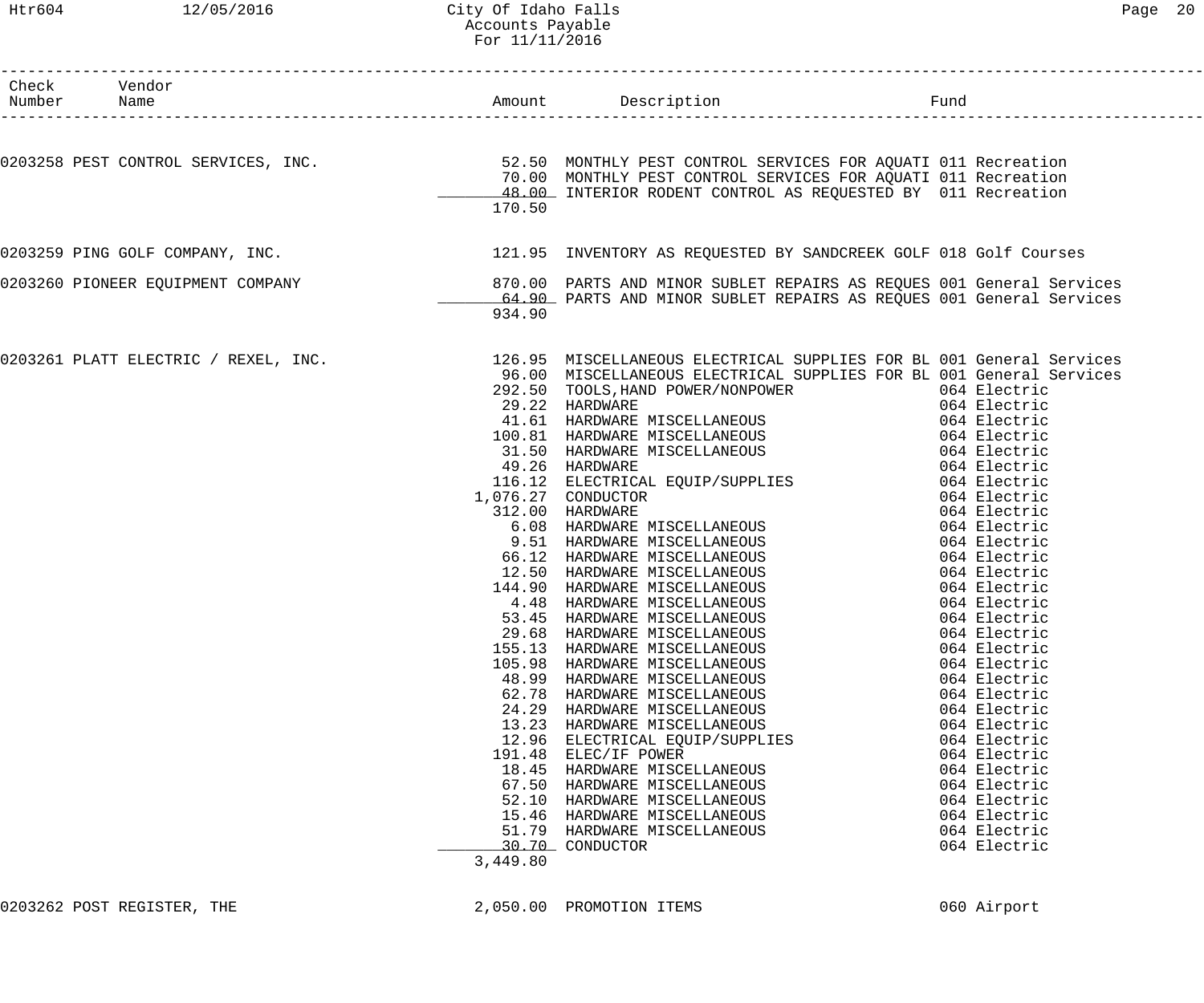#### Htr604 12/05/2016 City Of Idaho Falls Page 21 Accounts Payable For 11/11/2016

| Check Vendor<br>Number Name                                                                                    |           |                                                                                                                                                                                                                                                                                                                                                                   |                      |
|----------------------------------------------------------------------------------------------------------------|-----------|-------------------------------------------------------------------------------------------------------------------------------------------------------------------------------------------------------------------------------------------------------------------------------------------------------------------------------------------------------------------|----------------------|
|                                                                                                                | 15,556.58 |                                                                                                                                                                                                                                                                                                                                                                   |                      |
| 0203264 R & S DISTRIBUTING                                                                                     |           | 209.74 JANITORIAL ITEMS FOR THE AQUATIC CENTER 011 Recreation                                                                                                                                                                                                                                                                                                     |                      |
| 0203265 RAINEY CREEK COUNTRY STORE <b>147.79</b> FUEL PURCHASES AS REQUESTED BY AMBULANCE 001 General Services | 754.81    | 107.02 FUEL PURCHASES AS REQUESTED BY AMBULANCE 001 General Services                                                                                                                                                                                                                                                                                              |                      |
| 0203266 REID, JONATHAN                                                                                         |           | 54.00 CONTRACTED OFFICIALS                                                                                                                                                                                                                                                                                                                                        | 011 Recreation       |
| 0203267 RHODEHOUSE CONSTRUCTION, INC. 6,203.24 CONSTRUCTION JOB/CONTRACT                                       |           |                                                                                                                                                                                                                                                                                                                                                                   | 061 Sewer            |
| 0203268 RIVERS WEST CONSTRUCTION, LLC                                                                          |           | 5,925.00 CONSTRUCTION JOB/CONTRACT                                                                                                                                                                                                                                                                                                                                | 064 Electric         |
| 0203269 ROCKY MOUNTAIN BULL BASH PRODUCTION 3,065.51 PROFESSIONAL/PERSONAL SRV                                 |           |                                                                                                                                                                                                                                                                                                                                                                   | 001 Parks            |
| 0203270 ROCKY MOUNTAIN ELECTRIC, INC. 3,149.00 VEHICLE AND EQUIP. MAINT.                                       |           |                                                                                                                                                                                                                                                                                                                                                                   | 061 Sewer            |
| 0203271 ROCKY MOUNTAIN ENVIRONMENTAL                                                                           |           | 4,424.50 PROFESSIONAL/PERSONAL SRV                                                                                                                                                                                                                                                                                                                                | 001 General Services |
| 0203272 RON SAYER DODGE, INC.                                                                                  | 744.63    | 14.62 PARTS AND MINOR SUBLET REPAIRS AS REQUES 001 General Services<br>67.69 PARTS AND MINOR SUBLET REPAIRS AS REQUES 001 General Services<br>49.94 PARTS AND MINOR SUBLET REPAIRS AS REQUES 001 General Services<br>187.38 PARTS AND MINOR SUBLET REPAIRS AS REQUES 001 General Services<br>425.00 PARTS AND MINOR SUBLET REPAIRS AS REQUES 001 General Services |                      |
| 0203273 RUSH TRUCK CENTERS, INC.                                                                               |           | 197.40 EQ REPAIR AND MAINT                                                                                                                                                                                                                                                                                                                                        | 001                  |
| 0203274 RUSH TRUCK CENTERS, INC.                                                                               | 570.70    | 309.39 PARTS AS REQUESTED BY THE EQUIPMENT MAIN 001 General Services<br>82.49 PARTS AS REQUESTED BY THE EQUIPMENT MAIN 001 General Services<br>114.84 PARTS AS REQUESTED BY THE EQUIPMENT MAIN 001 General Services<br>63.98 PARTS AS REQUESTED BY THE EQUIPMENT MAIN 001 General Services                                                                        |                      |
| 0203275 SAWTOOTH EMERGENCY VEHICLES                                                                            | 59.43     | 43.00 PARTS AS REQUESTED BY THE EQUIPMENT MAIN 001 General Services<br>16.43 PARTS AS REQUESTED BY THE EQUIPMENT MAIN 001 General Services                                                                                                                                                                                                                        |                      |
| 0203276 SCHNEIDER, ANDREW                                                                                      |           | 72.00 CONTRACTED OFFICIALS                                                                                                                                                                                                                                                                                                                                        | 011 Recreation       |
| 0203277 SHERWIN-WILLIAMS COMPANY                                                                               |           | 181.49 AST250 MED GRAY 1GAL, FRE                                                                                                                                                                                                                                                                                                                                  | 001 Parks            |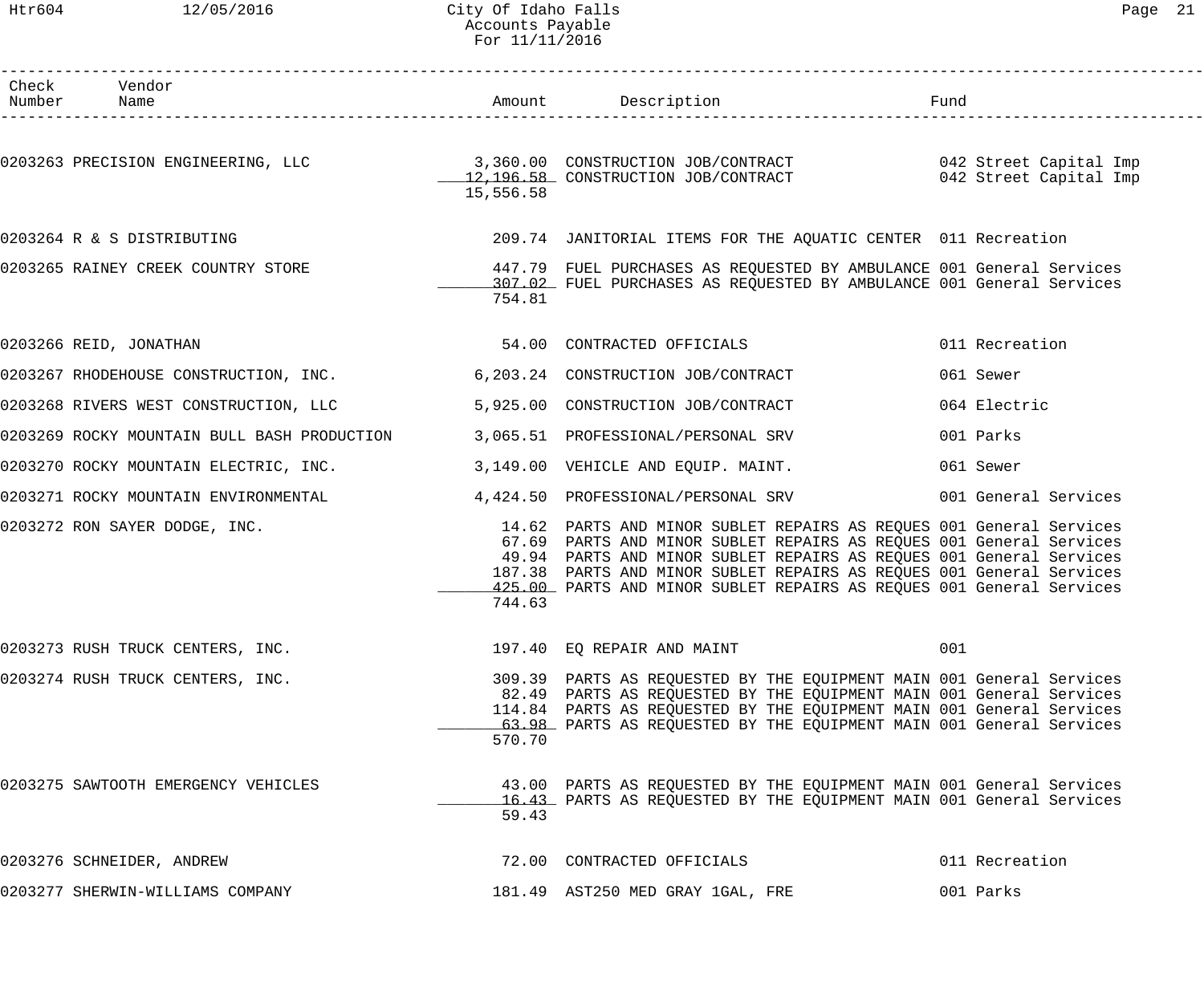| Check Vendor<br>Number Name                        |                           |                                                                                                                                                                                                                                                                                                                                                                                                                                                                                                                                                                                                                             |                                                   |
|----------------------------------------------------|---------------------------|-----------------------------------------------------------------------------------------------------------------------------------------------------------------------------------------------------------------------------------------------------------------------------------------------------------------------------------------------------------------------------------------------------------------------------------------------------------------------------------------------------------------------------------------------------------------------------------------------------------------------------|---------------------------------------------------|
| 0203278 SIGNATURE PARTY RENTAL LLC 1,100.00 RENTAL |                           |                                                                                                                                                                                                                                                                                                                                                                                                                                                                                                                                                                                                                             | 001 Parks                                         |
| 0203279 SOLOMON CORPORATION                        |                           | 690.00 TRANSFORMERS                                                                                                                                                                                                                                                                                                                                                                                                                                                                                                                                                                                                         | 064 Electric                                      |
| 0203280 STAPLES ADVANTAGE                          | 985.31                    | 577.94 OFFICE SUPPLIES, GENERAL                                                                                                                                                                                                                                                                                                                                                                                                                                                                                                                                                                                             | 001 Police                                        |
| 0203281 SUNNYSIDE GARDENS                          |                           | 74.69 NURSERY STOCK & SUPPLIES                                                                                                                                                                                                                                                                                                                                                                                                                                                                                                                                                                                              | 001 Parks                                         |
| 0203282 T-O ENGINEERS                              |                           | 13,355.52 PROFESSIONAL/PERSONAL SRV                                                                                                                                                                                                                                                                                                                                                                                                                                                                                                                                                                                         | 060 Airport                                       |
| 0203283 TELEDYNE INSTRUMENTS, INC.                 | 31.00 FREIGHT<br>2,021.00 | 1,990.00 WASTE WATER TREATMENT                                                                                                                                                                                                                                                                                                                                                                                                                                                                                                                                                                                              | 061 Sewer<br>061 Sewer                            |
| 0203284 TETON MICROBIOLOGY LAB                     | 695.00                    | 25.00 LABORATORY EQUIP/MATERIAL 001 Parks<br>25.00 LABORATORY EQUIP/MATERIAL 001 Parks<br>25.00 LABORATORY EQUIP/MATERIAL 001 Parks<br>25.00 LABORATORY EQUIP/MATERIAL 001 Parks<br>35.00 LABORATORY EQUIP/MATERIAL 001 Parks<br>35.00 L<br>35.00 LABORATORY EQUIP/MATERIAL 001 Parks<br>25.00 LABORATORY EQUIP/MATERIAL 018 Golf Courses<br>25.00 LABORATORY EQUIP/MATERIAL 018 Golf Courses<br>50.00 LABORATORY EQUIP/MATERIAL 018 Golf Courses<br>25.00 LABORATORY EQUIP/MATERIAL 618 Golf Courses<br>70.00 LABORATORY EQUIP/MATERIAL<br>35.00 LABORATORY EQUIP/MATERIAL<br>270.00 LABORATORY ANALYSIS FOR WATER SAMPLES | 018 Golf Courses<br>018 Golf Courses<br>061 Water |
| 0203285 TETON TOYOTA                               | 200.73                    | 31.85- PARTS AND MINOR SUBLET REPAIRS AS REQUES 001 General Services<br>232.58 PARTS AND MINOR SUBLET REPAIRS AS REQUES 001 General Services                                                                                                                                                                                                                                                                                                                                                                                                                                                                                |                                                   |
| 0203286 THOMPSON PAVING, INC.                      |                           | 126,446.00 CONSTRUCTION JOB/CONTRACT                                                                                                                                                                                                                                                                                                                                                                                                                                                                                                                                                                                        | 001 Parks                                         |
| 0203287 THOMSON REUTERS WEST                       | 743.31                    | 629.98 MONTHLY WESTLAW SUBSCRIPTION AND BOOKS F 001 City Prosecuting Attorney<br>113.33 MONTHLY WESTLAW SUBSCRIPTION AND BOOKS F 001 City Prosecuting Attorney                                                                                                                                                                                                                                                                                                                                                                                                                                                              |                                                   |
| 0203288 TREVOR DEMOTT                              |                           | 62.50 RFND LICENSE/MEMBER FEE                                                                                                                                                                                                                                                                                                                                                                                                                                                                                                                                                                                               | 061 Water                                         |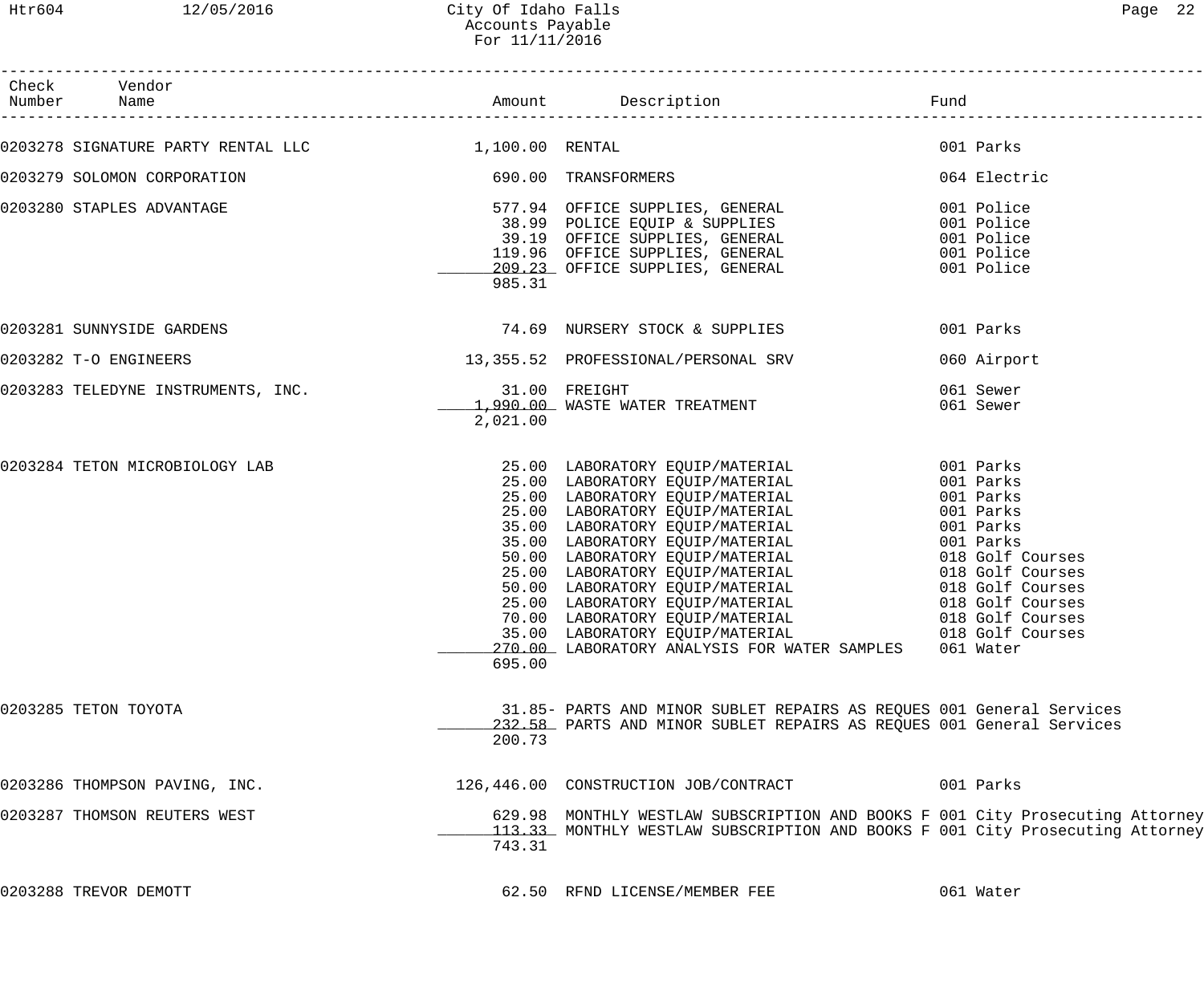| Check Vendor<br>Number Name               |                | Amount Description Description                                                                                                                                                                                                                                                                                                                             |            |                                                                                                                         |
|-------------------------------------------|----------------|------------------------------------------------------------------------------------------------------------------------------------------------------------------------------------------------------------------------------------------------------------------------------------------------------------------------------------------------------------|------------|-------------------------------------------------------------------------------------------------------------------------|
|                                           |                | 0203289 TROY'S ENGINE & MFG LLC                            646.69 VEHICLE AND EQUIP. MAINT.                  001 General Services                                                                                                                                                                                                                          |            |                                                                                                                         |
| 0203290 UNITED AIRLINES, INC.             | 104.13 ANIMALS |                                                                                                                                                                                                                                                                                                                                                            |            | 001 Parks                                                                                                               |
| 0203291 UNITED PARCEL SERVICE             | 48.42          | 15.24 SHIPPING SERVICE FOR IDAHO FALLS ZOO - O 001 Parks<br>$33.18$ FREIGHT                                                                                                                                                                                                                                                                                |            | 064 Electric                                                                                                            |
| 0203292 UPHOLSTERY CENTER, THE            |                | 360.00 UPHOLSTERY REPAIRS AS REQUESTED BY GARAG 001 General Services                                                                                                                                                                                                                                                                                       |            |                                                                                                                         |
| 0203293 VALLEY OFFICE SYSTEMS             | 1,352.00       | 821.27 MAINTENANCE CONTRACT-EQ<br>43.23 MAINTENANCE CONTRACT-EQ<br>72.50 MAINTENANCE CONTRACT-EQ<br>165.00 MAINTENANCE CONTRACT-EQ<br>125.00 MAINTENANCE CONTRACT-EQ<br>125.00 MAINTENANCE CONTRACT-EQ                                                                                                                                                     |            | 001 City Prosecuting Attorney<br>001 City Attorney<br>001 Fire<br>001 Human Resources<br>001 Treasurer<br>001 Treasurer |
|                                           |                |                                                                                                                                                                                                                                                                                                                                                            |            | 064 Electric                                                                                                            |
| 0203295 VERIZON WIRELESS                  |                | 3,546.00 BILLING 9/24-10/23/16                                                                                                                                                                                                                                                                                                                             | 001        |                                                                                                                         |
| 0203296 VERNON LIBRARY SUPPLIES           |                | 347.92 MISCELLANEOUS PRODUCTS                                                                                                                                                                                                                                                                                                                              |            | 012 Library                                                                                                             |
| 0203297 WACKERLI AUTO CENTER              | 655.04         | 108.12 PARTS AS REQUESTED BY THE EQUIPMENT MAIN 001 General Services<br>365.58 PARTS AS REQUESTED BY THE EQUIPMENT MAIN 001 General Services<br>181.34 PARTS AS REQUESTED BY THE EQUIPMENT MAIN 001 General Services                                                                                                                                       |            |                                                                                                                         |
| 0203298 WALDRON, JEFFERY P.               |                |                                                                                                                                                                                                                                                                                                                                                            |            |                                                                                                                         |
| 0203299 WALLIS, TYSON                     |                | 330.00 CONTRACTED OFFICIALS                                                                                                                                                                                                                                                                                                                                |            | 011 Recreation                                                                                                          |
| 0203300 WAXIE SANITARY SUPPLY             | 207.89         | 162.23   CUSTODIAL  SUPPLIES/EQUIP<br><u>45.66   CUSTODIAL  SUPPLIES/EQ</u> UIP                                                                                                                                                                                                                                                                            |            | 001 General Services<br>001 General Services                                                                            |
| 0203301 WELCH, KELLY                      |                | 1,050.00 ELEC/IF POWER                                                                                                                                                                                                                                                                                                                                     |            | 064 Electric                                                                                                            |
| 0203302 WESTERN RECORDS DESTRUCTION, INC. |                | 81.00 SHREDDING SERVICES AS REQUESTED BY IDAHO 001 Parks                                                                                                                                                                                                                                                                                                   |            |                                                                                                                         |
| 0203303 WESTERN STATES RENTAL STORE       |                | 3,207.76 EQ REPAIR AND MAINT<br>2,138.51 EQ REPAIR AND MAINT<br>39.34 PARTS AS REQUESTED BY THE EQUIPMENT MAIN 001 General Services<br>99.90 PARTS AS REQUESTED BY THE EQUIPMENT MAIN 001 General Services<br>592.23 PARTS AS REQUESTED BY THE EQUIPMENT MAIN 001 General Services<br>142.40 PARTS AS REQUESTED BY THE EQUIPMENT MAIN 001 General Services | 001<br>001 |                                                                                                                         |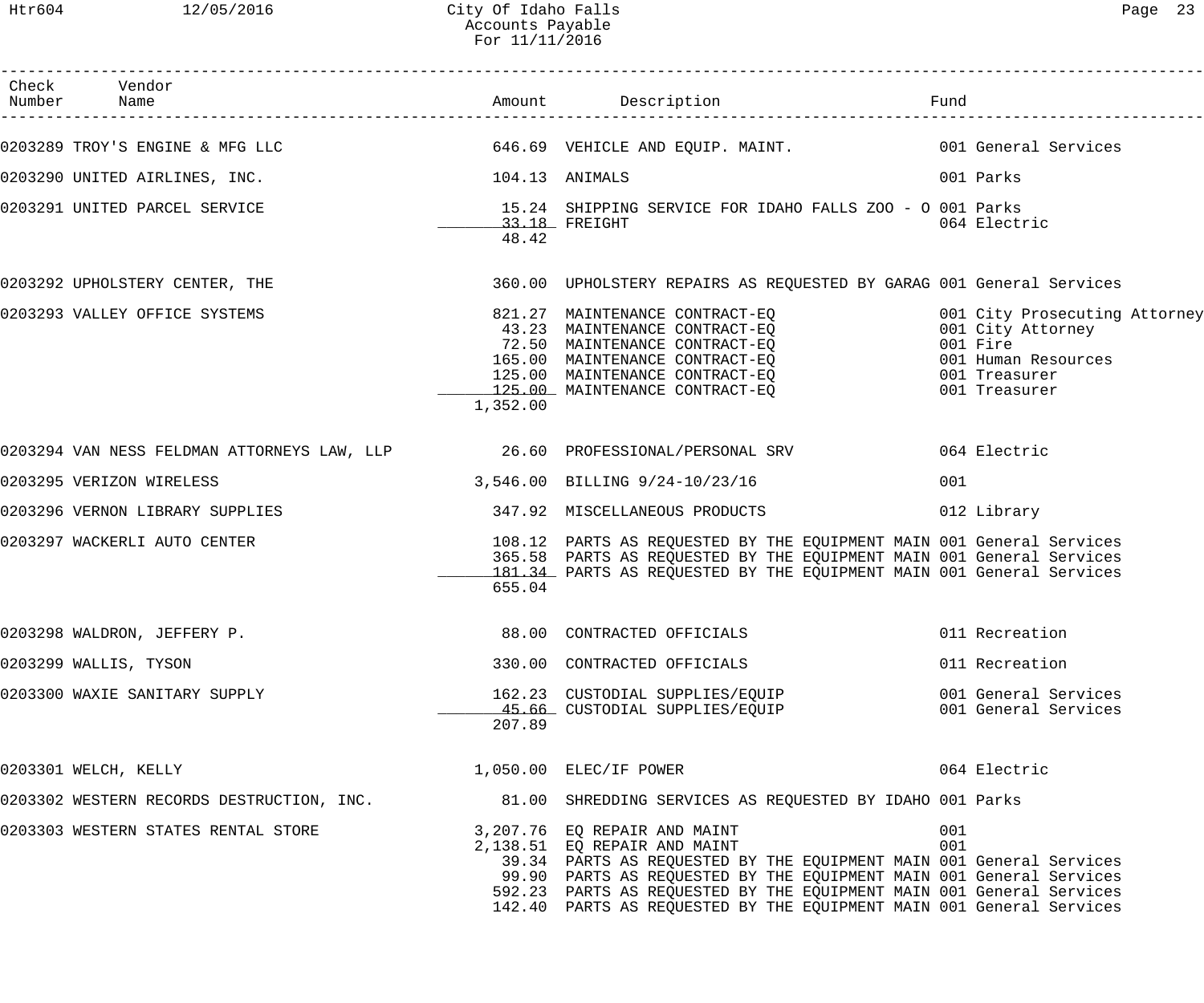| Check<br>Number | Vendor<br>Name                      | Amount                    | Description                                                         | Fund |                  |  |
|-----------------|-------------------------------------|---------------------------|---------------------------------------------------------------------|------|------------------|--|
|                 | 0203303 WESTERN STATES RENTAL STORE | 101.00 RENTAL<br>6,380.77 | 59.63 PARTS AS REQUESTED BY THE EQUIPMENT MAIN 001 General Services |      | 061 Water        |  |
|                 | 0203304 WHEELER, CHAD               |                           | 66.00 CONTRACTED OFFICIALS                                          |      | 011 Recreation   |  |
|                 | 0203305 WILBUR-ELLIS COMPANY        |                           | 4,080.00 FERTILIZER/SOIL CONDITION                                  |      | 018 Golf Courses |  |
|                 | 0203306 WILLIAMS, TOM               | 920.00                    | CONTRACTED OFFICIALS                                                |      | 011 Recreation   |  |
|                 | 0203307 YVONNE LUTHER               | 33.25                     | RFND INSTRUCTOR CERT FEE                                            |      | 011 Recreation   |  |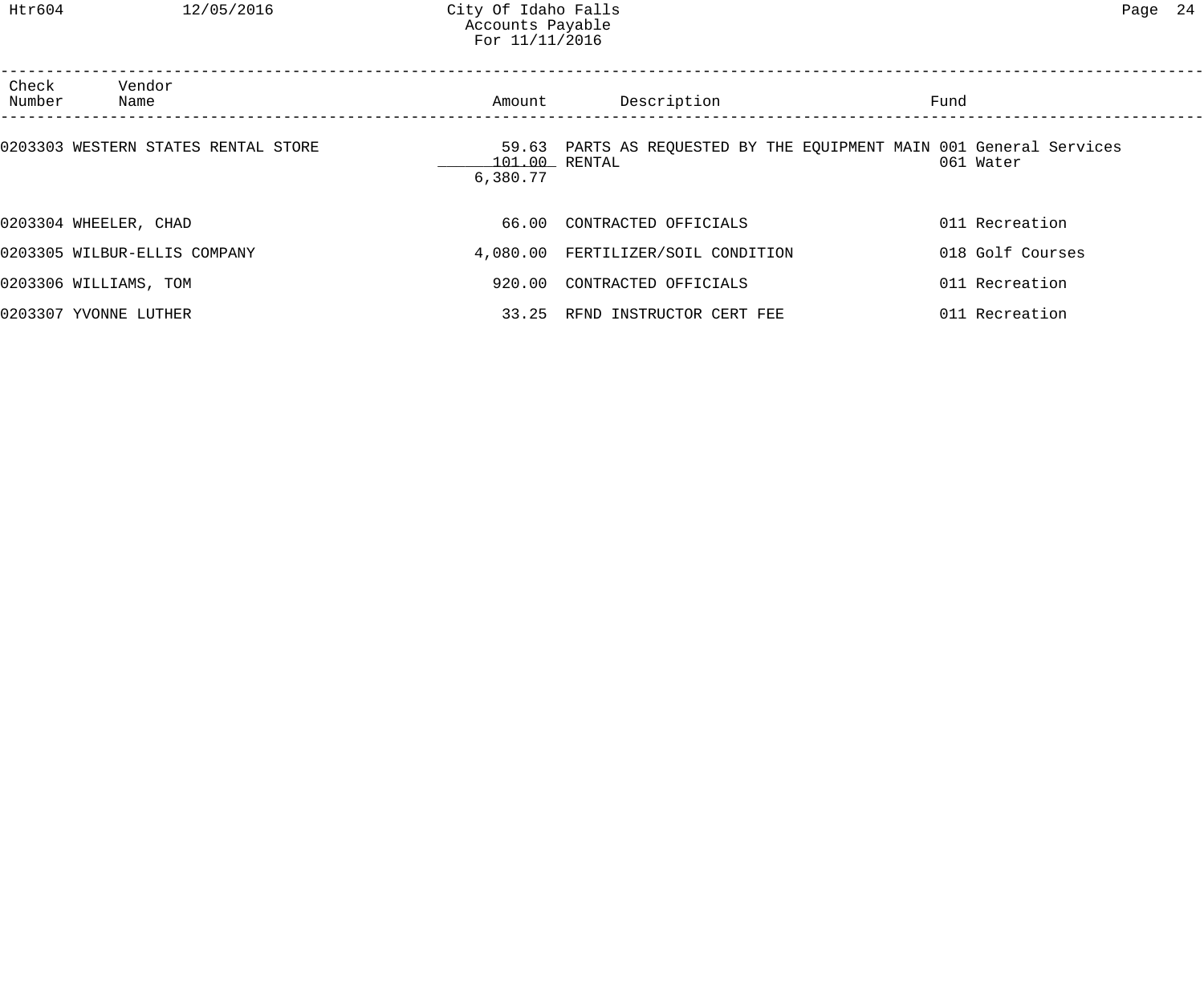| Check Vendor<br>Checr<br>Number Name                                                                                                                               |                                                                                                              |                                                                                                                                                                                                                                                                                                                                                                                                                                                                                                                                                                                                                                                                                                                                                                                                                                                                                                                                                                                                                                                                                                                                                                                                                                                                                                                                                                                                                                                                                                                                                                                                                                                                                                                                                                                                           |                                                                                                                                                                                                                |
|--------------------------------------------------------------------------------------------------------------------------------------------------------------------|--------------------------------------------------------------------------------------------------------------|-----------------------------------------------------------------------------------------------------------------------------------------------------------------------------------------------------------------------------------------------------------------------------------------------------------------------------------------------------------------------------------------------------------------------------------------------------------------------------------------------------------------------------------------------------------------------------------------------------------------------------------------------------------------------------------------------------------------------------------------------------------------------------------------------------------------------------------------------------------------------------------------------------------------------------------------------------------------------------------------------------------------------------------------------------------------------------------------------------------------------------------------------------------------------------------------------------------------------------------------------------------------------------------------------------------------------------------------------------------------------------------------------------------------------------------------------------------------------------------------------------------------------------------------------------------------------------------------------------------------------------------------------------------------------------------------------------------------------------------------------------------------------------------------------------------|----------------------------------------------------------------------------------------------------------------------------------------------------------------------------------------------------------------|
| 0203308 ADVANCED SYSTEMS GROUP 10 100 45,421.00 COMPUTERS, DP/WORD PROC. 100 1001 Data Processing                                                                  |                                                                                                              |                                                                                                                                                                                                                                                                                                                                                                                                                                                                                                                                                                                                                                                                                                                                                                                                                                                                                                                                                                                                                                                                                                                                                                                                                                                                                                                                                                                                                                                                                                                                                                                                                                                                                                                                                                                                           |                                                                                                                                                                                                                |
| 0203309 AIRGAS USA, LLC                                                                                                                                            | 1,094.36                                                                                                     | 732.85   WELDING SUPPLIES AND GAS AS REQUESTED -  001 General Services<br>181.14   PURCHASE OF OXYGEN SUPPLIES FOR CITY AMB 063 Ambulance<br>175.87 PURCHASE OF OXYGEN SUPPLIES FOR CITY AMB 063 Ambulance<br>4.50 PURCHASE OF OXYGEN SUPPLIES FOR CITY AMB 063 Ambulance                                                                                                                                                                                                                                                                                                                                                                                                                                                                                                                                                                                                                                                                                                                                                                                                                                                                                                                                                                                                                                                                                                                                                                                                                                                                                                                                                                                                                                                                                                                                 |                                                                                                                                                                                                                |
| 0203310 ALPHA CARD SYSTEMS                                                                                                                                         |                                                                                                              | 293.85 POLICE EQUIP & SUPPLIES 001 Police                                                                                                                                                                                                                                                                                                                                                                                                                                                                                                                                                                                                                                                                                                                                                                                                                                                                                                                                                                                                                                                                                                                                                                                                                                                                                                                                                                                                                                                                                                                                                                                                                                                                                                                                                                 |                                                                                                                                                                                                                |
| 0203312 ALSCO (AMERICAN LINEN DIV)             13.79 CLEANING AND RENTAL FLOOR MATS FOR ANIMA 001 Police<br>50.71 LAUNDRY SUPPLY AND SERVICE FOR THE FIRE 001 Fire | 27.68<br>27.25<br>58.37<br>127.39<br>65.78<br>46.30<br>29.89<br>65.12<br>91.44<br>47.90<br>54.77<br>2,229.05 | 57.96 LAUNDRY SUPPLY AND SERVICE FOR THE FIRE 001 Fire<br>73.20 LAUNDRY SUPPLY AND SERVICE FOR THE FIRE 001 Fire<br>39.86 LAUNDRY SUPPLY AND SERVICE FOR THE FIRE 001 Fire<br>45.46 LAUNDRY SUPPLY AND SERVICE FOR THE FIRE 001 Fire<br>64.69 LAUNDRY SUPPLY AND SERVICE FOR THE FIRE<br>26.32 LAUNDRY SUPPLY AND SERVICE FOR THE FIRE<br>57.32 LAUNDRY SUPPLY AND SERVICE FOR THE FIRE 001 Fire<br>20.24 LAUNDRY SUPPLY AND SERVICE FOR THE FIRE 001 Fire<br>107.47 LAUNDRY SUPPLY AND SERVICE FOR THE FIRE 001 Fire<br>80.03 LAUNDRY SUPPLY AND SERVICE FOR THE FIRE 001 Fire<br>98.41 LAUNDRY SUPPLY AND SERVICE FOR THE FIRE 001 Fire<br>55.86 LAUNDRY SUPPLY AND SERVICE FOR THE FIRE<br>56.34 LAUNDRY SUPPLY AND SERVICE FOR THE FIRE<br>LAUNDRY SUPPLY AND SERVICE FOR THE FIRE<br>64.44 LAUNDRY SUPPLY AND SERVICE FOR THE FIRE 001 Fire<br>40.91 LAUNDRY SUPPLY AND SERVICE FOR THE FIRE 001 Fire<br>58.94 LAUNDRY SUPPLY AND SERVICE FOR THE FIRE 001 Fire<br>39.93 LAUNDRY SUPPLY AND SERVICE FOR THE FIRE 001 Fire<br>50.36 LAUNDRY SUPPLY AND SERVICE FOR THE FIRE<br>49.14 LAUNDRY SUPPLY AND SERVICE FOR THE FIRE 001 Fire<br>LAUNDRY SUPPLY AND SERVICE FOR THE FIRE<br>LAUNDRY SUPPLY AND SERVICE FOR THE FIRE<br>LAUNDRY SUPPLY AND SERVICE FOR THE FIRE<br>49.61 LAUNDRY SUPPLY AND SERVICE FOR THE FIRE<br>LAUNDRY SUPPLY AND SERVICE FOR THE FIRE<br>19.85 LAUNDRY SUPPLY AND SERVICE FOR THE FIRE<br>58.32 LAUNDRY SUPPLY AND SERVICE FOR THE FIRE<br>LAUNDRY SUPPLY AND SERVICE FOR THE FIRE<br>LAUNDRY SUPPLY AND SERVICE FOR THE FIRE<br>LAUNDRY SUPPLY AND SERVICE FOR THE FIRE<br>WEEKLY DELIVERY AND CHANGE OUT OF ENTRAN 060 Airport<br>LAUNDRY SERVICES AS REQUESTED - SEWER DI 061 Sewer<br>LAUNDRY SERVICES AS REQUESTED - SEWER DI 061 Sewer<br>308.00 WELDING COVERALLS | 001 Fire<br>001 Fire<br>001 Fire<br>001 Fire<br>001 Fire<br>001 Fire<br>001 Fire<br>001 Fire<br>001 Fire<br>001 Fire<br>001 Fire<br>001 Fire<br>001 Fire<br>001 Fire<br>001 Fire<br>001 Fire<br>062 Sanitation |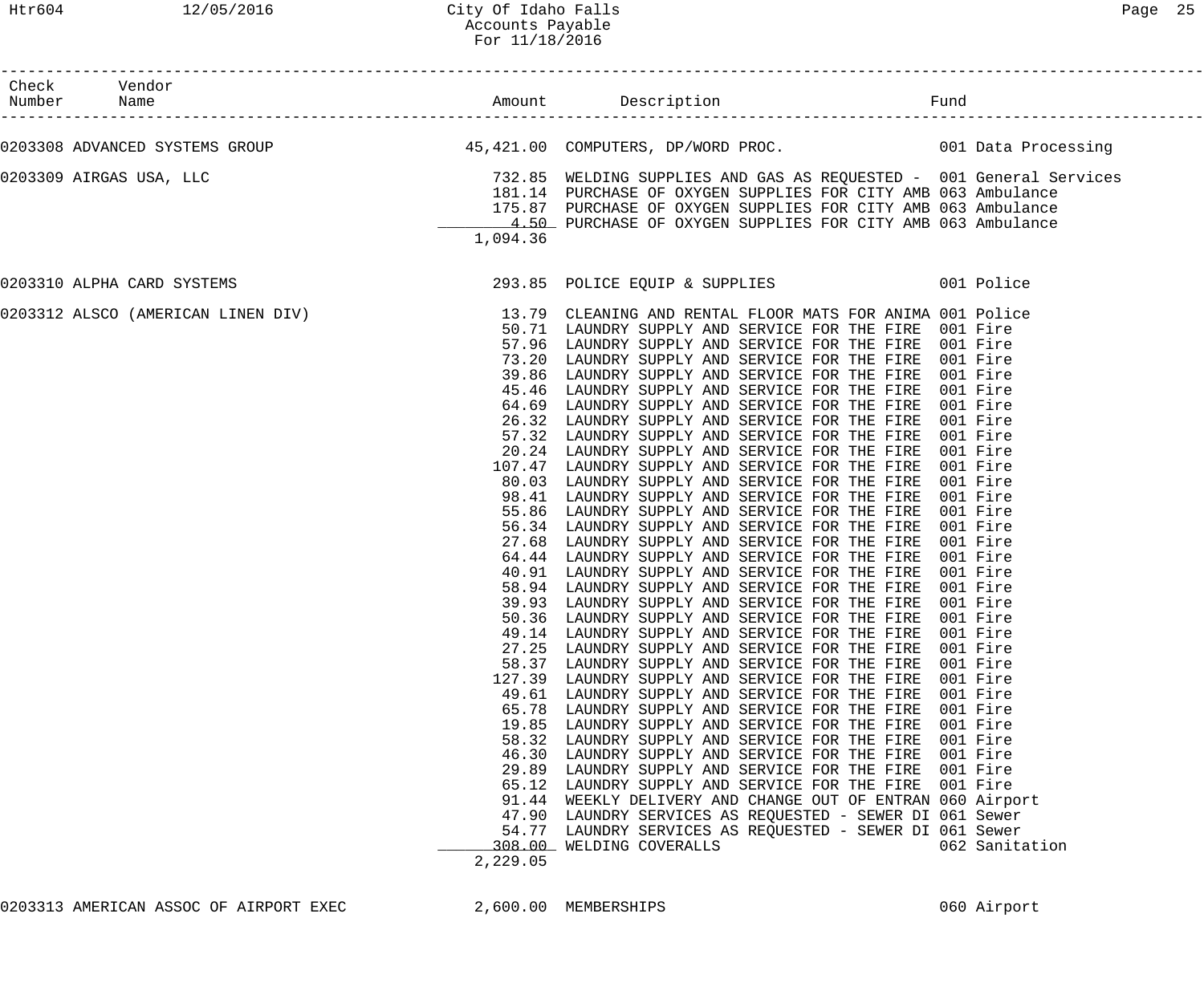Htr604 12/05/2016 City Of Idaho Falls Page 26 Accounts Payable For 11/18/2016

| Check Vendor<br>Number Name                            |               |                                                                                                                                                                                                                                                           |                                              |
|--------------------------------------------------------|---------------|-----------------------------------------------------------------------------------------------------------------------------------------------------------------------------------------------------------------------------------------------------------|----------------------------------------------|
|                                                        |               |                                                                                                                                                                                                                                                           |                                              |
|                                                        |               | 0203314 AMERICAN FABRICATION, INC. 68.57 PURCHASE SCRAP BAR AND OX 001 General Services                                                                                                                                                                   |                                              |
| 0203315 AMERIGAS PROPANE                               | 54.57 PROPANE |                                                                                                                                                                                                                                                           | 062 Sanitation                               |
|                                                        |               | 0203316 ATS INLAND NW, LLC 3.730.00 MAINTENANCE, PARTS AND IMPROVEMENTS TO H 060 Airport                                                                                                                                                                  |                                              |
| 0203317 BADGER AERIAL MAPPING, LLC                     |               | 5,500.00 PROFESSIONAL/PERSONAL SRV 064 Electric                                                                                                                                                                                                           |                                              |
|                                                        |               | 0203318 BONNEVILLE INDUSTRIAL SUPPLY 19.59 MISCELLANEOUS PURCHASES AS REQUIRED BY S 061 Sewer                                                                                                                                                             |                                              |
| 0203319 BRADY INDUSTRIES LLC                           |               | 196.80 PAPER TOWELS                                                                                                                                                                                                                                       | 064 Electric                                 |
| 0203320 BROADCAST MUSIC, INC. (BMI) 602.10 MEMBERSHIPS |               |                                                                                                                                                                                                                                                           | 001 General Services                         |
| 0203321 BROADWAY FORD, INC.                            | 2,978.33      | 236.42 PARTS AND MINOR SUBLET REPAIRS AS REQUES 001 General Services<br>2,741.91 EQ REPAIR AND MAINT                                                                                                                                                      | 001 General Services                         |
| 0203322 BSTS LLC                                       |               | 1,980.00 TRAINING-PERSONNEL 001 Police                                                                                                                                                                                                                    |                                              |
|                                                        |               | 0203323 BURNS CONCRETE, INC. THE SALE RELEVERT MELIVERED AS REQUESTED BY WATER 061 Water                                                                                                                                                                  |                                              |
|                                                        |               | 0203324 CALLAWAY GOLF SALES COMPANY                  785.46 INVENTORY AS REQUESTED BY PINECREST GOLF 018 Golf Courses                                                                                                                                     |                                              |
| 0203325 CELLCO PARTNERSHIP                             |               | 354.30 VEHICLE AND EQUIP. MAINT. 1997 1001 General Services                                                                                                                                                                                               |                                              |
| 0203326 CHEMSEARCH                                     |               | 9,358.73 AIRPORT MAINTENANCE                                                                                                                                                                                                                              | 060 Airport                                  |
| 0203327 CLARK SECURITY PRODUCTS, INC.                  | 20.35         | 3.60 HARDWARE MISCELLANEOUS<br>16.75 HARDWARE MISCELLANEOUS                                                                                                                                                                                               | 001 General Services<br>001 General Services |
| 0203328 CODALE ELECTRIC SUPPLY, INC.                   |               | 2,192.50 ELECTRICAL EQUIP/SUPPLIES                                                                                                                                                                                                                        | 064 Electric                                 |
| 0203329 CONNEY SAFETY PRODUCTS                         | 232.27        | 21.97 FREIGHT<br>210.30 SAFETY EQUIPMENT                                                                                                                                                                                                                  | 011 Recreation<br>011 Recreation             |
| 0203330 CULLIGAN WATER CONDITIONING                    | 323.00        | 17.00 WATER SOFTENER RENTAL AND SALT FOR THE Z 001 Parks<br>104.00 WATER SOFTENER RENTAL AT THE RECREATION 011 Recreation<br>20.00 WATER SOFTENER RENTAL FOR SAND CREEK GOL 018 Golf Courses<br>182.00 RENTAL OF REVERSE OSMOSIS AND SOFTENER S 061 Sewer |                                              |
| 0203331 DAVEY TREE SURGERY COMPANY                     |               | 333.27 CONSTRUCTION JOB/CONTRACT                                                                                                                                                                                                                          | 064 Electric                                 |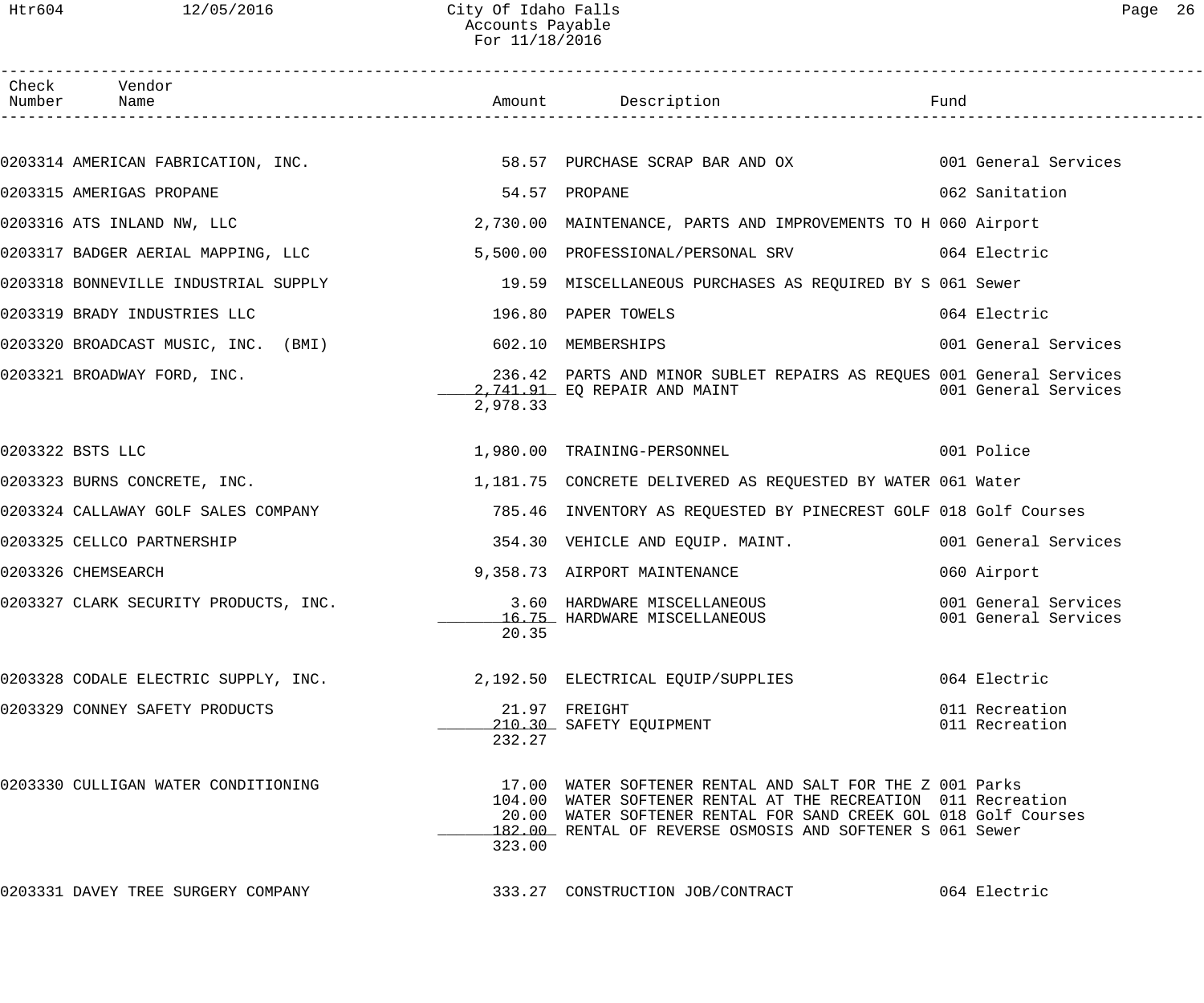| Check Vendor<br>Number Name                     |          | Amount Description <b>Example 1</b> Fund                                                                                                   |                          |
|-------------------------------------------------|----------|--------------------------------------------------------------------------------------------------------------------------------------------|--------------------------|
|                                                 |          | 0203332 DEVELOPMENT WORKSHOP, INC.<br>6,380.00 JANITORIAL SERVICES FOR CITY BUILDINGS 001 General Services                                 |                          |
| 0203333 DEWALCH TECHNOLOGIES, INC. 47.60 METERS |          |                                                                                                                                            | 064 Electric             |
|                                                 |          |                                                                                                                                            |                          |
| 0203334 DYNA SYSTEMS                            |          | 8.99 HARDWARE MISCELLANEOUS<br>064 Electric<br>34.32 HARDWARE MISCELLANEOUS                                                                | 064 Electric             |
|                                                 | 43.31    |                                                                                                                                            |                          |
|                                                 |          | 0203335 EAGLE ROCK HYDRAULIC SERVICE 119.06 PARTS AND HYDRAULIC REPAIRS AS REQUESTED 001 General Services                                  |                          |
|                                                 |          |                                                                                                                                            | 001 Treasurer            |
|                                                 |          | 2,818.92 OFFICE MACHINES & ACCESS. 001 Treasurer                                                                                           |                          |
|                                                 | 2,840.76 |                                                                                                                                            |                          |
|                                                 |          | 0203337 ENERGY LABORATORIES, INC. THE SERVICE SERVICE 252.00 LABORATORY ANALYSIS AT WASTEWATER TREATM 061 Sewer                            |                          |
|                                                 |          | 0203338 EVERGREEN SERVICES, INC. 195.00 BLOW OUT SPRINKLERS 2,4,5 001 Fire                                                                 |                          |
|                                                 |          | 0203339 FALLS PLUMBING SUPPLY, INC. 108.24 MISCELLANEOUS PLUMBING SUPPLIES FOR BLDG 001 General Services                                   |                          |
|                                                 |          | 135.70 MISCELLANEOUS PLUMBING SUPPLIES FOR BLDG 001 General Services                                                                       |                          |
|                                                 |          | 35.17 MISCELLANEOUS PLUMBING SUPPLIES FOR BLDG 001 General Services                                                                        |                          |
|                                                 |          | 13.20 MISCELLANEOUS PLUMBING SUPPLIES FOR BLDG 001 General Services                                                                        |                          |
|                                                 |          | 21.67 MISCELLANEOUS PLUMBING SUPPLIES FOR BLDG 001 General Services                                                                        |                          |
|                                                 |          | 12.35 MISCELLANEOUS PLUMBING SUPPLIES FOR BLDG 001 General Services                                                                        |                          |
|                                                 |          | 9.78 MISCELLANEOUS PLUMBING SUPPLIES FOR BLDG 001 General Services<br>212.26 MISCELLANEOUS PLUMBING SUPPLIES FOR BLDG 001 General Services |                          |
|                                                 |          | 31.00 MISCELLANEOUS PLUMBING SUPPLIES FOR BLDG 001 General Services                                                                        |                          |
|                                                 |          | 445.41 MISCELLANEOUS PLUMBING SUPPLIES FOR BLDG 001 General Services                                                                       |                          |
|                                                 | 1,024.78 |                                                                                                                                            |                          |
| 0203340 FASTENAL COMPANY                        |          | 54.07 PIPE NIPPLES, PTFE TAPE, BR 061 Sewer                                                                                                |                          |
|                                                 |          |                                                                                                                                            |                          |
| 0203341 FERGUSON ENTERPRISES, INC.              |          | 31.35 MISCELLANEOUS PLUMBING SUPPLIES FOR BLDG 001 General Services                                                                        |                          |
|                                                 |          | 48.78 MISCELLANEOUS PLUMBING SUPPLIES FOR BLDG 001 General Services                                                                        |                          |
|                                                 |          | 12.46 MISCELLANEOUS PLUMBING SUPPLIES FOR BLDG 001 General Services                                                                        |                          |
|                                                 | 140.10   | 47.51 MISCELLANEOUS PLUMBING SUPPLIES FOR BLDG 001 General Services                                                                        |                          |
|                                                 |          |                                                                                                                                            |                          |
| 0203342 FIRST RESPONDERS                        |          | 1,269.45 CLOTHING & APPAREL<br>16.75 POLICE EQUIP & SUPPLIES                                                                               | 001 Police               |
|                                                 |          |                                                                                                                                            | 001 Police               |
|                                                 |          | 43.25 BUILDING SUP/REPR/MAINT.                                                                                                             | 001 Police               |
|                                                 |          | 19:29 BOILEING SOL/NEIN/BINT.<br>60.75 POLICE EQUIP & SUPPLIES<br>225.00 CLOTHING & APPAREL<br>337.50 CLOTHING & APPAREL                   | 001 Police               |
|                                                 |          | 225.00 CLOTHING & APPAREL                                                                                                                  | 001 Police               |
|                                                 |          | 337.50 CLOTHING & APPAREL<br>225.00 CLOTHING & APPAREL                                                                                     | 001 Police               |
|                                                 |          |                                                                                                                                            | 001 Police               |
|                                                 |          | 61.86 CLOTHING & APPAREL                                                                                                                   | 001 Police<br>001 Police |
|                                                 |          | 25.63 CLOTHING & APPAREL                                                                                                                   |                          |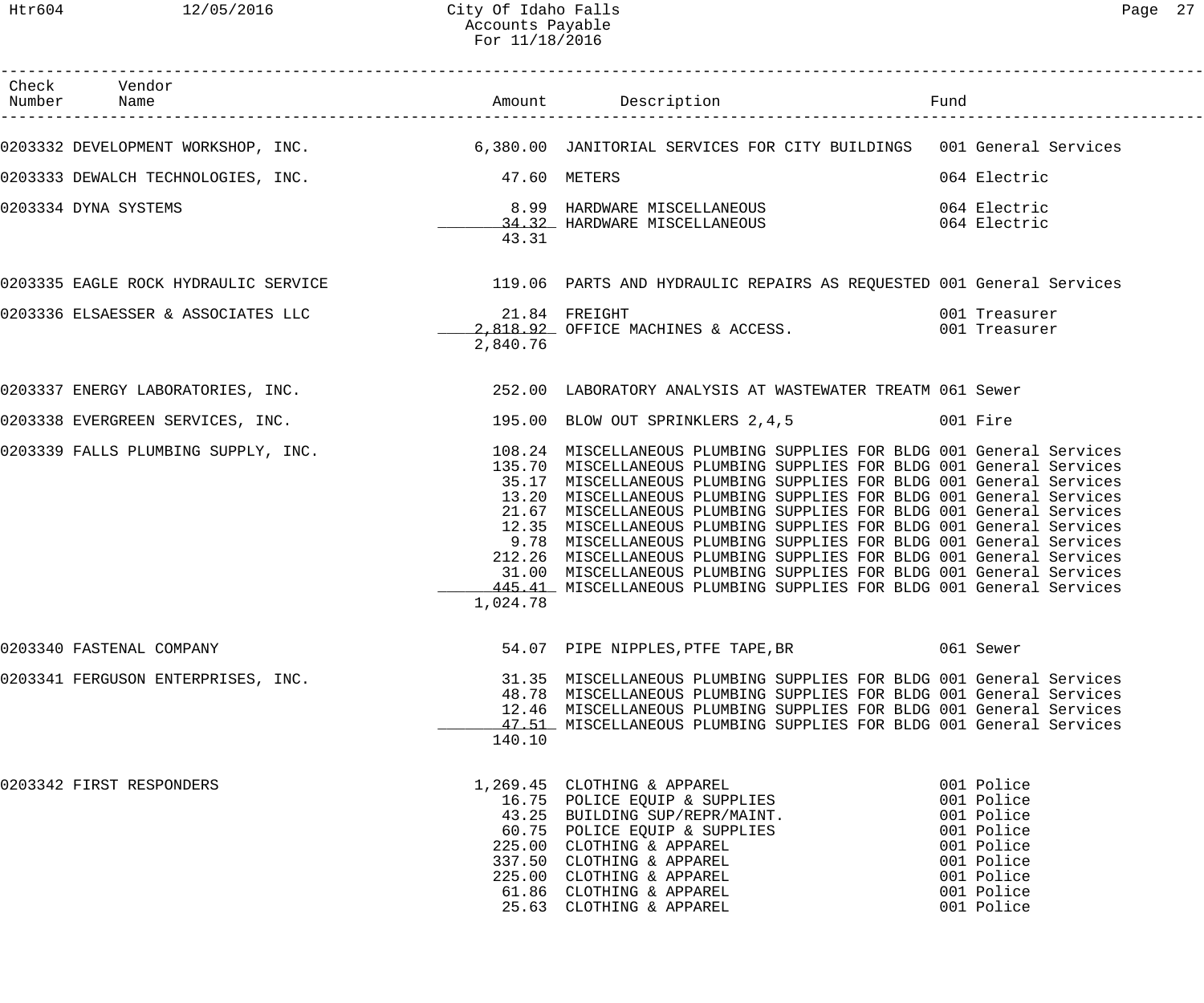## Htr604 12/05/2016 City Of Idaho Falls Page 28 Accounts Payable For 11/18/2016

| Check Vendor<br>Number Name                                   |                  |                                                                                                                                                                                                                                                                                                                                                                                                                                                                                                                                                                                                       |                                                  |
|---------------------------------------------------------------|------------------|-------------------------------------------------------------------------------------------------------------------------------------------------------------------------------------------------------------------------------------------------------------------------------------------------------------------------------------------------------------------------------------------------------------------------------------------------------------------------------------------------------------------------------------------------------------------------------------------------------|--------------------------------------------------|
|                                                               |                  |                                                                                                                                                                                                                                                                                                                                                                                                                                                                                                                                                                                                       |                                                  |
| 0203342 FIRST RESPONDERS                                      | 4,531.50         | 95.50 CLOTHING & APPAREL 001 Police<br>152.10 CLOTHING & APPAREL 001 Police<br>200.00 CLOTHING & APPAREL 001 Police<br>108.50 CLOTHING & APPAREL 001 Police<br>221.02 CLOTHING & APPAREL 001 Police<br>2.95 ALTERATIONS AND/OR EMBROIDERY TO POLICE 001 Police<br>54.00 ALTERATIONS AND/OR EMBROIDERY TO POLICE 001 Police<br>18.85 ALTERATIONS AND/OR EMBROIDERY TO POLICE 001 Police<br>29.00 ALTERATIONS AND/OR EMBROIDERY TO POLICE 001 Police<br>12.50 ALTERATIONS AND/OR EMBROIDERY TO POLICE 001 Police<br>98.11- CLOTHING & APPAREL 001 Police<br>1,470.00 POLICE EQUIP & SUPPLIES 001 Police |                                                  |
| 0203343 FLEETPRIDE, INC.                                      |                  | 20.85 PARTS AS REQUESTED BY THE EQUIPMENT MAIN 001 General Services                                                                                                                                                                                                                                                                                                                                                                                                                                                                                                                                   |                                                  |
| 0203344 FLIGHTVIEW, INC.                                      | 1,240.00         | 1,100.00 LICENSING RENEWAL AND MAINTENANCE AGREEM 060 Airport<br>140.00 LICENSING RENEWAL AND MAINTENANCE AGREEM 060 Airport                                                                                                                                                                                                                                                                                                                                                                                                                                                                          |                                                  |
|                                                               |                  | 0203345 FOSTER, RYAN MATTHEW 1,779.62 PLUMBING REPAIRS AS REQUESTED BY AIRPORT 060 Airport                                                                                                                                                                                                                                                                                                                                                                                                                                                                                                            |                                                  |
| 0203346 GAYLEN DENNING                                        |                  | 66.96 MILEAGE REIMBURSE                                                                                                                                                                                                                                                                                                                                                                                                                                                                                                                                                                               | 018 Golf Courses                                 |
| 0203347 GENERAL PACIFIC, INC. $1,846.85$ FIBER OPTIC MATERIAL |                  |                                                                                                                                                                                                                                                                                                                                                                                                                                                                                                                                                                                                       | 064                                              |
| 0203348 GOODE MOTOR FORD, LLC                                 |                  | 34,186.05 EQUIPMENT-LRG & TURF                                                                                                                                                                                                                                                                                                                                                                                                                                                                                                                                                                        | 014 Merf                                         |
| 0203349 HARRIS PUBLISHING                                     | 1,075.00         | 975.00 ELEC/IF POWER<br>100.00 ELEC/IF POWER                                                                                                                                                                                                                                                                                                                                                                                                                                                                                                                                                          | 064 Electric<br>064 Electric                     |
| 0203350 HILL'S PET NUTRITION SALES, INC                       |                  | 45.24 SHIPPING CHARGES FOR DONATED ANIMAL FOOD 001 Police                                                                                                                                                                                                                                                                                                                                                                                                                                                                                                                                             |                                                  |
| 0203351 HOME DEPOT                                            | 135.51<br>262.29 | 2X4 WOOD, SCREWS, ANGLES<br>70.84 SHOVELS, RAKES<br>25.97 FILTERS<br>29.97 HAND TRUCK                                                                                                                                                                                                                                                                                                                                                                                                                                                                                                                 | 001 Parks<br>001 Parks<br>001 Parks<br>001 Parks |
| 0203352 IDAHO BUREAU OF OCCUPATIONAL LICENS                   |                  | 30.00 WATER OPERATOR'S CERTIFICATION LICENSE R 061 Water                                                                                                                                                                                                                                                                                                                                                                                                                                                                                                                                              |                                                  |
| 0203353 IDAHO CLEANING & MAINTENANCE                          |                  | 850.00 SERVICES/MISCELLANEOUS                                                                                                                                                                                                                                                                                                                                                                                                                                                                                                                                                                         | 001 Police                                       |
| 0203354 IDAHO DEPT OF LABOR                                   | 3,503.81         | 3,021.21 3RD QTR UNEMPLOYMENT<br>482.60 3RD QTR UNEMPLOYMENT                                                                                                                                                                                                                                                                                                                                                                                                                                                                                                                                          | 001 Non Departmental<br>062 Sanitation           |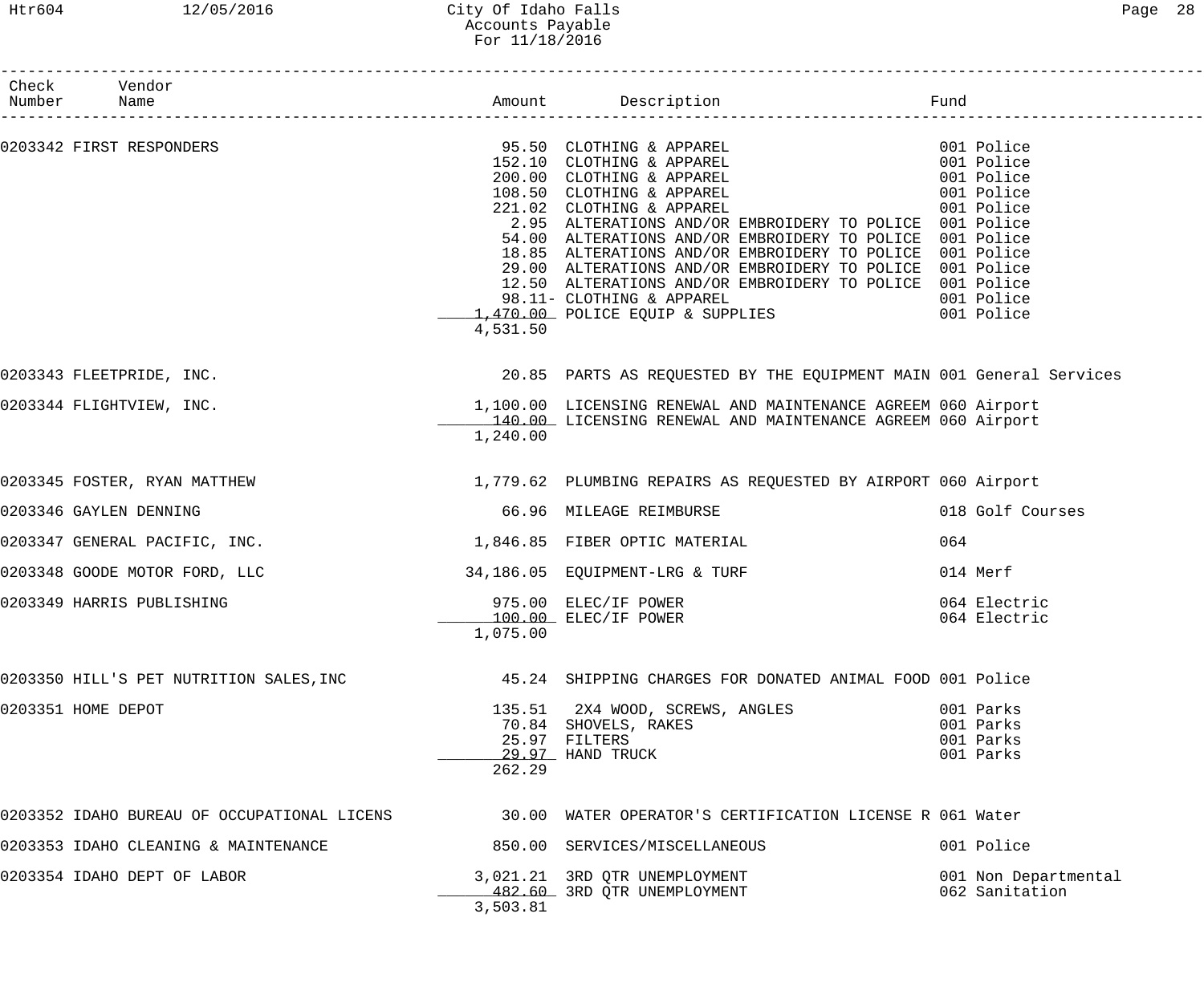## Htr604 12/05/2016 City Of Idaho Falls Page 29 Accounts Payable For 11/18/2016

| Check Vendor<br>Number Name                                              |                    | Amount Description                                                                                                         | Fund                                             |
|--------------------------------------------------------------------------|--------------------|----------------------------------------------------------------------------------------------------------------------------|--------------------------------------------------|
|                                                                          |                    |                                                                                                                            |                                                  |
| 0203355 IDAHO FALLS CHAMBER OF COMMERCE 550.00 TRAINING-PERSONNEL        |                    |                                                                                                                            | 064 Electric                                     |
| 0203356 IDAHO FALLS PETERBILT                                            |                    | 212.92 EQ REPAIR AND MAINT                                                                                                 | 001                                              |
|                                                                          |                    | 113.84 EQ REPAIR AND MAINT                                                                                                 | 001                                              |
|                                                                          | 326.76             |                                                                                                                            |                                                  |
| 0203357 IDAHO SOD                                                        |                    | 122.00 SODD 600SQ FEET                                                                                                     | 001 Parks                                        |
| 0203358 IDAHO STEEL PRODUCTS CO., INC. $160.00$ PARKS & RECREATION MISC. |                    |                                                                                                                            | 001 Cemeteries                                   |
| 0203359 IDAHO TRAFFIC SAFETY, INC.                                       |                    | 425.00 PROFESSIONAL/PERSONAL SRV                                                                                           | 041 Municipal Capital Imp                        |
|                                                                          | $1,000.00$ TRAFFIC |                                                                                                                            | 041 Municipal Capital Imp                        |
|                                                                          | 1,425.00           |                                                                                                                            |                                                  |
| 0203360 INT'L ASSOC ELECTRICAL INSPECTORS                                |                    | 12.00 AUDIOVISUAL/PUBLICATION                                                                                              | 001 Planning & Building                          |
| 0203361 INTERMOUNTAIN GAS COMPANY                                        |                    |                                                                                                                            | 001 General Services                             |
|                                                                          |                    | 580.84 UTILITES/NOVEMBER2016<br>29.31 UTILITES/NOVEMBER2016<br>60.76 UTILITES/NOVEMBER2016<br>364.37 UTILITES/NOVEMBER2016 | 001 General Services                             |
|                                                                          |                    |                                                                                                                            | 001 Police                                       |
|                                                                          |                    |                                                                                                                            | 001 Parks                                        |
|                                                                          |                    | 352.87 UTILITIES/NOVEMBER2016                                                                                              | 001 Parks                                        |
|                                                                          |                    | 45.39 UTILITIES/NOVEMBER2016                                                                                               | 001 Parks                                        |
|                                                                          |                    | 35.61 UTILITIES/NOVEMBER2016                                                                                               | 001 Parks                                        |
|                                                                          |                    | 85.92 UTILITIES/NOVEMBER2016                                                                                               | 001 Parks                                        |
|                                                                          |                    | 291.99 UTILITIES/NOVEMBER2016                                                                                              | 001 Parks                                        |
|                                                                          |                    | 41.89 UTILITIES/NOVEMBER2016                                                                                               | 001 Parks                                        |
|                                                                          |                    | 94.31 UTILITIES/NOVEMBER2016                                                                                               | 001 Cemeteries                                   |
|                                                                          |                    | 60.06 UTILITIES/NOVEMBER2016                                                                                               | 001 Cemeteries                                   |
|                                                                          |                    | 94.31 UTILITIES/NOVEMBER2016                                                                                               | 001 Fire                                         |
|                                                                          |                    | 85.45 UTILITIES/NOVEMBER2016                                                                                               | 001 Fire                                         |
|                                                                          |                    | 269.66 UTILITIES/NOVEMBER2016<br>100.60 UTILITIES/NOVEMBER2016                                                             | 001 Public Works Engineering<br>018 Golf Courses |
|                                                                          |                    | 186.47 UTILITIES/NOVEMBER2016                                                                                              | 060 Airport                                      |
|                                                                          |                    | 2,180.52 UTILITIES/NOVEMBER2016                                                                                            | 060 Airport                                      |
|                                                                          |                    | 534.84 UTILITIES/NOVEMBER2016                                                                                              | 060 Airport                                      |
|                                                                          |                    | 220.97 UTILITIES/NOVEMBER2016                                                                                              | 061 Sewer                                        |
|                                                                          |                    | 373.17 UTILITIES/NOVEMBER2016                                                                                              | 061 Sewer                                        |
|                                                                          |                    | 41.89 UTILITIES/NOVEMBER2016                                                                                               | 061 Water                                        |
|                                                                          |                    | 4.15 UTILITIES/NOVEMBER2016                                                                                                | 061 Water                                        |
|                                                                          |                    | 2.76 UTILITIES/NOVEMBER2016                                                                                                | 061 Water                                        |
|                                                                          |                    | 55.87 UTILITIES/NOVEMBER2016                                                                                               | 061 Water                                        |
|                                                                          | 6,193.98           |                                                                                                                            |                                                  |
| 0203362 JENKINS GLASS & DOORS, INC.                                      |                    | 1,528.00 BUILDING SUP/REPR/MAINT.                                                                                          | 001 General Services                             |
| 0203363 KATHRYN SHIRTS                                                   |                    | 825.00 CURB&GUTTER/K SHIRTS                                                                                                | 010 Streets                                      |
|                                                                          |                    |                                                                                                                            |                                                  |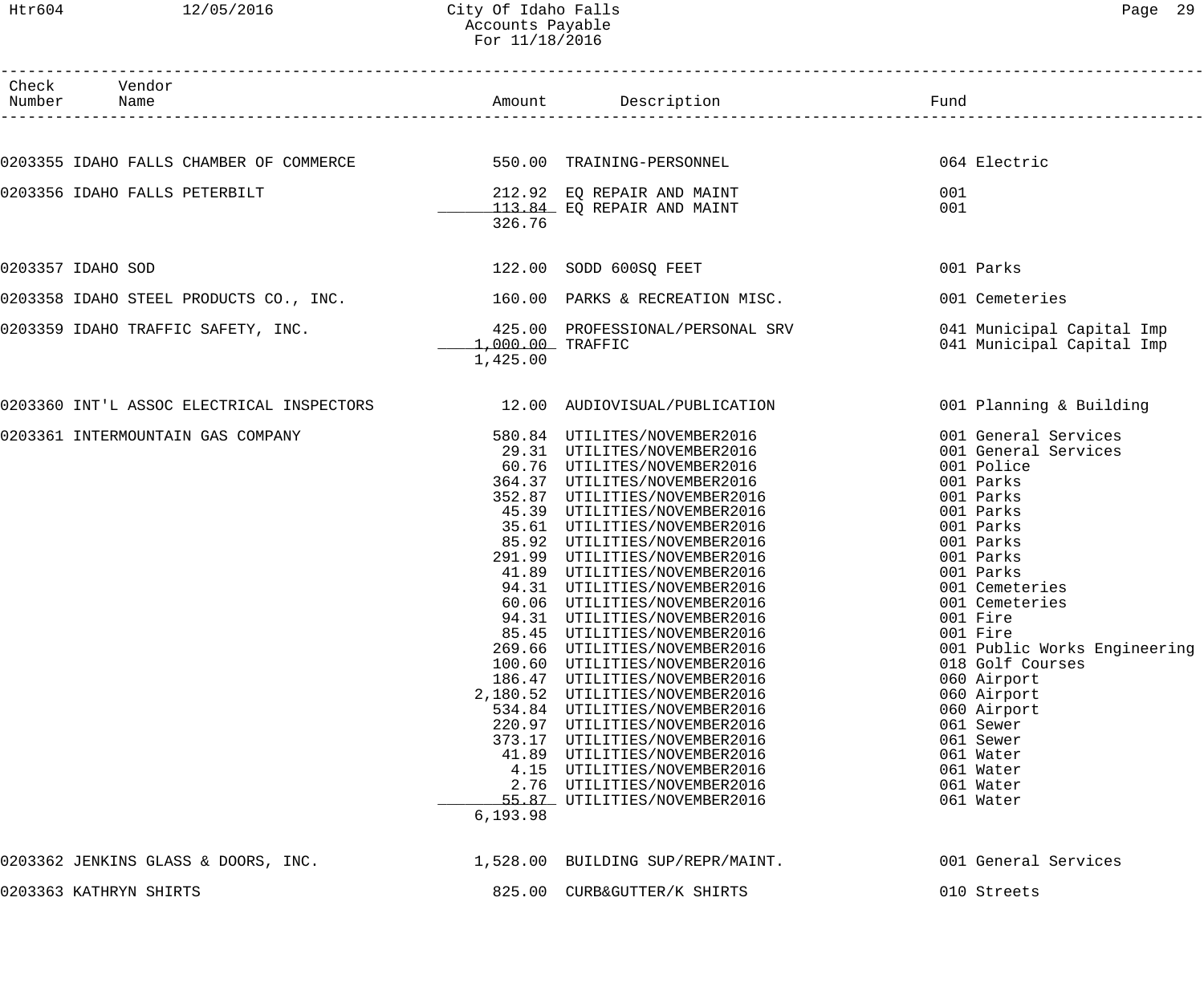| Check Vendor<br>Number Name                                                                             |          |                                                                                                                                                                                                                                                                                                                                                                                                                                                                                                          |                             |  |
|---------------------------------------------------------------------------------------------------------|----------|----------------------------------------------------------------------------------------------------------------------------------------------------------------------------------------------------------------------------------------------------------------------------------------------------------------------------------------------------------------------------------------------------------------------------------------------------------------------------------------------------------|-----------------------------|--|
| 0203364 KENWORTH SALES COMPANY, INC. THE REARTS AS REQUESTED BY THE EQUIPMENT MAIN 001 General Services | 174.72   | 15.00 PARTS AS REQUESTED BY THE EQUIPMENT MAIN 001 General Services                                                                                                                                                                                                                                                                                                                                                                                                                                      |                             |  |
| 0203365 KEY-LINE AUTOMOTIVE WAREHOUSE                                                                   | 699.76   | 10.99 PARTS AS REQUESTED BY THE EQUIPMENT MAIN 001 General Services<br>69.00 PARTS AS REQUESTED BY THE EQUIPMENT MAIN 001 General Services<br>2.75 PARTS AS REQUESTED BY THE EQUIPMENT MAIN 001 General Services<br>3.84 PARTS AS REQUESTED BY THE EQUIPMENT MAIN 001 General Services<br>9.74 PARTS AS REQUESTED BY THE EQUIPMENT MAIN 001 General Services<br>518.70 SAFETY EQUIPMENT<br>1999 - 84.74 LIN 1162 GREASE GUN 1999 - 1999 - 1999 - 1999 - 1999 - 1999 - 1999 - 1999 - 1999 - 1999 - 1999 - |                             |  |
| 0203366 LEXIS NEXIS RISK DATA MANAGEMENT 60 100 ADVANCED PEOPLE LOCATOR SERVICES FOR POL 001 Police     |          |                                                                                                                                                                                                                                                                                                                                                                                                                                                                                                          |                             |  |
| 0203367 LOWE'S COMMERCIAL SERVICES 6 1996.44 OSB SHEATHING FOR TRAININ                                  |          |                                                                                                                                                                                                                                                                                                                                                                                                                                                                                                          | 001 Fire                    |  |
| 0203368 LYMAN, DAVID O.                                                                                 |          | 25,840.25 CONSTRUCTION JOB/CONTRACT 064 Electric                                                                                                                                                                                                                                                                                                                                                                                                                                                         |                             |  |
| 0203369 MAGIC VALLEY LABS, INC.                                                                         |          | 1,053.00 LAB ANALYSIS AS REQUESTED BY SEWER DIVIS 061 Sewer                                                                                                                                                                                                                                                                                                                                                                                                                                              |                             |  |
| 0203370 MERLIN'S INSULATION, INC                                                                        |          | 1,770.00 WEATHERIZATION PROG/WARD                                                                                                                                                                                                                                                                                                                                                                                                                                                                        | 015 Elect Light Public Purp |  |
| 0203371 MIICOR CONSULTING, INC.                                                                         |          | 240.00 PRINTER RIBBON                                                                                                                                                                                                                                                                                                                                                                                                                                                                                    | 001 Data Processing         |  |
| 0203372 MIKE'S PHARMACY                                                                                 |          | 4,117.00 PURCHASE OF DRUGS AND SUPPLIES FOR CITY 063 Ambulance                                                                                                                                                                                                                                                                                                                                                                                                                                           |                             |  |
| 0203373 MONTANA SILVERSMITHS, INC.                                                                      | 3,116.59 | 37.73 FREIGHT<br>3,078.86 PROMOTION ITEMS                                                                                                                                                                                                                                                                                                                                                                                                                                                                | 001 Parks<br>001 Parks      |  |
| 0203374 MOONEY CONSULTING                                                                               |          | 1,889.54 PROFESSIONAL/PERSONAL SRV                                                                                                                                                                                                                                                                                                                                                                                                                                                                       | 064 Electric                |  |
| 0203375 MOUNTAIN VALLEY FLOOR MATS LLC                                                                  | 95.20    | 18.40 LAUNDRY SERVICE/MATS FOR THE STREET DIVI 010 Streets<br>25.60 LAUNDRY SERVICE/MATS FOR IDAHO FALLS LIB 012 Library<br>25.60 LAUNDRY SERVICE/MATS FOR IDAHO FALLS LIB 012 Library<br>25.60 LAUNDRY SERVICE/MATS FOR IDAHO FALLS LIB 012 Library                                                                                                                                                                                                                                                     |                             |  |
| 0203376 NAPA AUTO PARTS                                                                                 | 304.88   | 14.97 PARTS AS REQUESTED BY THE EQUIPMENT MAIN 001 General Services<br>297.74 PARTS AS REQUESTED BY THE EQUIPMENT MAIN 001 General Services<br>3.52- PARTS AS REQUESTED BY THE EQUIPMENT MAIN 001 General Services<br>17.29 PARTS AS REQUESTED BY THE EQUIPMENT MAIN 001 General Services<br>21.60- PARTS AS REQUESTED BY THE EQUIPMENT MAIN 001 General Services                                                                                                                                        |                             |  |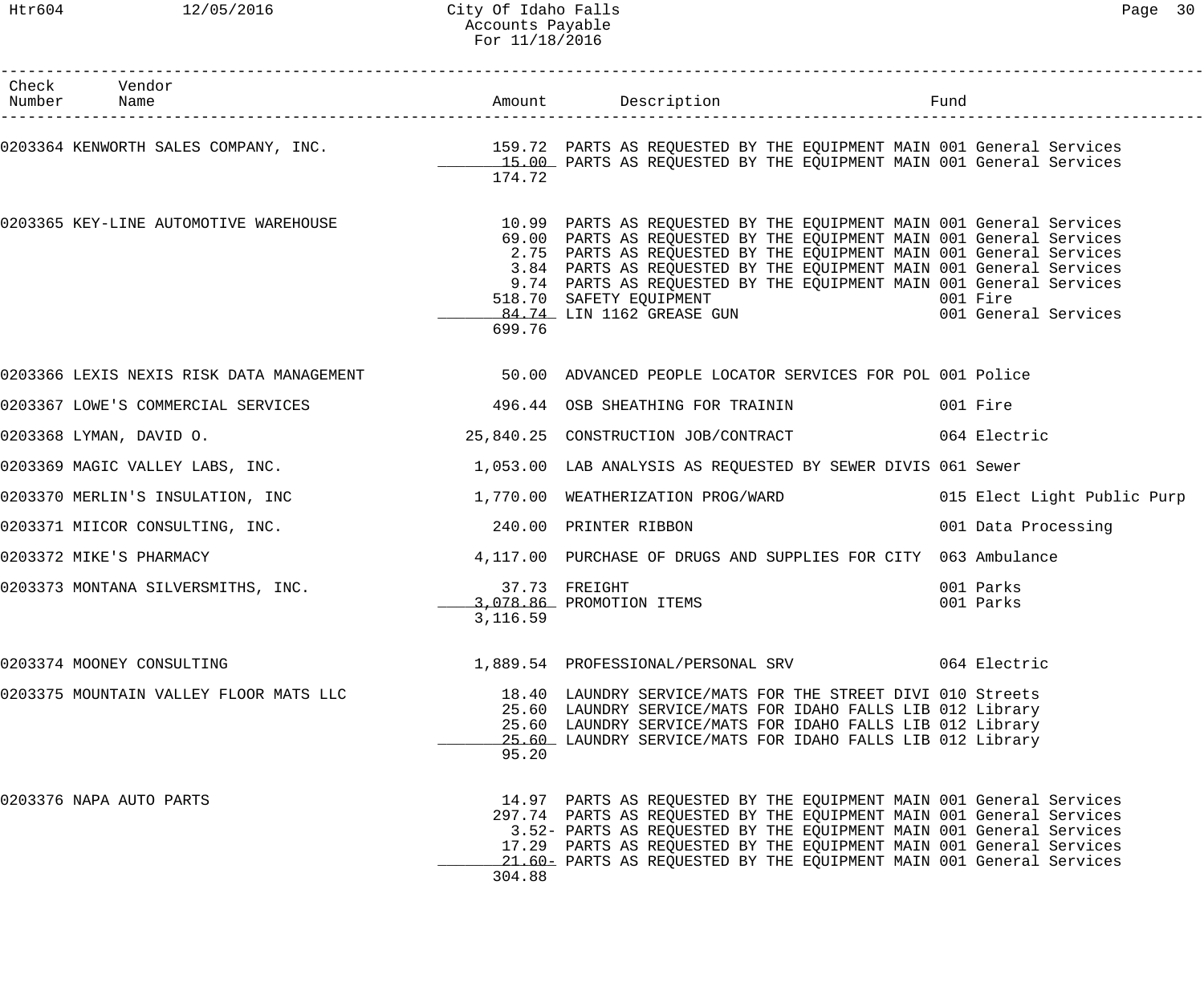| Check Vendor<br>Number Name                                 |          | Amount Description                                                                                                                                                                                                                                                                                                                                                                                                                        |                                                                                                                                                                                                                         |
|-------------------------------------------------------------|----------|-------------------------------------------------------------------------------------------------------------------------------------------------------------------------------------------------------------------------------------------------------------------------------------------------------------------------------------------------------------------------------------------------------------------------------------------|-------------------------------------------------------------------------------------------------------------------------------------------------------------------------------------------------------------------------|
| 0203377 NATIONAL FIRE PROTECTION ASSOC 1,305.00 MEMBERSHIPS |          |                                                                                                                                                                                                                                                                                                                                                                                                                                           | 001 Fire                                                                                                                                                                                                                |
| 0203378 NEW IMAGE CAR WASH                                  |          | 42.00 DETAIL & CLEANING OF CITY OF IDAHO FALLS 001 General Services                                                                                                                                                                                                                                                                                                                                                                       |                                                                                                                                                                                                                         |
|                                                             | 298.18   |                                                                                                                                                                                                                                                                                                                                                                                                                                           |                                                                                                                                                                                                                         |
|                                                             | 65.00    | 0203380 NORTHGATE VETERINARY HOSPITAL 60 100 SPAY AND NEUTER SERVICES FOR THE ANIMAL 001 Police<br>25.00 SPAY AND NEUTER SERVICES FOR THE ANIMAL 001 Police                                                                                                                                                                                                                                                                               |                                                                                                                                                                                                                         |
|                                                             |          |                                                                                                                                                                                                                                                                                                                                                                                                                                           | 064 Electric                                                                                                                                                                                                            |
| 0203382 OVERDRIVE, INC.                                     |          | 13,571.57 PURCHASE OF MATERIALS FOR I.F. PUBLIC LI 012 Library                                                                                                                                                                                                                                                                                                                                                                            |                                                                                                                                                                                                                         |
| 0203383 PAUL CONWAY SHIELDS, INC.                           | 603.79   | 587.29 CLOTHING & APPAREL<br>$16.50$ FREIGHT                                                                                                                                                                                                                                                                                                                                                                                              | 001 Fire<br>001 Fire                                                                                                                                                                                                    |
| 0203384 PEAK ALARM COMPANY, INC.                            |          |                                                                                                                                                                                                                                                                                                                                                                                                                                           |                                                                                                                                                                                                                         |
|                                                             |          | 0203385 PEST CONTROL SERVICES, INC. 40 195.00 PEST CONTROL SERVICE AS REQUESTED BY BLD 001 General Services                                                                                                                                                                                                                                                                                                                               |                                                                                                                                                                                                                         |
| 0203386 PIONEER EQUIPMENT COMPANY                           |          | 363.70 PARTS AND MINOR SUBLET REPAIRS AS REQUES 001 General Services                                                                                                                                                                                                                                                                                                                                                                      |                                                                                                                                                                                                                         |
| 0203387 PLATT ELECTRIC / REXEL, INC.                        | 1,056.34 | 25.44 MISCELLANEOUS ELECTRICAL SUPPLIES FOR BL 001 General Services<br>124.50 MISCELLANEOUS ELECTRICAL SUPPLIES FOR BL 001 General Services<br>400.00 MISCELLANEOUS ELECTRICAL SUPPLIES FOR BL 001 General Services<br>57.03 MISCELLANEOUS ELECTRICAL SUPPLIES FOR BL 001 General Services<br>424.60 MISCELLANEOUS ELECTRICAL SUPPLIES FOR BL 001 General Services<br>24.77 MISCELLANEOUS ELECTRICAL SUPPLIES FOR BL 001 General Services |                                                                                                                                                                                                                         |
| 0203388 POST REGISTER, THE                                  | 1,732.44 | 32.89 LEGAL NOTICES/OCT 2016<br>32.89 LEGAL NOTICES/OCT 2016<br>257.25 LEGAL NOTICES/OCT 2016<br>47.19 LEGAL NOTICES/OCT 2016<br>164.45 LEGAL NOTICES/OCT 2016<br>220.78 LEGAL NOTICES/OCT 2016<br>37.18 LEGAL NOTICES/OCT 2016<br>32.89 LEGAL NOTICES/OCT 2016<br>67.09 LEGAL NOTICES/OCT 2016<br>69.94 LEGAL NOTICES/OCT 2016<br>319.84 LEGAL NOTICES/OCT 2016<br>450.05 LEGAL NOTICES/OCT 2016                                         | 001 Finance<br>001 General Services<br>001 Planning & Building<br>001 Planning & Building<br>001 Planning & Building<br>001 Police<br>001 Fire<br>001 Parks<br>061 Water<br>061 Sewer<br>062 Sanitation<br>064 Electric |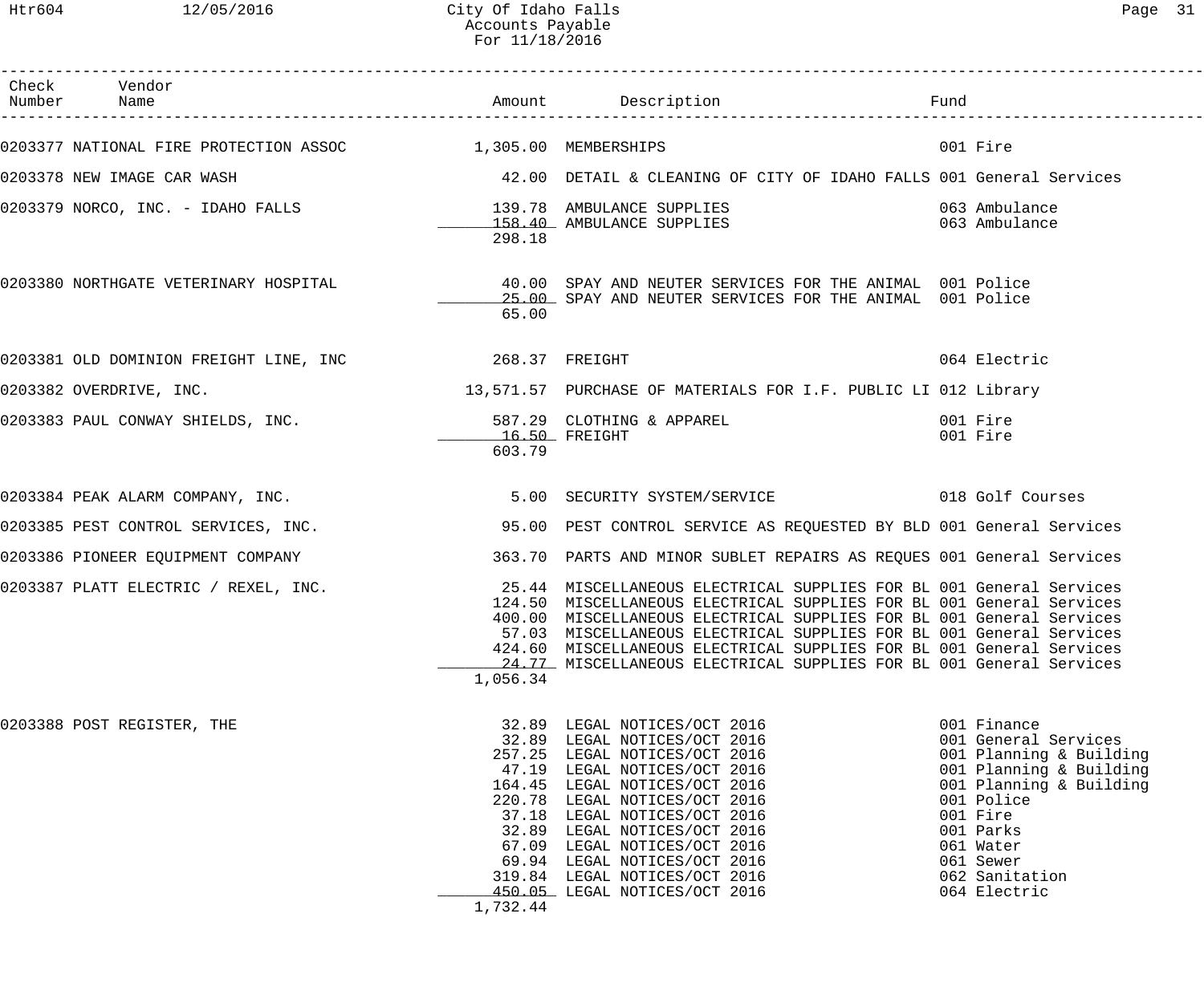#### Htr604 12/05/2016 City Of Idaho Falls Page 32 Accounts Payable For 11/18/2016

| $\sigma$<br>L |  |
|---------------|--|
|---------------|--|

| Check Vendor<br>Number Name                                        |          |                                                                                                                                                                                                                                                                                            |                                              |
|--------------------------------------------------------------------|----------|--------------------------------------------------------------------------------------------------------------------------------------------------------------------------------------------------------------------------------------------------------------------------------------------|----------------------------------------------|
| 0203389 POWER & TELEPHONE SUPPLY CO. 2,558.67 FIBER OPTIC MATERIAL |          |                                                                                                                                                                                                                                                                                            | 064                                          |
| 0203390 PSI ENVIRONMENTAL                                          | 87.98    | 57.98 GARBAGE PICKUP FOR FIRE STATION #2 001 Fire<br>30.00 GARBAGE PICKUP FOR FIRE STATION #2 001 Fire                                                                                                                                                                                     |                                              |
| 0203391 R & S DISTRIBUTING                                         |          | 18.99 JANITORIAL ITEMS FOR THE AQUATIC CENTER 011 Recreation                                                                                                                                                                                                                               |                                              |
|                                                                    |          | 0203392 RHODEHOUSE CONSTRUCTION, INC. 520,372.00 CONSTRUCTION JOB/CONTRACT 664 Electric                                                                                                                                                                                                    |                                              |
| 0203393 ROCKY MOUNTAIN POWER                                       |          | 260.47 UTILITIES/NOVEMBER16                                                                                                                                                                                                                                                                | 001 Parks                                    |
| 0203394 RODENT PRO.COM, LLC                                        |          | 363.00 ANIMAL FEED AS REQUESTED BY IDAHO FALLS 001 Parks                                                                                                                                                                                                                                   |                                              |
| 0203395 RON SAYER DODGE, INC.                                      | 20.05    | 35.06 PARTS AND MINOR SUBLET REPAIRS AS REQUES 001 General Services<br>15.01 PARTS AND MINOR SUBLET REPAIRS AS REQUES 001 General Services                                                                                                                                                 |                                              |
| 0203396 RUSH TRUCK CENTERS, INC.                                   | 774.06   | 895.94 PARTS AS REQUESTED BY THE EQUIPMENT MAIN 001 General Services<br>2.20 PARTS AS REQUESTED BY THE EQUIPMENT MAIN 001 General Services<br>159.60- PARTS AS REQUESTED BY THE EQUIPMENT MAIN 001 General Services<br>15.52 PARTS AS REQUESTED BY THE EQUIPMENT MAIN 001 General Services |                                              |
| 0203397 SCHEI, ROGER JASON                                         |          | 1,342.00 TRAINING-PERSONNEL                                                                                                                                                                                                                                                                | 001 Police                                   |
| 0203398 SHRED-IT USA LLC                                           |          | 96.11 SHREDDING DOCUMENTS FOR IDAHO FALLS LIBR 012 Library                                                                                                                                                                                                                                 |                                              |
| 0203399 SIGNATURE SIGNS, LLC                                       |          | 230.00 RECRUIT ACADEMY FLAG 2016                                                                                                                                                                                                                                                           | 001 Fire                                     |
| 0203400 SKILLPATH/NST                                              |          | 349.00 TRAINING-PERSONNEL                                                                                                                                                                                                                                                                  | 061 Water                                    |
| 0203401 SMEAL FIRE APPARATUS COMPANY                               | 1,015.08 | 995.08 EQ REPAIR AND MAINT<br>20.00 FREIGHT                                                                                                                                                                                                                                                | 001 General Services<br>001 General Services |
| 0203402 SOUTH FORK ANIMAL CLINIC, LLC                              |          | 335.21 LUCKY K9 ANIMAL SERVICES                                                                                                                                                                                                                                                            | 001 Police                                   |
| 0203403 STACY RICHARDSON                                           |          | 58.21 EQUIP FOR ADA                                                                                                                                                                                                                                                                        | 019 Self-Insurance                           |
| 0203404 STAPLES ADVANTAGE                                          |          | 90.78 OFFICE SUPPLIES, GENERAL                                                                                                                                                                                                                                                             | 001 Police                                   |
| 0203405 SWAGIT PRODUCTIONS, LLC                                    |          | 935.00 COMPUTERS, DP/WORD PROC.                                                                                                                                                                                                                                                            | 001 Data Processing                          |
| 0203406 TETON MICROBIOLOGY LAB                                     |          | 270.00 LABORATORY ANALYSIS FOR WATER SAMPLES<br>270.00 LABORATORY ANALYSIS FOR WATER SAMPLES                                                                                                                                                                                               | 061 Water<br>061 Water                       |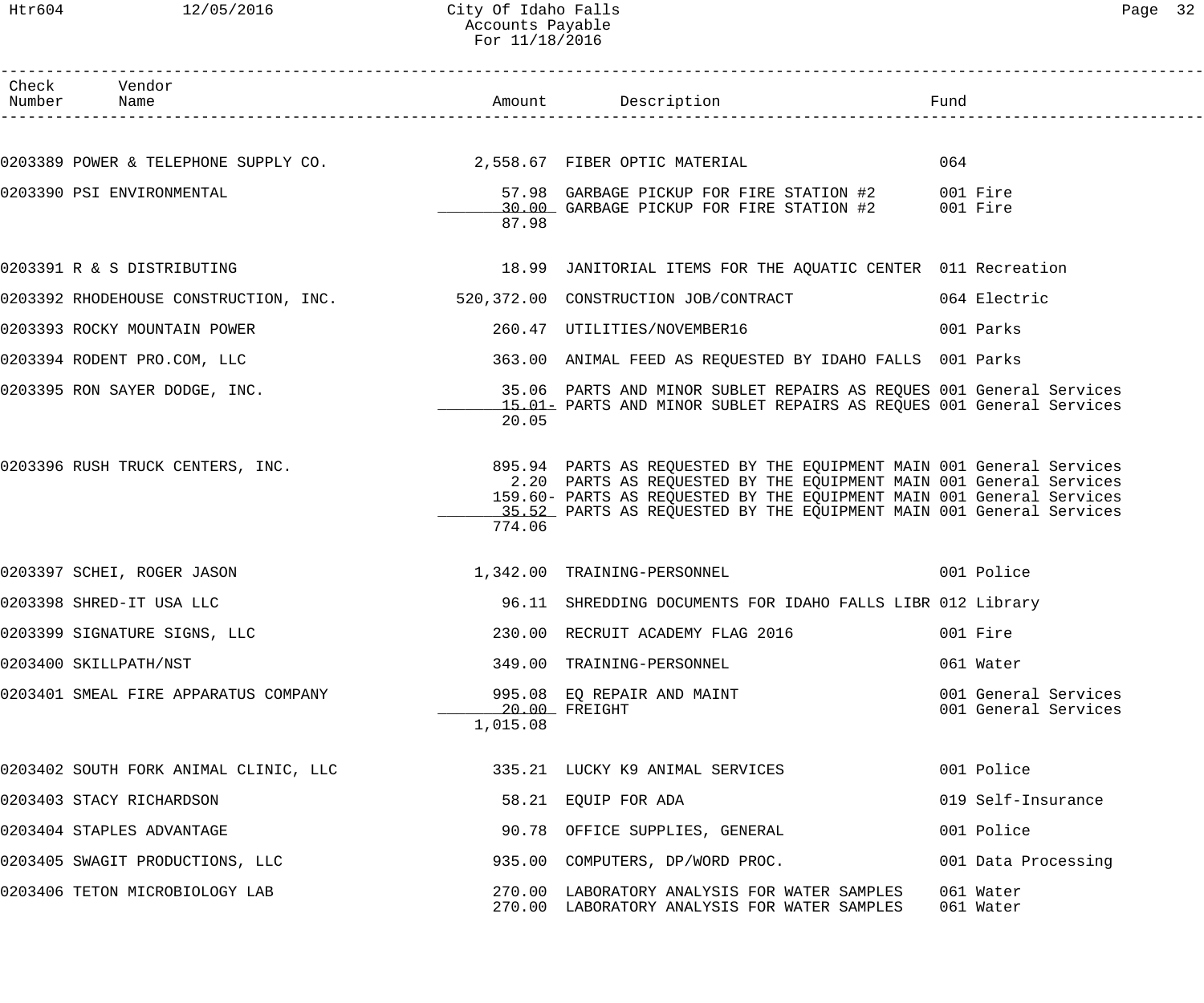| Check Vendor<br>Number Name                          |                                                      |                                                                                                                                                                               |                                                                     |
|------------------------------------------------------|------------------------------------------------------|-------------------------------------------------------------------------------------------------------------------------------------------------------------------------------|---------------------------------------------------------------------|
|                                                      | 540.00                                               |                                                                                                                                                                               |                                                                     |
| 0203407 TIM REINKE                                   |                                                      | 47.68 MILEAGE CLAIM/OCT 2016                                                                                                                                                  | 018 Golf Courses                                                    |
| 0203408 TRAFFIC SAFETY SUPPLY COMPANY 3,580.64 SIGNS |                                                      |                                                                                                                                                                               | 001 Public Works Engineering                                        |
| 0203409 TRANSUNION                                   |                                                      | 25.00 PEOPLE LOCATING AS REQUESTED BY THE POLI 001 Police                                                                                                                     |                                                                     |
| 0203410 U.S. FIGURE SKATING ASSOCATION               | 967.75                                               | INSTRUCTOR AND STUDENT CERTIFICATIONS 011 Recreation                                                                                                                          |                                                                     |
| 0203411 UPHOLSTERY CENTER, THE                       | 320.00                                               | UPHOLSTERY REPAIRS AS REQUESTED BY GARAG 001 General Services                                                                                                                 |                                                                     |
| 0203412 UPS STORE #2271                              | 9.18<br>47.35                                        | SHIPPING SERVICES FOR IDAHO FALLS POLICE 001 Police<br>17.82 SHIPPING SERVICES FOR IDAHO FALLS POLICE 001 Police<br>20.35 SHIPPING SERVICES FOR IDAHO FALLS POLICE 001 Police |                                                                     |
|                                                      |                                                      | 0203413 UTAH ASSOCIATION MUNICIPAL POWER SY 60,728.96 A&G/INCENTIVE/ESG-SEPT16 015 Elect Light Public Purp                                                                    |                                                                     |
| 0203414 VALLEY OFFICE SYSTEMS                        |                                                      | 95.26 COPIER MAINTENANCE FOR I.F. PUBLIC LIBRA 012 Library                                                                                                                    |                                                                     |
| 0203415 VERIZON WIRELESS                             |                                                      | 200.05 BILLING 10/02-11/01/16                                                                                                                                                 | 063 Ambulance                                                       |
| 0203416 VERIZON WIRELESS                             |                                                      | 13,535.15 BILLING 9/29-10/28/16                                                                                                                                               | 001                                                                 |
| 0203417 WATEROUS COMPANY                             | 207.10 FREIGHT<br>1,911.10                           | 1,704.00 EQ REPAIR AND MAINT                                                                                                                                                  | 001 General Services<br>001 General Services                        |
| 0203418 WAXIE SANITARY SUPPLY                        | 1,980.92                                             |                                                                                                                                                                               |                                                                     |
| 0203419 WESTERN RECORDS DESTRUCTION, INC.            |                                                      | 35.00 SHREDDING SERVICES AS REQUESTED BY RECRE 001 Parks                                                                                                                      |                                                                     |
| 0203420 WESTERN STATES RENTAL STORE                  |                                                      | 2,004.38 EQ REPAIR AND MAINT                                                                                                                                                  | 001 General Services                                                |
| 0203421 WILD THINGS TRUCK & CAR ACCESS               |                                                      | 129.00 POLICE EQUIP & SUPPLIES                                                                                                                                                | 001 Police                                                          |
| 0203422 WOODLAND ENTERPRISES, INC                    | 22.67                                                | PIZZA AND DELIVERY CHARGES FOR BIRTHDAY 011 Recreation                                                                                                                        |                                                                     |
| 0203423 YELLOWSTONE LEATHER PRODUCTS                 | 216.00                                               | GLOVES                                                                                                                                                                        | 061 Water                                                           |
| 0203424 ZUMAR INDUSTRIES, INC.                       | 270.00<br>287.50 SIGNS<br>4,325.00 SIGNS<br>4,882.50 | SIGNS                                                                                                                                                                         | 001<br>001 Public Works Engineering<br>001 Public Works Engineering |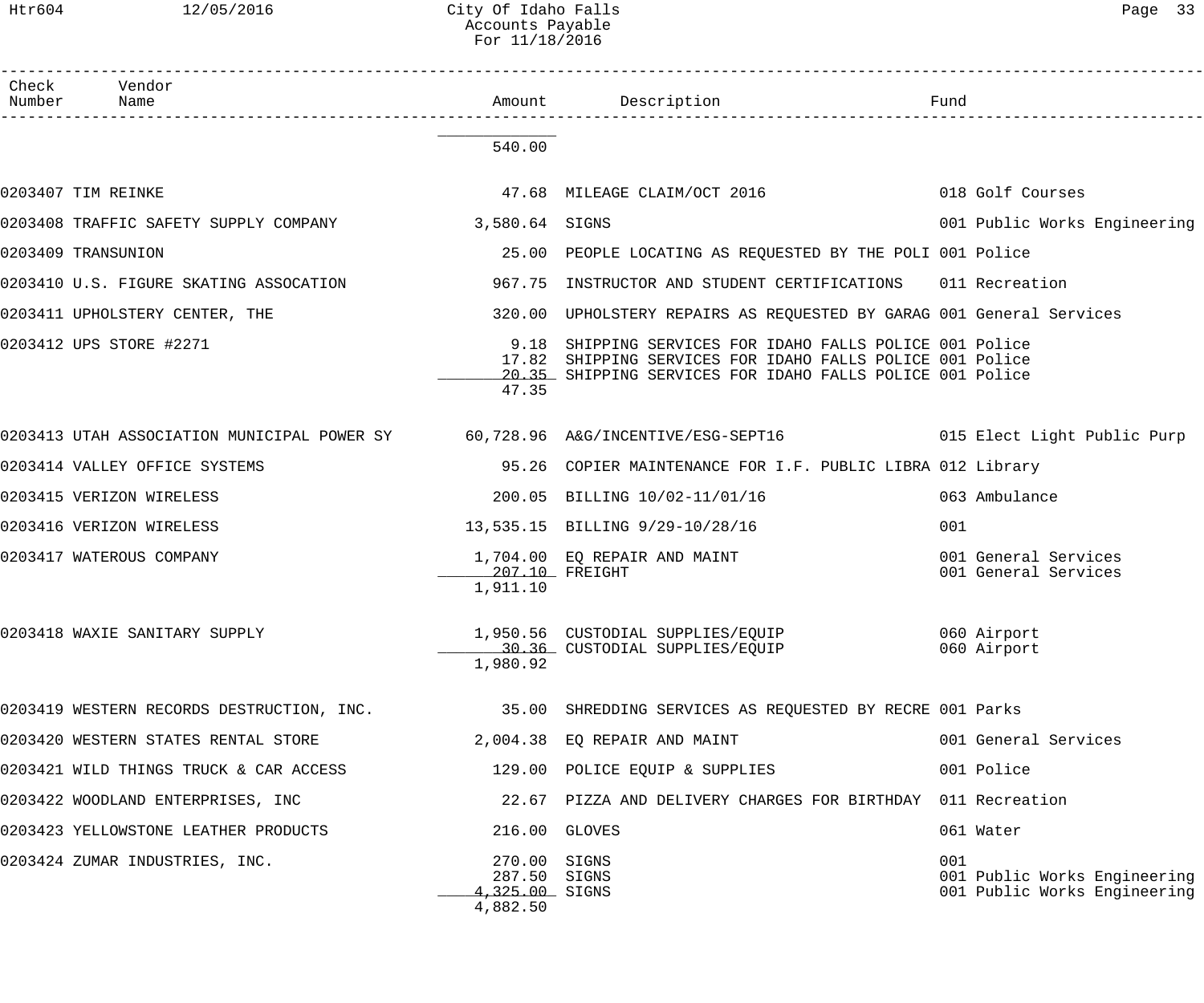| Htr604          | 12/05/2016     | City Of Idaho Falls<br>Accounts Payable<br>For 11/30/2016 |             |      | Page 34 |  |
|-----------------|----------------|-----------------------------------------------------------|-------------|------|---------|--|
| Check<br>Number | Vendor<br>Name | Amount                                                    | Description | Fund |         |  |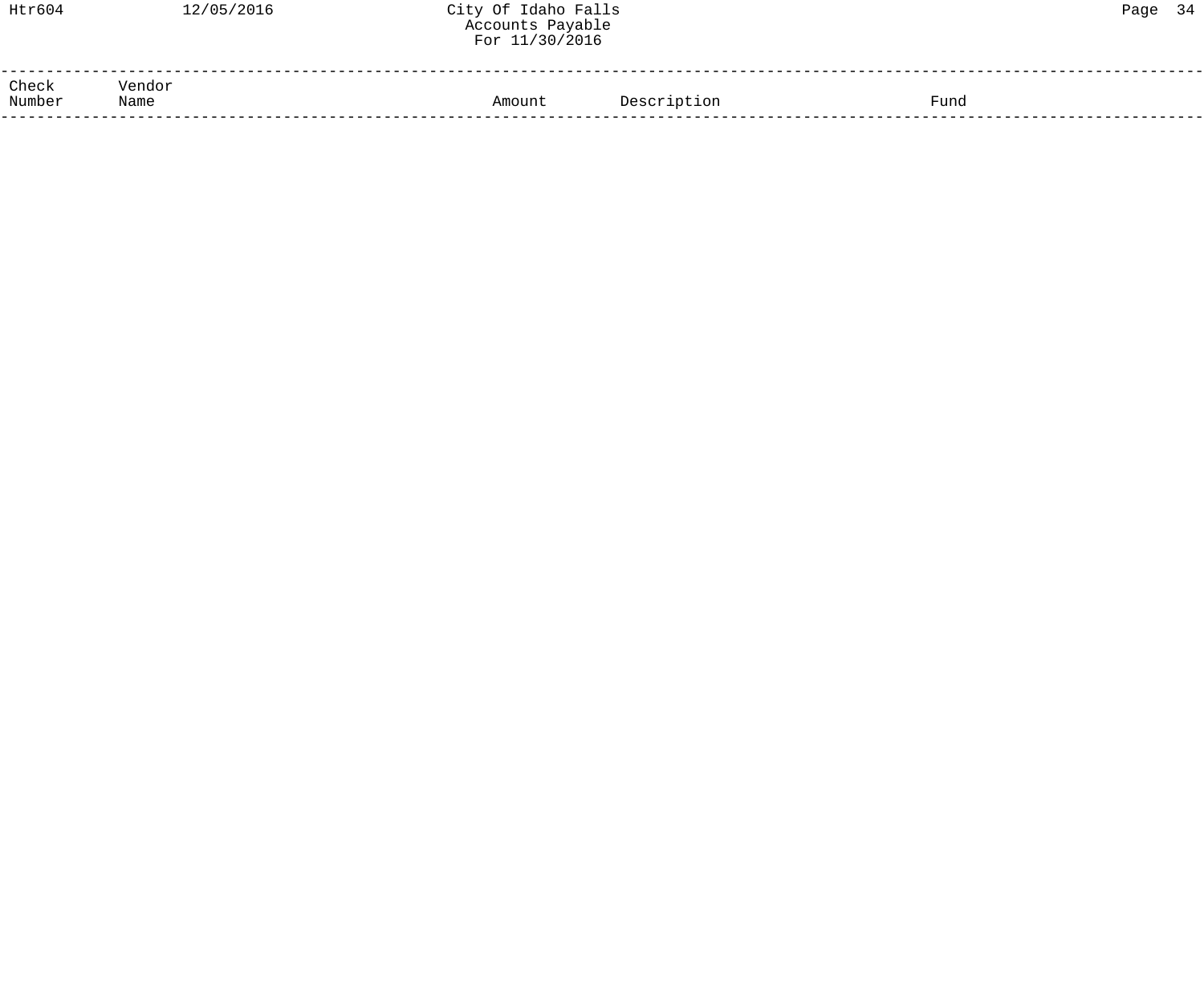## Htr604 12/05/2016 City Of Idaho Falls Page 35 Accounts Payable For 11/30/2016

| Check Vendor<br>Number Name                                                   |                                                                                                                                           |                                                                                                                                                                                                                                                                                                                                                                                                                                                                                                                                                                                                                                                                                                                                                                                                                                        |                                                                                                                                                                                                                                                                                              |
|-------------------------------------------------------------------------------|-------------------------------------------------------------------------------------------------------------------------------------------|----------------------------------------------------------------------------------------------------------------------------------------------------------------------------------------------------------------------------------------------------------------------------------------------------------------------------------------------------------------------------------------------------------------------------------------------------------------------------------------------------------------------------------------------------------------------------------------------------------------------------------------------------------------------------------------------------------------------------------------------------------------------------------------------------------------------------------------|----------------------------------------------------------------------------------------------------------------------------------------------------------------------------------------------------------------------------------------------------------------------------------------------|
| 0203425 A-1 RENTAL, INC.                                                      | 17.50 RENTAL<br>440.06                                                                                                                    | 349.78 TOOLS, HAND POWER/NONPOWER 064 Electric<br>42.99 TOOLS, HAND POWER/NONPOWER 064 Electric<br>29.79 TOOLS, HAND POWER/NONPOWER 064 Electric                                                                                                                                                                                                                                                                                                                                                                                                                                                                                                                                                                                                                                                                                       | 064 Electric                                                                                                                                                                                                                                                                                 |
| 0203426 ACUSHNET COMPANY                                                      |                                                                                                                                           | 283.87 INVENTORY AS REQUESTED BY PINECREST GOLF 018 Golf Courses                                                                                                                                                                                                                                                                                                                                                                                                                                                                                                                                                                                                                                                                                                                                                                       |                                                                                                                                                                                                                                                                                              |
| 0203427 ADAMS MANUFACTURING                                                   |                                                                                                                                           | 130.00 E/Z HITCH FOR NEW VEHICLE 6060 Airport                                                                                                                                                                                                                                                                                                                                                                                                                                                                                                                                                                                                                                                                                                                                                                                          |                                                                                                                                                                                                                                                                                              |
| 0203428 ADVANCE AUTO PARTS                                                    | 102.51                                                                                                                                    | 98.38 PARTS AS REQUESTED BY THE EQUIPMENT MAIN 001 General Services<br>4.13 PARTS AS REQUESTED BY THE EQUIPMENT MAIN 001 General Services                                                                                                                                                                                                                                                                                                                                                                                                                                                                                                                                                                                                                                                                                              |                                                                                                                                                                                                                                                                                              |
| 0203429 AIRGAS USA, LLC                                                       | 706.72                                                                                                                                    | 343.73 WELDING SUPPLIES AS REQUESTED BY SANITAT 062 Sanitation<br>287.65 WELDING EQUIP/SUPPLIES<br><u>75.34</u> WELDING EQUIP/SUPPLIES                                                                                                                                                                                                                                                                                                                                                                                                                                                                                                                                                                                                                                                                                                 | 064 Electric<br>064 Electric                                                                                                                                                                                                                                                                 |
| 0203430 ALAN CLARK CONSTRUCTION, LLC 41,990.00 CONSTRUCTION JOB/CONTRACT      |                                                                                                                                           |                                                                                                                                                                                                                                                                                                                                                                                                                                                                                                                                                                                                                                                                                                                                                                                                                                        | 001 Parks                                                                                                                                                                                                                                                                                    |
| 0203431 ALDERSON, KARST & MITRO ARCHITECTS 1,465.00 PROFESSIONAL/PERSONAL SRV |                                                                                                                                           |                                                                                                                                                                                                                                                                                                                                                                                                                                                                                                                                                                                                                                                                                                                                                                                                                                        | 001 General Services                                                                                                                                                                                                                                                                         |
| 0203432 ALL AMERICAN SPORTS                                                   |                                                                                                                                           | 11,062.50 CLOTHING & APPAREL                                                                                                                                                                                                                                                                                                                                                                                                                                                                                                                                                                                                                                                                                                                                                                                                           | 011 Recreation                                                                                                                                                                                                                                                                               |
| 0203433 ALPHAGRAPHICS OF IDAHO FALLS 194.02 PROMOTION ITEMS                   | 446.45                                                                                                                                    | 151.84 SWEATSHIRTS FOR STAFF<br>100.59 ELEC/IF POWER                                                                                                                                                                                                                                                                                                                                                                                                                                                                                                                                                                                                                                                                                                                                                                                   | 001 Mayor<br>011 Recreation<br>064 Electric                                                                                                                                                                                                                                                  |
| 0203434 ALSCO (AMERICAN LINEN DIV)                                            | 40.93<br>21.35<br>3.60<br>40.93<br>21.35<br>37.38<br>3.60<br>40.93<br>21.35<br>3.60<br>13.79<br>3.60<br>40.93<br>21.35<br>37.38<br>210.00 | LAUNDRY SERVICE/MATS FOR CITY BUILDINGS 001 General Services<br>LAUNDRY SERVICE/MATS FOR CITY BUILDINGS 001 General Services<br>LAUNDRY SERVICE/MATS FOR CITY BUILDINGS<br>LAUNDRY SERVICE/MATS FOR CITY BUILDINGS<br>LAUNDRY SERVICE/MATS FOR CITY BUILDINGS<br>LAUNDRY SERVICE/MATS FOR CITY BUILDINGS<br>LAUNDRY SERVICE/MATS FOR CITY BUILDINGS<br>LAUNDRY SERVICE/MATS FOR CITY BUILDINGS<br>LAUNDRY SERVICE/MATS FOR CITY BUILDINGS<br>LAUNDRY SERVICE/MATS FOR CITY BUILDINGS<br>CLEANING AND RENTAL FLOOR MATS FOR ANIMA 001 Police<br>LAUNDRY SERVICE/MATS FOR CITY BUILDINGS<br>LAUNDRY SERVICE/MATS FOR CITY BUILDINGS<br>LAUNDRY SERVICE/MATS FOR CITY BUILDINGS<br>LAUNDRY SERVICE/MATS FOR CITY BUILDINGS 001 General Services<br>CUSTODIAL SUPPLIES/EQUIP<br>91.44 WEEKLY DELIVERY AND CHANGE OUT OF ENTRAN 060 Airport | 001 General Services<br>001 General Services<br>001 General Services<br>001 General Services<br>001 General Services<br>001 General Services<br>001 General Services<br>001 General Services<br>001 General Services<br>001 General Services<br>001 General Services<br>001 General Services |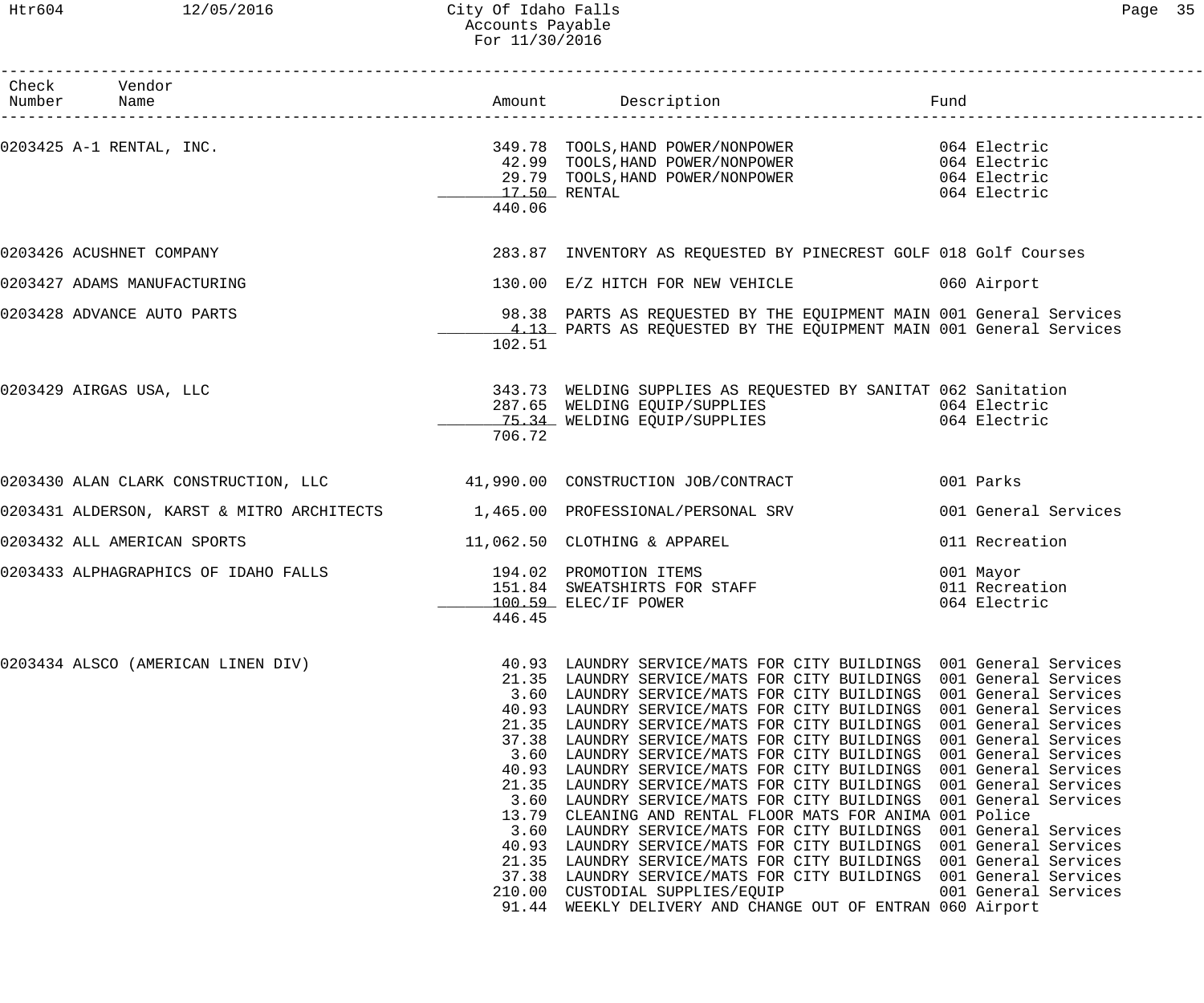## Htr604 12/05/2016 City Of Idaho Falls Page 36 Accounts Payable For 11/30/2016

| Check Vendor<br>Number Name<br>-------------------- |                                                             |          |                                                                                                                                                                                                |                            |
|-----------------------------------------------------|-------------------------------------------------------------|----------|------------------------------------------------------------------------------------------------------------------------------------------------------------------------------------------------|----------------------------|
|                                                     |                                                             | 759.39   | 0203434 ALSCO (AMERICAN LINEN DIV)             47.93 LAUNDRY SERVICES AS REQUESTED - SEWER DI 061 Sewer<br>55.51 LAUNDRY SERVICES AS REQUESTED - SEWER DI 061 Sewer<br>2.44 CLOTHING & APPAREL | 064 Electric               |
| 0203435 AMAZON.COM - CITY PURCHASES                 |                                                             | 4,242.18 | 129.95 POLICE EQUIP & SUPPLIES 001 Police                                                                                                                                                      |                            |
|                                                     | 0203436 AMERICAN ASSOC OF AIRPORT EXEC 1,710.00 MEMBERSHIPS | 1,985.00 | 275.00 MEMBERSHIPS                                                                                                                                                                             | 060 Airport<br>060 Airport |
| 0203437 AMERICAN INSURANCE SERVICE                  |                                                             | 798.50   | 402.50 PROFESSIONAL/PERSONAL SRV                                                                                                                                                               | 001 Human Resources        |
| 0203438 AMERICAN PLANNING ASSOCIATION               |                                                             |          | 225.00 MEMBERSHIPS                                                                                                                                                                             | 001 Planning & Building    |
| 0203439 AMERIGAS PROPANE                            |                                                             |          | 449.56 PROPANE FOR ICE RINK ARENA REFRIGERATION 011 Recreation                                                                                                                                 |                            |
| 0203440 AMMON VETERINARY HOSPITAL                   |                                                             | 1,000.00 | 305.00 SPAY/NEUTER SERVICES<br>695.00 SPAY/NEUTER SERVICES                                                                                                                                     | 001<br>001                 |
| 0203441 ANIXTER INC.                                |                                                             | 981.00   | 215.00 FIBER OPTIC MATERIAL<br>766.00 HARDWARE                                                                                                                                                 | 064<br>064 Electric        |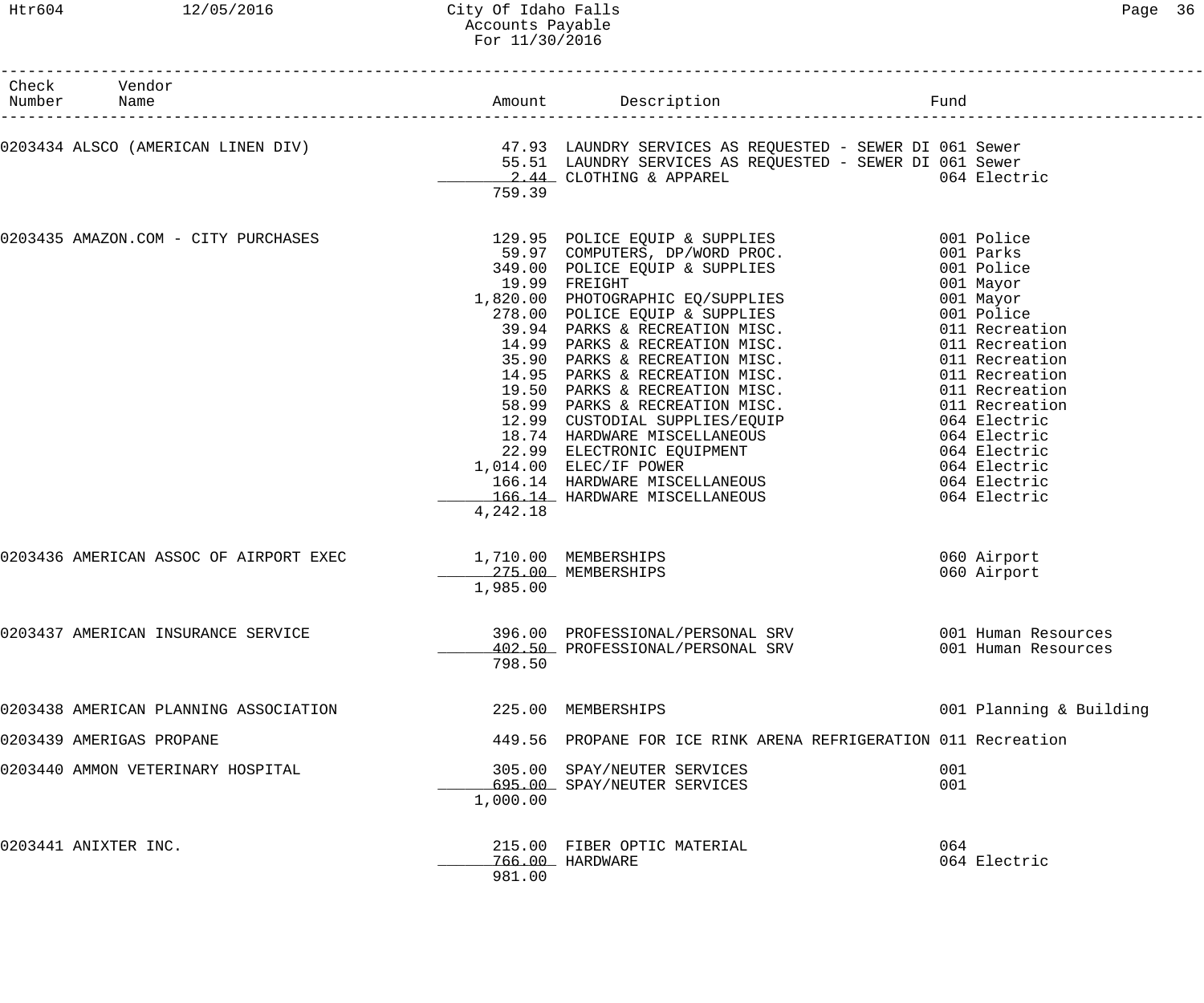| Check Vendor<br>Number Name                                                                                              |          |                                                                                                                                                                                                                                                                                                                                                                                                                                           |                                                                                                                                                                                                                               |
|--------------------------------------------------------------------------------------------------------------------------|----------|-------------------------------------------------------------------------------------------------------------------------------------------------------------------------------------------------------------------------------------------------------------------------------------------------------------------------------------------------------------------------------------------------------------------------------------------|-------------------------------------------------------------------------------------------------------------------------------------------------------------------------------------------------------------------------------|
| 0203442 ARCHITECTURAL BUILDING SUPPLY 125.00 MISCELLANEOUS PURCHASES AS REQUESTED BY 001 General Services                |          |                                                                                                                                                                                                                                                                                                                                                                                                                                           |                                                                                                                                                                                                                               |
|                                                                                                                          |          |                                                                                                                                                                                                                                                                                                                                                                                                                                           |                                                                                                                                                                                                                               |
| 0203443 ARMY SURPLUS WAREHOUSE                                                                                           |          | 10.99 ROPE 1/4" X 100'                                                                                                                                                                                                                                                                                                                                                                                                                    | 001 Public Works Engineering                                                                                                                                                                                                  |
|                                                                                                                          | 443.75   |                                                                                                                                                                                                                                                                                                                                                                                                                                           | 060 Airport<br>060 Airport<br>060 Airport<br>060 Airport<br>060 Airport<br>060 Airport                                                                                                                                        |
| 0203445 AUTOMOTIVE CHARGING & STARTING LLC           67.40 PARTS AND MINOR SUBLET REPAIRS AS REQUES 001 General Services |          |                                                                                                                                                                                                                                                                                                                                                                                                                                           |                                                                                                                                                                                                                               |
| 0203446 BACKFLOW ASSEMBLY TESTING 1,800.00 TRAINING-PERSONNEL                                                            |          |                                                                                                                                                                                                                                                                                                                                                                                                                                           | 061 Water                                                                                                                                                                                                                     |
| 0203447 BISMARCK STATE COLLEGE                                                                                           |          | 1,100.00 TRAINING-PERSONNEL                                                                                                                                                                                                                                                                                                                                                                                                               | 064 Electric                                                                                                                                                                                                                  |
| 0203448 BMC WEST BUILDING MATERIALS 68.00 PARKS & RECREATION MISC.                                                       |          |                                                                                                                                                                                                                                                                                                                                                                                                                                           | 001 Parks                                                                                                                                                                                                                     |
| 0203449 BONNEVILLE COUNTY                                                                                                | 603.80   | 478.80 WASTE REMOVAL AS REQUESTED BY THE SEWER 061 Sewer<br>125.00 FREON REMOVAL AND HAULING OF USED TIRES 062 Sanitation                                                                                                                                                                                                                                                                                                                 |                                                                                                                                                                                                                               |
| 0203450 BONNEVILLE COUNTY                                                                                                |          | 550.00 IDAHOAN PARKING/DEC 2016                                                                                                                                                                                                                                                                                                                                                                                                           | 001                                                                                                                                                                                                                           |
| 0203451 BONNEVILLE INDUSTRIAL SUPPLY                                                                                     | 1,269.64 | 3.30 ORANGE FLAGGING TAPE<br>28.14 BLUE GLOVES<br>100.90 EQ REPAIR AND MAINT<br>11.18 FREIGHT<br>90.00 PUMPS & ACCESSORIES<br>16.38 FREIGHT<br>13.69 HARDWARE MISCELLANEOUS<br>3.18 HARDWARE MISCELLANEOUS<br>17.35 HARDWARE MISCELLANEOUS<br>81.62 CLOTHING & APPAREL<br>107.10 HARDWARE MISCELLANEOUS<br>233.05 TOOLS, HAND POWER/NONPOWER<br>282.50 HARDWARE MISCELLANEOUS<br>45.32 CLOTHING & APPAREL<br>85.17 HARDWARE MISCELLANEOUS | 001 Parks<br>001 Parks<br>061 Water<br>061 Water<br>061 Water<br>064 Electric<br>064 Electric<br>064 Electric<br>064 Electric<br>064 Electric<br>064 Electric<br>064 Electric<br>064 Electric<br>064 Electric<br>064 Electric |
| 0203452 BOOKPAGE                                                                                                         |          | 1,020.00 SUBSCRIPTIONS                                                                                                                                                                                                                                                                                                                                                                                                                    | 012 Library                                                                                                                                                                                                                   |
| 0203453 BORCHARD FARMS INC                                                                                               |          | 500.00 FREIGHT                                                                                                                                                                                                                                                                                                                                                                                                                            | 018 Golf Courses                                                                                                                                                                                                              |
|                                                                                                                          |          |                                                                                                                                                                                                                                                                                                                                                                                                                                           |                                                                                                                                                                                                                               |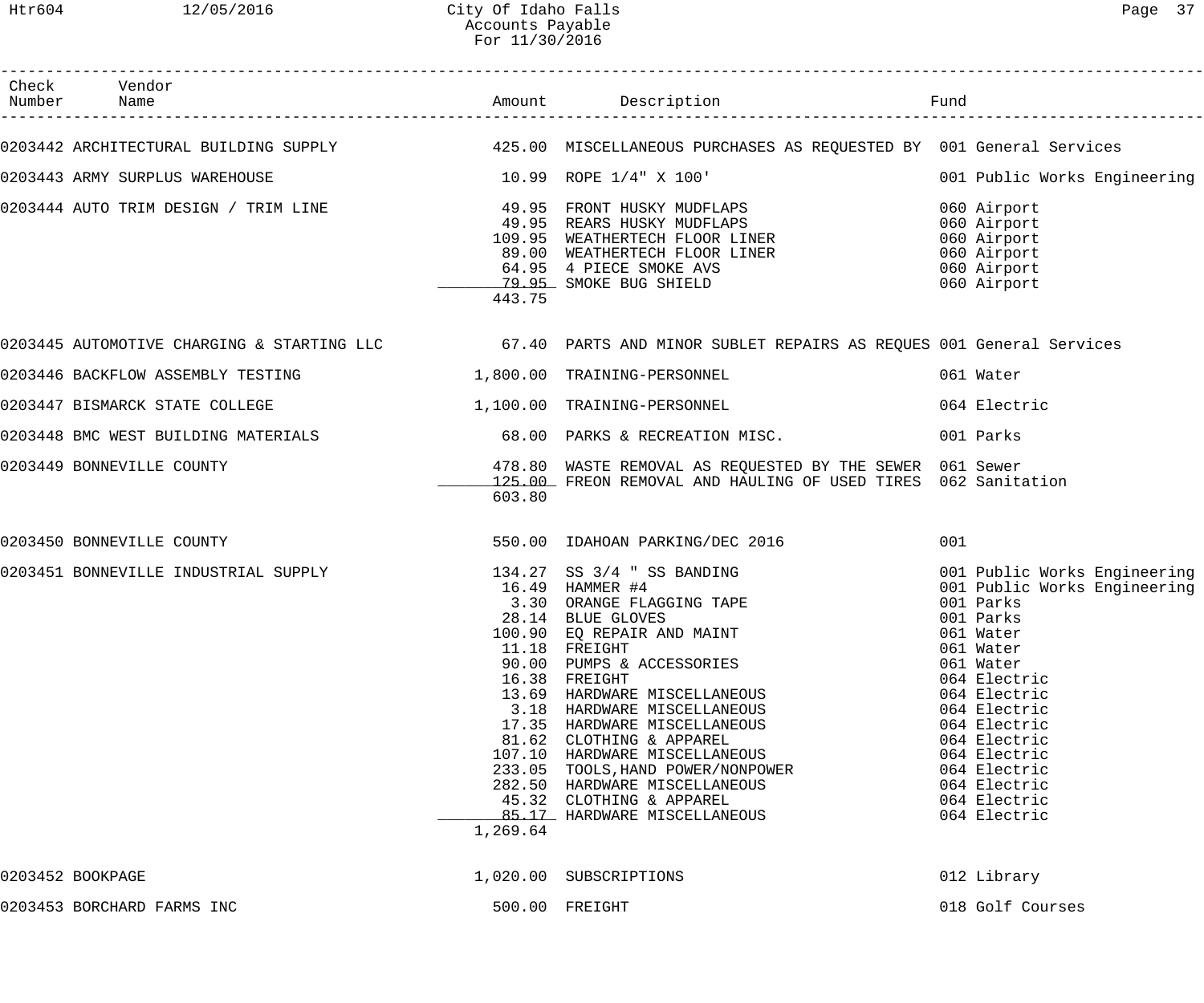Htr604 12/05/2016 City Of Idaho Falls Page 38 Accounts Payable For 11/30/2016

| Page | 8 |
|------|---|
|------|---|

| Check Vendor<br>Number Name        |          |                                                                                                                                                                                                                                                                                                                                                                              |                                                                                         |
|------------------------------------|----------|------------------------------------------------------------------------------------------------------------------------------------------------------------------------------------------------------------------------------------------------------------------------------------------------------------------------------------------------------------------------------|-----------------------------------------------------------------------------------------|
|                                    | 5,252.00 |                                                                                                                                                                                                                                                                                                                                                                              |                                                                                         |
| 0203454 BORG, DAVE                 |          | 140.00 CONTRACTED OFFICIALS                                                                                                                                                                                                                                                                                                                                                  | 011 Recreation                                                                          |
| 0203455 BOWEN BROTHER DEVELOPMENT  |          | 25.00 RFND OF OVERPYMT                                                                                                                                                                                                                                                                                                                                                       | 001                                                                                     |
| 0203456 BOYCE, ERIC                |          | 36.00 CONTRACTED OFFICIALS                                                                                                                                                                                                                                                                                                                                                   | 011 Recreation                                                                          |
|                                    | 2,477.56 |                                                                                                                                                                                                                                                                                                                                                                              | 001 Police<br>060 Airport<br>064 Electric                                               |
| 0203458 BRADY'S, INC.              |          | 399.99 AIR PURIFIER FOR THE EMF 6001 General Services                                                                                                                                                                                                                                                                                                                        |                                                                                         |
| 0203459 BROADWAY FORD, INC.        | 1,238.29 | 66.05 PARTS AND MINOR SUBLET REPAIRS AS REQUES 001 General Services<br>90.00 PARTS AND MINOR SUBLET REPAIRS AS REQUES 001 General Services<br>730.00 PARTS AND MINOR SUBLET REPAIRS AS REQUES 001 General Services<br>288.79 PARTS AND MINOR SUBLET REPAIRS AS REQUES 001 General Services<br>63.45 PARTS AND MINOR SUBLET REPAIRS AS REQUES 001 General Services            |                                                                                         |
| 0203460 BROADWAY VETERINARY CLINIC | 675.48   | 20.00 SPAY/NEUTER SERVICES<br>30.00 SPAY/NEUTER SERVICES<br>30.00 SPAY/NEUTER SERVICES<br>75.00 SPAY/NEUTER SERVICES<br>115.00 SPAY/NEUTER SERVICES<br>105.00 SPAY/NEUTER SERVICES<br>20.00 SPAY/NEUTER SERVICES<br>30.00 SPAY/NEUTER SERVICES<br>30.00 SPAY/NEUTER SERVICES<br>25.00 SPAY/NEUTER SERVICES<br>50.00 SPAY/NEUTER SERVICES<br>145.48 WADE K9 CATTLE DOG LABRAD | 001<br>001<br>001<br>001<br>001<br>001<br>001<br>001<br>001<br>001<br>001<br>001 Police |
| 0203461 BURNS CONCRETE, INC.       |          | 298.00 CONCRETE                                                                                                                                                                                                                                                                                                                                                              | 001 Parks                                                                               |
| 0203462 BURTON, MIKE               |          | 44.00 CONTRACTED OFFICIALS                                                                                                                                                                                                                                                                                                                                                   | 011 Recreation                                                                          |
| 0203463 BUTTARS, BERK              |          | 306.00 CONTRACTED OFFICIALS                                                                                                                                                                                                                                                                                                                                                  | 011 Recreation                                                                          |
| 0203464 CABLE ONE ADVERISING, INC. | 998.50   | 750.00 ELEC/IF POWER<br>248.50 ELEC/IF POWER                                                                                                                                                                                                                                                                                                                                 | 064 Electric<br>064 Electric                                                            |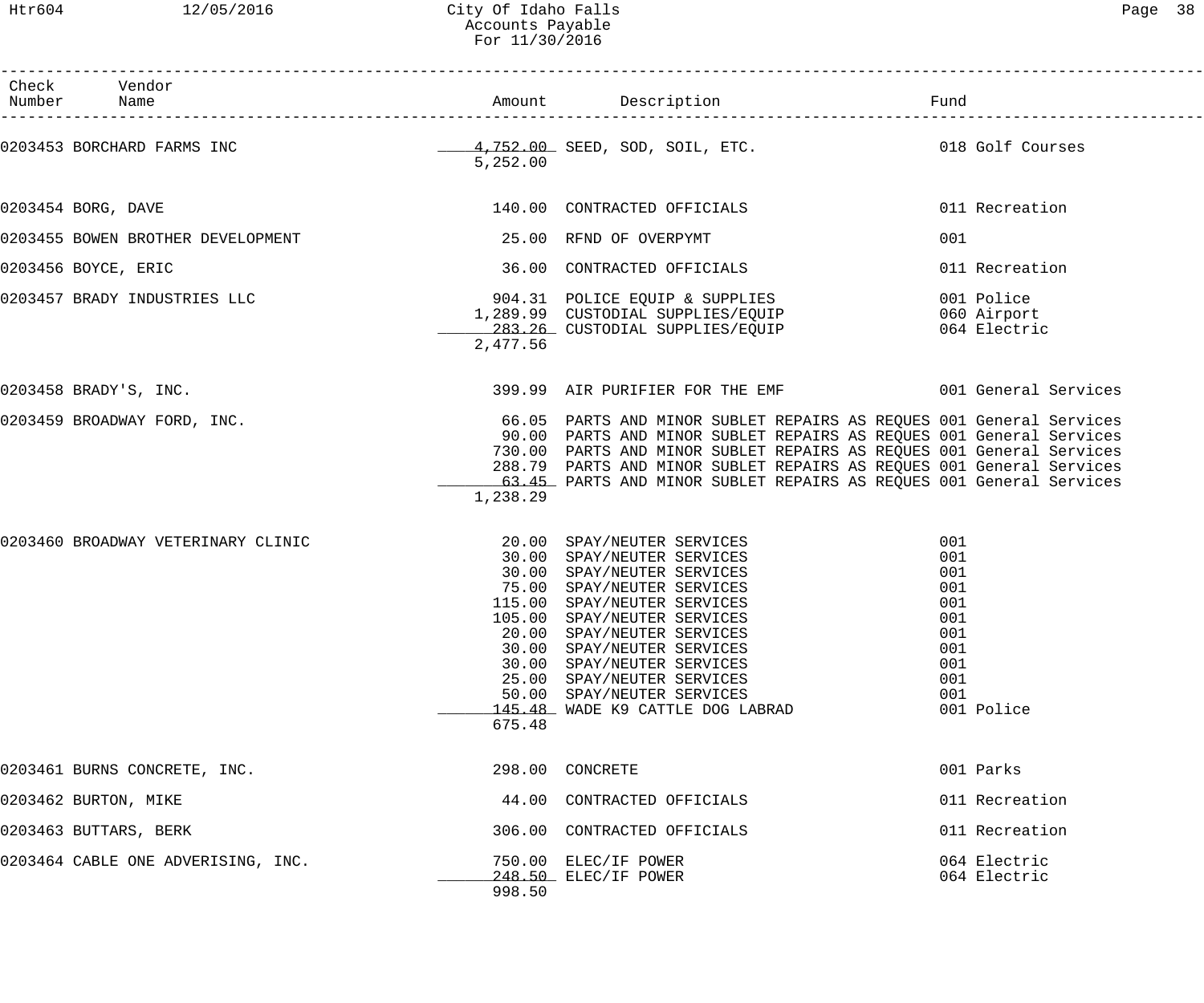#### Htr604 12/05/2016 City Of Idaho Falls Page 39 Accounts Payable For 11/30/2016

| Check Vendor<br>Number Name                                               |          | Amount Description Description                                                                                                                                                  |                         |
|---------------------------------------------------------------------------|----------|---------------------------------------------------------------------------------------------------------------------------------------------------------------------------------|-------------------------|
| 0203465 CAPPS, CAMERON                                                    |          | 99.00 CONTRACTED OFFICIALS                                                                                                                                                      | 011 Recreation          |
| 0203466 CEDAR RIDGE ANIMAL HOSPITAL                                       |          | 95.00 SPAY/NEUTER SERVICES                                                                                                                                                      | 001                     |
|                                                                           |          | 85.00 SPAY/NEUTER SERVICES                                                                                                                                                      | 001                     |
|                                                                           |          | 115.00 SPAY/NEUTER SERVICES                                                                                                                                                     | 001                     |
|                                                                           |          | 105.00 SPAY/NEUTER SERVICES                                                                                                                                                     | 001                     |
|                                                                           |          | 20.00 SPAY/NEUTER SERVICES                                                                                                                                                      | 001                     |
|                                                                           |          | 85.00 SPAY/NEUTER SERVICES                                                                                                                                                      | 001                     |
|                                                                           |          | 115.00 SPAY/NEUTER SERVICES                                                                                                                                                     | 001                     |
|                                                                           |          | 105.00 SPAY/NEUTER SERVICES                                                                                                                                                     | 001                     |
|                                                                           |          | 75.00 SPAY/NEUTER SERVICES                                                                                                                                                      | 001                     |
|                                                                           | 800.00   |                                                                                                                                                                                 |                         |
| 0203467 CENTER POINT LARGE PRINT                                          |          | 6,765.84 AUDIOVISUAL/PUBLICATION                                                                                                                                                | 012 Library             |
|                                                                           |          |                                                                                                                                                                                 |                         |
| 0203468 CENTURYLINK                                                       |          | 48.49 RADIO-ALARM LINES/NOV2016                                                                                                                                                 | 001 General Services    |
|                                                                           |          | 173.00 RADIO-ALARM LINES/NOV2016                                                                                                                                                | 001 Cemeteries          |
|                                                                           |          | 45.88 RADIO-ALARM LINES/NOV2016                                                                                                                                                 | 011 Recreation          |
|                                                                           |          | 96.98 RADIO-ALARM LINES/NOV2016                                                                                                                                                 | 011 Recreation          |
|                                                                           |          | 70.00 RADIO-ALARM LINES/NOV2016<br>AND THE SAME CONSTRAINS TO A 2016<br>25.00 RADIO-ALARM LINES/NOV2016<br>294.80 RADIO-ALARM LINES/NOV2016<br>294.80 RADIO-ALARM LINES/NOV2016 | 060 Airport             |
|                                                                           |          |                                                                                                                                                                                 | 061 Water               |
|                                                                           |          |                                                                                                                                                                                 | 061 Water               |
|                                                                           |          |                                                                                                                                                                                 | 061 Sewer               |
|                                                                           |          |                                                                                                                                                                                 | 064 Electric            |
|                                                                           |          | 379.18 RADIO-ALARM LINES/NOV2016                                                                                                                                                | 064 Electric            |
|                                                                           | 1,636.35 |                                                                                                                                                                                 |                         |
| 0203469 CINTAS CORPORATION NO. 2                                          |          | 87.16 FIRST AID SUPPLIES                                                                                                                                                        | 001 General Services    |
|                                                                           |          | 81.39 FIRST AID SUPPLIES                                                                                                                                                        | 001 General Services    |
|                                                                           | 168.55   |                                                                                                                                                                                 |                         |
| 0203470 CLASSIC TRUCK COLLISION CENTER $2,246.87$ ACCIDENT REPAIRS, FLEET |          |                                                                                                                                                                                 | 001 General Services    |
| 0203471 CLUB INCORPORATED                                                 |          | 232.58 REIMBURSEMENTS                                                                                                                                                           | 001 Planning & Building |
| 0203472 CODALE ELECTRIC SUPPLY, INC.                                      |          | 1,000.00 HARDWARE                                                                                                                                                               | 064                     |
|                                                                           |          | 934.80 HARDWARE                                                                                                                                                                 | 064                     |
|                                                                           |          | 195.75- FREIGHT                                                                                                                                                                 | 064 Electric            |
|                                                                           |          | 272.27 HARDWARE                                                                                                                                                                 | 064 Electric            |
|                                                                           |          | 975.00 CONDUCTOR                                                                                                                                                                | 064 Electric            |
|                                                                           |          | 945.40 FIBER OPTIC MATERIAL                                                                                                                                                     | 064                     |
|                                                                           | 3,931.72 |                                                                                                                                                                                 |                         |
| 0203473 CODY ANDERSON                                                     |          | 396.15 RFND TRANSPORT EXPENSES                                                                                                                                                  | 063 Ambulance           |
|                                                                           |          |                                                                                                                                                                                 |                         |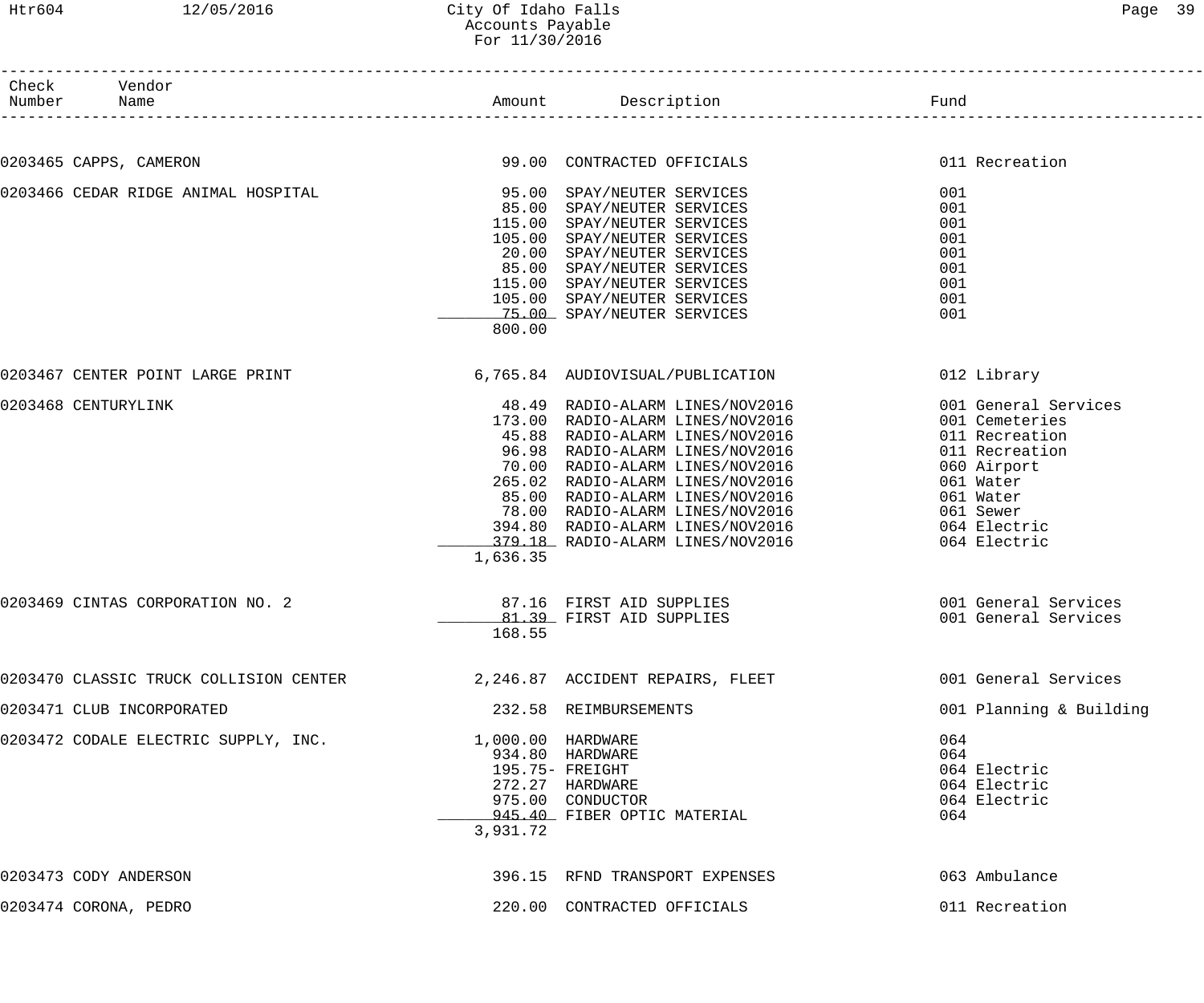Check Vendor

# Htr604 12/05/2016 City Of Idaho Falls Page 40 Accounts Payable For 11/30/2016

------------------------------------------------------------------------------------------------------------------------------------

| Number       | Name                                                              |          | Amount Description                                                                                                                                                                                                                                                                       | Fund                                                                           |
|--------------|-------------------------------------------------------------------|----------|------------------------------------------------------------------------------------------------------------------------------------------------------------------------------------------------------------------------------------------------------------------------------------------|--------------------------------------------------------------------------------|
|              | 0203475 COTTONWOOD VETERINARY CLINIC 125.00 SPAY/NEUTER SERVICES  | 200.00   | 75.00 SPAY/NEUTER SERVICES                                                                                                                                                                                                                                                               | 001<br>001                                                                     |
|              | 0203476 COUNTRYSIDE VET. HOSPITAL PLLC 75.00 SPAY/NEUTER SERVICES | 495.00   | 105.00 SPAY/NEUTER SERVICES<br>20.00 SPAY/NEUTER SERVICES<br>85.00 SPAY/NEUTER SERVICES<br>20.00 SPAY/NEUTER SERVICES<br>95.00 SPAY/NEUTER SERVICES<br>95.00 SPAY/NEUTER SERVICES                                                                                                        | 001<br>001<br>001<br>001<br>001<br>001<br>001                                  |
|              | 0203477 CROWN TROPHY                                              |          | 50.00 WOOD PLAQUE WITH STEEL PL                                                                                                                                                                                                                                                          | 011 Recreation                                                                 |
| 0203478 CRSA |                                                                   |          |                                                                                                                                                                                                                                                                                          | 001 Fire                                                                       |
|              | 0203479 CULLIGAN WATER CONDITIONING                               | 64.00    | WATER COOLER RENTAL FOR FIELDING CEMETER 001 Cemeteries                                                                                                                                                                                                                                  |                                                                                |
|              | 0203480 CURTIS, BENJAMIN                                          | 396.00   | CONTRACTED OFFICIALS                                                                                                                                                                                                                                                                     | 011 Recreation                                                                 |
|              | 0203481 DANA BRIGGS                                               |          | 128.52 MILEAGE RFND/NOV 2016                                                                                                                                                                                                                                                             | 001 Mayor                                                                      |
|              | 0203482 DAWSON, JAKE                                              |          | 54.00 CONTRACTED OFFICIALS                                                                                                                                                                                                                                                               | 011 Recreation                                                                 |
|              | 0203483 DELL COMPUTER CORPORATION                                 | 2,080.21 | 873.32 COMPUTERS, DP/WORD PROC.<br>54.99 COMPUTERS, DP/WORD PROC.<br>54.99 COMPUTERS, DP/WORD PROC.<br>1,096.91 COMPUTERS, DP/WORD PROC.                                                                                                                                                 | 001 General Services<br>001 General Services<br>001 Treasurer<br>001 Treasurer |
|              | 0203484 DESIGN WORKSHOP, INC.                                     | 2,985.82 | 1,090.62 PROFESSIONAL/PERSONAL SRV<br>787.50 PROFESSIONAL/PERSONAL SRV<br>1,107.70 PROFESSIONAL/PERSONAL SRV                                                                                                                                                                             | 001 Parks<br>001 Parks<br>001 Parks                                            |
|              | 0203485 DIRECT AUTOMOTIVE DISTRIBUTING                            | 441.53   | 23.92 PARTS AS REQUESTED BY THE EQUIPMENT MAIN 001 General Services<br>2.99 PARTS AS REQUESTED BY THE EQUIPMENT MAIN 001 General Services<br>46.70 PARTS AS REQUESTED BY THE EQUIPMENT MAIN 001 General Services<br>367.92 PARTS AS REQUESTED BY THE EQUIPMENT MAIN 001 General Services |                                                                                |
|              | 0203486 DYNA SYSTEMS                                              |          | 491.74 GARAGE SHOP SUPPLIES                                                                                                                                                                                                                                                              | 001 General Services                                                           |
|              | 0203487 EAGLE ROCK HYDRAULIC SERVICE                              |          | 650.00 PARTS AND HYDRAULIC REPAIRS AS REQUESTED 001 General Services                                                                                                                                                                                                                     |                                                                                |
|              |                                                                   |          |                                                                                                                                                                                                                                                                                          |                                                                                |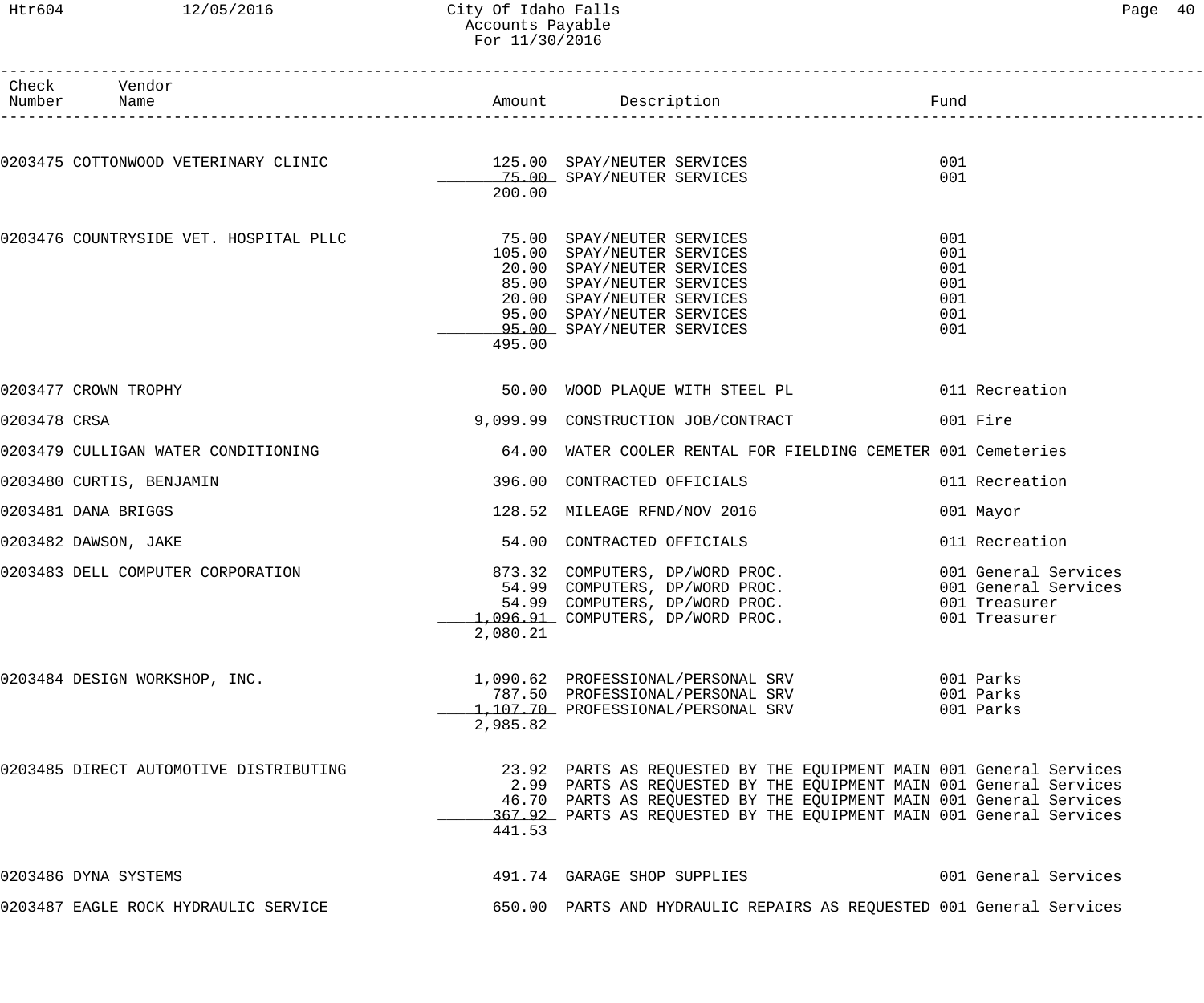| Check Vendor<br>Number Name                                                                                                             |          |                                                                                                                                                                                                                                                                                                                                                                                                                                                                                                                                                                                                                                                                                             |                        |
|-----------------------------------------------------------------------------------------------------------------------------------------|----------|---------------------------------------------------------------------------------------------------------------------------------------------------------------------------------------------------------------------------------------------------------------------------------------------------------------------------------------------------------------------------------------------------------------------------------------------------------------------------------------------------------------------------------------------------------------------------------------------------------------------------------------------------------------------------------------------|------------------------|
|                                                                                                                                         | 1,453.27 | 0203487 EAGLE ROCK HYDRAULIC SERVICE 1999.72 PARTS AND HYDRAULIC REPAIRS AS REQUESTED 001 General Services 1999.72<br>209.72 PARTS AND HYDRAULIC REPAIRS AS REQUESTED 001 General Services<br>126.30 PARTS AND HYDRAULIC REPAIRS AS                                                                                                                                                                                                                                                                                                                                                                                                                                                         |                        |
|                                                                                                                                         | 6,427.21 | 0203488 EAGLE ROCK NURSERY<br>1,826.18 NURSERY STOCK & SUPPLIES<br>2,400.00 NURSERY STOCK & SUPPLIES<br>2,400.00 NURSERY STOCK & SUPPLIES<br>171.58 NURSERY STOCK & SUPPLIES<br>288.00 NURSERY STOCK & SUPPLIES<br>238.59 NURSERY STOCK &<br>271.98 PURCHASE OF TREES, PLANTS AND SHRUBS AS 001 Parks<br>135.99 PURCHASE OF TREES, PLANTS AND SHRUBS AS 001 Parks                                                                                                                                                                                                                                                                                                                           |                        |
| 0203489 EASTERN IDAHO PUBLIC HEALTH 125.00 SUBSCRIPTIONS                                                                                |          |                                                                                                                                                                                                                                                                                                                                                                                                                                                                                                                                                                                                                                                                                             | 001 Parks              |
| 0203490 EASTSIDE PET CLINIC                                                                                                             |          | 806.00 SPAY/NEUTER SERVICES                                                                                                                                                                                                                                                                                                                                                                                                                                                                                                                                                                                                                                                                 | 001                    |
| 0203491 ELECTRIC MOTOR SERVICE COMPANY          19.12 FREIGHT<br>0203491 ELECTRIC MOTOR SERVICE COMPANY          19.12 SEWER DEPARTMENT | 560.74   |                                                                                                                                                                                                                                                                                                                                                                                                                                                                                                                                                                                                                                                                                             | 061 Sewer<br>061 Sewer |
|                                                                                                                                         |          | 0203492 ELECTRO POWER UTAH, LLC 107.20 FILTERS & SHIPPING PER IN 661 Water                                                                                                                                                                                                                                                                                                                                                                                                                                                                                                                                                                                                                  |                        |
| 0203493 ELLICOTT DREDGE TECHNOLOGIES, LLC 42.34 EQ REPAIR AND MAINT                                                                     |          |                                                                                                                                                                                                                                                                                                                                                                                                                                                                                                                                                                                                                                                                                             | 001                    |
| 0203494 ENERGY AUTHORITY INC., THE 30,989.00 ELEC/IF POWER                                                                              |          |                                                                                                                                                                                                                                                                                                                                                                                                                                                                                                                                                                                                                                                                                             | 064 Electric           |
| 0203495 ENVIROMENTAL SYSTEMS RESEARCH INSTI 500.00 COMPUTERS, DP/WORD PROC.                                                             |          |                                                                                                                                                                                                                                                                                                                                                                                                                                                                                                                                                                                                                                                                                             | 001 Parks              |
| 0203496 EVCO HOUSE OF HOSE - IDAHO                                                                                                      | 161.56   | 5.10 PARTS AS REQUESTED BY THE EQUIPMENT MAIN 001 General Services<br>156.46 HOSE AND HOSE FITTINGS                                                                                                                                                                                                                                                                                                                                                                                                                                                                                                                                                                                         | 010 Streets            |
| 0203497 FALLS PLUMBING SUPPLY, INC.                                                                                                     |          | 6.32 MISCELLANEOUS PLUMBING SUPPLIES FOR BLDG 001 General Services<br>305.79 MISCELLANEOUS PLUMBING SUPPLIES FOR BLDG 001 General Services<br>271.44 MISCELLANEOUS PLUMBING SUPPLIES FOR BLDG 001 General Services<br>13.25 MISCELLANEOUS PLUMBING SUPPLIES FOR BLDG 001 General Services<br>5.41 MISCELLANEOUS PLUMBING SUPPLIES FOR BLDG 001 General Services<br>217.80 MISCELLANEOUS PLUMBING SUPPLIES FOR BLDG 001 General Services<br>4.64 MISCELLANEOUS PLUMBING SUPPLIES FOR BLDG 001 General Services<br>50.99 MISCELLANEOUS PLUMBING SUPPLIES FOR BLDG 001 General Services<br>18.66 MISCELLANEOUS PLUMBING SUPPLIES FOR BLDG 001 General Services<br>202.41 13 CLOSET REPAIR KITS | 060 Airport            |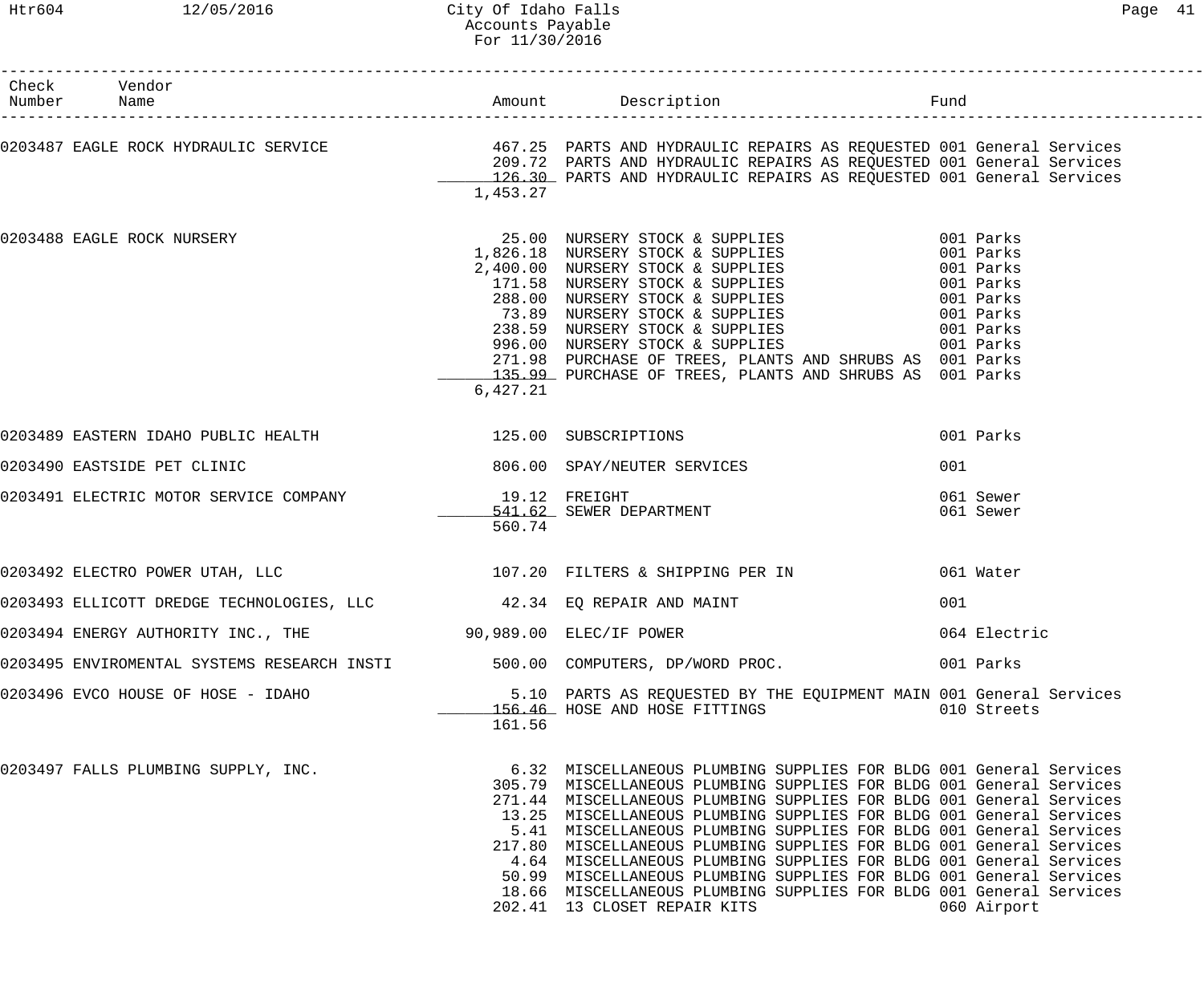# Htr604 12/05/2016 City Of Idaho Falls Page 42 Accounts Payable For 11/30/2016

| Check Vendor<br>Number Name        |          |                                                                                                                                                                                                                                                                                                                                                                                                                                                                                                                                               |                |
|------------------------------------|----------|-----------------------------------------------------------------------------------------------------------------------------------------------------------------------------------------------------------------------------------------------------------------------------------------------------------------------------------------------------------------------------------------------------------------------------------------------------------------------------------------------------------------------------------------------|----------------|
|                                    |          | 0203497 FALLS PLUMBING SUPPLY, INC.<br>$74.10$ 30 VACUUM BREAKER REPAIR (60 Airport<br>$74.10$ 30 VACUUM BREAKER REPAIR (60 Airport<br>$17.24$ 1 PEX MIP ADAPTER (61 Water<br>$6.74$ 1 PEX SO ELBON (61 Water<br>$7.25$ 1 PEX CRIMP RIN<br>1.11 1 2-HOLE PIPE STRAP<br>4.59 1 GALV 90 ELBOW<br>1.11 1 2-HOLE PIPE STRAP<br>4.59 1 GALV 90 ELBOW<br>150.84 1 PEP X PEP COUPLING - NO<br>6.15 3/4 SPRING CHECK VALVE NO<br>661 Water<br>6.15 3/4 SPRING CHECK VALVE NO<br>961 Water<br>265.20 HARDWARE MISCELLANEOUS<br>10.38 HARDWARE MISCELLA |                |
|                                    | 2,102.18 |                                                                                                                                                                                                                                                                                                                                                                                                                                                                                                                                               |                |
|                                    |          | 0203498 FENTON'S OFFICE SOLUTIONS INC. 299.26 HP YELLOW & RED TONER Q59 001 General Services                                                                                                                                                                                                                                                                                                                                                                                                                                                  |                |
|                                    | 425.93   |                                                                                                                                                                                                                                                                                                                                                                                                                                                                                                                                               |                |
| 0203500 FINN, THOMAS               |          | 40.00 CONTRACTED OFFICIALS                                                                                                                                                                                                                                                                                                                                                                                                                                                                                                                    | 011 Recreation |
|                                    |          | 0203501 FINNIGAN, BERNARD KEITH 15.00 AUDIOVISUAL/PUBLICATION                                                                                                                                                                                                                                                                                                                                                                                                                                                                                 | 012 Library    |
| 0203502 FIRST RESPONDERS           | 688.10   | 57.20 ALTERATIONS AND/OR EMBROIDERY TO POLICE 001 Police<br>603.00 CLOTHING & APPAREL 001 Police<br>27.90 ALTERATIONS AND/OR EMBROIDERY TO POLICE 001 Police                                                                                                                                                                                                                                                                                                                                                                                  |                |
| 0203503 FIRST STREET WELDING, INC. |          | 119.25 PARTS AND MINOR SUBLET REPAIRS AS REQUES 001 General Services                                                                                                                                                                                                                                                                                                                                                                                                                                                                          |                |
| 0203504 FISHER'S TECHNOLOGY        |          | 2,642.00 COMPUTERS, DP/WORD PROC.                                                                                                                                                                                                                                                                                                                                                                                                                                                                                                             | 064 Electric   |
| 0203505 FLEETPRIDE, INC.           | 972.73   | 735.46 PARTS AS REQUESTED BY THE EQUIPMENT MAIN 001 General Services<br>22.00 PARTS AS REQUESTED BY THE EQUIPMENT MAIN 001 General Services<br>23.46 PARTS AS REQUESTED BY THE EQUIPMENT MAIN 001 General Services<br>84.21 PARTS AS REQUESTED BY THE EQUIPMENT MAIN 001 General Services<br>8.50 PARTS AS REQUESTED BY THE EQUIPMENT MAIN 001 General Services<br>99.10 PARTS AS REQUESTED BY THE EQUIPMENT MAIN 001 General Services                                                                                                        |                |

0203506 FREMONT ANIMAL CARE CENTER LLC  $\qquad 85.00$  SPAY/NEUTER SERVICES 001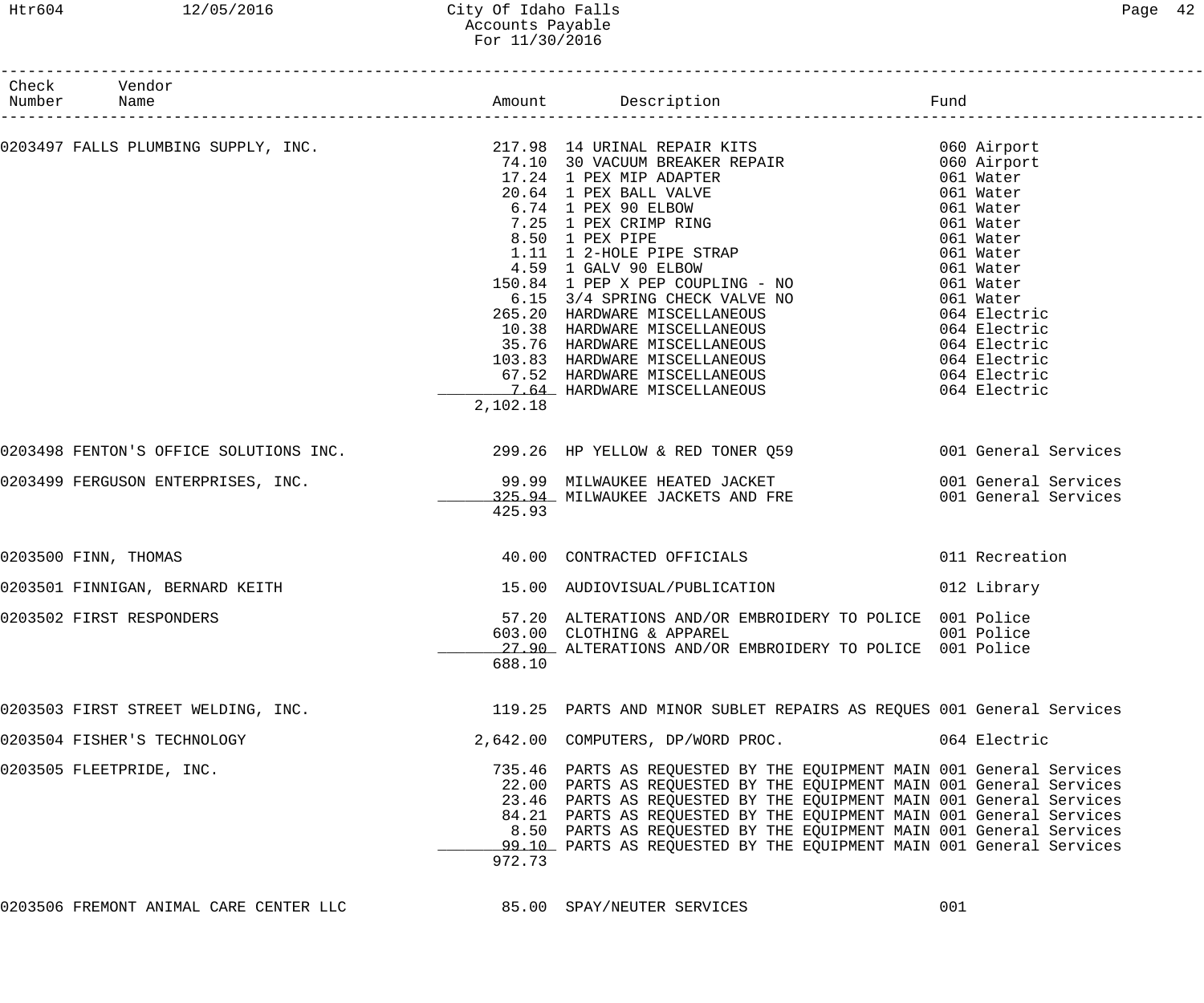#### Htr604 12/05/2016 City Of Idaho Falls Page 43 Accounts Payable For 11/30/2016

| Check Vendor<br>Number Name |                                    |                  |                                                                                                                                                                                                                                                                                                                                                                                                                        | Fund                 |
|-----------------------------|------------------------------------|------------------|------------------------------------------------------------------------------------------------------------------------------------------------------------------------------------------------------------------------------------------------------------------------------------------------------------------------------------------------------------------------------------------------------------------------|----------------------|
|                             |                                    |                  |                                                                                                                                                                                                                                                                                                                                                                                                                        |                      |
|                             |                                    |                  | $0203507 \text{ FREMONT} \text{ TBLECOM CO.} \begin{minipage}{0.023507} \text{ FREMONT} \text{ TBLECOM CO.} \end{minipage} \begin{minipage}{0.023507} \begin{minipage}{0.023507} \text{ FREMONT} \text{ TBLECOM CO.} \end{minipage} \begin{minipage}{0.023507} \begin{minipage}{0.023507} \begin{minipage}{0.023507} \text{ FREMONT} \text{ TPILSD} \text{ LINBS} \text{ 11/15/16} \end{minipage} \begin{minipage}{0.$ |                      |
|                             |                                    |                  |                                                                                                                                                                                                                                                                                                                                                                                                                        |                      |
|                             |                                    |                  |                                                                                                                                                                                                                                                                                                                                                                                                                        |                      |
|                             |                                    |                  |                                                                                                                                                                                                                                                                                                                                                                                                                        |                      |
|                             |                                    |                  |                                                                                                                                                                                                                                                                                                                                                                                                                        |                      |
|                             |                                    |                  |                                                                                                                                                                                                                                                                                                                                                                                                                        |                      |
|                             |                                    |                  |                                                                                                                                                                                                                                                                                                                                                                                                                        |                      |
|                             |                                    |                  |                                                                                                                                                                                                                                                                                                                                                                                                                        |                      |
|                             |                                    |                  |                                                                                                                                                                                                                                                                                                                                                                                                                        |                      |
|                             |                                    |                  |                                                                                                                                                                                                                                                                                                                                                                                                                        |                      |
|                             |                                    |                  |                                                                                                                                                                                                                                                                                                                                                                                                                        |                      |
|                             |                                    |                  |                                                                                                                                                                                                                                                                                                                                                                                                                        |                      |
|                             |                                    |                  |                                                                                                                                                                                                                                                                                                                                                                                                                        |                      |
|                             |                                    |                  |                                                                                                                                                                                                                                                                                                                                                                                                                        |                      |
|                             |                                    |                  |                                                                                                                                                                                                                                                                                                                                                                                                                        |                      |
|                             |                                    |                  |                                                                                                                                                                                                                                                                                                                                                                                                                        |                      |
|                             |                                    |                  |                                                                                                                                                                                                                                                                                                                                                                                                                        |                      |
|                             |                                    |                  |                                                                                                                                                                                                                                                                                                                                                                                                                        |                      |
|                             |                                    |                  |                                                                                                                                                                                                                                                                                                                                                                                                                        |                      |
|                             |                                    | 759.89           |                                                                                                                                                                                                                                                                                                                                                                                                                        |                      |
| 0203508 GALE, MASON         |                                    |                  | 90.00 CONTRACTED OFFICIALS                                                                                                                                                                                                                                                                                                                                                                                             | 011 Recreation       |
|                             | 0203509 GODY, MARCOS               |                  | 80.00 CONTRACTED OFFICIALS                                                                                                                                                                                                                                                                                                                                                                                             | 011 Recreation       |
|                             | 0203510 GOLF CARTS UNLIMITED       |                  | 251.43 GOLF CART REPAIRS AS REQUESTED BY SAGE L 018 Golf Courses<br>1,170.50 GOLF CART REPAIRS AS REQUESTED BY SAND C 018 Golf Courses                                                                                                                                                                                                                                                                                 |                      |
|                             |                                    | 1,421.93         |                                                                                                                                                                                                                                                                                                                                                                                                                        |                      |
|                             | 0203511 GRANAT, KENT LEE           |                  | 3,400.00 POLICE EQUIP & SUPPLIES                                                                                                                                                                                                                                                                                                                                                                                       | 001 Police           |
|                             | 0203512 GREAT BASIN SERVICES, INC. |                  | 995.00 SERVICES/MISCELLANEOUS                                                                                                                                                                                                                                                                                                                                                                                          | 001 General Services |
|                             |                                    |                  | 132.21 HVAC SUPPLIES AS REQUESTED BY BUILDING M 001 General Services                                                                                                                                                                                                                                                                                                                                                   |                      |
|                             | 0203513 GUSTAVE A. LARSON COMPANY  |                  |                                                                                                                                                                                                                                                                                                                                                                                                                        |                      |
|                             |                                    |                  | 29.98 HVAC SUPPLIES AS REQUESTED BY BUILDING M 001 General Services<br>7.02 HVAC SUPPLIES AS REQUESTED BY BUILDING M 001 General Services                                                                                                                                                                                                                                                                              |                      |
|                             |                                    |                  |                                                                                                                                                                                                                                                                                                                                                                                                                        |                      |
|                             |                                    |                  | 4.42 HVAC SUPPLIES AS REQUESTED BY BUILDING M 001 General Services                                                                                                                                                                                                                                                                                                                                                     |                      |
|                             |                                    |                  | 79.46 HVAC SUPPLIES AS REQUESTED BY BUILDING M 001 General Services                                                                                                                                                                                                                                                                                                                                                    |                      |
|                             |                                    | 253.09           |                                                                                                                                                                                                                                                                                                                                                                                                                        |                      |
|                             | 0203514 H-K CONTRACTORS, INC.      |                  | 819.44 BITUMINOUS PLANT MIX AS REQUESTED BY STR 010 Streets                                                                                                                                                                                                                                                                                                                                                            |                      |
|                             |                                    |                  | 630.20 BITUMINOUS PLANT MIX AS REQUESTED BY STR 010 Streets                                                                                                                                                                                                                                                                                                                                                            |                      |
|                             |                                    |                  | 93.95 BITUMINOUS PLANT MIX AS REQUESTED BY STR 010 Streets                                                                                                                                                                                                                                                                                                                                                             |                      |
|                             |                                    |                  | 360.50 BITUMINOUS PLANT MIX AS REQUESTED BY STR 010 Streets                                                                                                                                                                                                                                                                                                                                                            |                      |
|                             |                                    |                  | 98.89 BITUMINOUS PLANT MIX AS REQUESTED BY STR 010 Streets                                                                                                                                                                                                                                                                                                                                                             |                      |
|                             |                                    |                  | 880.57 BITUMINOUS PLANT MIX AS REQUESTED BY STR 010 Streets                                                                                                                                                                                                                                                                                                                                                            |                      |
|                             |                                    | 1,080.00 FREIGHT |                                                                                                                                                                                                                                                                                                                                                                                                                        | 018 Golf Courses     |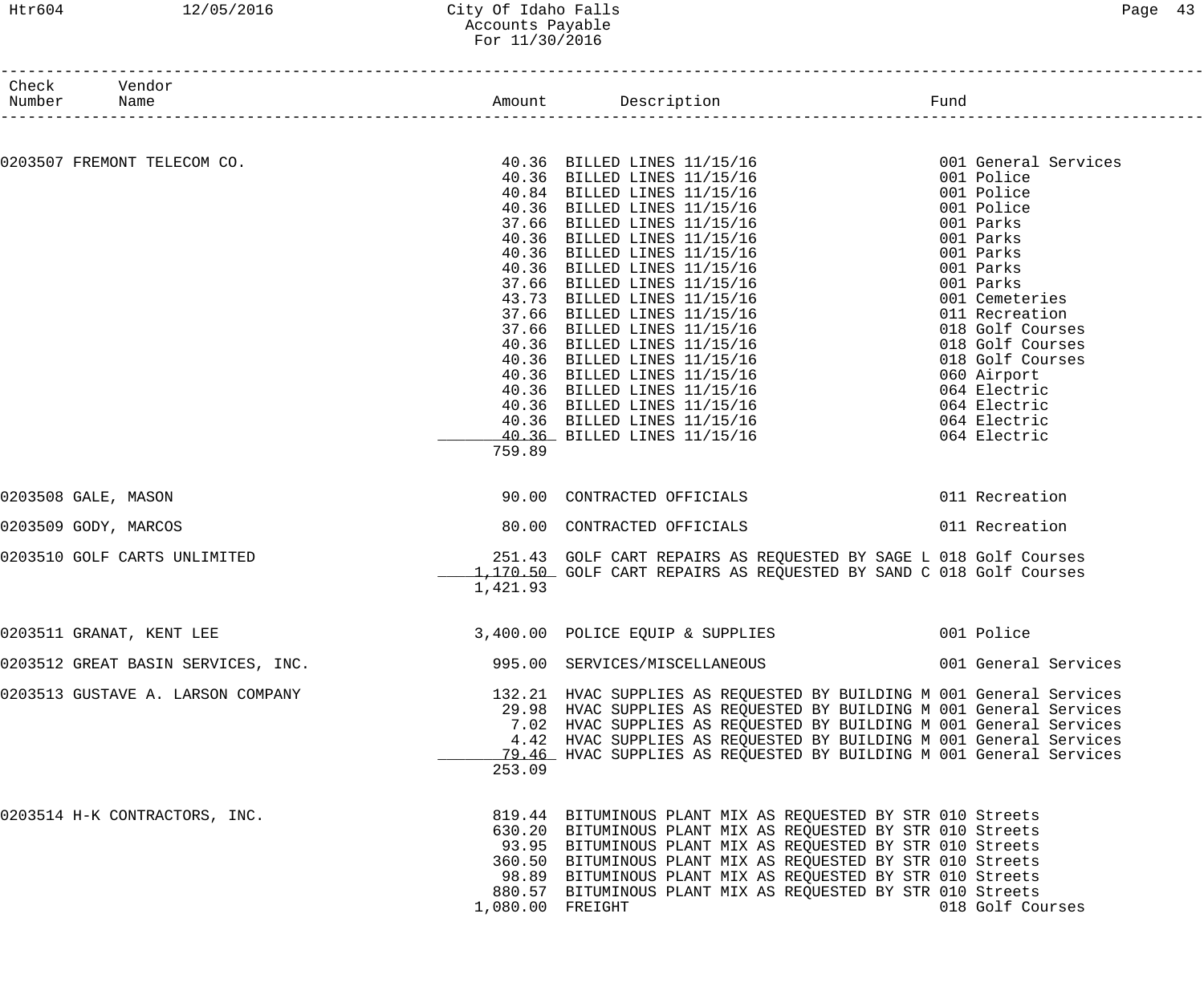#### Htr604 12/05/2016 City Of Idaho Falls Page 44 Accounts Payable For 11/30/2016

| Check Vendor<br>Number Name |                                   |                                   |                                                   | Amount Description                                                                                                                                                                                                                                                            | Fund                                                                                                                                             |
|-----------------------------|-----------------------------------|-----------------------------------|---------------------------------------------------|-------------------------------------------------------------------------------------------------------------------------------------------------------------------------------------------------------------------------------------------------------------------------------|--------------------------------------------------------------------------------------------------------------------------------------------------|
|                             |                                   |                                   | 5,969.07                                          | 0203514 H-K CONTRACTORS, INC. $\qquad \qquad 2,005.52$ SEED, SOD, SOIL, ETC. 018 Golf Courses                                                                                                                                                                                 |                                                                                                                                                  |
|                             |                                   | 0203515 H-K CONTRACTORS, INC.     | 155,345.57                                        | 60,692.53 CONSTRUCTION JOB/CONTRACT<br>17,644.93 CONSTRUCTION JOB/CONTRACT<br>39,296.22 CONSTRUCTION JOB/CONTRACT<br>9,328.34 CONSTRUCTION JOB/CONTRACT<br>28,383.55 CONSTRUCTION JOB/CONTRACT                                                                                | 010 Streets<br>046 Traffic Light Cap Imp<br>061 Water<br>061 Sewer<br>061 Sewer                                                                  |
|                             |                                   |                                   | 613.70                                            | 0203516 HARBOR FREIGHT - STORE #332 145.94 AIR COMPRESSORS/STARTER K 6001 General Services<br>95.98 IMPACT DRIVER SET<br>95.92 MULTI TOOL BLADES<br>35.28 HAND TRUCK<br>35.28 HAND TRUCK<br>145.89 V SHAPE HOOKS, PLIER SET,<br>94.69 SHOP SUPPLIES                           | 001 General Services<br>001 General Services<br>001 Parks<br>001 Parks<br>062 Sanitation                                                         |
|                             | 0203517 HARROP POST AND POLE, LLC |                                   | 8,317.50 FENCING<br>3,055.00 FENCING<br>11,372.50 |                                                                                                                                                                                                                                                                               | 001 Parks<br>001 Parks                                                                                                                           |
| 0203518 HARWARD, BEN        |                                   |                                   |                                                   | 216.00 CONTRACTED OFFICIALS                                                                                                                                                                                                                                                   | 011 Recreation                                                                                                                                   |
|                             |                                   | 0203519 HD SUPPLY WATERWORKS, LTD |                                                   | 151.78 FLANGE, GALV NIPPLE, GASKET                                                                                                                                                                                                                                            | 061 Sewer                                                                                                                                        |
|                             | 0203520 HENDRICKSONS TOWING, INC. |                                   | 325.00                                            | 75.00 TOW SERVICE - CITY VEHICLES AS REQUESTED 001 General Services<br>250.00 TOW SERVICE - CITY VEHICLES AS REQUESTED 001 General Services                                                                                                                                   |                                                                                                                                                  |
|                             |                                   |                                   |                                                   | 0203521 HILL'S PET NUTRITION SALES, INC 175.60 SHIPPING CHARGES FOR DONATED ANIMAL FOOD 001 Police                                                                                                                                                                            |                                                                                                                                                  |
|                             | 0203522 HOLMES, CURTIS            |                                   |                                                   | 2,000.00 CONSTRUCTION JOB/CONTRACT                                                                                                                                                                                                                                            | 001 Parks                                                                                                                                        |
| 0203523 HOME DEPOT          |                                   |                                   | 982.57                                            | 139.00 30" RESTROOM VANITY FOR O<br>112.79 STEP LADDER, NIPPERS, CAB<br>29.96 POLYPRO ROPE<br>492.40 WOOD ALARMS GARBAGE CANS<br>36.62 SEALANT, LOCTITE STORAGE<br>11.52 GLOSS WHITE PAINT<br>4.98 KS PAINT THINNER<br>16.08 SUPPLIES TO REPAIR FENCE<br>139.22 SHOP SUPPLIES | 001 General Services<br>001 Parks<br>001 Parks<br>011 Recreation<br>011 Recreation<br>061 Water<br>061 Water<br>062 Sanitation<br>062 Sanitation |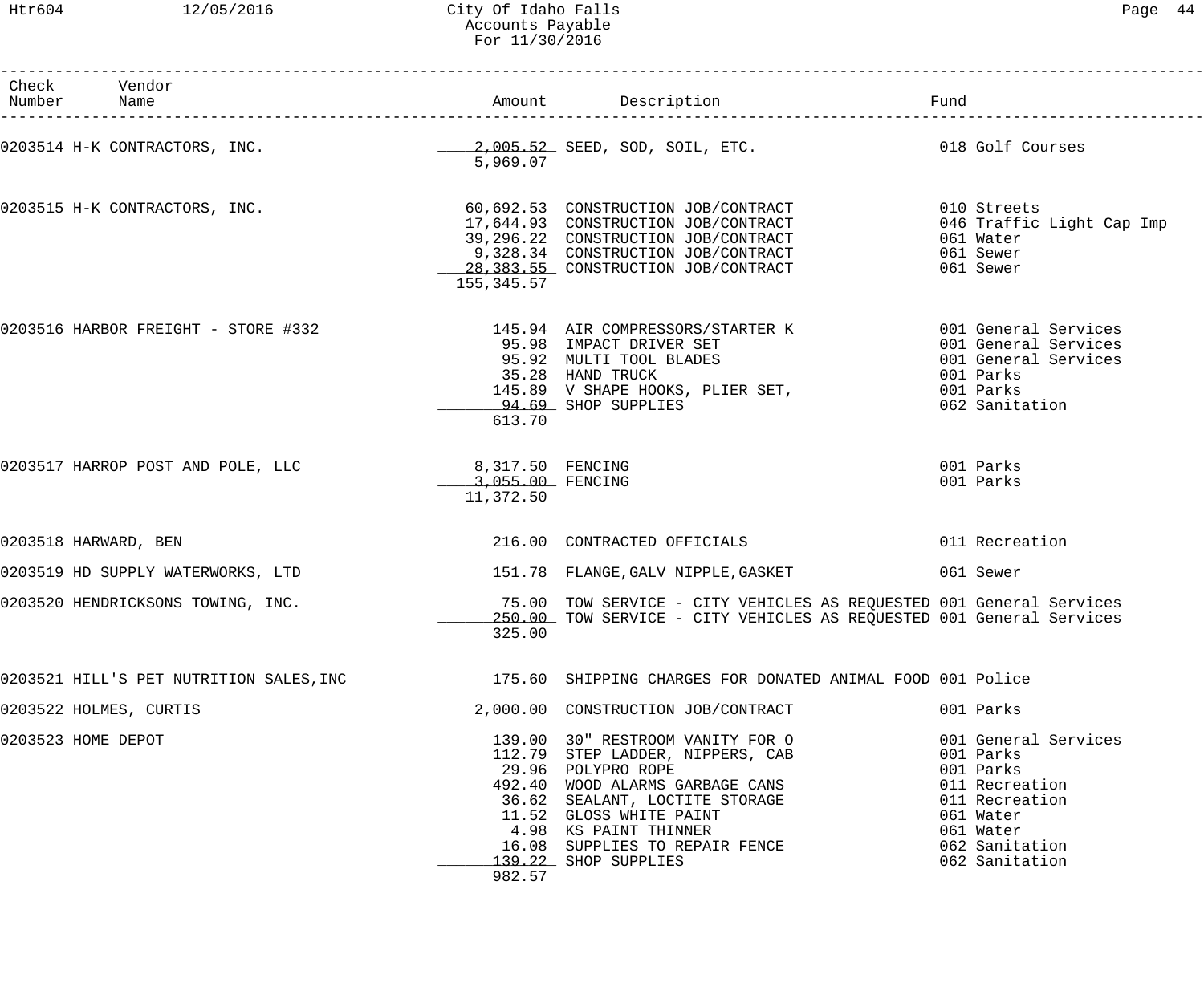| Check Vendor<br>Number Name                                          |                              |                                                                                                                                                                                                                                                                                                                                                                                                                                                                               | Fund                                                                                                                   |
|----------------------------------------------------------------------|------------------------------|-------------------------------------------------------------------------------------------------------------------------------------------------------------------------------------------------------------------------------------------------------------------------------------------------------------------------------------------------------------------------------------------------------------------------------------------------------------------------------|------------------------------------------------------------------------------------------------------------------------|
| 0203524 HOMER, RANDY                                                 |                              | 270.00 CONTRACTED OFFICIALS                                                                                                                                                                                                                                                                                                                                                                                                                                                   | 011 Recreation                                                                                                         |
|                                                                      | 5,520.00                     | 0203525 HONNEN EQUIPMENT COMPANY            2,900.00 CONSTRUCTION JOB/CONTRACT          001 Parks<br>2,620.00 CONSTRUCTION JOB/CONTRACT 001 Parks                                                                                                                                                                                                                                                                                                                             |                                                                                                                        |
|                                                                      | 280.27                       | 0203526 HUGHES FIRE EQUIPMENT, INC. THE SAND MARTS AS REQUESTED BY THE EQUIPMENT MAIN 001 General Services<br>54.35 PARTS AS REQUESTED BY THE EQUIPMENT MAIN 001 General Services<br>64.00 PARTS AS REQUESTED BY THE EQUIPMENT MAIN 001 General Services<br>14.86 PARTS AS REQUESTED BY THE EQUIPMENT MAIN 001 General Services<br>64.00 PARTS AS REQUESTED BY THE EQUIPMENT MAIN 001 General Services<br>71.75 PARTS AS REQUESTED BY THE EQUIPMENT MAIN 001 General Services |                                                                                                                        |
|                                                                      |                              | 0203527 IDAHO BUREAU OF OCCUPATIONAL LICENS 30.00 LICENSE/REGISTRATION RENEWAL FOR SEWER E 061 Sewer                                                                                                                                                                                                                                                                                                                                                                          |                                                                                                                        |
| 0203528 IDAHO CHAPTER OF PUBLIC RISK MANAGE 70.00 TRAINING-PERSONNEL |                              |                                                                                                                                                                                                                                                                                                                                                                                                                                                                               | 001 Human Resources                                                                                                    |
| 0203529 IDAHO FALLS CHUKARS BASEBALL 2,700.00 PROMOTION ITEMS        |                              |                                                                                                                                                                                                                                                                                                                                                                                                                                                                               | 060 Airport                                                                                                            |
| 0203530 IDAHO FALLS PETERBILT                                        | 481.30                       | 297.13 EQ REPAIR AND MAINT<br>184.17 EO REPAIR AND MAINT<br>184.17 EO REPAIR AND MAINT                                                                                                                                                                                                                                                                                                                                                                                        | 001<br>001                                                                                                             |
| 0203531 IDAHO FALLS ROTARY CLUB #1041 175.00 MEMBERSHIPS             | 875.00                       | 700.00 MEMBERSHIPS                                                                                                                                                                                                                                                                                                                                                                                                                                                            | 001 Mayor<br>001 Mayor                                                                                                 |
| 0203532 IDAHO GOLF COURSE SUPT. ASSOC.                               | 110.00 MEMBERSHIPS<br>440.00 | 110.00 MEMBERSHIPS<br>110.00 MEMBERSHIPS<br>110.00 MEMBERSHIPS                                                                                                                                                                                                                                                                                                                                                                                                                | 018 Golf Courses<br>018 Golf Courses<br>018 Golf Courses<br>018 Golf Courses                                           |
| 0203533 IDAHO RURAL WATER ASSOCIATION                                |                              | 330.00 TRAINING-PERSONNEL                                                                                                                                                                                                                                                                                                                                                                                                                                                     | 061 Water                                                                                                              |
| 0203534 IDAHO SOD                                                    |                              | 28.80 PURCHASE OF SOD AS REQUESTED BY THE WATE 061 Water                                                                                                                                                                                                                                                                                                                                                                                                                      |                                                                                                                        |
| 0203535 IDAHO STEEL PRODUCTS CO., INC.                               | 5,308.00                     | 17.00 REPAIR ALUM POLE<br>150.00 VEHICLE AND EQUIP. MAINT.<br>60.00 FABRICATION MATERIAL/NEW<br>5,000.00 FABRICATION MATERIAL/NEW<br>53.00 FABRICATION MATERIAL/NEW                                                                                                                                                                                                                                                                                                           | 001 Parks<br>001 General Services<br>001 General Services<br>001 General Services<br>001 General Services<br>061 Water |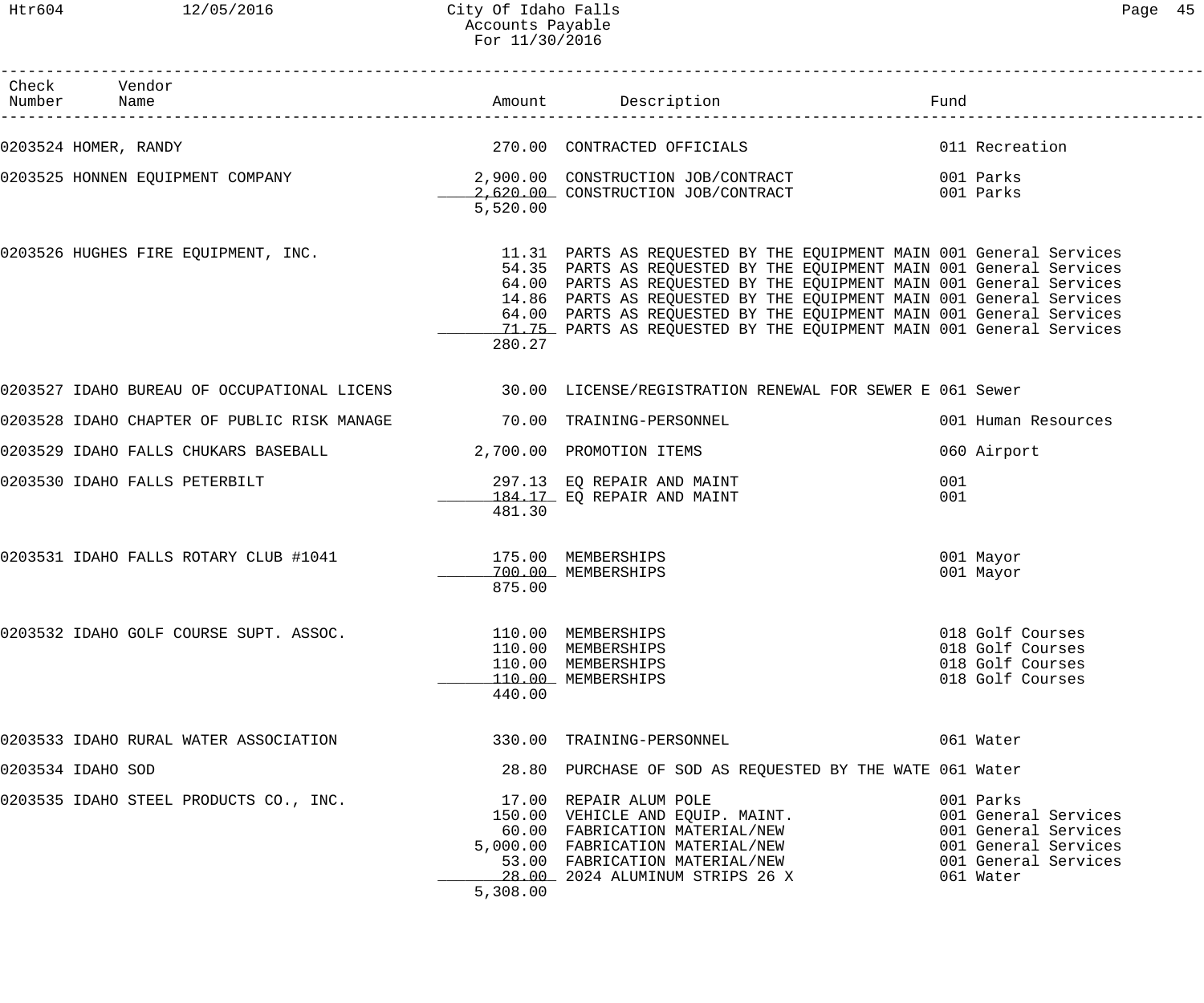#### Htr604 12/05/2016 City Of Idaho Falls Page 46 Accounts Payable For 11/30/2016

| Paαe | 46 |
|------|----|
|      |    |

| Check Vendor<br>Number Name                                           |                            | Amount Description                                                                                                                                                                                                                                                                                                                                                                                                                                                                                                                                                                                                                                                                                                                                                                                                                                                                                                                                     | Fund                                         |
|-----------------------------------------------------------------------|----------------------------|--------------------------------------------------------------------------------------------------------------------------------------------------------------------------------------------------------------------------------------------------------------------------------------------------------------------------------------------------------------------------------------------------------------------------------------------------------------------------------------------------------------------------------------------------------------------------------------------------------------------------------------------------------------------------------------------------------------------------------------------------------------------------------------------------------------------------------------------------------------------------------------------------------------------------------------------------------|----------------------------------------------|
|                                                                       |                            |                                                                                                                                                                                                                                                                                                                                                                                                                                                                                                                                                                                                                                                                                                                                                                                                                                                                                                                                                        |                                              |
|                                                                       | 3,711.79                   | 184.10 PROFESSIONAL/PERSONAL SRV                                                                                                                                                                                                                                                                                                                                                                                                                                                                                                                                                                                                                                                                                                                                                                                                                                                                                                                       | 062 Sanitation<br>062 Sanitation             |
| 0203537 INLAND N.W. FRANCHISING, INC. 3,600.00 SERVICES/MISCELLANEOUS |                            |                                                                                                                                                                                                                                                                                                                                                                                                                                                                                                                                                                                                                                                                                                                                                                                                                                                                                                                                                        | 064 Electric                                 |
| 0203538 INSTITUTE OF TRANSPORTATION ENGINEE                           | 289.28 MEMBERSHIPS         |                                                                                                                                                                                                                                                                                                                                                                                                                                                                                                                                                                                                                                                                                                                                                                                                                                                                                                                                                        | 001 Planning & Building                      |
| 0203539 INT'L PUBLIC MANAGEMENT                                       |                            | 2,584.50 PROFESSIONAL/PERSONAL SRV                                                                                                                                                                                                                                                                                                                                                                                                                                                                                                                                                                                                                                                                                                                                                                                                                                                                                                                     | 001 Human Resources                          |
| 0203540 INTERMTN CONCRETE SPECIALTIES                                 | 21.76 CAULKING<br>202.16   | 90.20 CONCRETE<br>90.20 CONCRETE                                                                                                                                                                                                                                                                                                                                                                                                                                                                                                                                                                                                                                                                                                                                                                                                                                                                                                                       | 061 Sewer<br>064 Electric<br>064 Electric    |
| 0203541 J. BRANDT RECOGNITION, LTD. 1,120.66 MISCELLANEOUS PRODUCTS   |                            |                                                                                                                                                                                                                                                                                                                                                                                                                                                                                                                                                                                                                                                                                                                                                                                                                                                                                                                                                        | 001 Human Resources                          |
| 0203542 JENKINS GLASS & DOORS, INC.                                   | 4,830.00                   | 1,080.00 BUILDING SUP/REPR/MAINT.<br>3,750.00 BUILDING SUP/REPR/MAINT.                                                                                                                                                                                                                                                                                                                                                                                                                                                                                                                                                                                                                                                                                                                                                                                                                                                                                 | 001 General Services<br>001 General Services |
| 0203543 JEREMY POTTER                                                 |                            | 2,116.70 EDUCATION REIMBURSEMENT                                                                                                                                                                                                                                                                                                                                                                                                                                                                                                                                                                                                                                                                                                                                                                                                                                                                                                                       | 001 Fire                                     |
| 0203544 JOHNSON BROTHERS DISTRIBUTING                                 | 150.00 FREIGHT<br>2,036.67 | 1,886.67 BUILDING SUP/REPR/MAINT.                                                                                                                                                                                                                                                                                                                                                                                                                                                                                                                                                                                                                                                                                                                                                                                                                                                                                                                      | 001 General Services<br>001 General Services |
| 0203545 JOHNSTON, BRYAN                                               |                            | 180.00 CONTRACTED OFFICIALS                                                                                                                                                                                                                                                                                                                                                                                                                                                                                                                                                                                                                                                                                                                                                                                                                                                                                                                            | 011 Recreation                               |
| 0203546 KEITH SKILLING                                                |                            | 583.00 CURB & GUTTER PRGM                                                                                                                                                                                                                                                                                                                                                                                                                                                                                                                                                                                                                                                                                                                                                                                                                                                                                                                              | 010 Streets                                  |
| 0203547 KEY-LINE AUTOMOTIVE WAREHOUSE                                 | 119.88                     | 40.24 PARTS AS REQUESTED BY THE EQUIPMENT MAIN 001 General Services<br>.60 PARTS AS REQUESTED BY THE EQUIPMENT MAIN 001 General Services<br>17.83 PARTS AS REQUESTED BY THE EQUIPMENT MAIN 001 General Services<br>49.98- PARTS AS REQUESTED BY THE EQUIPMENT MAIN 001 General Services<br>10.64 PARTS AS REQUESTED BY THE EQUIPMENT MAIN 001 General Services<br>107.40 PARTS AS REQUESTED BY THE EQUIPMENT MAIN 001 General Services<br>18.00- PARTS AS REQUESTED BY THE EQUIPMENT MAIN 001 General Services<br>5.91 PARTS AS REQUESTED BY THE EQUIPMENT MAIN 001 General Services<br>12.62- PARTS AS REQUESTED BY THE EQUIPMENT MAIN 001 General Services<br>17.51 PARTS AS REQUESTED BY THE EQUIPMENT MAIN 001 General Services<br>3.21 PARTS AS REQUESTED BY THE EQUIPMENT MAIN 001 General Services<br>9.57- PARTS AS REQUESTED BY THE EQUIPMENT MAIN 001 General Services<br>6.71 PARTS AS REQUESTED BY THE EQUIPMENT MAIN 001 General Services |                                              |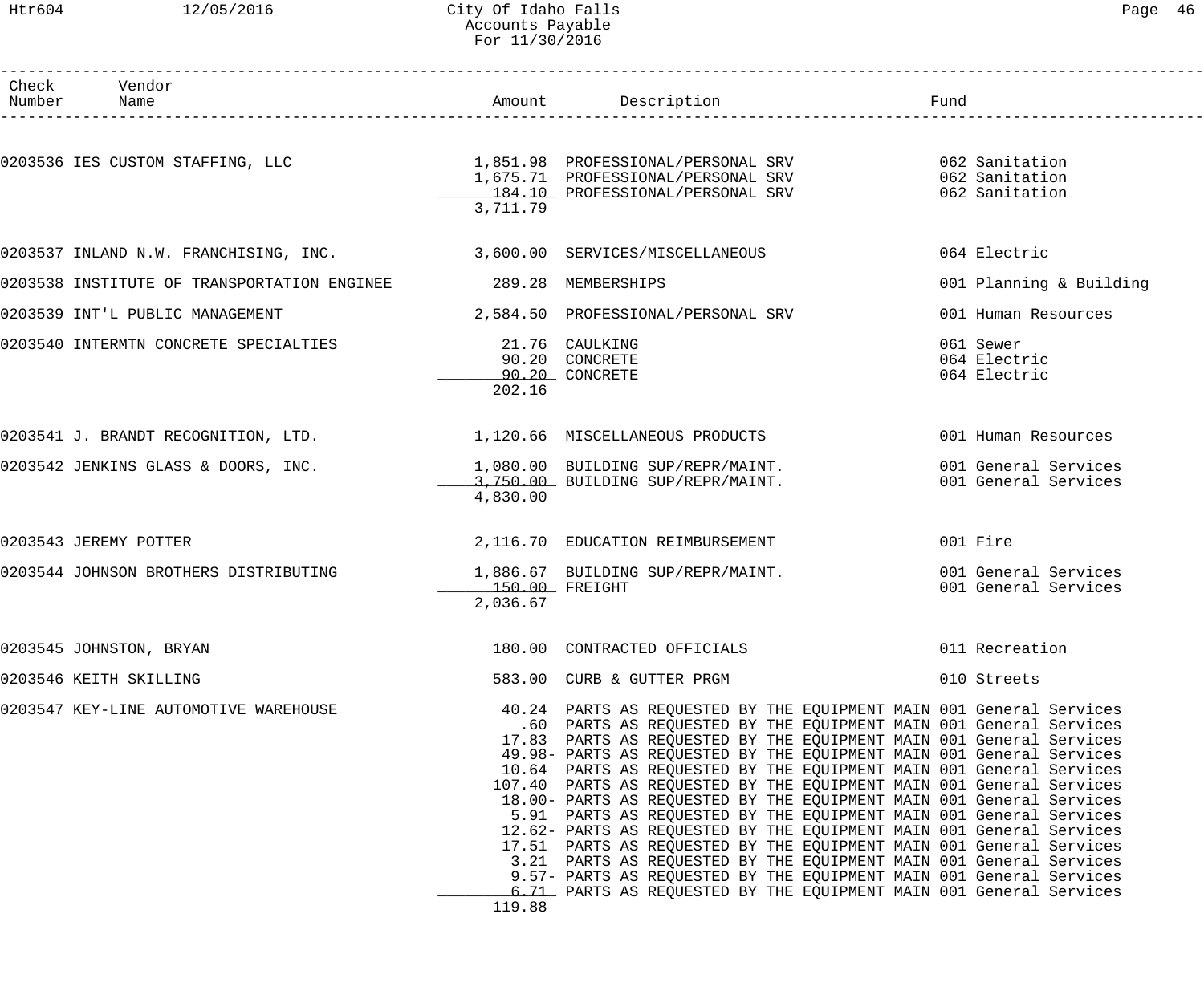#### Htr604 12/05/2016 City Of Idaho Falls Page 47 Accounts Payable For 11/30/2016

| Check Vendor<br>Number Name                                              |                           |                                                                                                                                                                                                                                                                                                                                                                                                                                                                                                                                                                                                                          |                                              |
|--------------------------------------------------------------------------|---------------------------|--------------------------------------------------------------------------------------------------------------------------------------------------------------------------------------------------------------------------------------------------------------------------------------------------------------------------------------------------------------------------------------------------------------------------------------------------------------------------------------------------------------------------------------------------------------------------------------------------------------------------|----------------------------------------------|
| 0203548 KIM'S CUSTOM CLUBS                                               | 821.40                    | 244.00 GOLF CLUB REPAIRS AS REQUESTED BY PINCRE 018 Golf Courses<br>25.00 GOLF CLUB REPAIRS AS REQUESTED BY PINCRE 018 Golf Courses<br>434.00 GOLF CLUB REPAIRS AS REQUESTED BY PINCRE 018 Golf Courses<br>10.00 GOLF CLUB REPAIRS AS REQUESTED BY PINCRE 018 Golf Courses<br>29.40 GOLF CLUB REPAIRS AS REQUESTED BY PINCRE 018 Golf Courses<br>10.00 GOLF CLUB REPAIRS AS REQUESTED BY SAGE L 018 Golf Courses<br>4.00 GOLF CLUB REPAIRS AS REQUESTED BY SAGE L 018 Golf Courses<br>30.00 GOLF CLUB REPAIRS AS REQUESTED BY SANDCR 018 Golf Courses<br>35.00 GOLF CLUB REPAIRS AS REQUESTED BY SANDCR 018 Golf Courses |                                              |
|                                                                          |                           | 0203549 KNIFE RIVER CORPORATION-NORTHWEST 77,195.51 CONSTRUCTION JOB/CONTRACT 061 Water                                                                                                                                                                                                                                                                                                                                                                                                                                                                                                                                  |                                              |
| 0203550 L.N. CURTIS & SONS                                               | $10.78$ FREIGHT<br>181.98 | 171.20 EQ REPAIR AND MAINT                                                                                                                                                                                                                                                                                                                                                                                                                                                                                                                                                                                               | 001 General Services<br>001 General Services |
| 0203551 L-TRON CORPORATION                                               |                           | 648.00 POLICE EQUIP & SUPPLIES                                                                                                                                                                                                                                                                                                                                                                                                                                                                                                                                                                                           | 001 Police                                   |
| 0203552 LANDMARK SIGNS                                                   |                           | 56.58 EQ REPAIR AND MAINT                                                                                                                                                                                                                                                                                                                                                                                                                                                                                                                                                                                                | 001 General Services                         |
| 0203553 LEAVITT, SHANE                                                   |                           | 54.00 CONTRACTED OFFICIALS                                                                                                                                                                                                                                                                                                                                                                                                                                                                                                                                                                                               | 011 Recreation                               |
| 0203554 LINKPATH COMMUNICATIONS, INC. 12,007.85 COMPUTERS, DP/WORD PROC. |                           |                                                                                                                                                                                                                                                                                                                                                                                                                                                                                                                                                                                                                          | 064 Electric                                 |
| 0203555 MAHLER, TAYLOR                                                   |                           | 99.00 CONTRACTED OFFICIALS                                                                                                                                                                                                                                                                                                                                                                                                                                                                                                                                                                                               | 011 Recreation                               |
| 0203556 MARSHALL'S TILE & STONE, INC. 1,570.16 FLOOR/WINDOW COVERINGS    |                           |                                                                                                                                                                                                                                                                                                                                                                                                                                                                                                                                                                                                                          | 001 General Services                         |
| 0203557 MASIMO AMERICAS, INC.                                            | 805.00                    | 796.00 AMBULANCE SUPPLIES<br>9.00 FREIGHT                                                                                                                                                                                                                                                                                                                                                                                                                                                                                                                                                                                | 063 Ambulance<br>063 Ambulance               |
| 0203558 MATCH, JONATHAN                                                  |                           | 198.00 CONTRACTED OFFICIALS                                                                                                                                                                                                                                                                                                                                                                                                                                                                                                                                                                                              | 011 Recreation                               |
| 0203559 MATSUURA DVM, MARCIA                                             |                           | 20.00 SPAY/NEUTER SERVICES                                                                                                                                                                                                                                                                                                                                                                                                                                                                                                                                                                                               | 001                                          |
| 0203560 MCGIMPSEY, JOHN                                                  |                           | 240.00 CONTRACTED OFFICIALS                                                                                                                                                                                                                                                                                                                                                                                                                                                                                                                                                                                              | 011 Recreation                               |
| 0203561 MEGA POWER SYSTEMS, INC.                                         |                           | 3,160.63 SUBSTATIONS                                                                                                                                                                                                                                                                                                                                                                                                                                                                                                                                                                                                     | 064 Electric                                 |
| 0203562 MIDLAND SCIENTIFIC, INC.                                         |                           | 875.01 LABORATORY EQUIP/MATERIAL                                                                                                                                                                                                                                                                                                                                                                                                                                                                                                                                                                                         | 061 Sewer                                    |
| 0203563 MOORE, JAYDEN                                                    |                           | 55.00 CONTRACTED OFFICIALS                                                                                                                                                                                                                                                                                                                                                                                                                                                                                                                                                                                               | 011 Recreation                               |
| 0203564 MORETON & COMPANY                                                |                           | 3,573.00 EXCESS WORKER'S COMP                                                                                                                                                                                                                                                                                                                                                                                                                                                                                                                                                                                            | 019 Self-Insurance                           |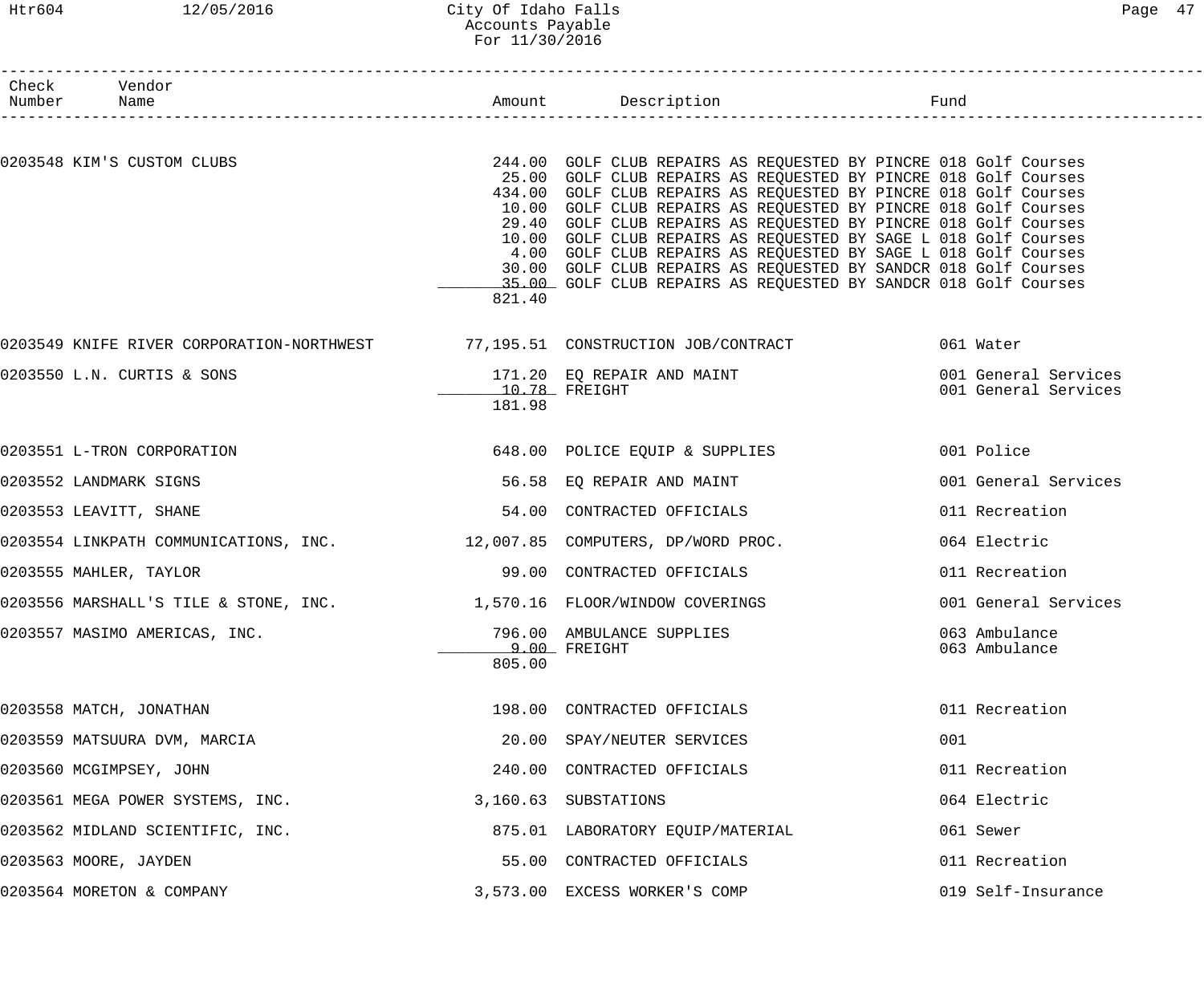| Check Vendor<br>Number Name                                                                                                                                                                                                   |          |                                                                                                                                                                                                                                                                                                                                                                                                                                                                                                                                                                                                                                                                                                                                                                                                                                                                                                                                                                                                                                                                                            |                                              |
|-------------------------------------------------------------------------------------------------------------------------------------------------------------------------------------------------------------------------------|----------|--------------------------------------------------------------------------------------------------------------------------------------------------------------------------------------------------------------------------------------------------------------------------------------------------------------------------------------------------------------------------------------------------------------------------------------------------------------------------------------------------------------------------------------------------------------------------------------------------------------------------------------------------------------------------------------------------------------------------------------------------------------------------------------------------------------------------------------------------------------------------------------------------------------------------------------------------------------------------------------------------------------------------------------------------------------------------------------------|----------------------------------------------|
| 0203565 MOUNTAIN RIVER VET HOSPITAL 5 and the services of the services of the services of the services of the services of the services of the services of the services of the services of the services of the services of the | 315.00   |                                                                                                                                                                                                                                                                                                                                                                                                                                                                                                                                                                                                                                                                                                                                                                                                                                                                                                                                                                                                                                                                                            | 001<br>001<br>001<br>001                     |
| 0203566 MOUNTAIN VALLEY FLOOR MATS LLC 18.40 LAUNDRY SERVICE/MATS FOR THE STREET DIVI 010 Streets                                                                                                                             | 55.20    | 18.40 LAUNDRY SERVICE/MATS FOR THE SANITATION 062 Sanitation<br>18.40 LAUNDRY SERVICE/MATS FOR THE SANITATION 062 Sanitation                                                                                                                                                                                                                                                                                                                                                                                                                                                                                                                                                                                                                                                                                                                                                                                                                                                                                                                                                               |                                              |
| 0203567 MOWER OFFICE SYSTEMS                                                                                                                                                                                                  |          | 612.00 PRINTER INK AS REQUESTED BY AQUATIC CENT 011 Recreation                                                                                                                                                                                                                                                                                                                                                                                                                                                                                                                                                                                                                                                                                                                                                                                                                                                                                                                                                                                                                             |                                              |
| 0203568 MUSSELMAN EQUIPMENT CO., INC.                                                                                                                                                                                         | 1,436.88 | 332.22 PARTS AND MINOR SUBLET REPAIRS AS REQUES 001 General Services<br>1,104.66 VEHICLE AND EQUIP. MAINT. 001 General Services                                                                                                                                                                                                                                                                                                                                                                                                                                                                                                                                                                                                                                                                                                                                                                                                                                                                                                                                                            |                                              |
| 0203569 NAPA AUTO PARTS                                                                                                                                                                                                       | 542.92   | 123.36 EQ REPAIR AND MAINT<br>5.49 PARTS AS REQUESTED BY THE EQUIPMENT MAIN 001 General Services<br>2.99 PARTS AS REQUESTED BY THE EQUIPMENT MAIN 001 General Services<br>21.84 PARTS AS REQUESTED BY THE EQUIPMENT MAIN 001 General Services<br>15.98 PARTS AS REQUESTED BY THE EQUIPMENT MAIN 001 General Services<br>15.44 PARTS AS REQUESTED BY THE EQUIPMENT MAIN 001 General Services<br>7.49 PARTS AS REQUESTED BY THE EQUIPMENT MAIN 001 General Services<br>79.49 PARTS AS REQUESTED BY THE EQUIPMENT MAIN 001 General Services<br>79.49 PARTS AS REQUESTED BY THE EQUIPMENT MAIN 001 General Services<br>3.29 PARTS AS REQUESTED BY THE EQUIPMENT MAIN 001 General Services<br>42.70 PARTS AS REQUESTED BY THE EQUIPMENT MAIN 001 General Services<br>18.29 PARTS AS REQUESTED BY THE EQUIPMENT MAIN 001 General Services<br>15.79 PARTS AS REQUESTED BY THE EQUIPMENT MAIN 001 General Services<br>3.99 PARTS AS REQUESTED BY THE EQUIPMENT MAIN 001 General Services<br>2.45 PARTS AS REQUESTED BY THE EQUIPMENT MAIN 001 General Services<br>104.84 10W30 OIL, CAR WASH SOAP, | 001<br>010 Streets                           |
| 0203570 NATIONWIDE CLEC, LLC                                                                                                                                                                                                  |          | 286.00 PROFESSIONAL/PERSONAL SRV                                                                                                                                                                                                                                                                                                                                                                                                                                                                                                                                                                                                                                                                                                                                                                                                                                                                                                                                                                                                                                                           | 064 Electric                                 |
| 0203571 NEW SWEDEN IRRIGATION                                                                                                                                                                                                 | 258.50   | 111.00 MEMBERSHIPS<br>147.50 MEMBERSHIPS                                                                                                                                                                                                                                                                                                                                                                                                                                                                                                                                                                                                                                                                                                                                                                                                                                                                                                                                                                                                                                                   | 064 Electric<br>064 Electric                 |
| 0203572 NIKE GOLF                                                                                                                                                                                                             |          | 65.33 INVENTORY AS REQUESTED BY PINECREST GOLF 018 Golf Courses                                                                                                                                                                                                                                                                                                                                                                                                                                                                                                                                                                                                                                                                                                                                                                                                                                                                                                                                                                                                                            |                                              |
| 0203573 NORCO, INC. - IDAHO FALLS                                                                                                                                                                                             |          | 125.00 WELDING EQUIP/SUPPLIES<br>260.00 RENTAL<br>15.00 HARDWARE MISCELLANEOUS                                                                                                                                                                                                                                                                                                                                                                                                                                                                                                                                                                                                                                                                                                                                                                                                                                                                                                                                                                                                             | 064 Electric<br>064 Electric<br>064 Electric |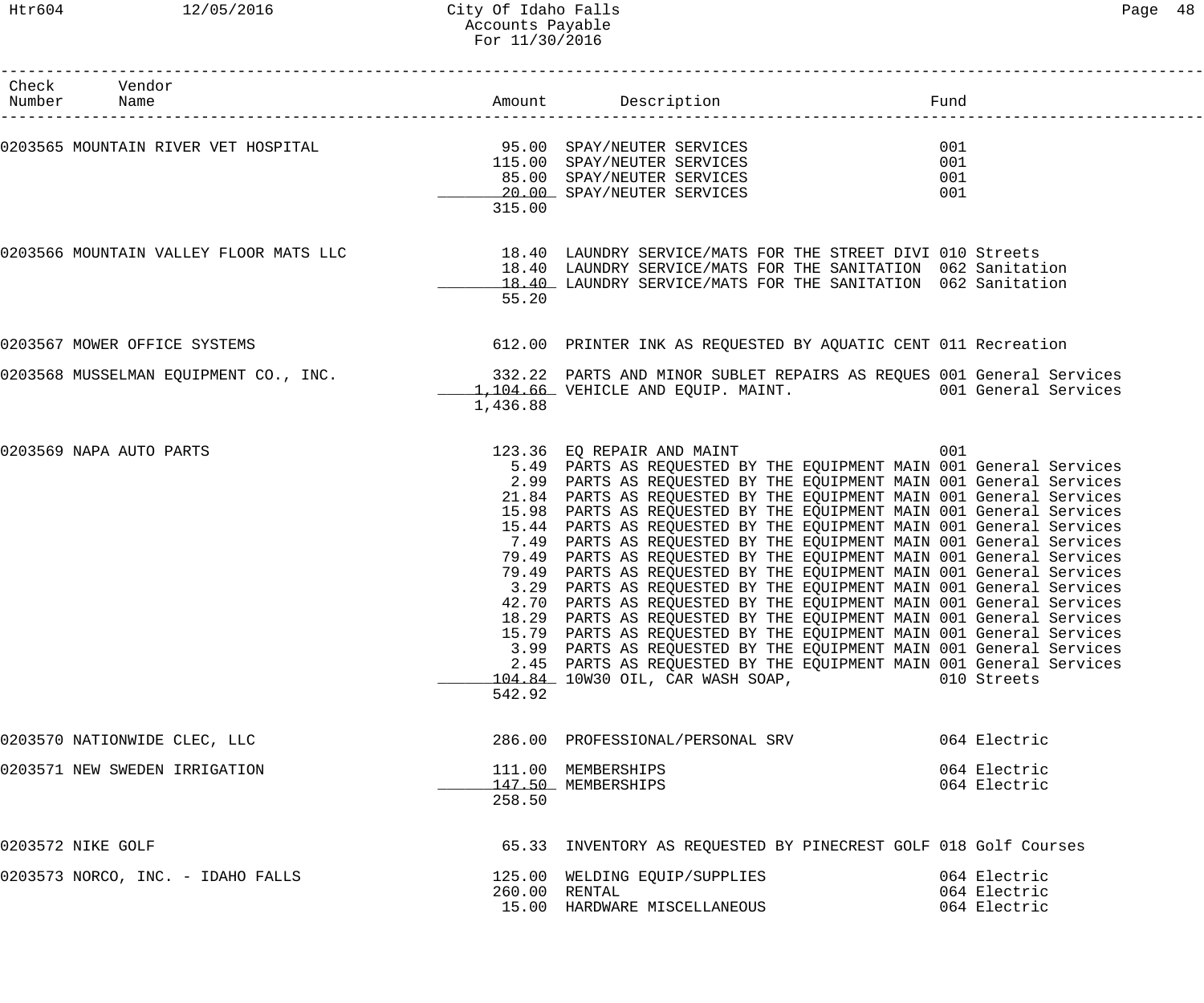### Htr604 12/05/2016 City Of Idaho Falls Page 49 Accounts Payable For 11/30/2016

| Λ<br>Page |
|-----------|
|-----------|

| Check Vendor<br>Number Name                                                                                                                  |          |                                                                                                                                                                                                                                                                                                                                                                                                                                                                                                                                                                                                                                                                                                                                                                                                              |                                               |
|----------------------------------------------------------------------------------------------------------------------------------------------|----------|--------------------------------------------------------------------------------------------------------------------------------------------------------------------------------------------------------------------------------------------------------------------------------------------------------------------------------------------------------------------------------------------------------------------------------------------------------------------------------------------------------------------------------------------------------------------------------------------------------------------------------------------------------------------------------------------------------------------------------------------------------------------------------------------------------------|-----------------------------------------------|
|                                                                                                                                              | 400.00   |                                                                                                                                                                                                                                                                                                                                                                                                                                                                                                                                                                                                                                                                                                                                                                                                              |                                               |
| 0203574 NORTHGATE VETERINARY HOSPITAL 600 95.00 SPAY/NEUTER SERVICES                                                                         | 340.00   | 30.00 SPAY/NEUTER SERVICES<br>30.00 SPAY/NEUTER SERVICES<br>30.00 SPAY/NEUTER SERVICES<br>30.00 SPAY/NEUTER SERVICES<br>30.00 SPAY/NEUTER SERVICES<br>95.00 SPAY/NEUTER SERVICES                                                                                                                                                                                                                                                                                                                                                                                                                                                                                                                                                                                                                             | 001<br>001<br>001<br>001<br>001<br>001<br>001 |
| 0203575 O'REILLY AUTO PARTS                                                                                                                  | 153.83   | 13.68 FUSES AND SCRAPER<br>113.64 PARTS AS REQUESTED BY THE EQUIPMENT MAIN 001 General Services<br>26.51 PARTS AS REQUESTED BY THE EQUIPMENT MAIN 001 General Services                                                                                                                                                                                                                                                                                                                                                                                                                                                                                                                                                                                                                                       | 001 Parks                                     |
| 0203576 OCLC, INC.                                                                                                                           |          | 302.13 SERVICES/MISCELLANEOUS                                                                                                                                                                                                                                                                                                                                                                                                                                                                                                                                                                                                                                                                                                                                                                                | 012 Library                                   |
| 0203577 OLD DOMINION FREIGHT LINE, INC 301.99 FREIGHT                                                                                        |          |                                                                                                                                                                                                                                                                                                                                                                                                                                                                                                                                                                                                                                                                                                                                                                                                              | 064 Electric                                  |
| 0203578 PACIFIC STEEL & RECYCLING                                                                                                            |          | 28.72 PARTS AS REQUESTED BY THE EQUIPMENT MAIN 001 General Services                                                                                                                                                                                                                                                                                                                                                                                                                                                                                                                                                                                                                                                                                                                                          |                                               |
| 0203579 PAYPAL, INC.                                                                                                                         |          | 39.90 SERVICES TO PROCESS CREDIT CARD PAYMENTS 001 Treasurer                                                                                                                                                                                                                                                                                                                                                                                                                                                                                                                                                                                                                                                                                                                                                 |                                               |
| 0203580 PEAK SOFTWARE SYSTEMS, INC. <sup>747.00</sup> CORE 12 MONTH MEMBERSHIP 001 Parks<br>3,124.00 CORE 12 MONTH MEMBERSHIP 011 Recreation | 3,871.00 |                                                                                                                                                                                                                                                                                                                                                                                                                                                                                                                                                                                                                                                                                                                                                                                                              |                                               |
| 0203581 PEST CONTROL SERVICES, INC.                                                                                                          |          | 52.50 MONTHLY PEST CONTROL SERVICES FOR AQUATI 011 Recreation                                                                                                                                                                                                                                                                                                                                                                                                                                                                                                                                                                                                                                                                                                                                                |                                               |
| 0203582 PIONEER EQUIPMENT COMPANY                                                                                                            | 294.13   | 255.00 PARTS AND MINOR SUBLET REPAIRS AS REQUES 001 General Services<br>17.13 PARTS AND MINOR SUBLET REPAIRS AS REQUES 001 General Services<br>22.00 PARTS AND MINOR SUBLET REPAIRS AS REQUES 001 General Services                                                                                                                                                                                                                                                                                                                                                                                                                                                                                                                                                                                           |                                               |
| 0203583 PLATT ELECTRIC / REXEL, INC.                                                                                                         |          | 163.02 MISCELLANEOUS ELECTRICAL SUPPLIES FOR BL 001 General Services<br>22.17 MISCELLANEOUS ELECTRICAL SUPPLIES FOR BL 001 General Services<br>39.54 MISCELLANEOUS ELECTRICAL SUPPLIES FOR BL 001 General Services<br>38.96 MISCELLANEOUS ELECTRICAL SUPPLIES FOR BL 001 General Services<br>19.38 MISCELLANEOUS ELECTRICAL SUPPLIES FOR BL 001 General Services<br>39.54 MISCELLANEOUS ELECTRICAL SUPPLIES FOR BL 001 General Services<br>108.12 MISCELLANEOUS ELECTRICAL SUPPLIES FOR BL 001 General Services<br>70.73 MISCELLANEOUS ELECTRICAL SUPPLIES FOR BL 001 General Services<br>53.75 MISCELLANEOUS ELECTRICAL SUPPLIES FOR BL 001 General Services<br>148.93 MISCELLANEOUS ELECTRICAL SUPPLIES FOR BL 001 General Services<br>73.84 MISCELLANEOUS ELECTRICAL SUPPLIES FOR BL 001 General Services |                                               |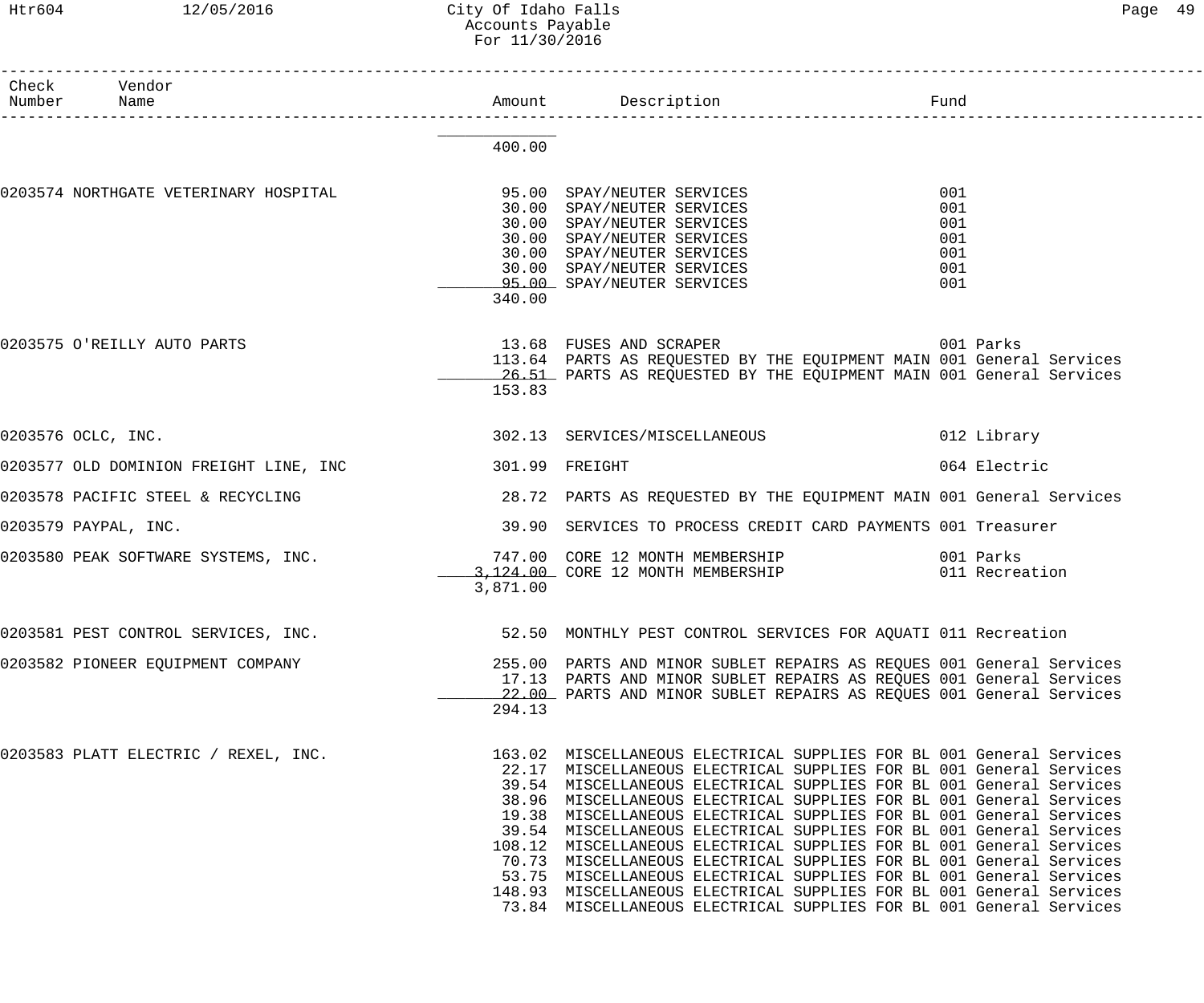| Check Vendor<br>Number Name                                      |                            |                                                                                                                                                                                                                                                                                |     |                                   |
|------------------------------------------------------------------|----------------------------|--------------------------------------------------------------------------------------------------------------------------------------------------------------------------------------------------------------------------------------------------------------------------------|-----|-----------------------------------|
|                                                                  | 873.99                     |                                                                                                                                                                                                                                                                                |     |                                   |
| 0203584 PRINTCRAFT PRESS                                         |                            | 47.17 RFND OF OVERPYMT                                                                                                                                                                                                                                                         | 062 |                                   |
|                                                                  | 326.88                     | 0203585 PRO RENTALS/PRO EQUIP, LLC 1997.70 PARTS AND MINOR SUBLET REPAIRS AS REQUES 001 General Services<br>29.18 HARDWARE MISCELLANEOUS                                                                                                                                       |     | 064 Electric                      |
| 0203586 PRO RENTALS/PRO EQUIP, LLC            94.10 SCISSOR LIFT |                            |                                                                                                                                                                                                                                                                                |     | 001 Parks                         |
| 0203587 PROBE-TEC                                                |                            | 88.30 HARDWARE MISCELLANEOUS                                                                                                                                                                                                                                                   |     | 064 Electric                      |
| 0203588 QUALITY AUTO BODY                                        |                            | 2,014.34 ACCIDENT REPAIRS, FLEET                                                                                                                                                                                                                                               |     | 001 General Services              |
| 0203589 QWK.NET                                                  |                            | 359.40 ELEC/IF POWER                                                                                                                                                                                                                                                           |     | 064 Electric                      |
| 0203590 R & D ASSEMBLY & MACHINE                                 | 245.00                     | 95.00 SPACERS MADE FOR SCREENS<br>150.00 OIL PLUGS                                                                                                                                                                                                                             |     | 061 Sewer<br>061 Sewer            |
| 0203591 R & S DISTRIBUTING                                       | 657.16                     | 347.76 GLOVES, URINAL SCREENS, A 6001 Parks<br>309.40 JANITORIAL ITEMS FOR THE AQUATIC CENTER 011 Recreation                                                                                                                                                                   |     |                                   |
| 0203592 RECREATION TODAY OF IDAHO, LLC                           | 125.00 FREIGHT<br>1,127.16 | $1,002.16$ PARK, PLAYGROUND, REC EQ.                                                                                                                                                                                                                                           |     | 001 Parks<br>001 Parks            |
|                                                                  | 242,272.00                 | 0203593 RHODEHOUSE CONSTRUCTION, INC. 243,672.00 CONSTRUCTION JOB/CONTRACT 664 Electric<br>1,400.00 = SPLIT SURVEY FEE                                                                                                                                                         |     |                                   |
| 0203594 RIGGINS, JEFF                                            |                            | 99.00 CONTRACTED OFFICIALS                                                                                                                                                                                                                                                     |     | 011 Recreation                    |
| 0203595 ROCKNAKS HARDWARE PLUS, INC.                             | 242.28                     | 63.70 MISCELLANEOUS TOOL, HARDWARE & IRRIGATIO 001 Cemeteries<br>8.38 MISCELLANEOUS TOOL, HARDWARE & IRRIGATIO 001 Cemeteries<br>74.95 VACUUM BAGS, GROUT REMOVE<br>37.54 SPRAY PT, RESIN KIT, SCRE 001 Parks<br>31.71 SPRAY PAINT CLEAR & BLACK 001 Parks<br>26.00 NYLON CORD |     | 001 General Services<br>061 Sewer |
| 0203596 ROCKY MOUNTAIN POWER                                     |                            | 1,640.91 UTILITIES/DECEMBER 2016<br>001 Parks                                                                                                                                                                                                                                  |     |                                   |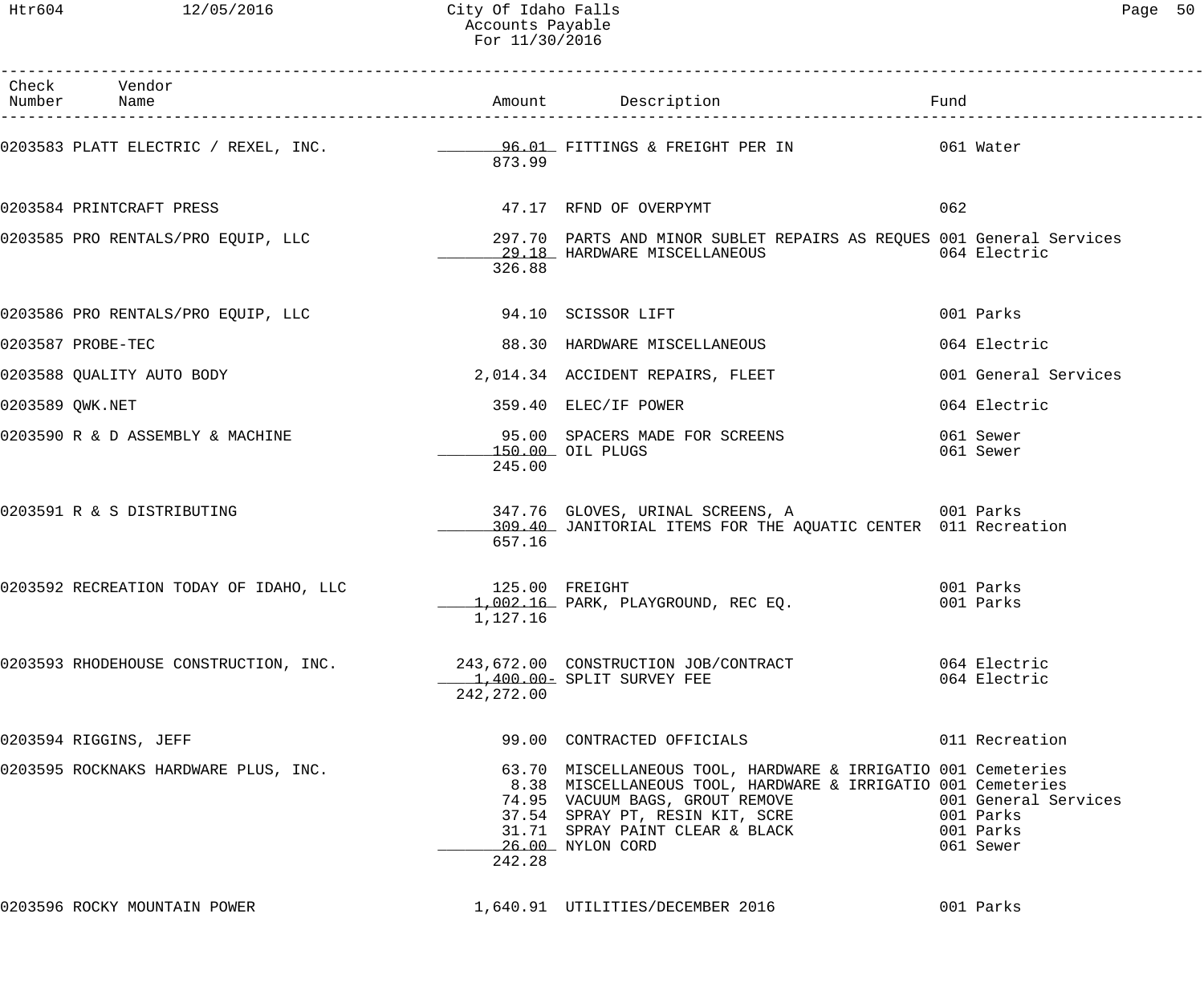# Htr604 12/05/2016 City Of Idaho Falls Page 51 Accounts Payable For 11/30/2016

| Check Vendor<br>Number Name         |            | Amount Description and Fund                                                                                                                                                                                                                                                                              |                                                                                                   |
|-------------------------------------|------------|----------------------------------------------------------------------------------------------------------------------------------------------------------------------------------------------------------------------------------------------------------------------------------------------------------|---------------------------------------------------------------------------------------------------|
| 0203596 ROCKY MOUNTAIN POWER        |            | 610.98 UTILITIES/DECEMBER 2016<br>471.76 UTILITIES/DECEMBER 2016<br>60.97 UTILITIES/DECEMBER 2016<br>80.97 UILLITIES/DECEMBER 2016<br>233.72 UTILITIES/DECEMBER 2016<br>57.81 UTILITIES/DECEMBER 2016<br>12.22 UTILITIES/DECEMBER 2016<br>33.07 UTILITIES/DECEMBER 2016<br>30.80 UTILITIES/DECEMBER 2016 | 001 Parks<br>001 Fire<br>001 Cemeteries<br>061 Sewer<br>061 Sewer<br>064 Electric<br>064 Electric |
|                                     | 3, 152. 24 |                                                                                                                                                                                                                                                                                                          | 064 Electric                                                                                      |
| 0203597 RON SAYER DODGE, INC.       | 382.75     | 105.00 PARTS AND MINOR SUBLET REPAIRS AS REQUES 001 General Services<br>232.50 PARTS AND MINOR SUBLET REPAIRS AS REQUES 001 General Services<br>13.75 PARTS AND MINOR SUBLET REPAIRS AS REQUES 001 General Services<br>11.50 PARTS AND MINOR SUBLET REPAIRS AS REQUES 001 General Services               |                                                                                                   |
| 0203598 RON'S TIRE INC.             | 49.33      | 9.33 REPAIRS AND SUPPLIES AS REQUESTED BY HOR 001 Parks<br>40.00 REPAIRS AND SUPPLIES AS REQUESTED BY HOR 001 Parks                                                                                                                                                                                      |                                                                                                   |
| 0203599 SASLOW, MARIA DEL PILAR     |            | 250.00 PROFESSIONAL/PERSONAL SRV                                                                                                                                                                                                                                                                         | 001 Human Resources                                                                               |
| 0203600 SAUNDERS, JORDAN            |            | 90.00 CONTRACTED OFFICIALS                                                                                                                                                                                                                                                                               | 011 Recreation                                                                                    |
| 0203601 SCHNEIDER, ANDREW           |            | 144.00 CONTRACTED OFFICIALS                                                                                                                                                                                                                                                                              | 011 Recreation                                                                                    |
| 0203602 SCHNIDER, BROCK             |            | 99.00 CONTRACTED OFFICIALS                                                                                                                                                                                                                                                                               | 011 Recreation                                                                                    |
| 0203603 SHELLEY VETERINARY HOSPITAL |            | 340.00 SPAY/NEUTER SERVICES                                                                                                                                                                                                                                                                              | 001                                                                                               |
| 0203604 SHRED-IT USA LLC            | 184.50     | 119.96 SHREDDING SERVICES FOR THE CITY OF IDAHO 001 Municipal Services<br>64.54 SHREDDING SERVICES FOR THE IDAHO FALLS P 001 Police                                                                                                                                                                      |                                                                                                   |
| 0203605 SIDWELL, JULEE              |            | 700.00 PROFESSIONAL/PERSONAL SRV                                                                                                                                                                                                                                                                         | 001 Planning & Building                                                                           |
| 0203606 SIX MILE ENGINEERING, PA    |            | 8,662.97 CONSTRUCTION JOB/CONTRACT                                                                                                                                                                                                                                                                       | 046 Traffic Light Cap Imp                                                                         |
| 0203607 SKM SYSTEMS ANALYSIS, INC.  | 995.00     | 497.50 COMPUTERS, DP/WORD PROC.<br>497.50 COMPUTERS, DP/WORD PROC.                                                                                                                                                                                                                                       | 064 Electric<br>064 Electric                                                                      |
| 0203608 SKYLINE ANIMAL HOSPITAL     |            | 105.00 SPAY/NEUTER SERVICES                                                                                                                                                                                                                                                                              | 001                                                                                               |
| 0203609 SMITH POWER PRODUCTS, INC.  |            | 637.64- VEHICLE AND EQUIP. MAINT.<br>658.30 VEHICLE AND EQUIP. MAINT.                                                                                                                                                                                                                                    | 001 General Services<br>001 General Services                                                      |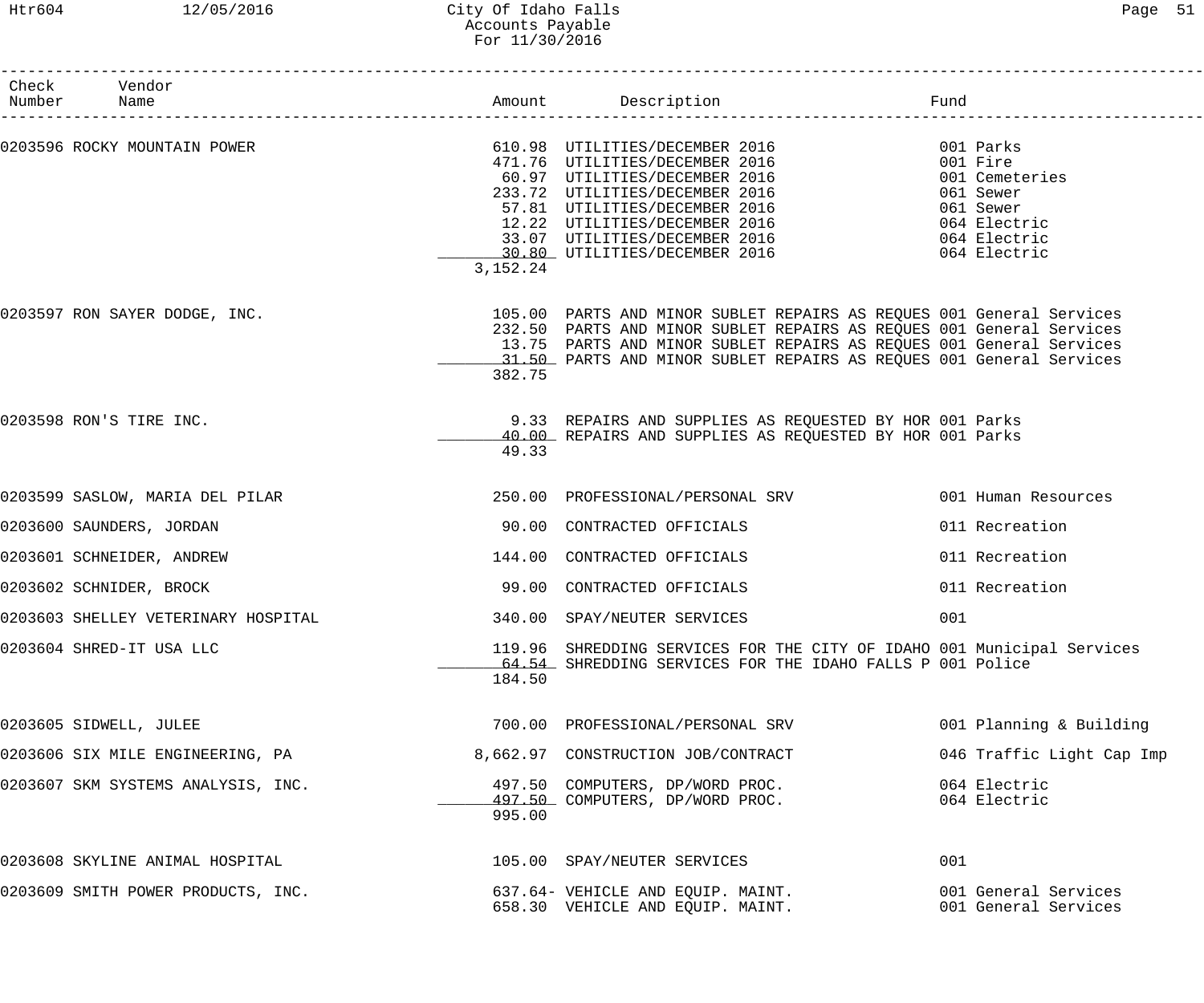| Check Vendor<br>Number Name                                            |          | Amount Description Tund                                                                                                                            |                                                    |
|------------------------------------------------------------------------|----------|----------------------------------------------------------------------------------------------------------------------------------------------------|----------------------------------------------------|
|                                                                        | 697.57   | 0203609 SMITH POWER PRODUCTS, INC. __________________676.91_VEHICLE AND EQUIP. MAINT. ______________001 General Services                           |                                                    |
|                                                                        |          |                                                                                                                                                    | 001                                                |
| 0203611 SPRING CREEK ANIMAL HOSPITAL (2008) 75.00 SPAY/NEUTER SERVICES | 200.00   | 20.00 SPAY/NEUTER SERVICES<br>20.00 SPAY/NEUTER SERVICES<br>20.00 SPAY/NEUTER SERVICES<br>65.00 SPAY/NEUTER SERVICES                               | 001<br>001<br>001<br>001<br>001                    |
| 0203612 STAPLES ADVANTAGE                                              |          | 82.46 OFFICE SUPPLIES, GENERAL                                                                                                                     | 001 Police                                         |
| 0203613 STATE OF IDAHO                                                 |          | 2,150.00 RFND OVERPYMT/ENRGY ASSIS                                                                                                                 | 001 Treasurer                                      |
| 0203614 STATE OF IDAHO                                                 |          | 1,502.00 RFND OVERPYMT/ENRGY ASSIS                                                                                                                 | 001 Treasurer                                      |
| 0203615 STONE'S TOWN & COUNTRY MOTORS 40,709.00 EQUIPMENT-LRG & TURF   |          |                                                                                                                                                    | 060 Airport                                        |
| 0203616 STRATA INCORPORATED                                            | 6,377.29 | 233.21 CONSTRUCTION JOB/CONTRACT<br>2,943.03 CONSTRUCTION JOB/CONTRACT<br>1,107.79 CONSTRUCTION JOB/CONTRACT<br>2,093.26 CONSTRUCTION JOB/CONTRACT | 010 Streets<br>061 Water<br>061 Water<br>061 Water |
| 0203617 SUNNYSIDE VETERINARY CLINIC PA. 20.00 SPAY/NEUTER SERVICES     | 125.00   | 105.00 SPAY/NEUTER SERVICES                                                                                                                        | 001<br>001                                         |
| 0203618 SW FARKAS PUTTER, LLC                                          |          | 160.00 RESALE ITEMS                                                                                                                                | 018 Golf Courses                                   |
| 0203619 TECHNOLOGY NET COMPANY, LLC                                    |          | 750.00 SUBSCRIPTIONS                                                                                                                               | 001 Human Resources                                |
| 0203620 TETON MICROBIOLOGY LAB                                         |          | 270.00 LABORATORY ANALYSIS FOR WATER SAMPLES                                                                                                       | 061 Water                                          |
| 0203621 TETON TOYOTA                                                   |          | 315.14 PARTS AND MINOR SUBLET REPAIRS AS REQUES 001 General Services                                                                               |                                                    |
| 0203622 THOMPSON, REBECCA                                              |          | 100.00 PROFESSIONAL/PERSONAL SRV                                                                                                                   | 001 Planning & Building                            |
| 0203623 THOMSON REUTERS WEST                                           | 743.31   | 113.33 MONTHLY WESTLAW SUBSCRIPTION AND BOOKS F 001 City Attorney<br>629.98 MONTHLY WESTLAW SUBSCRIPTION AND BOOKS F 001 City Attorney             |                                                    |
| 0203624 TOUR EDGE GOLF MFG., INC.                                      |          | 60.00 INVENTORY AS REQUESTED BY SAGE LAKES GOL 018 Golf Courses                                                                                    |                                                    |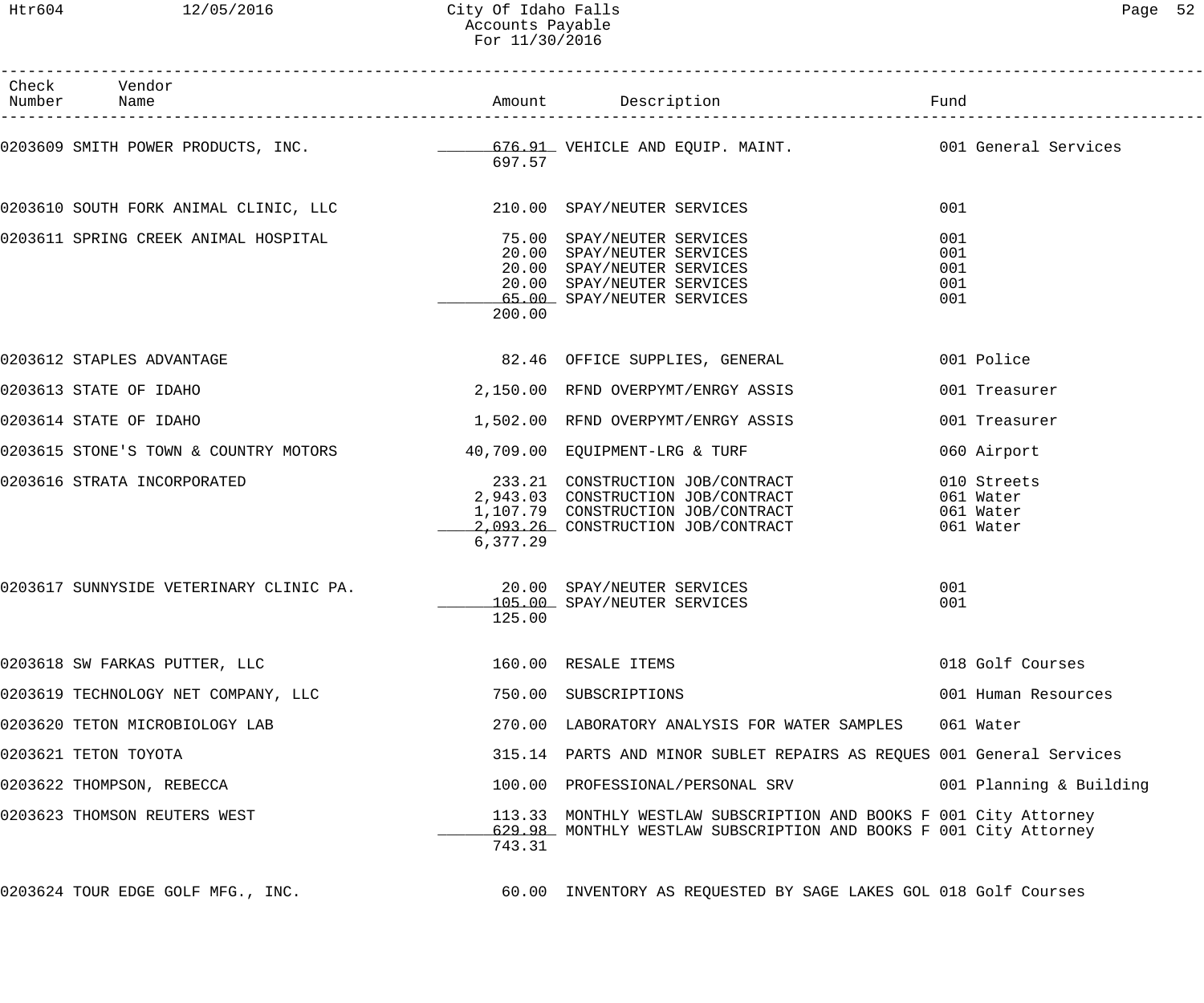#### Htr604 12/05/2016 City Of Idaho Falls Page 53 Accounts Payable For 11/30/2016

| Check Vendor<br>Number Name                                         |                        |                                                                                                                                                                                                                                   |            |                                                                                                                                                      |
|---------------------------------------------------------------------|------------------------|-----------------------------------------------------------------------------------------------------------------------------------------------------------------------------------------------------------------------------------|------------|------------------------------------------------------------------------------------------------------------------------------------------------------|
|                                                                     |                        | 0203625 TXTWIRE COMMUNICATIONS, INC. 349.00 COMPUTERS, DP/WORD PROC. 001 Parks                                                                                                                                                    |            |                                                                                                                                                      |
|                                                                     | 112.15                 | 0203626 U-HAUL INTERNATIONAL INC. 21.66 PROPANE AS REQUESTED BY EQUIPMENT MAINTE 001 General Services<br>39.87 PROPANE AS REQUESTED BY THE STREET DIVIS 010 Streets<br>50.62 PROPANE AS REQUESTED BY THE STREET DIVIS 010 Streets |            |                                                                                                                                                      |
| 0203627 UNITED PARCEL SERVICE                                       | 43.42 FREIGHT<br>61.41 | $17.99$ FREIGHT                                                                                                                                                                                                                   |            | 064 Electric<br>064 Electric                                                                                                                         |
|                                                                     | 200.00                 | 105.00 SPAY/NEUTER SERVICES                                                                                                                                                                                                       | 001<br>001 |                                                                                                                                                      |
| 0203629 URRUTIA, MITCHELL BRADLEY (2008) 29.00 CONTRACTED OFFICIALS |                        |                                                                                                                                                                                                                                   |            | 011 Recreation                                                                                                                                       |
| 0203630 USDA/APHIS/WILDLIFE SERVICES                                |                        | 5,846.74 PROFESSIONAL/PERSONAL SRV                                                                                                                                                                                                |            | 001 Parks                                                                                                                                            |
| 0203631 VALLEY GLASS CORPORATION                                    |                        | 264.22 GLASS FOR RYAN'S DESK                                                                                                                                                                                                      |            | 001 Human Resources                                                                                                                                  |
| 0203632 VALLEY OFFICE SYSTEMS                                       | 1,030.48               | 121.25 MAINTENANCE CONTRACT-EQ<br>101.32 MAINTENANCE CONTRACT-EQ<br>110.37 MAINTENANCE CONTRACT-EQ<br>110.37 MAINTENANCE CONTRACT-EQ<br>293.58 MAINTENANCE CONTRACT-EQ<br>293.59 MAINTENANCE CONTRACT-EQ                          |            | 001 Public Works Engineering<br>001 Mayor<br>001 General Services<br>001 General Services<br>001 Planning & Building<br>001 Public Works Engineering |
| 0203633 VERNON STEEL, INC.                                          | 204.35                 | 155.33 EQ REPAIR AND MAINT<br>49.02 ANGLE IRON                                                                                                                                                                                    |            | 001 General Services<br>011 Recreation                                                                                                               |
| 0203634 VOGEL TRAFFIC SERVICES                                      | 210.50                 | 195.96 EQ REPAIR AND MAINT<br>$14.54$ FREIGHT                                                                                                                                                                                     |            | 001 General Services<br>001 General Services                                                                                                         |
| 0203635 WALL 2 WALL                                                 |                        | 3,630.00 FLOOR/WINDOW COVERINGS                                                                                                                                                                                                   |            | 064 Electric                                                                                                                                         |
| 0203636 WALLIS, TYSON                                               |                        | 330.00 CONTRACTED OFFICIALS                                                                                                                                                                                                       |            | 011 Recreation                                                                                                                                       |
| 0203637 WAXIE SANITARY SUPPLY                                       |                        | 45.94 SQUEEGEE BLADES<br>108.63 FOAM HAND SOAP<br>348.39 ICE MELT<br>1,545.19 CUSTODIAL SUPPLIES/EQUIP                                                                                                                            |            | 001 General Services<br>001 General Services<br>001 General Services<br>001 General Services                                                         |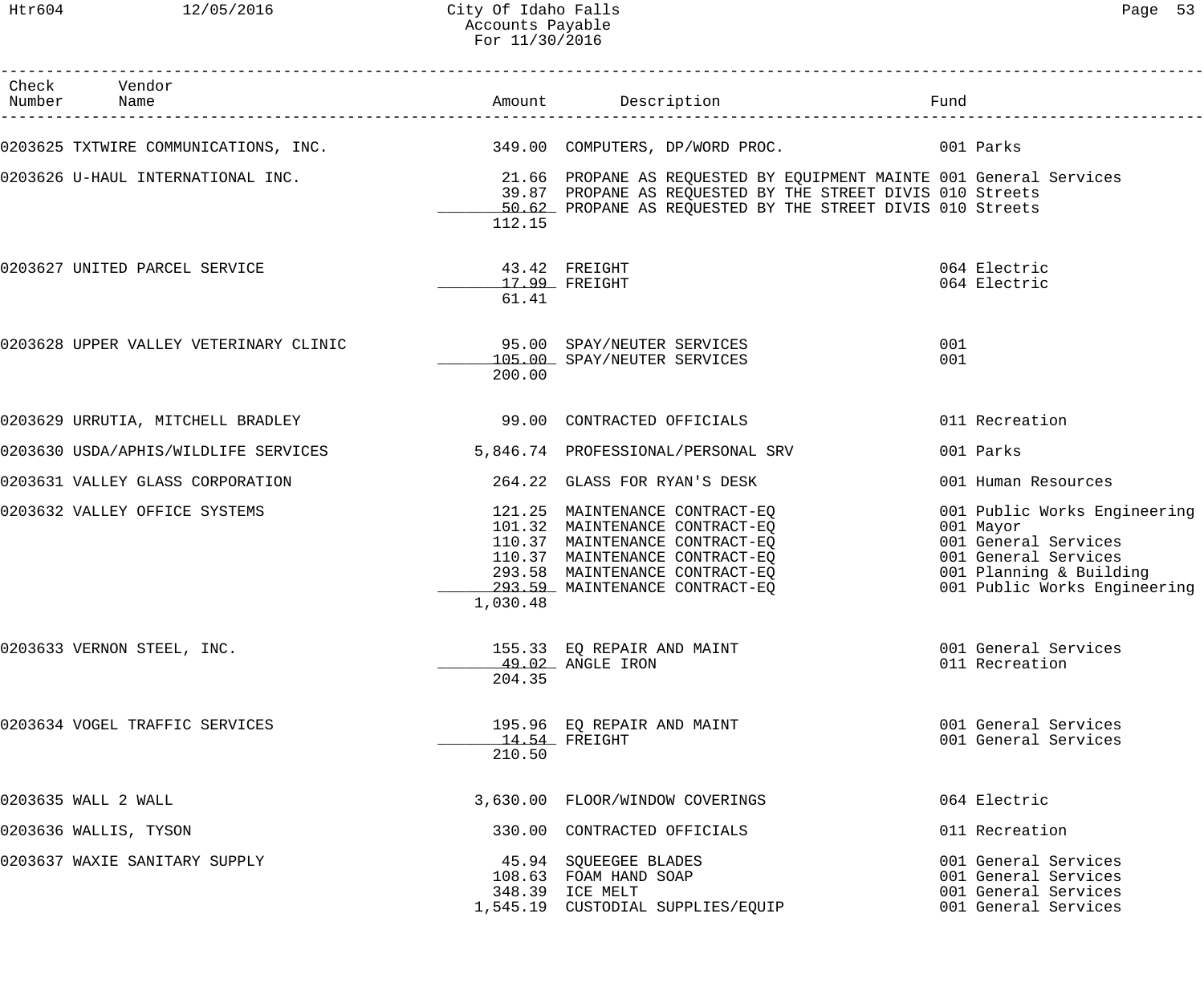# Htr604 12/05/2016 City Of Idaho Falls Page 54 Accounts Payable For 11/30/2016

| Check Vendor<br>Number Name                                                                                                                                                                                                                  |          |                                                                                                                                                                                                                                                                                                                                                                                                                                                                                                                                                                                          |                                                              |
|----------------------------------------------------------------------------------------------------------------------------------------------------------------------------------------------------------------------------------------------|----------|------------------------------------------------------------------------------------------------------------------------------------------------------------------------------------------------------------------------------------------------------------------------------------------------------------------------------------------------------------------------------------------------------------------------------------------------------------------------------------------------------------------------------------------------------------------------------------------|--------------------------------------------------------------|
| 0203637 WAXIE SANITARY SUPPLY<br>75.16 GLASS CLEANER<br>75.16 GLASS CLEANER<br>515.87 SERVICES/MISCELLANEOUS<br>98.96 GARBAGE BAGS/LINERS<br>2,270.62_CUSTODIAL SUPPLIES/EQUIP<br>2,270.62_CUSTODIAL SUPPLIES/EQUIP<br>2,270.62_CUSTODIAL SU | 5,071.97 |                                                                                                                                                                                                                                                                                                                                                                                                                                                                                                                                                                                          |                                                              |
| 0203638 WEATHERBY, HEIDE                                                                                                                                                                                                                     |          | 700.00 PROFESSIONAL/PERSONAL SRV 001 Planning & Building                                                                                                                                                                                                                                                                                                                                                                                                                                                                                                                                 |                                                              |
| 0203639 WESTERN STATES RENTAL STORE THE STORE 168.84 PARTS AS REQUESTED BY THE EQUIPMENT MAIN 001 General Services                                                                                                                           | 280.72   | 518.00- PARTS AS REQUESTED BY THE EQUIPMENT MAIN 001 General Services<br>37.56 PARTS AS REQUESTED BY THE EQUIPMENT MAIN 001 General Services<br>190.40 PARTS AS REQUESTED BY THE EQUIPMENT MAIN 001 General Services<br>136.06 PARTS AS REQUESTED BY THE EQUIPMENT MAIN 001 General Services<br>86.02 PARTS AS REQUESTED BY THE EQUIPMENT MAIN 001 General Services<br>103.68 PARTS AS REQUESTED BY THE EQUIPMENT MAIN 001 General Services<br>66.36 PARTS AS REQUESTED BY THE EQUIPMENT MAIN 001 General Services<br>9.80 PARTS AS REQUESTED BY THE EQUIPMENT MAIN 001 General Services |                                                              |
| 0203640 WHEELER, DAVID                                                                                                                                                                                                                       |          | 72.00 CONTRACTED OFFICIALS                                                                                                                                                                                                                                                                                                                                                                                                                                                                                                                                                               | 011 Recreation                                               |
| 0203641 WILKIE, CRAIG                                                                                                                                                                                                                        |          | 150.00 RECOVER 4 WHEELER SEATS (                                                                                                                                                                                                                                                                                                                                                                                                                                                                                                                                                         | 001 Parks                                                    |
| 0203642 WILLIAMS, TOM                                                                                                                                                                                                                        |          | 108.00 CONTRACTED OFFICIALS                                                                                                                                                                                                                                                                                                                                                                                                                                                                                                                                                              | 011 Recreation                                               |
|                                                                                                                                                                                                                                              | 630.00   | 30.00 SPAY/NEUTER SERVICES<br>95.00 SPAY/NEUTER SERVICES<br>85.00 SPAY/NEUTER SERVICES<br>95.00 SPAY/NEUTER SERVICES<br>210.00 SPAY/NEUTER SERVICES                                                                                                                                                                                                                                                                                                                                                                                                                                      | 001<br>001<br>001<br>001<br>001<br>001<br>001                |
| 0203644 WILSON, BRIAN                                                                                                                                                                                                                        |          | 150.00 SERVICES/MISCELLANEOUS                                                                                                                                                                                                                                                                                                                                                                                                                                                                                                                                                            | 012 Library                                                  |
| 0203645 YELLOWSTONE LEATHER PRODUCTS                                                                                                                                                                                                         | 1,552.80 | 352.80 SAFETY EQUIPMENT<br>235.20 SAFETY EQUIPMENT<br>804.00 SAFETY EQUIPMENT<br>160.80 SAFETY EQUIPMENT                                                                                                                                                                                                                                                                                                                                                                                                                                                                                 | 064 Electric<br>064 Electric<br>064 Electric<br>064 Electric |
| 0203646 YOST, INC.                                                                                                                                                                                                                           | 2,424.20 | 2,125.09 COPIER MAINTENANCE FOR I.F. PUBLIC LIBRA 012 Library<br>299.11 COPIER MAINTENANCE FOR I.F. PUBLIC LIBRA 012 Library                                                                                                                                                                                                                                                                                                                                                                                                                                                             |                                                              |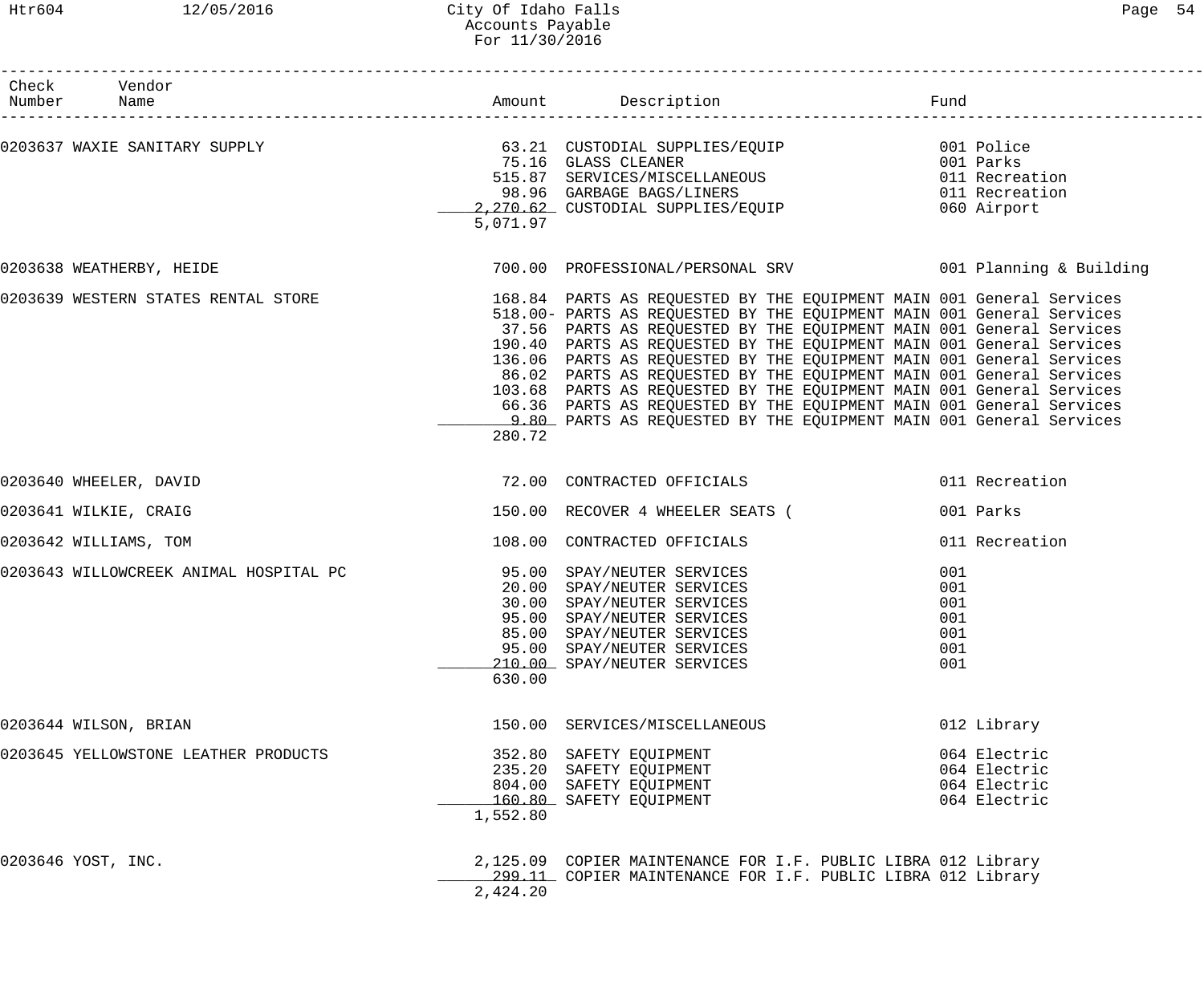# Htr604 12/05/2016 City Of Idaho Falls Page 55 Accounts Payable For 11/30/2016

| Check<br>Number                     | Vendor<br>Name           | Amount          | Description                                        | Fund                      |  |
|-------------------------------------|--------------------------|-----------------|----------------------------------------------------|---------------------------|--|
|                                     |                          |                 |                                                    |                           |  |
| 0203647 YOUNG ELECTRIC SIGN COMPANY |                          | 9,995.00        | SIGNS                                              | 001 Parks                 |  |
|                                     |                          | 18,925.50 SIGNS |                                                    | 001 Parks                 |  |
|                                     |                          | 9,995.00 SIGNS  |                                                    | 041 Municipal Capital Imp |  |
|                                     |                          | 18,925.50 SIGNS |                                                    | 041 Municipal Capital Imp |  |
|                                     |                          | 57,841.00       |                                                    |                           |  |
|                                     |                          |                 |                                                    |                           |  |
|                                     | 0203648 2M COMPANY, INC. | 432.00          | REPAIRS AND SUPPLIES AS REQUESTED BY PAR 001 Parks |                           |  |